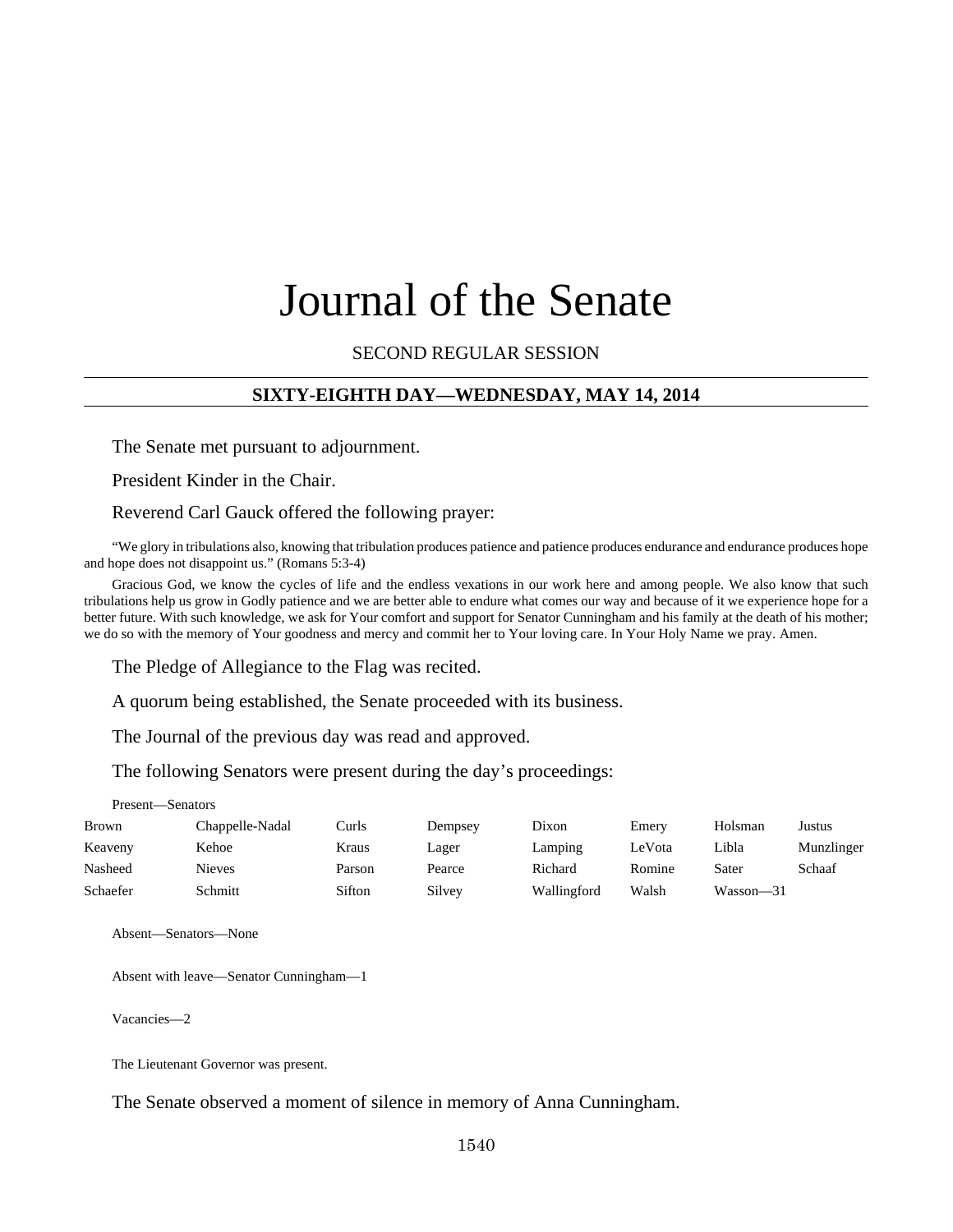#### **RESOLUTIONS**

Senator Dempsey offered Senate Resolution No. 2085, regarding DaiVaugh Jamaal Hughes, Lake Saint Louis, which was adopted.

Senator Dempsey offered Senate Resolution No. 2086, regarding Jordan Dominique Clark, Wentzville, which was adopted.

#### **MESSAGES FROM THE HOUSE**

The following messages were received from the House of Representatives through its Chief Clerk:

Mr. President: The Speaker of the House has appointed the following committee to act with a like committee from the Senate on **SS** for **SCS** for **HB 1504**. Representatives: Rowden, Conway (104), and Kratky.

Also,

Mr. President: I am instructed by the House of Representatives to inform the Senate that the House grants the Senate a conference on **HCS** for **SCS** for **SB 492**, as amended. Also, the Speaker has appointed the following conferees to act with a like committee from the Senate. Representatives: Thomson, Swan, and Pierson.

Also,

Mr. President: I am instructed by the House of Representatives to inform the Senate that the House refuses to concur in **SS** for **HCS** for **HB 1685** and request the Senate to recede from its position and failing to do so grant the House a conference thereon.

Also,

Mr. President: I am instructed by the House of Representatives to inform the Senate that the House has taken up and passed **HCS** for **SB 615**, entitled:

An Act to repeal sections 49.272, 56.807, 476.056, 476.385 as enacted by conference committee substitute for house committee substitute for senate bill no. 23, ninety-seventh general assembly, first regular session, 476.385 as enacted by conference committee substitute for senate substitute for senate committee substitute for house bill no. 683, ninety-fifth general assembly, first regular session, 488.012, 488.014, 488.026, 488.426, and 488.607, RSMo, and to enact in lieu thereof eleven new sections relating to court costs.

With House Amendment Nos. 1, 2, 3, 4, 5, 6, 7, 8, 9 and 10.

#### HOUSE AMENDMENT NO. 1

Amend House Committee Substitute for Senate Bill No. 615, Page 1, In the Title, Line 7, by deleting the phrase "court costs" and inserting in lieu thereof the phrase "the administration of justice"; and

Further amend said bill, Page 9, Section 476.385, Line 186, by inserting after all of said section and line the following:

"478.320. 1. In counties having a population of thirty thousand or less, there shall be one associate circuit judge. In counties having a population of more than thirty thousand and less than one hundred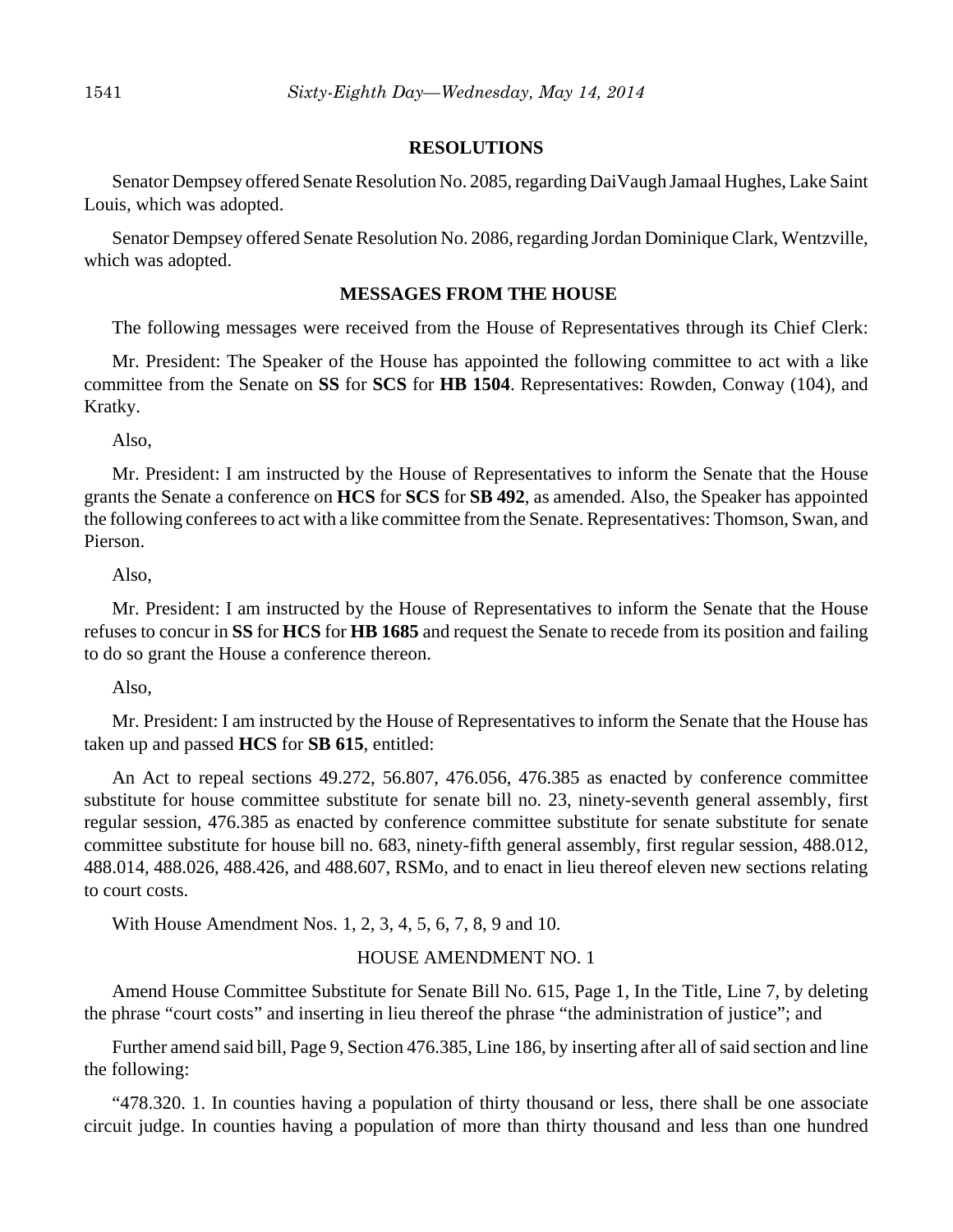thousand, there shall be two associate circuit judges. In counties having a population of one hundred thousand or more, there shall be three associate circuit judges and one additional associate circuit judge for each additional one hundred thousand inhabitants.

2. **[**When the office of state courts administrator indicates in an annual judicial weighted workload model for three consecutive years or more the need for four or more full-time judicial positions in any judicial circuit having a population of one hundred thousand or more, there shall be one additional associate circuit judge position in such circuit for every four full-time judicial positions needed as indicated in the weighted workload model. In a multicounty circuit, the additional associate circuit judge positions shall be apportioned among the counties in the circuit on the basis of population, starting with the most populous county, then the next most populous county, and so forth.

3.**]** For purposes of this section, notwithstanding the provisions of section 1.100, population of a county shall be determined on the basis of the last previous decennial census of the United States; and, beginning after certification of the year 2000 decennial census, on the basis of annual population estimates prepared by the United States Bureau of the Census, provided that the number of associate circuit judge positions in a county shall be adjusted only after population estimates for three consecutive years indicate population change in the county to a level provided by subsection 1 of this section.

**[**4.**] 3.** Except in circuits where associate circuit judges are selected under the provisions of Sections 25(a) to (g) of Article V of the constitution, the election of associate circuit judges shall in all respects be conducted as other elections and the returns made as for other officers.

**[**5.**] 4.** In counties not subject to Sections 25(a) to (g) of Article V of the constitution, associate circuit judges shall be elected by the county at large.

**[**6.**] 5.** No associate circuit judge shall practice law, or do a law business, nor shall he or she accept, during his or her term of office, any public appointment for which he or she receives compensation for his or her services.

**[**7.**] 6.** No person shall be elected as an associate circuit judge unless he or she has resided in the county for which he or she is to be elected at least one year prior to the date of his or her election; provided that, a person who is appointed by the governor to fill a vacancy may file for election and be elected notwithstanding the provisions of this subsection.

478.437. **[**The circuit court of the county of St. Louis, comprising circuit number twenty-one, shall be composed of nineteen divisions and nineteen judges**] 1. Beginning in fiscal year 2015, there shall be twenty circuit judges in the twenty-first judicial circuit. These judges shall sit in twenty divisions,** and each of the judges shall separately try causes, exercise the powers and perform all the duties imposed upon circuit judges.

**2. Beginning in fiscal year 2015, there shall be one additional associate circuit judge position in the twenty-first judicial circuit. This associate circuit judgeship shall not be included in the statutory formula for authorizing additional judgeships per county under section 478.320.**

478.464. **[**1.**]** In the sixteenth judicial circuit, **[**associate circuit divisions shall hereafter be numbered beginning with the number 25:

(1) Division 101 shall hereafter be division 25;

(2) Division 102 shall hereafter be division 26;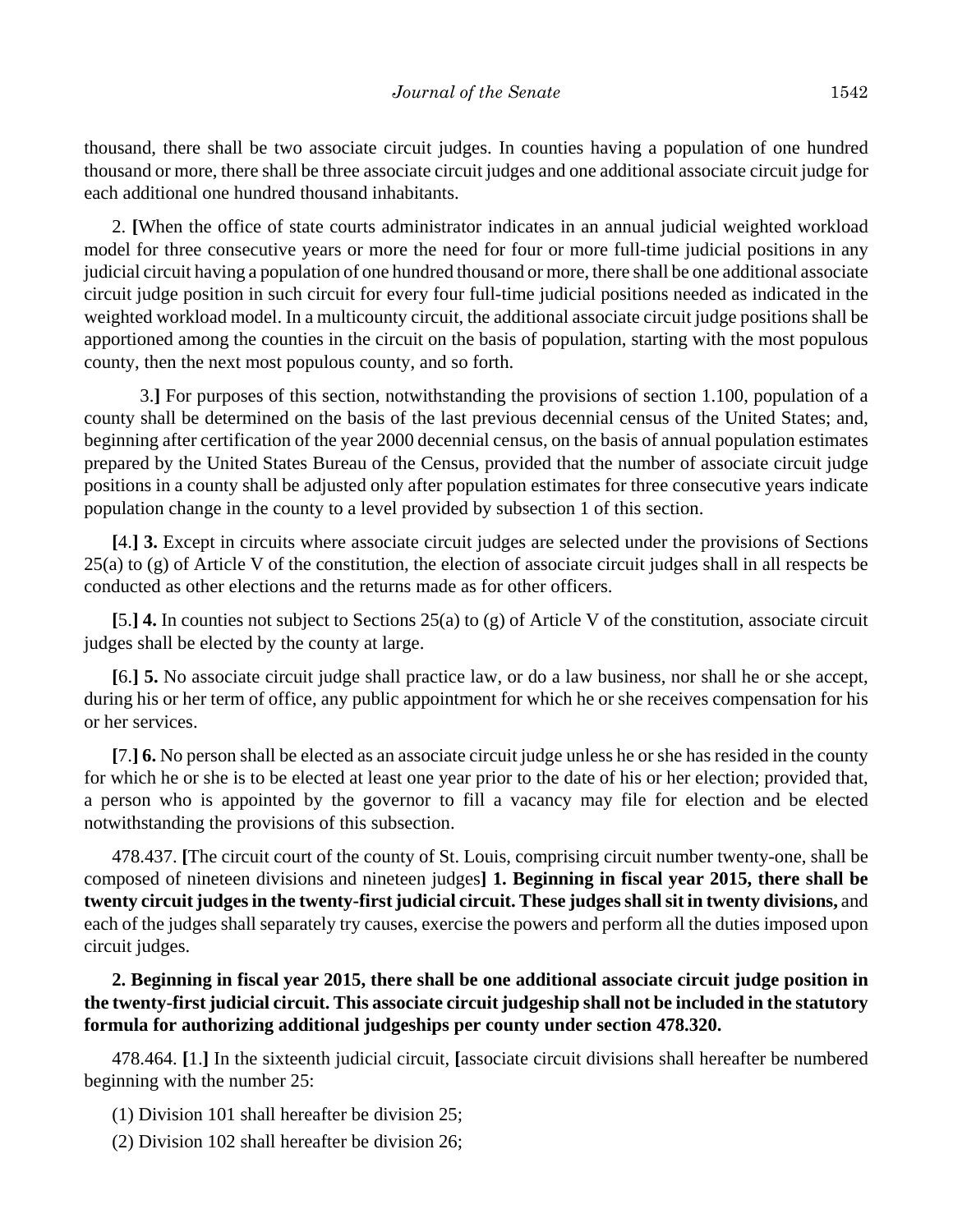- (3) Division 103 shall hereafter be division 27;
- (4) Division 104 shall hereafter be division 28;
- (5) Division 105 shall hereafter be division 29;
- (6) Division 106 shall hereafter be division 30;
- (7) Division 107 shall hereafter be division 31; and
- (8) Division 108 shall hereafter be division 32.

2. Twelve months after construction of two new courtrooms in Independence is completed, there shall be one additional associate circuit judge in the sixteenth judicial circuit, to be known as division 33. The presiding judge of such circuit shall certify to the state of administration office the actual date of completion of said construction.

3.**] there shall be ten associate circuit judges. These judges shall sit in ten divisions, which shall be numbered beginning with the number 25.** Divisions 25, 26, 27, 29, and 31 shall sit in Kansas City and divisions 28, 30, 32, and 33 shall sit in Independence. **Division 34 shall sit in the location determined by the court en banc. The tenth associate circuit judgeship shall not be included in the statutory formula for authorizing additional associate circuit judgeships per county under section 478.320.**

478.513. 1. There shall be five circuit judges in the thirty-first judicial circuit **[**consisting of the county of Greene**]**. These judges shall sit in divisions numbered one, two, three, four and five.

2. The circuit judge in division three shall be elected in 1980. The circuit judges in divisions one, four and five shall be elected in 1982. The circuit judge in division two shall be elected in 1984.

**3. Beginning in fiscal year 2015, there shall be one additional associate circuit judge in the thirtyfirst judicial circuit, and there shall continue to be the associate judge position authorized in fiscal year 2014. Neither associate circuit judgeship shall be included in the statutory formula for authorizing additional associate circuit judgeships per county under section 478.320.**

478.600. 1. There shall be four circuit judges in the eleventh judicial circuit **[**consisting of the county of St. Charles**]**. These judges shall sit in divisions numbered one, two, three and four. Beginning on January 1, 2007, there shall be six circuit judges in the eleventh judicial circuit and these judges shall sit in divisions numbered one, two, three, four, five, and seven. The division five associate circuit judge position and the division seven associate circuit judge position shall become circuit judge positions beginning January 1, 2007, and shall be numbered as divisions five and seven.

2. The circuit judge in division two shall be elected in 1980. The circuit judge in division four shall be elected in 1982. The circuit judge in division one shall be elected in 1984. The circuit judge in division three shall be elected in 1992. The circuit judges in divisions five and seven shall be elected for a six-year term in 2006.

3. Beginning January 1, 2007, the family court commissioner positions in the eleventh judicial circuit appointed under section 487.020 shall become associate circuit judge positions in all respects and shall be designated as divisions nine and ten respectively. These positions may retain the duties and responsibilities with regard to the family court. The associate circuit judges in divisions nine and ten shall be elected in 2006 for full four-year terms.

4. Beginning on January 1, 2007, the drug court commissioner position in the eleventh judicial circuit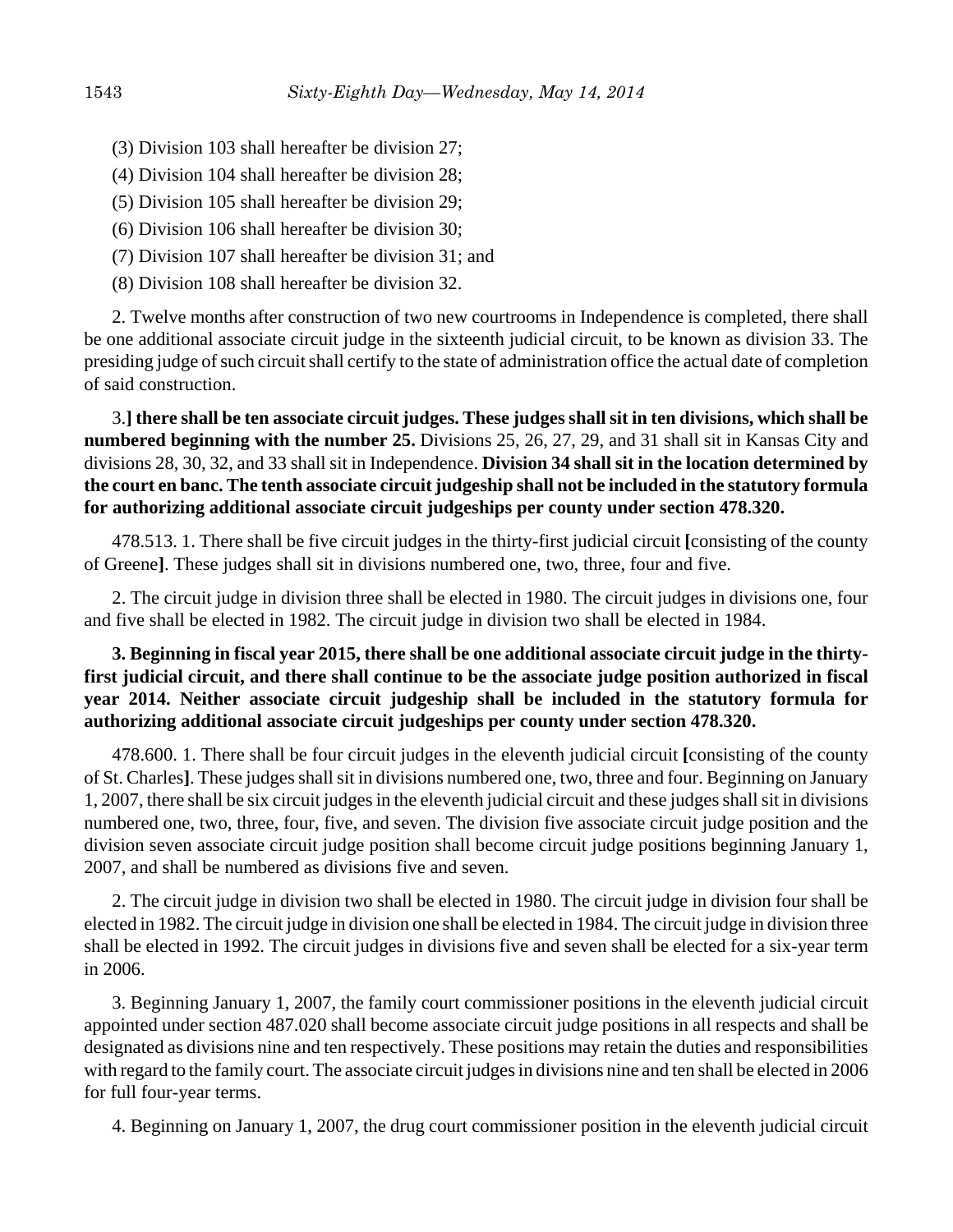appointed under section 478.003 shall become an associate circuit judge position in all respects and shall be designated as division eleven. This position retains the duties and responsibilities with regard to the drug court. Such associate circuit judge shall be elected in 2006 for a full four-year term. This associate circuit judgeship shall not be included in the statutory formula for authorizing additional associate circuit judgeships per county under section 478.320.

**5. Beginning in fiscal year 2015, there shall be one additional associate circuit judge position in the eleventh judicial circuit. The associate circuit judge shall be elected in 2016, and such judicial position shall not be considered vacant or filled until January 1, 2017. This associate circuit judgeship shall not be included in the statutory formula for authorizing additional circuit judgeships per county under section 478.320.**

**478.740. 1. There shall be two circuit judges in the thirty-eighth judicial circuit. These judges shall sit in divisions numbered one and two.**

**2. The circuit judge in division two shall be elected in 2016, and such judicial position shall not be considered vacant or filled until January 1, 2017. The judge in division one shall be elected in 2018.**"; and

Further amend said bill, Pages 13-14, Section 488.2240, Lines 1-10, by deleting all of said section and lines from the bill; and

Further amend said bill, Page 14, Section 488.2240, Line 10, by inserting immediately after said line the following:

"610.021. Except to the extent disclosure is otherwise required by law, a public governmental body is authorized to close meetings, records and votes, to the extent they relate to the following:

(1) Legal actions, causes of action or litigation involving a public governmental body and any confidential or privileged communications between a public governmental body or its representatives and its attorneys. However, any minutes, vote or settlement agreement relating to legal actions, causes of action or litigation involving a public governmental body or any agent or entity representing its interests or acting on its behalf or with its authority, including any insurance company acting on behalf of a public government body as its insured, shall be made public upon final disposition of the matter voted upon or upon the signing by the parties of the settlement agreement, unless, prior to final disposition, the settlement agreement is ordered closed by a court after a written finding that the adverse impact to a plaintiff or plaintiffs to the action clearly outweighs the public policy considerations of section 610.011, however, the amount of any moneys paid by, or on behalf of, the public governmental body shall be disclosed; provided, however, in matters involving the exercise of the power of eminent domain, the vote shall be announced or become public immediately following the action on the motion to authorize institution of such a legal action. Legal work product shall be considered a closed record;

(2) Leasing, purchase or sale of real estate by a public governmental body where public knowledge of the transaction might adversely affect the legal consideration therefor. However, any minutes, vote or public record approving a contract relating to the leasing, purchase or sale of real estate by a public governmental body shall be made public upon execution of the lease, purchase or sale of the real estate;

(3) Hiring, firing, disciplining or promoting of particular employees by a public governmental body when personal information about the employee is discussed or recorded. However, any vote on a final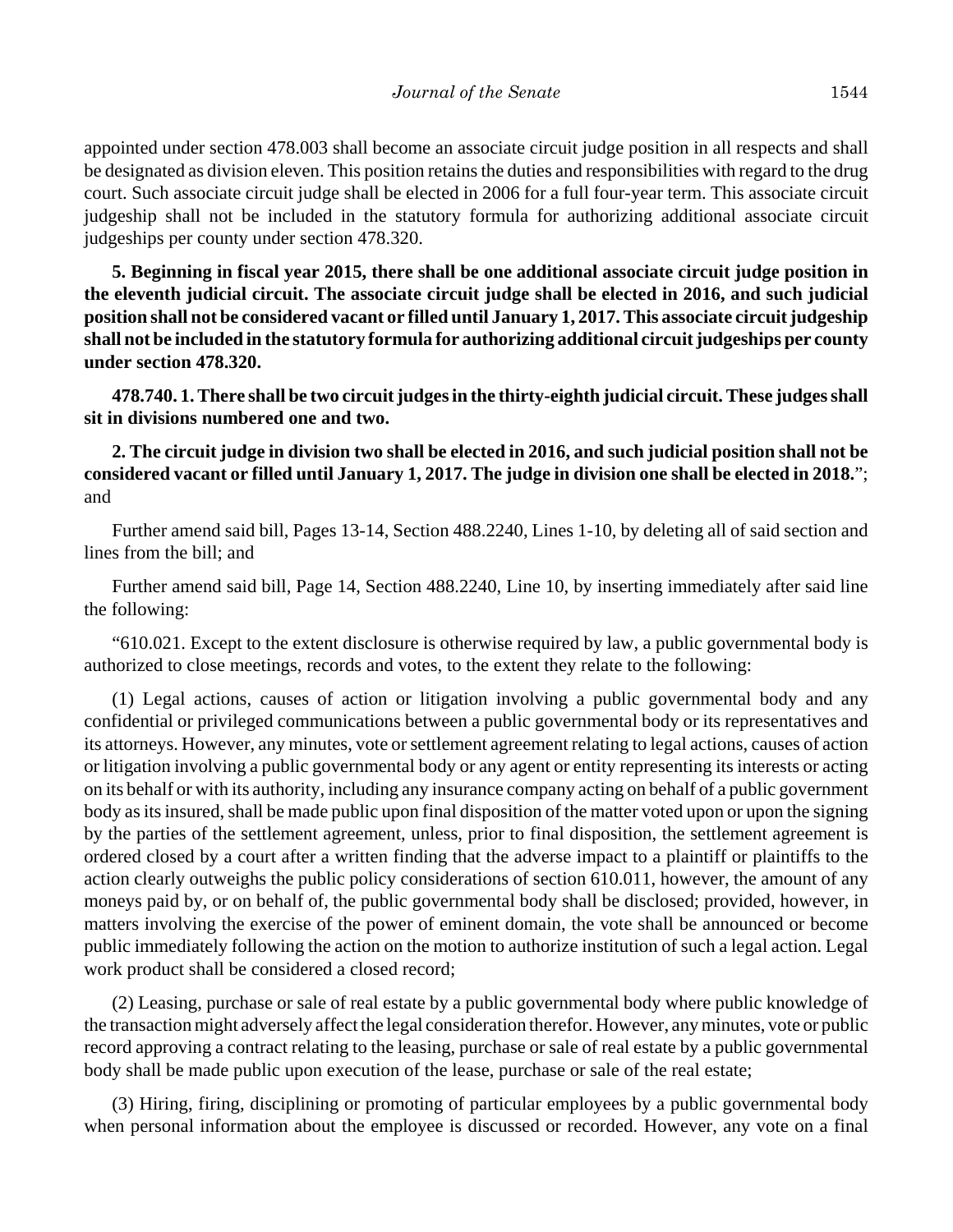decision, when taken by a public governmental body, to hire, fire, promote or discipline an employee of a public governmental body shall be made available with a record of how each member voted to the public within seventy-two hours of the close of the meeting where such action occurs; provided, however, that any employee so affected shall be entitled to prompt notice of such decision during the seventy-two-hour period before such decision is made available to the public. As used in this subdivision, the term "personal information" means information relating to the performance or merit of individual employees;

(4) The state militia or national guard or any part thereof;

(5) Nonjudicial mental or physical health proceedings involving identifiable persons, including medical, psychiatric, psychological, or alcoholism or drug dependency diagnosis or treatment;

(6) Scholastic probation, expulsion, or graduation of identifiable individuals, including records of individual test or examination scores; however, personally identifiable student records maintained by public educational institutions shall be open for inspection by the parents, guardian or other custodian of students under the age of eighteen years and by the parents, guardian or other custodian and the student if the student is over the age of eighteen years;

(7) Testing and examination materials, before the test or examination is given or, if it is to be given again, before so given again;

(8) Welfare cases of identifiable individuals;

(9) Preparation, including any discussions or work product, on behalf of a public governmental body or its representatives for negotiations with employee groups;

(10) Software codes for electronic data processing and documentation thereof;

(11) Specifications for competitive bidding, until either the specifications are officially approved by the public governmental body or the specifications are published for bid;

(12) Sealed bids and related documents, until the bids are opened; and sealed proposals and related documents or any documents related to a negotiated contract until a contract is executed, or all proposals are rejected;

(13) Individually identifiable personnel records, performance ratings or records pertaining to employees or applicants for employment, except that this exemption shall not apply to the names, positions, salaries and lengths of service of officers and employees of public agencies once they are employed as such, and the names of private sources donating or contributing money to the salary of a chancellor or president at all public colleges and universities in the state of Missouri and the amount of money contributed by the source;

(14) Records which are protected from disclosure by law;

(15) Meetings and public records relating to scientific and technological innovations in which the owner has a proprietary interest;

(16) Records relating to municipal hotlines established for the reporting of abuse and wrongdoing;

(17) Confidential or privileged communications between a public governmental body and its auditor, including all auditor work product; however, all final audit reports issued by the auditor are to be considered open records pursuant to this chapter;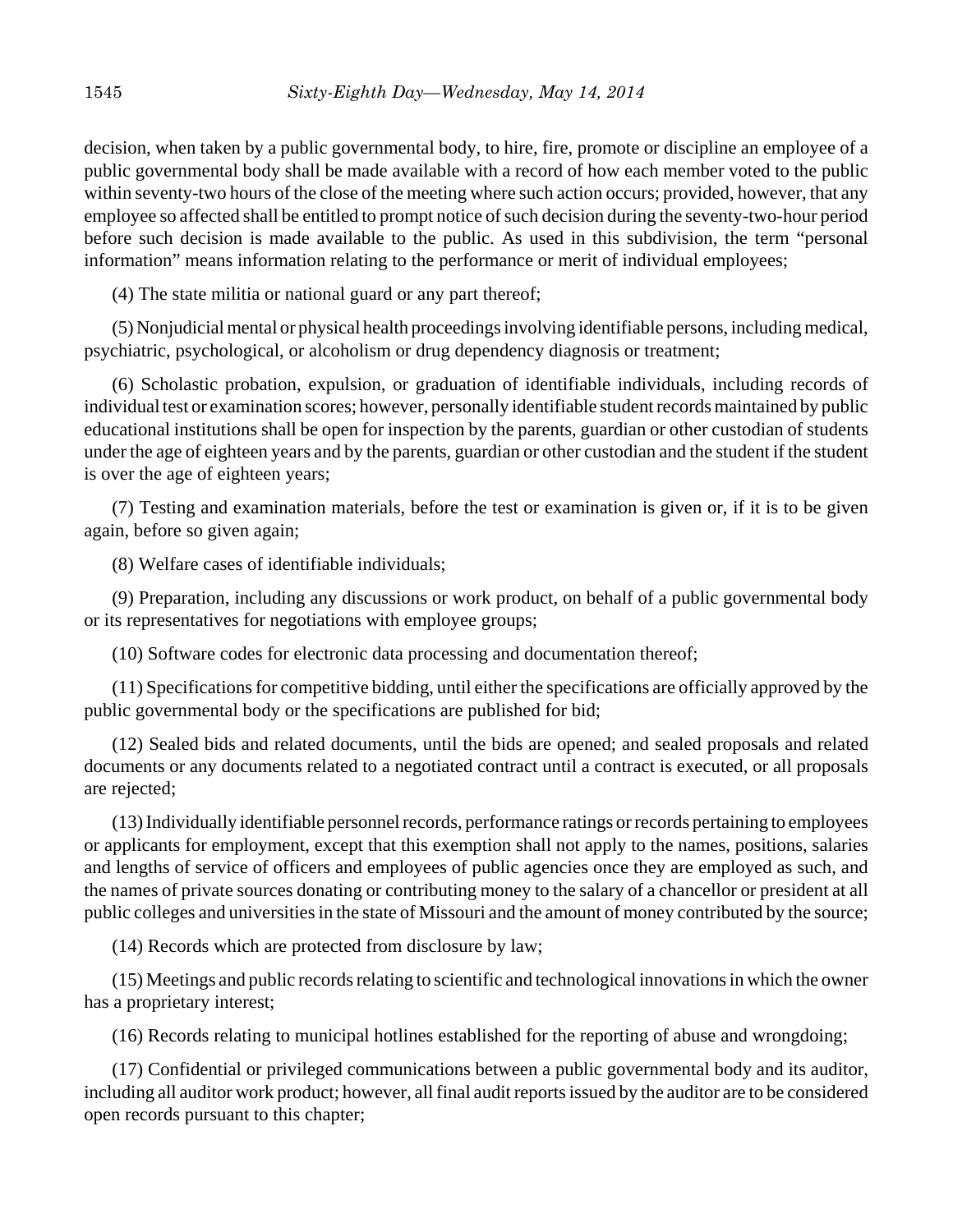(18) Operational guidelines, policies and specific response plans developed, adopted, or maintained by any public agency responsible for law enforcement, public safety, first response, or public health for use in responding to or preventing any critical incident which is or appears to be terrorist in nature and which has the potential to endanger individual or public safety or health. Financial records related to the procurement of or expenditures relating to operational guidelines, policies or plans purchased with public funds shall be open. When seeking to close information pursuant to this exception, the public governmental body shall affirmatively state in writing that disclosure would impair the public governmental body's ability to protect the security or safety of persons or real property, and shall in the same writing state that the public interest in nondisclosure outweighs the public interest in disclosure of the records;

(19) Existing or proposed security systems and structural plans of real property owned or leased by a public governmental body, and information that is voluntarily submitted by a nonpublic entity owning or operating an infrastructure to any public governmental body for use by that body to devise plans for protection of that infrastructure, the public disclosure of which would threaten public safety:

(a) Records related to the procurement of or expenditures relating to security systems purchased with public funds shall be open;

(b) When seeking to close information pursuant to this exception, the public governmental body shall affirmatively state in writing that disclosure would impair the public governmental body's ability to protect the security or safety of persons or real property, and shall in the same writing state that the public interest in nondisclosure outweighs the public interest in disclosure of the records;

(c) Records that are voluntarily submitted by a nonpublic entity shall be reviewed by the receiving agency within ninety days of submission to determine if retention of the document is necessary in furtherance of a state security interest. If retention is not necessary, the documents shall be returned to the nonpublic governmental body or destroyed;

(20) The portion of a record that identifies security systems or access codes or authorization codes for security systems of real property;

(21) Records that identify the configuration of components or the operation of a computer, computer system, computer network, or telecommunications network, and would allow unauthorized access to or unlawful disruption of a computer, computer system, computer network, or telecommunications network of a public governmental body. This exception shall not be used to limit or deny access to otherwise public records in a file, document, data file or database containing public records. Records related to the procurement of or expenditures relating to such computer, computer system, computer network, or telecommunications network, including the amount of moneys paid by, or on behalf of, a public governmental body for such computer, computer system, computer network, or telecommunications network shall be open;

(22) Credit card numbers, personal identification numbers, digital certificates, physical and virtual keys, access codes or authorization codes that are used to protect the security of electronic transactions between a public governmental body and a person or entity doing business with a public governmental body. Nothing in this section shall be deemed to close the record of a person or entity using a credit card held in the name of a public governmental body or any record of a transaction made by a person using a credit card or other method of payment for which reimbursement is made by a public governmental body; and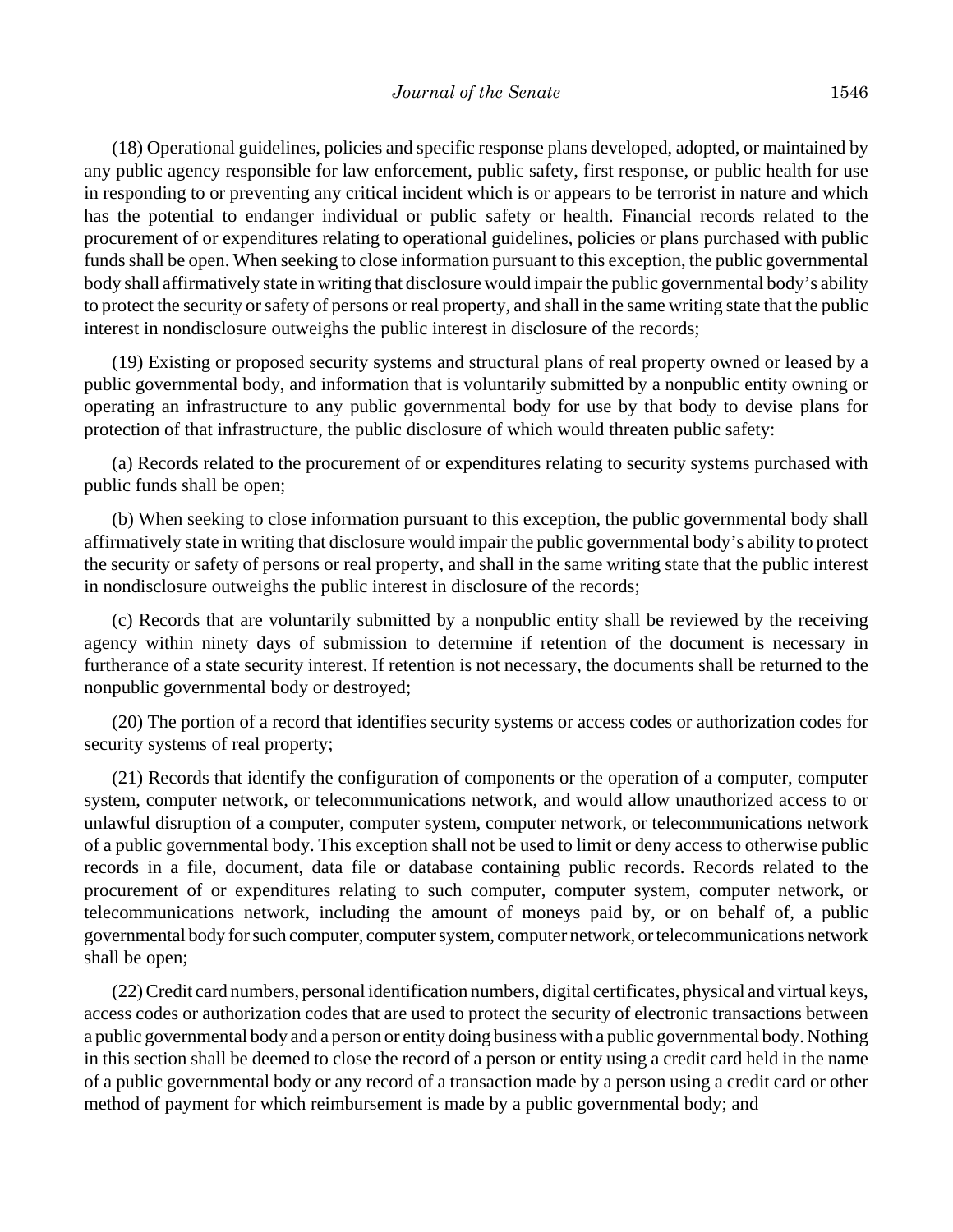(23) Records submitted by an individual, corporation, or other business entity to a public institution of higher education in connection with a proposal to license intellectual property or perform sponsored research and which contains sales projections or other business plan information the disclosure of which may endanger the competitiveness of a business.

## **(24) Individually identifiable records submitted to the office of the lieutenant governor concerning or relating to reports of waste, fraud, and abuse of public resources.**

Section B. Because of the necessity of constitutionally protected expedient access to the courts and ensuring the continued efficient administration of justice, sections 478.320, 478.437, 478.464, 478.513, 478.600, and 478.740 are deemed necessary for the immediate preservation of the public health, welfare, peace, and safety, and is hereby declared to be an emergency act within the meaning of the constitution and this act shall be in full force and effect upon its passage and approval."; and

Further amend said bill by amending the title, enacting clause, and intersectional references accordingly.

## HOUSE AMENDMENT NO. 2

Amend House Committee Substitute for Senate Bill No. 615, Page 7, Section 476.385, Line 85, by inserting after all of said section and line the following:

"483.140. It shall be the special duty of every judge of a court of record to examine into and superintend the manner in which the rolls and records of the court are made up and kept; to prescribe orders that will procure uniformity, regularity and accuracy in the transaction of the business of the court; to require that the records and files be properly maintained and entries be made at the proper times as required by law or supreme court rule, and that the duties of the clerks be performed according to law and supreme court rule; and if any clerk fail to comply with the law, the court shall proceed against him as for a misdemeanor. **The provisions of this section shall not be construed to permit the adoption of any local court rules that grants a judge the discretion to remove or direct the removal of any pleading, file, or communication from a court file or record without notification to the parties and providing the parties an opportunity to respond.**"; and

Further amend said bill, Page 14, Section 488.2240, Line 10, by inserting after all of said section and line the following:

**Section 1. All courts that require mandatory e-filing shall accept, file, and docket a notice of entry of appearance filed by an attorney in a criminal case if such filing does not exceed one page in length and was sent by fax or regular mail. The provisions of this section shall expire on December 31, 2016.**"; and

Further amend said bill by amending the title, enacting clause, and intersectional references accordingly.

## HOUSE AMENDMENT NO. 3

Amend House Committee Substitute for Senate Bill No. 615, Page 4, Section 56.807, Line 74, by inserting after all of said section and line the following:

"191.227. 1. All physicians, chiropractors, hospitals, dentists, and other duly licensed practitioners in this state, herein called "providers", shall, upon written request of a patient, or guardian or legally authorized representative of a patient, furnish a copy of his or her record of that patient's health history and treatment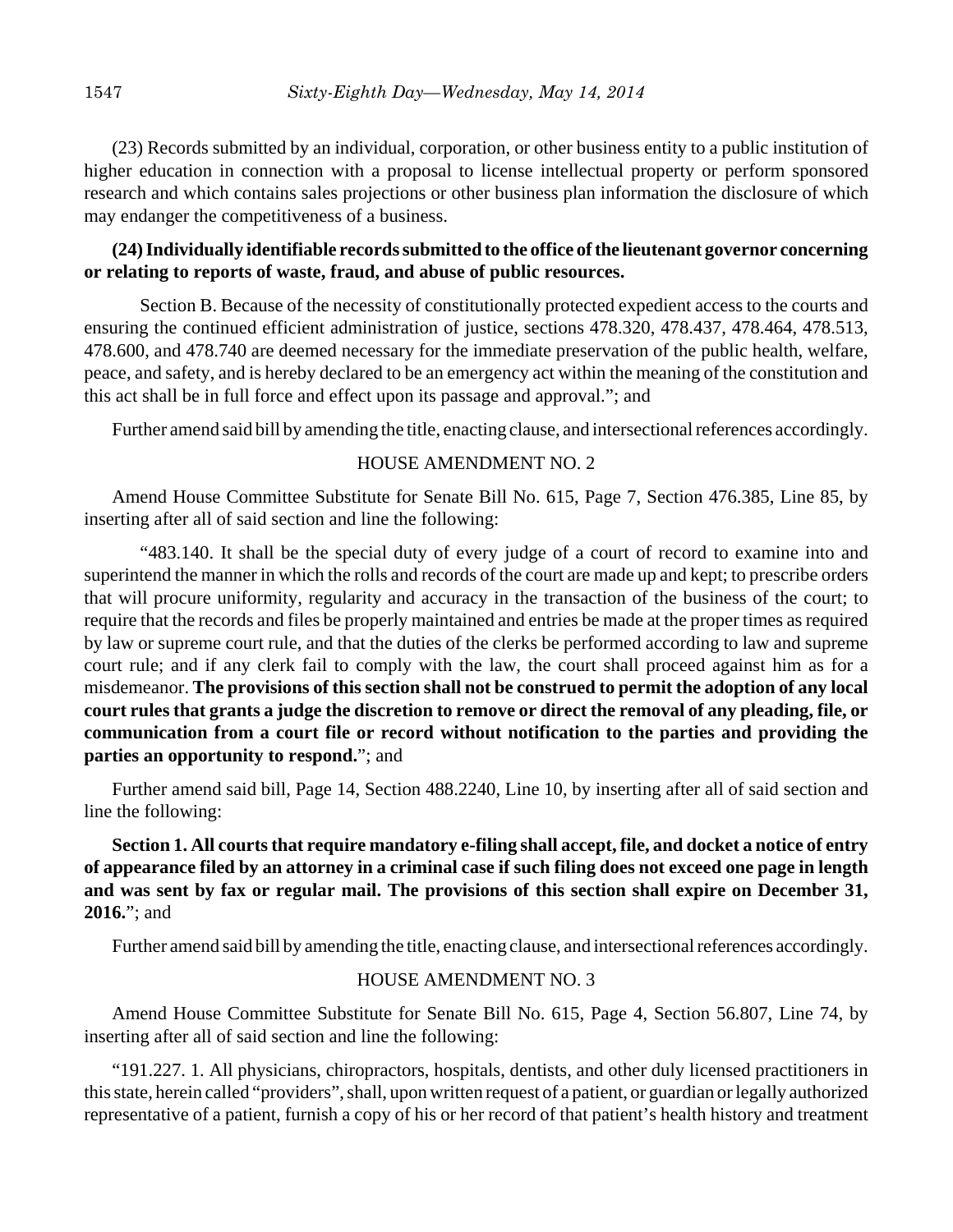rendered to the person submitting a written request, except that such right shall be limited to access consistent with the patient's condition and sound therapeutic treatment as determined by the provider. Beginning August 28, 1994, such record shall be furnished within a reasonable time of the receipt of the request therefor and upon payment of a fee as provided in this section.

2. Health care providers may condition the furnishing of the patient's health care records to the patient, the patient's authorized representative or any other person or entity authorized by law to obtain or reproduce such records upon payment of a fee for:

(1) (a) Search and retrieval, in an amount not more than **[**twenty-two**] twenty-three** dollars and **[**eightytwo**] thirty-eight** cents plus copying in the amount of **[**fifty-three**] fifty-four** cents per page for the cost of supplies and labor plus, if the health care provider has contracted for off-site records storage and management, any additional labor costs of outside storage retrieval, not to exceed twenty-one dollars and **[**thirty-six**] eighty-nine** cents, as adjusted annually pursuant to subsection 5 of this section; or

(b) The records shall be furnished electronically upon payment of the search, retrieval, and copying fees set under this section at the time of the request or one hundred **two** dollars **and forty-six cents** total, whichever is less, if such person:

a. Requests health records to be delivered electronically in a format of the health care provider's choice;

b. The health care provider stores such records completely in an electronic health record; and

c. The health care provider is capable of providing the requested records and affidavit, if requested, in an electronic format;

(2) Postage, to include packaging and delivery cost; and

(3) Notary fee, not to exceed two dollars, if requested.

3. Notwithstanding provisions of this section to the contrary, providers may charge for the reasonable cost of all duplications of health care record material or information which cannot routinely be copied or duplicated on a standard commercial photocopy machine.

4. The transfer of the patient's record done in good faith shall not render the provider liable to the patient or any other person for any consequences which resulted or may result from disclosure of the patient's record as required by this section.

5. Effective February first of each year, the fees listed in subsection 2 of this section shall be increased or decreased annually based on the annual percentage change in the unadjusted, U.S. city average, annual average inflation rate of the medical care component of the Consumer Price Index for All Urban Consumers (CPI-U). The current reference base of the index, as published by the Bureau of Labor Statistics of the United States Department of Labor, shall be used as the reference base. For purposes of this subsection, the annual average inflation rate shall be based on a twelve-month calendar year beginning in January and ending in December of each preceding calendar year. The department of health and senior services shall report the annual adjustment and the adjusted fees authorized in this section on the department's internet website by February first of each year.

**6. A health care provider may furnish a copy of a deceased patient's medical records or payment records or specific information contained in medical records or payment records to the patient's**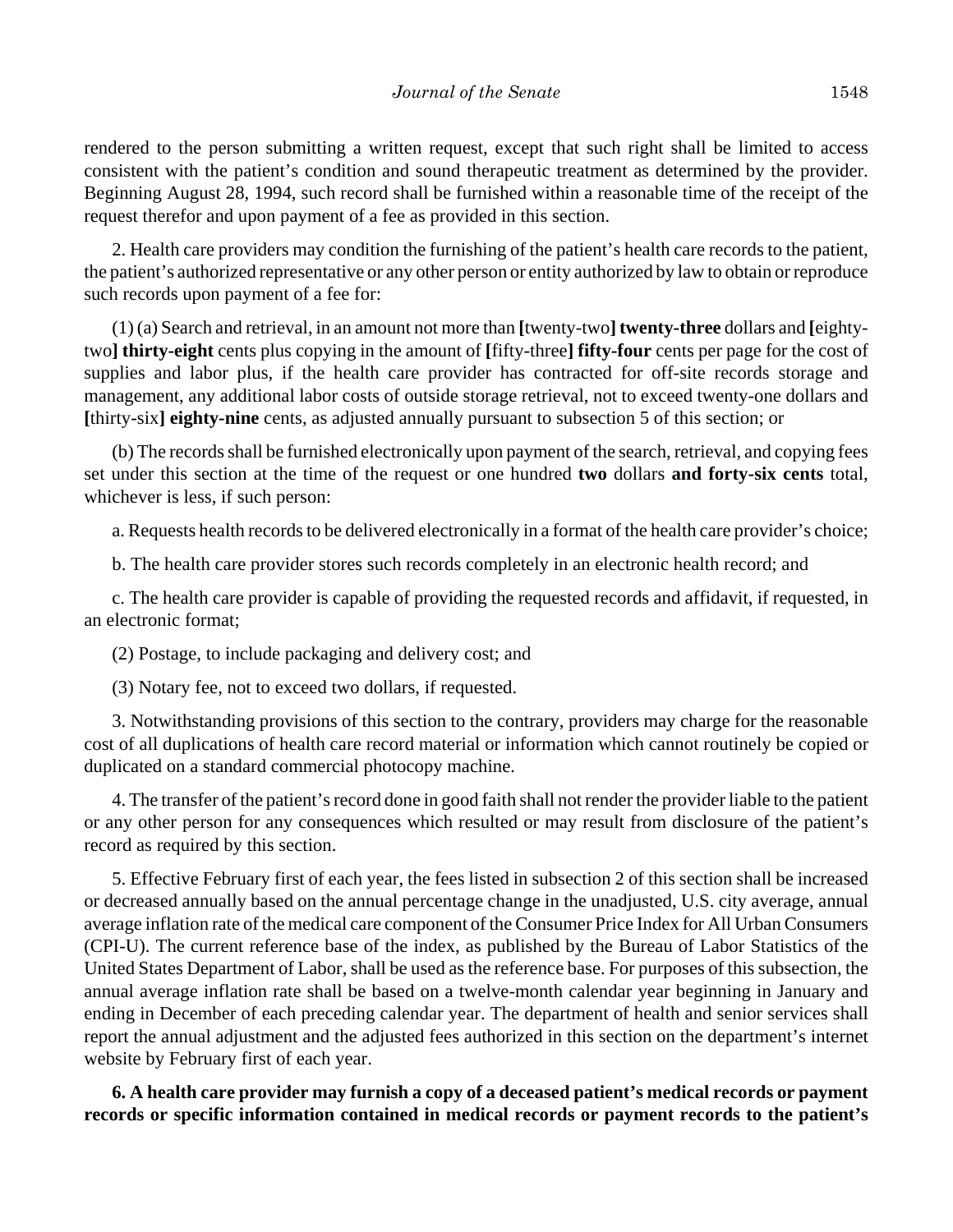**health care decision maker after the patient's death. A health care provider may also furnish a copy of a deceased patient's medical records or payment records or specific information contained in medical records or payment records to the personal representative or administrator of the estate of a deceased patient, or if a personal representative or administrator has not been appointed, to the following persons:**

**(1) The deceased patient's spouse on the affidavit of the surviving spouse that he or she is the surviving spouse;**

**(2) The acting trustee of a trust created by the deceased patient either alone or with the deceased patient's spouse;**

**(3) An adult child of the deceased patient on the affidavit of the adult child that he or she is the adult child of the deceased;**

**(4) A parent of the deceased patient on the affidavit of the parent that he or she is the parent of the deceased;**

**(5) An adult brother or sister of the deceased patient on the affidavit of the adult brother or sister that he or she is the adult brother or sister of the deceased;**

**(6) A guardian or conservator of the deceased patient at the time of the patient's death on the affidavit of the guardian or conservator that he or she is the guardian or conservator of the deceased; or**

**(7) A guardian ad litem of a decedent's minor child based on the affidavit of the guardian that he or she is the guardian ad litem of the minor child of the decedent.**"; and

Further amend said bill by amending the title, enacting clause, and intersectional references accordingly.

# HOUSE AMENDMENT NO. 4

Amend House Committee Substitute for Senate Bill No. 615, Page 14, Section 488.2240, Line 10, by inserting after all of said section and line the following:

"**[**550.040. In all capital cases, and those in which imprisonment in the penitentiary is the sole punishment for the offense, if the defendant is acquitted, the costs shall be paid by the state; and in all other trials on indictments or information, if the defendant is acquitted, the costs shall be paid by the county in which the indictment was found or information filed.**]**

**[**550.060. In all cases where any person shall be committed or recognized to answer for a felony, and no indictment shall be found against such person, the prosecutor, or person on whose oath the prosecution was commenced, shall be liable for all the costs incurred in that behalf; and the court shall render judgment against such prosecutor for the same, and in no such case shall the state or county pay such costs.**]**"; and

Further amend said bill by amending the title, enacting clause, and intersectional references accordingly.

# HOUSE AMENDMENT NO. 5

Amend House Committee Substitute for Senate Bill No. 615, Page 4, Section 56.807, Line 74, by inserting immediately after said line the following:

# "**57.095 Notwithstanding the provisions of section 537.600 to the contrary, sheriffs or any other**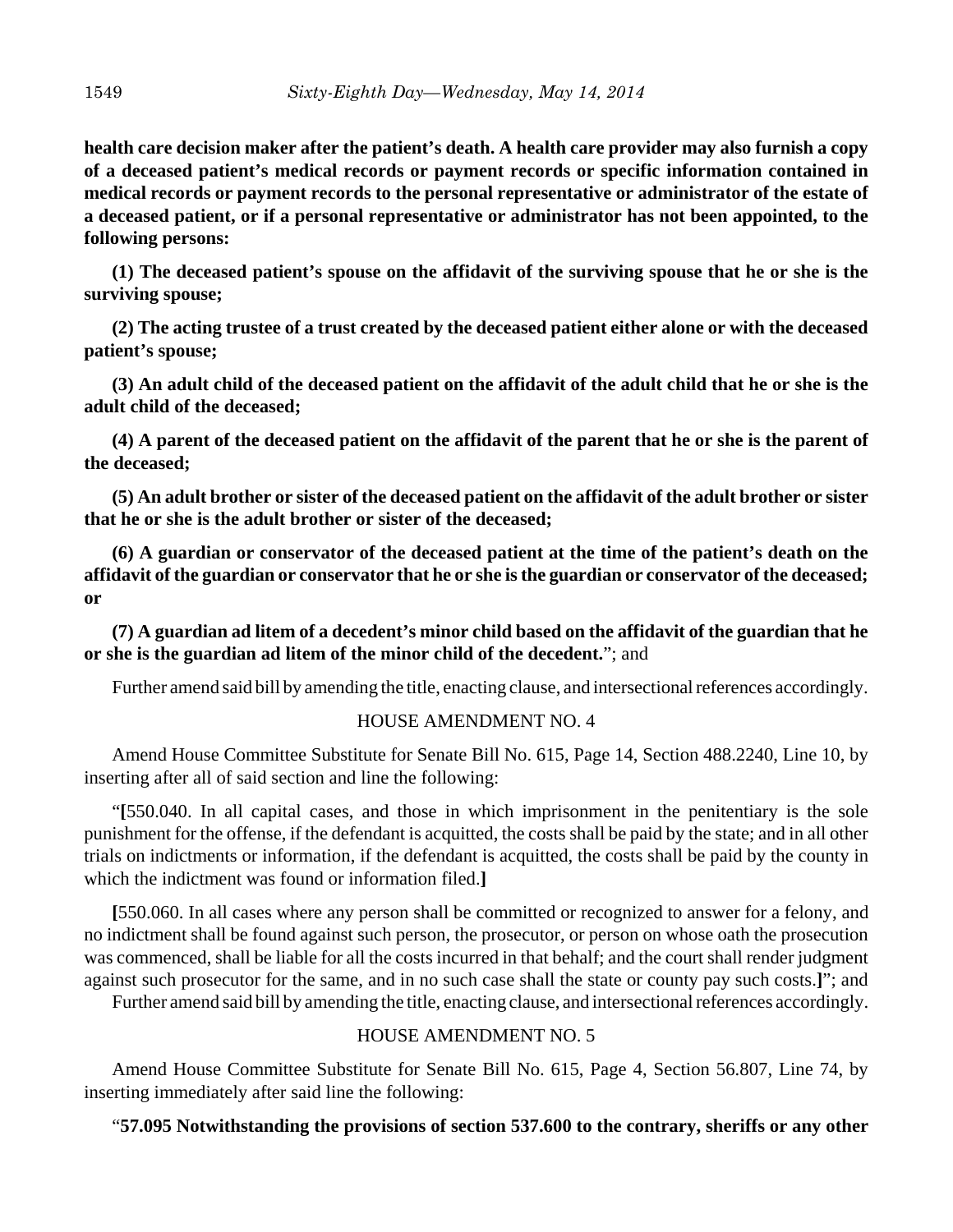**law enforcement officers shall have immunity from any liability, civil or criminal, while conducting service of process at the direction of any court to the extent that the officers' actions do not violate clearly established statutory or constitutional rights of which a reasonable person would have known.**"; and

Further amend said bill by amending the title, enacting clause, and intersectional references accordingly.

## HOUSE AMENDMENT NO. 6

Amend House Committee Substitute for Senate Bill No. 615, Page 14, Section 488.2240, Line 10, by inserting after all of said section and line the following:

"488.5320. 1. Sheriffs, county marshals or other officers shall be allowed a charge for their services rendered in criminal cases and in all proceedings for contempt or attachment, as required by law, the sum of seventy-five dollars for each felony case or contempt or attachment proceeding, ten dollars for each misdemeanor case, and six dollars for each infraction, including cases disposed of by a violations bureau established pursuant to law or supreme court rule. Such charges shall be charged and collected in the manner provided by sections 488.010 to 488.020 and shall be payable to the county treasury; except that, those charges from cases disposed of by a violations bureau shall be distributed as follows: one-half of the charges collected shall be forwarded and deposited to the credit of the MODEX fund established in subsection 6 of this section for the operational cost of the Missouri data exchange (MODEX) system, and one-half of the charges collected shall be deposited to the credit of the inmate security fund, established in section 488.5026, of the county or municipal political subdivision from which the citation originated. If the county or municipal political subdivision has not established an inmate security fund, all of the funds shall be deposited in the MODEX fund.

2. [Notwithstanding subsection 1 of this section to the contrary, sheriffs, county marshals, or other officers in any county with a charter form of government and with more than nine hundred fifty thousand inhabitants or in any city not within a county shall not be allowed a charge for their services rendered in cases disposed of by a violations bureau established pursuant to law or supreme court rule.

3.**]** The sheriff receiving any charge pursuant to subsection 1 of this section shall reimburse the sheriff of any other county or the City of St. Louis the sum of three dollars for each pleading, writ, summons, order of court or other document served in connection with the case or proceeding by the sheriff of the other county or city, and return made thereof, to the maximum amount of the total charge received pursuant to subsection 1 of this section.

**[**4.**] 3.** The charges provided in subsection 1 of this section shall be taxed as other costs in criminal proceedings immediately upon a plea of guilty or a finding of guilt of any defendant in any criminal procedure. The clerk shall tax all the costs in the case against such defendant, which shall be collected and disbursed as provided by sections 488.010 to 488.020; provided, that no such charge shall be collected in any proceeding in any court when the proceeding or the defendant has been dismissed by the court; provided further, that all costs, incident to the issuing and serving of writs of scire facias and of writs of fieri facias, and of attachments for witnesses of defendant, shall in no case be paid by the state, but such costs incurred under writs of fieri facias and scire facias shall be paid by the defendant and such defendant's sureties, and costs for attachments for witnesses shall be paid by such witnesses.

**[**5.**] 4.** Mileage shall be reimbursed to sheriffs, county marshals and guards for all services rendered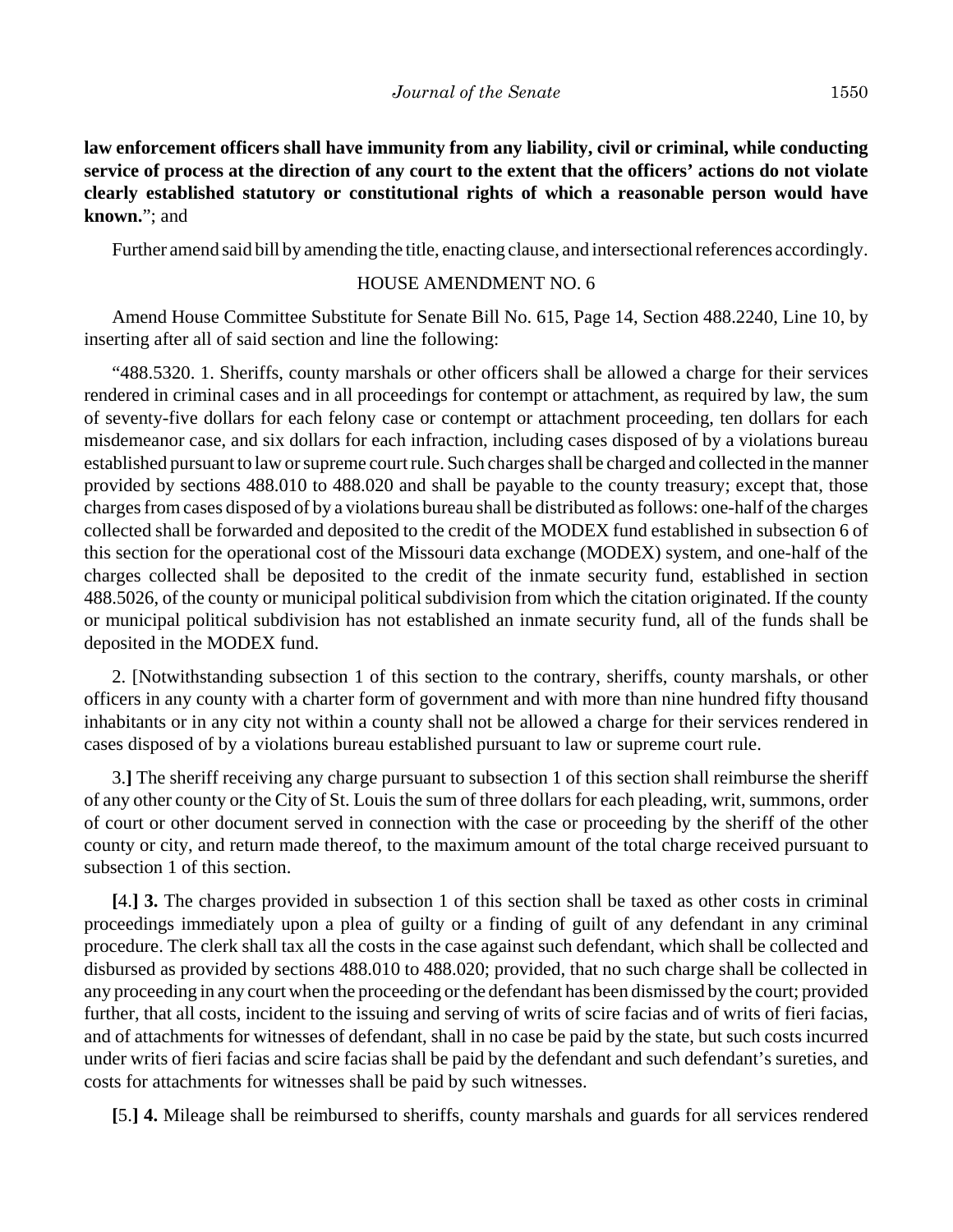pursuant to this section at the rate prescribed by the Internal Revenue Service for allowable expenses for motor vehicle use expressed as an amount per mile.

**[**6.**] 5.** (1) There is hereby created in the state treasury the "MODEX Fund", which shall consist of money collected under subsection 1 of this section. The fund shall be administered by the peace officers standards and training commission established in section 590.120. The state treasurer shall be custodian of the fund. In accordance with sections 30.170 and 30.180, the state treasurer may approve disbursements. The fund shall be a dedicated fund and, upon appropriation, money in the fund shall be used solely for the operational support and expansion of the MODEX system.

(2) Notwithstanding the provisions of section 33.080 to the contrary, any moneys remaining in the fund at the end of the biennium shall not revert to the credit of the general revenue fund.

(3) The state treasurer shall invest moneys in the fund in the same manner as other funds are invested. Any interest and moneys earned on such investments shall be credited to the fund."; and

Further amend said bill by amending the title, enacting clause, and intersectional references accordingly.

#### HOUSE AMENDMENT NO. 7

Amend House Committee Substitute for Senate Bill No. 615, Page 14, Section 488.2240, Line 10, by inserting after all of said line the following:

"575.153. 1. A person commits the crime of disarming a peace officer, as defined in section **[**590.100**] 590.010**, or a correctional officer if such person intentionally:

(1) Removes a firearm **[**or other**],** deadly weapon**, or less-lethal weapon, to include blunt impact, chemical or conducted energy devices, used in the performance of his or her official duties** from the person of a peace officer or correctional officer while such officer is acting within the scope of his or her official duties; or

(2) Deprives a peace officer or correctional officer of such officer's use of a firearm **[**or**],** deadly weapon**, or any other equipment described in subdivision (1) of this subsection** while the officer is acting within the scope of his or her official duties.

2. The provisions of this section shall not apply when:

(1) The defendant does not know or could not reasonably have known that the person he or she disarmed was a peace officer or correctional officer; or

(2) The peace officer or correctional officer was engaged in an incident involving felonious conduct by the peace officer or correctional officer at the time the defendant disarmed such officer.

3. Disarming a peace officer or correctional officer is a class C felony."; and

Further amend said bill by amending the title, enacting clause, and intersectional references accordingly.

## HOUSE AMENDMENT NO. 8

Amend House Committee Substitute for Senate Bill No. 615, Page 13, Section 488.2206, Line 23, by inserting after all of said section and line the following:

## "**488.2235. 1. In addition to all other court costs for municipal ordinance violations, any home rule**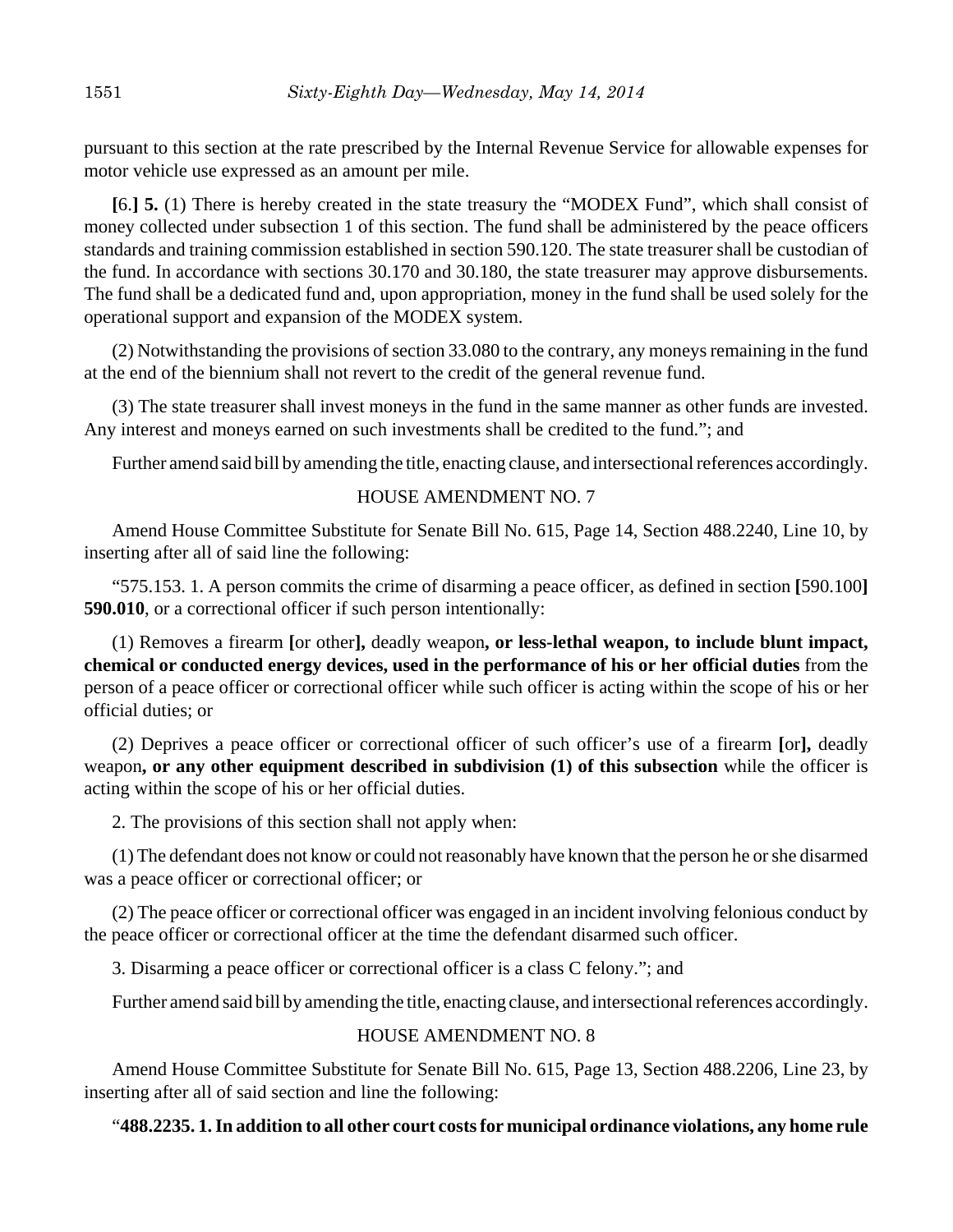**city with more than four hundred thousand inhabitants and located in more than one county may provide for additional court costs in an amount up to five dollars per case for each municipal ordinance violation case filed before a municipal division judge or associate circuit judge.**

**2. The judge may waive the assessment of the cost in those cases where the defendant is found by the judge to be indigent and unable to pay the costs.**

**3. Such cost shall be collected by the clerk and disbursed to the city at least monthly. The city shall use such additional costs only for the restoration, maintenance and upkeep of the municipal courthouse. The costs collected may be pledged to directly or indirectly secure bonds for the cost of restoration, maintenance and upkeep of the courthouse.**

**4. The provisions of this section shall expire August 28, 2021.**"; and

Further amend said bill by amending the title, enacting clause, and intersectional references accordingly.

#### HOUSE AMENDMENT NO. 9

Amend House Committee Substitute for Senate Bill No. 615, Page 1, in the Title, Line 7, by deleting the words "court costs" and inserting in lieu thereof the words "judicial procedures"; and

Further amend said bill, Page 14, Section 488.2240, Line 10, by inserting immediately after said line the following:

"537.345. As used in sections 537.345 to 537.347, and section 537.351, the following terms mean:

(1) "Charge", the admission price or fee asked by an owner of land or an invitation or permission without price or fee to use land for recreational purposes when such invitation or permission is given for the purpose of sales promotion, advertising or public goodwill in fostering business purposes;

(2) "Land", all real property, land and water, and all structures, fixtures, equipment and machinery thereon;

(3) "Owner", any individual, legal entity or governmental agency that has any ownership or security interest whatever or lease or right of possession in land;

(4) "Recreational use", hunting, fishing, camping, picnicking, biking, **aviation activities for personal or private use and not for a commercial event or gathering,** nature study, winter sports, viewing or enjoying archaeological or scenic sites, or other similar activities undertaken for recreation, exercise, education, relaxation, or pleasure on land owned by another;

(5) "Trespasser", any person who enters on the property of another without permission and without an invitation, express or implied regardless of whether actual notice of trespass was given or the land was posted in accordance with the provisions of sections 569.140 and 569.145."; and

Further amend said bill by amending the title, enacting clause, and intersectional references accordingly.

#### HOUSE AMENDMENT NO. 10

Amend House Committee Substitute for Senate Bill No. 615, Page 4, Section 56.807, Line 74, by inserting after all of said section and line the following:

"452.556. 1. The state courts administrator shall create a handbook or be responsible for the approval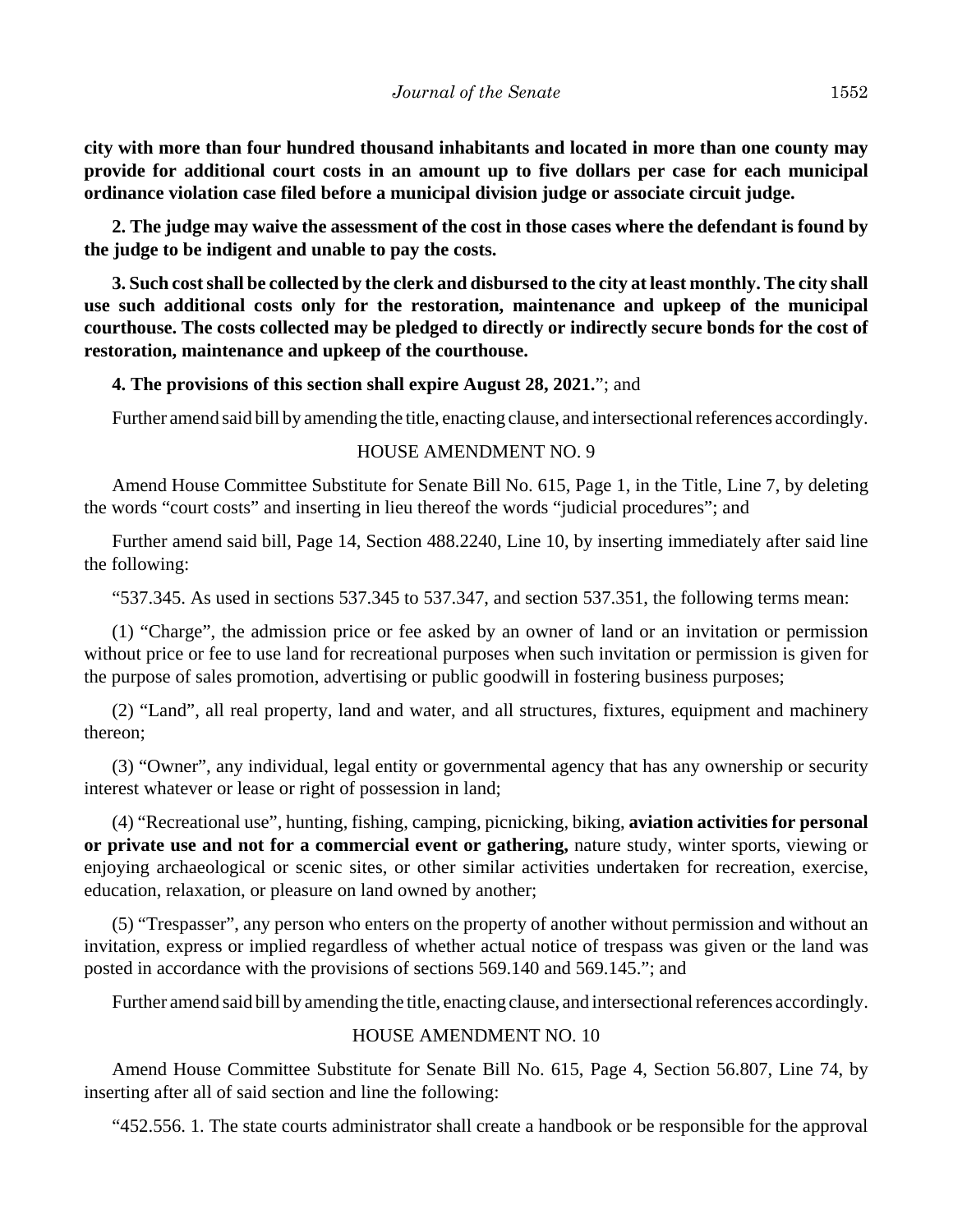of a handbook outlining the following:

(1) What is included in a parenting plan;

(2) The benefits of the parties agreeing to a parenting plan which outlines education, custody and cooperation between parents;

(3) The benefits of alternative dispute resolution;

(4) The pro se family access motion for enforcement of custody or temporary physical custody;

(5) The underlying assumptions for supreme court rules relating to child support; and

(6) A party's duties and responsibilities pursuant to section 452.377, including the possible consequences of not complying with section 452.377. The handbooks shall be distributed to each court and shall be available in an alternative format, including Braille, large print, or electronic or audio format upon request by a person with a disability, as defined by the federal Americans with Disabilities Act.

2. Each court shall **[**mail**] provide** a copy of the handbook developed pursuant to subsection 1 of this section to each party in a dissolution or legal separation action filed pursuant to section 452.310, or any proceeding in modification thereof, where minor children are involved, or may provide the petitioner with a copy of the handbook at the time the petition is filed and direct that a copy of the handbook be served along with the petition and summons upon the respondent.

3. The court shall make the handbook available to interested state agencies and members of the public."; and

Further amend said bill by amending the title, enacting clause, and intersectional references accordingly.

Emergency clause adopted.

In which the concurrence of the Senate is respectfully requested.

Also,

Mr. President: I am instructed by the House of Representatives to inform the Senate that the House has taken up and adopted the Conference Committee Report on **SS** for **SCS** for **HCS** for **HB 1439**, as amended, and has taken up and passed **CCS** for **SS** for **SCS** for **HCS** for **HB 1439**.

Emergency clause adopted.

Also,

Mr. President: I am instructed by the House of Representatives to inform the Senate that the House has taken up and passed **SCS** for **HB 1594**.

Senator Lager assumed the Chair.

# **CONFERENCE COMMITTEE APPOINTMENTS**

President Pro Tem Dempsey appointed the following conference committee to act with a like committee from the House on **HCS** for **SCS** for **SB 492**, as amended: Senators Pearce, Brown, Romine, Keaveny and Sifton.

# **PRIVILEGED MOTIONS**

Senator Emery moved that the Senate refuse to adopt the conference committee report on **SS** for **SCS**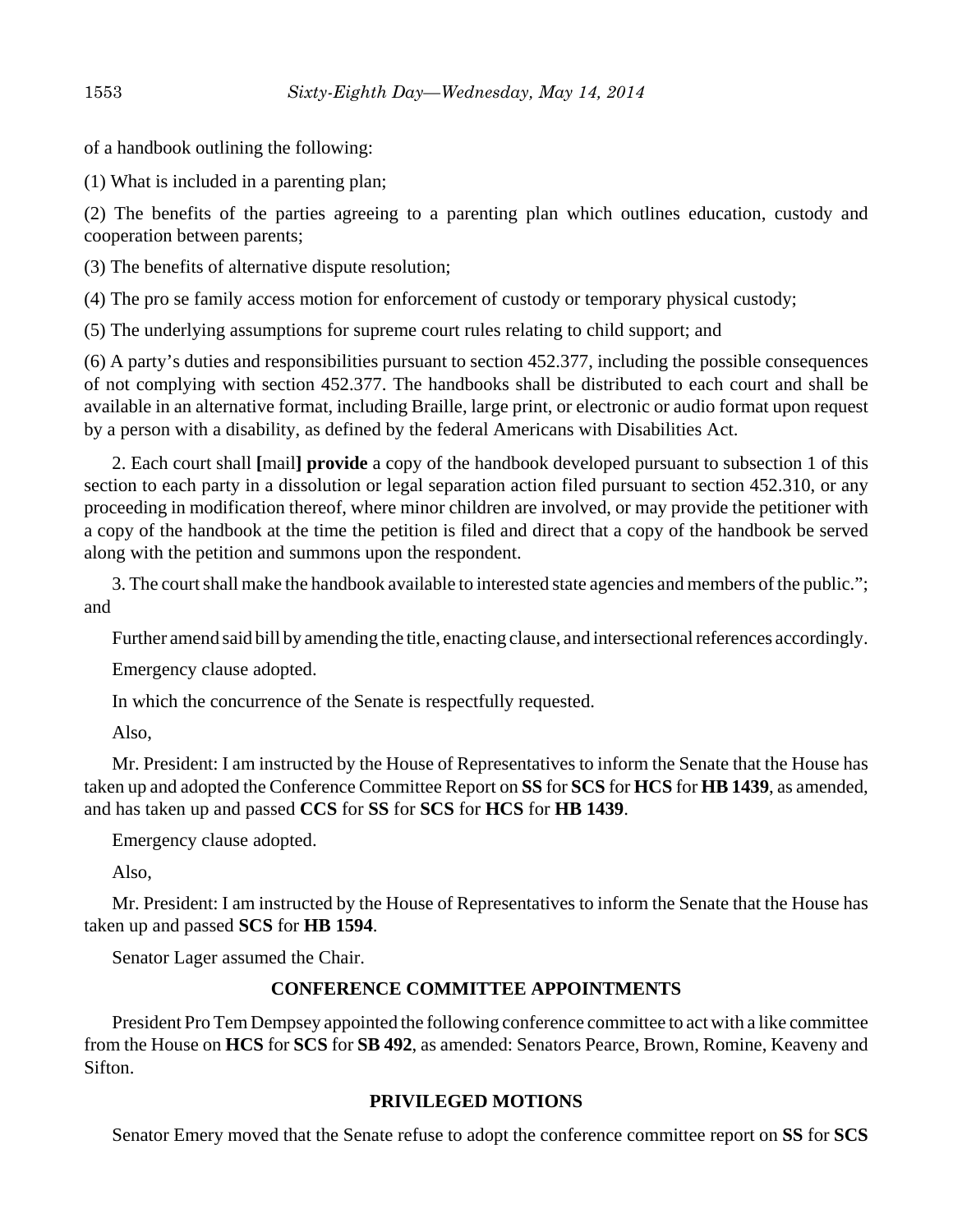for **HB 1490**, as amended, and requests the House to grant the Senate a further conference thereon; and further that the conferees be allowed to exceed the differences in Section 161.855, which motion prevailed.

Senator Munzlinger moved that **SS** for **SB 745**, with **HA 1** and **HA 2**, be taken up for 3rd reading and final passage, which motion prevailed.

**HA 1** was taken up.

Senator Munzlinger moved that the above amendment be adopted, which motion prevailed by the following vote:

| YEAS—Senators                          |         |         |            |         |               |        |             |
|----------------------------------------|---------|---------|------------|---------|---------------|--------|-------------|
| <b>Brown</b>                           | Curls   | Dempsey | Dixon      | Emery   | Holsman       | Kehoe  | Kraus       |
| Lager                                  | Lamping | Libla   | Munzlinger | Nasheed | <b>Nieves</b> | Pearce | Richard     |
| Romine                                 | Sater   | Schaaf  | Schaefer   | Schmitt | Sifton        | Silvey | Wallingford |
| $Wasson - 25$                          |         |         |            |         |               |        |             |
| NAYS-Senators<br>Chappelle-Nadal       | Justus  | Keaveny | LeVota     | Walsh-5 |               |        |             |
| Absent-Senator Parson-1                |         |         |            |         |               |        |             |
| Absent with leave—Senator Cunningham—1 |         |         |            |         |               |        |             |
| Vacancies-2                            |         |         |            |         |               |        |             |

**HA 2** was taken up.

Senator Munzlinger moved that the above amendment be adopted, which motion prevailed by the following vote:

| YEAS-Senators        |                                        |               |       |                                                                                                     |          |               |        |  |
|----------------------|----------------------------------------|---------------|-------|-----------------------------------------------------------------------------------------------------|----------|---------------|--------|--|
| Brown                | Curls                                  | Dempsey       | Dixon | Emery                                                                                               | Holsman  | Kehoe         | Kraus  |  |
| Lager                | Lamping                                | LeVota        | Libla | Munzlinger                                                                                          | Nasheed  | <b>Nieves</b> | Parson |  |
| Pearce               | Richard                                | Romine        | Sater | Schaaf                                                                                              | Schaefer | Schmitt       | Sifton |  |
| Silvey               | Wallingford                            | $Wasson - 27$ |       |                                                                                                     |          |               |        |  |
| NAYS-Senators        |                                        |               |       |                                                                                                     |          |               |        |  |
| Chappelle-Nadal      | Justus                                 | Keaveny       |       | Walsh—4                                                                                             |          |               |        |  |
| Absent-Senators-None |                                        |               |       |                                                                                                     |          |               |        |  |
|                      | Absent with leave—Senator Cunningham—1 |               |       |                                                                                                     |          |               |        |  |
| Vacancies-2          |                                        |               |       |                                                                                                     |          |               |        |  |
|                      |                                        |               |       | On motion of Senator Munzlinger, SS for SB 745, as amended, was read the 3rd time and passed by the |          |               |        |  |
| following vote:      |                                        |               |       |                                                                                                     |          |               |        |  |

| YEAS—Senators |       |         |       |       |         |       |       |  |  |
|---------------|-------|---------|-------|-------|---------|-------|-------|--|--|
| Brown         | Curls | Dempsey | Dixon | Emery | Holsman | Kehoe | Kraus |  |  |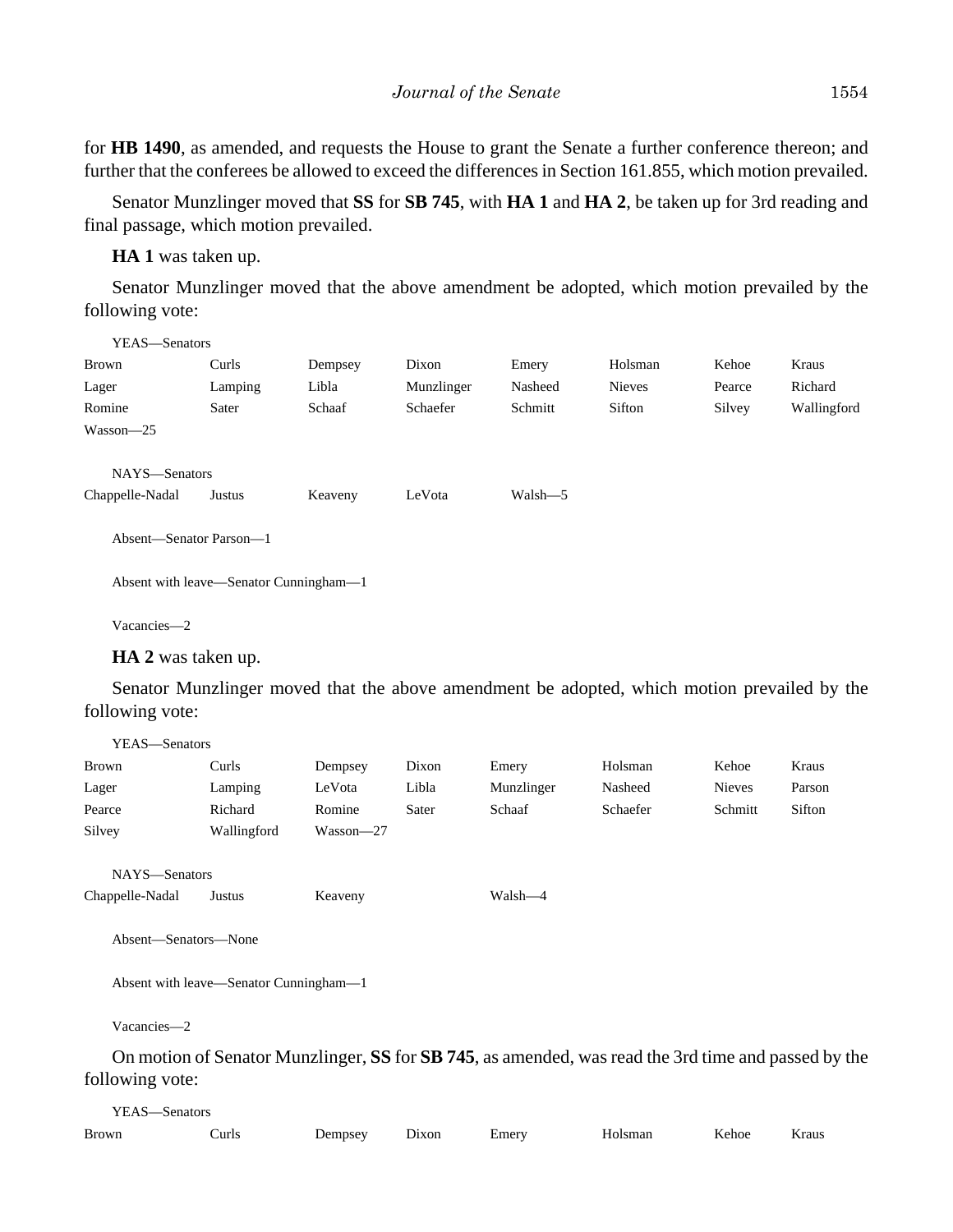| Lager                                                                                                                     | Lamping                                 | LeVota    | Libla   | Munzlinger                                                                                                         | Nasheed  | <b>Nieves</b> | Parson |
|---------------------------------------------------------------------------------------------------------------------------|-----------------------------------------|-----------|---------|--------------------------------------------------------------------------------------------------------------------|----------|---------------|--------|
| Pearce                                                                                                                    | Richard                                 | Romine    | Sater   | Schaaf                                                                                                             | Schaefer | Schmitt       | Sifton |
| Silvey                                                                                                                    | Wallingford                             | Wasson-27 |         |                                                                                                                    |          |               |        |
| NAYS-Senators                                                                                                             |                                         |           |         |                                                                                                                    |          |               |        |
| Chappelle-Nadal                                                                                                           | Justus                                  | Keaveny   | Walsh-4 |                                                                                                                    |          |               |        |
| Absent-Senators-None                                                                                                      |                                         |           |         |                                                                                                                    |          |               |        |
|                                                                                                                           | Absent with leave-Senator Cunningham-1  |           |         |                                                                                                                    |          |               |        |
| Vacancies-2                                                                                                               |                                         |           |         |                                                                                                                    |          |               |        |
|                                                                                                                           | The President declared the bill passed. |           |         |                                                                                                                    |          |               |        |
|                                                                                                                           |                                         |           |         | On motion of Senator Munzlinger, title to the bill was agreed to.                                                  |          |               |        |
|                                                                                                                           |                                         |           |         | Senator Munzlinger moved that the vote by which the bill passed be reconsidered.                                   |          |               |        |
|                                                                                                                           |                                         |           |         | Senator Richard moved that motion lay on the table, which motion prevailed.                                        |          |               |        |
| Bill ordered enrolled.                                                                                                    |                                         |           |         |                                                                                                                    |          |               |        |
|                                                                                                                           | Senator Nieves assumed the Chair.       |           |         |                                                                                                                    |          |               |        |
| House to recede from its position or, failing to do so, grant the Senate a conference thereon, which motion<br>prevailed. |                                         |           |         | Senator Kraus moved that the Senate refuse to concur in <b>HCS</b> for <b>SB 656</b> , as amended, and request the |          |               |        |
| passage, which motion prevailed.                                                                                          |                                         |           |         | Senator Munzlinger moved that SB 504, with HCS, as amended, be taken up for 3rd reading and final                  |          |               |        |
|                                                                                                                           | HCS for SB 504, as amended, entitled:   |           |         |                                                                                                                    |          |               |        |
|                                                                                                                           |                                         |           |         | <b>HOUSE COMMITTEE SUBSTITUTE FOR</b><br><b>SENATE BILL NO. 504</b>                                                |          |               |        |

An Act to repeal section 536.016, RSMo, and to enact in lieu thereof one new section relating to the availability of proposed rules on the internet.

Was taken up.

Senator Munzlinger moved that **HCS** for **SB 504**, as amended, be adopted, which motion prevailed by the following vote:

| YEAS—Senators |                 |        |         |             |        |               |            |  |
|---------------|-----------------|--------|---------|-------------|--------|---------------|------------|--|
| <b>Brown</b>  | Chappelle-Nadal | Curls  | Dempsey | Dixon       | Emery  | Holsman       | Justus     |  |
| Keaveny       | Kehoe           | Kraus  | Lager   | Lamping     | LeVota | Libla         | Munzlinger |  |
| Nasheed       | <b>Nieves</b>   | Parson | Pearce  | Richard     | Romine | Sater         | Schaaf     |  |
| Schaefer      | Schmitt         | Sifton | Silvey  | Wallingford | Walsh  | $Wasson - 31$ |            |  |

NAYS—Senators—None

Absent—Senators—None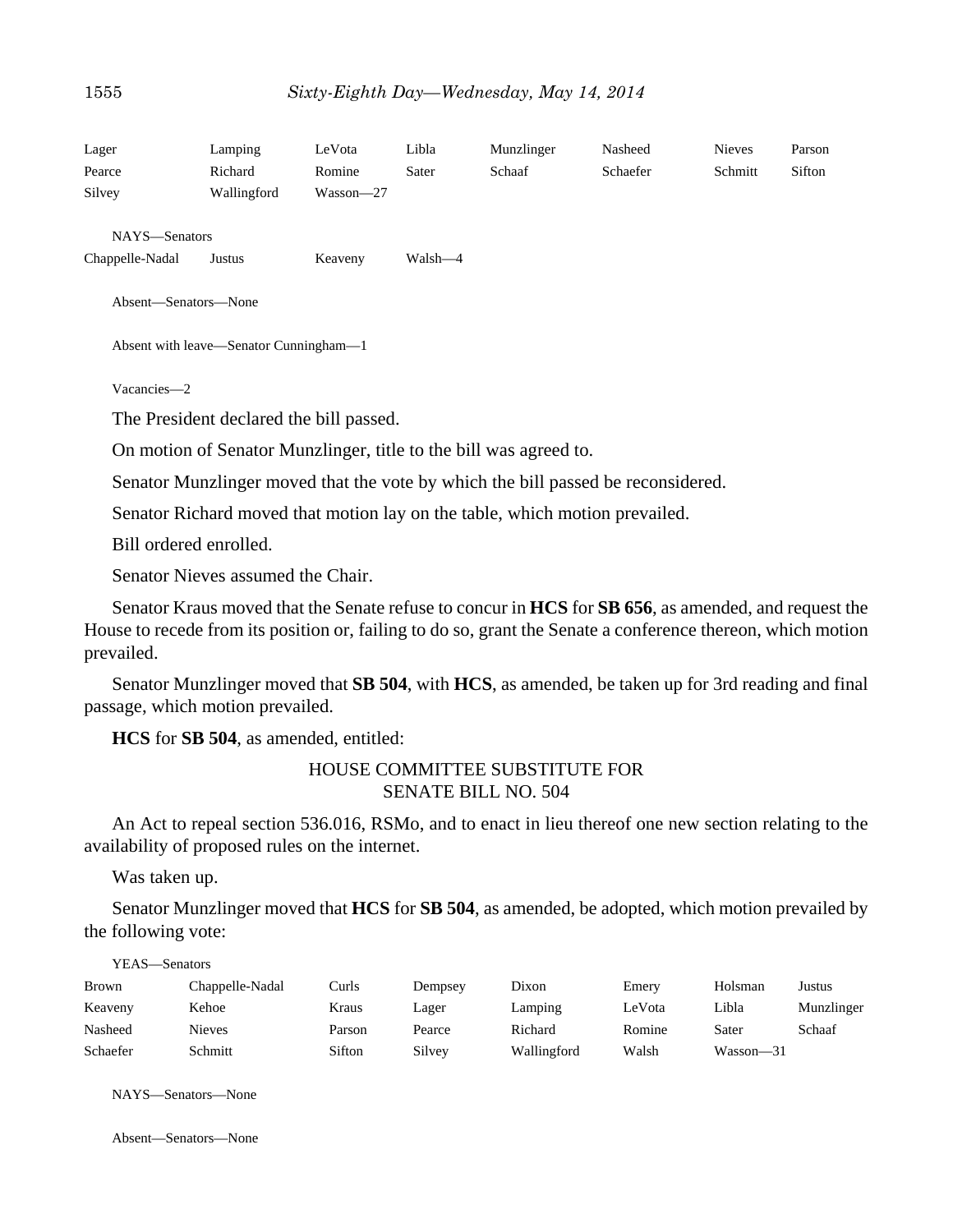```
Absent with leave—Senator Cunningham—1
```
Vacancies—2

On motion of Senator Munzlinger, **HCS** for **SB 504**, as amended, was read the 3rd time and passed by the following vote:

| YEAS—Senators |                 |        |         |             |        |           |            |
|---------------|-----------------|--------|---------|-------------|--------|-----------|------------|
| Brown         | Chappelle-Nadal | Curls  | Dempsey | Dixon       | Emery  | Holsman   | Justus     |
| Keaveny       | Kehoe           | Kraus  | Lager   | Lamping     | LeVota | Libla     | Munzlinger |
| Nasheed       | <b>Nieves</b>   | Parson | Pearce  | Richard     | Romine | Sater     | Schaaf     |
| Schaefer      | Schmitt         | Sifton | Silvey  | Wallingford | Walsh  | Wasson-31 |            |
|               |                 |        |         |             |        |           |            |

NAYS—Senators—None

Absent—Senators—None

Absent with leave—Senator Cunningham—1

Vacancies—2

The President declared the bill passed.

On motion of Senator Munzlinger, title to the bill was agreed to.

Senator Munzlinger moved that the vote by which the bill passed be reconsidered.

Senator Richard moved that motion lay on the table, which motion prevailed.

Bill ordered enrolled.

Senator Dixon moved that the Senate refuse to concur in **HCS** for **SB 615**, as amended, and request the House to recede from its position or, failing to do so, grant the Senate a conference thereon, which motion prevailed.

Senator Schaaf moved that the Senate refuse to recede from its position on **SS** for **HCS** for **HB 1685**, and grant the House a conference thereon, which motion prevailed.

## **HOUSE BILLS ON THIRD READING**

**HB 1539**, introduced by Representative Kelley (127), et al, with **SCS**, entitled:

An Act to repeal sections 84.340, 563.031, 571.030, and 571.111, RSMo, and to enact in lieu thereof six new sections relating to public safety, with existing penalty provisions and an emergency clause for certain sections.

Was taken up by Senator Dixon.

**SCS** for **HB 1539**, entitled:

# SENATE COMMITTEE SUBSTITUTE FOR HOUSE BILL NO. 1539

An Act to repeal sections 84.340, 563.031, 571.030, and 571.111, RSMo, and to enact in lieu thereof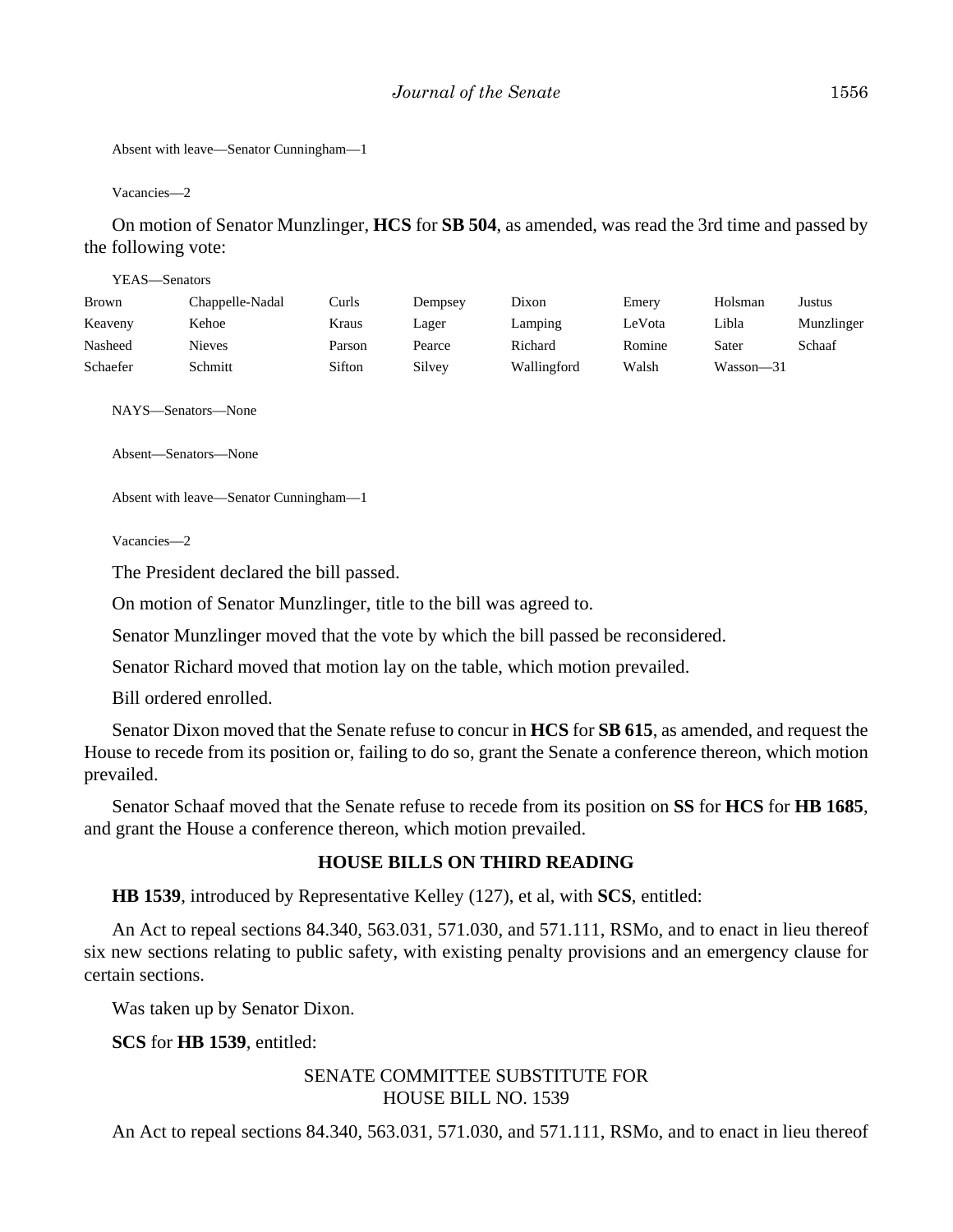five new sections relating to public safety, with existing penalty provisions and an emergency clause for certain sections.

Was taken up.

Senator Dixon moved that **SCS** for **HB 1539** be adopted.

Senator Dixon offered **SS** for **SCS** for **HB 1539**, entitled:

## SENATE SUBSTITUTE FOR SENATE COMMITTEE SUBSTITUTE FOR HOUSE BILL NO. 1539

An Act to repeal sections 21.750, 57.015, 57.201, 57.220, 57.250, 84.340, 544.216, 563.031, 571.030, 571.070, 571.101, 571.104, 571.107, 571.111, 571.117, 590.010, 590.205, and 650.350, RSMo, and to enact in lieu thereof twenty-four new sections relating to public safety, with existing penalty provisions.

Senator Dixon moved that **SS** for **SCS** for **HB 1539** be adopted.

Senator Dixon offered **SA 1**:

#### SENATE AMENDMENT NO. 1

Amend Senate Substitute for Senate Committee Substitute for House Bill No. 1539, Page 10, Section 160.665, Line 28, by inserting immediately after said line the following:

"287.243. 1. This section shall be known and may be cited as the "Line of Duty Compensation Act".

2. As used in this section, unless otherwise provided, the following words shall mean:

(1) "Air ambulance pilot", a person certified as an air ambulance pilot in accordance with sections 190.001 to 190.245 and corresponding regulations applicable to air ambulances adopted by the department of health and senior services, division of regulation and licensure, 19 CSR 30-40.005, et seq.;

(2) "Air ambulance registered professional nurse", a person licensed as a registered professional nurse in accordance with sections 335.011 to 335.096 and corresponding regulations adopted by the state board of nursing, 20 CSR 2200-4, et seq., who provides registered professional nursing services as a flight nurse in conjunction with an air ambulance program that is certified in accordance with sections 190.001 to 190.245 and the corresponding regulations applicable to such programs;

(3) "Emergency medical technician", a person licensed in emergency medical care in accordance with standards prescribed by sections 190.001 to 190.245 and by rules adopted by the department of health and senior services under sections 190.001 to 190.245;

(4) "Firefighter", any person, including a volunteer firefighter, employed by the state or a local governmental entity as an employer defined under subsection 1 of section 287.030, or otherwise serving as a member or officer of a fire department either for the purpose of the prevention or control of fire or the underwater recovery of drowning victims;

(5) "Killed in the line of duty", when **[**a**] any** person defined in this section loses **[**one's**] his or her** life **[**as a result of an injury received in the active performance of his or her duties within the ordinary scope of his or her respective profession while the individual is on duty and but for the individual's performance,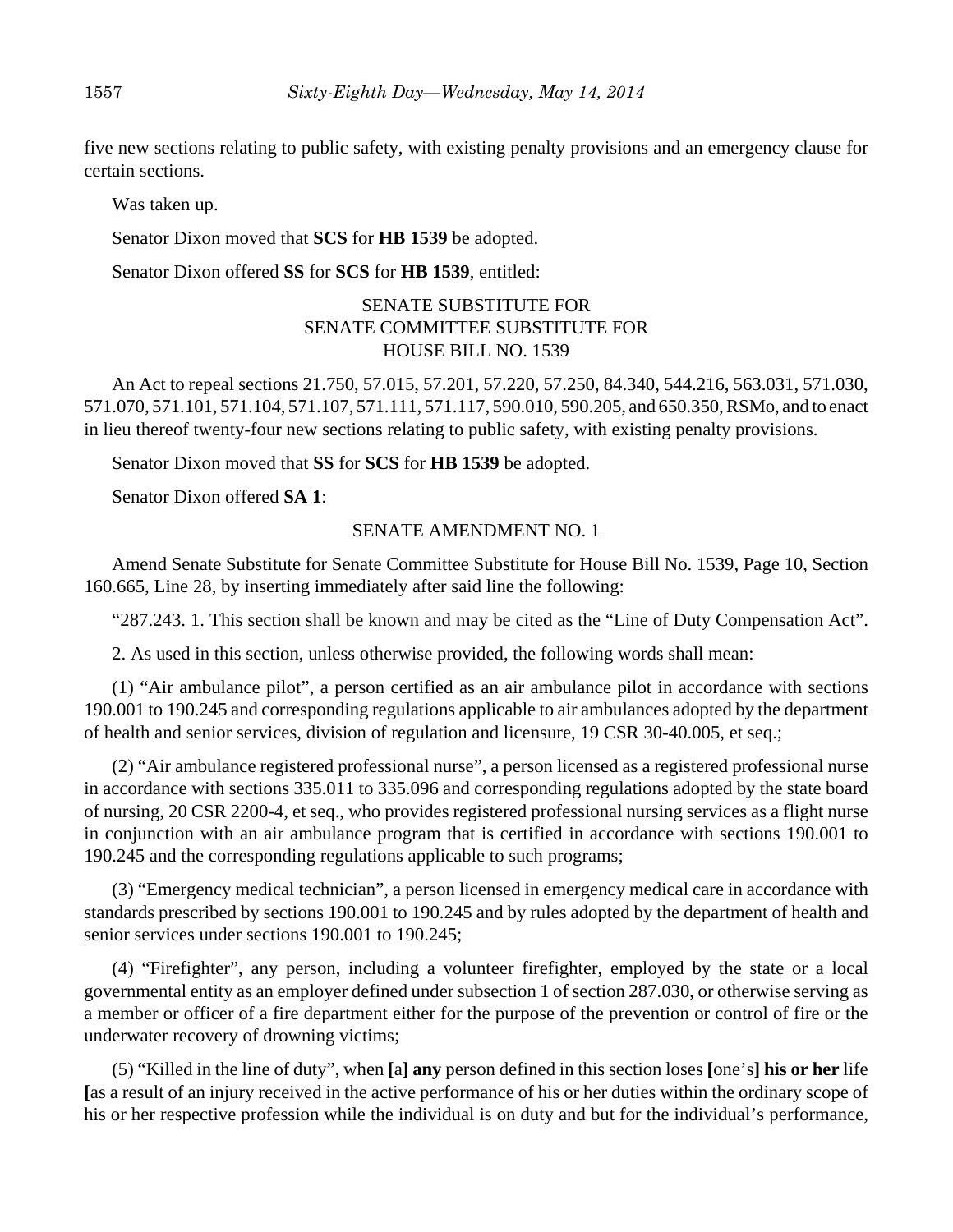death would have not occurred**] when:**

**(a) Death is caused by an accident or the willful act of violence of another;**

**(b) The law enforcement officer, emergency medical technician, air ambulance pilot, air ambulance registered professional nurse, or firefighter is in the active performance of his or her duties in his or her respective profession and there is a relationship between the accident or commission of the act of violence and the performance of the duty, even if the individual is off duty; the law enforcement officer, emergency medical technician, air ambulance pilot, air ambulance registered professional nurse, or firefighter is traveling to or from employment; or the law enforcement officer, emergency medical technician, air ambulance pilot, air ambulance registered professional nurse, or firefighter is taking any meal break or other break which takes place while that individual is on duty;**

**(c) Death is the natural and probable consequence of the injury; and**

#### **(d) Death occurs within three hundred weeks from the date the injury was received**.

The term excludes death resulting from the willful misconduct or intoxication of the law enforcement officer, emergency medical technician, air ambulance pilot, air ambulance registered professional nurse, or firefighter. The division of workers' compensation shall have the burden of proving such willful misconduct or intoxication;

(6) "Law enforcement officer", any person employed by the state or a local governmental entity as a police officer, peace officer certified under chapter 590, or serving as an auxiliary police officer or in some like position involving the enforcement of the law and protection of the public interest at the risk of that person's life;

(7) "Local governmental entity", includes counties, municipalities, townships, board or other political subdivision, cities under special charter, or under the commission form of government, fire protection districts, ambulance districts, and municipal corporations;

(8) "State", the state of Missouri and its departments, divisions, boards, bureaus, commissions, authorities, and colleges and universities;

(9) "Volunteer firefighter", a person having principal employment other than as a firefighter, but who is carried on the rolls of a regularly constituted fire department either for the purpose of the prevention or control of fire or the underwater recovery of drowning victims, the members of which are under the jurisdiction of the corporate authorities of a city, village, incorporated town, or fire protection district. Volunteer firefighter shall not mean an individual who volunteers assistance without being regularly enrolled as a firefighter.

3. (1) A claim for compensation under this section shall be filed by the estate of the deceased with the division of workers' compensation not later than one year from the date of death of a law enforcement officer, emergency medical technician, air ambulance pilot, air ambulance registered professional nurse, or firefighter. If a claim is made within one year of the date of death of a law enforcement officer, emergency medical technician, air ambulance pilot, air ambulance registered professional nurse, or firefighter killed in the line of duty, compensation shall be paid, if the division finds that the claimant is entitled to compensation under this section.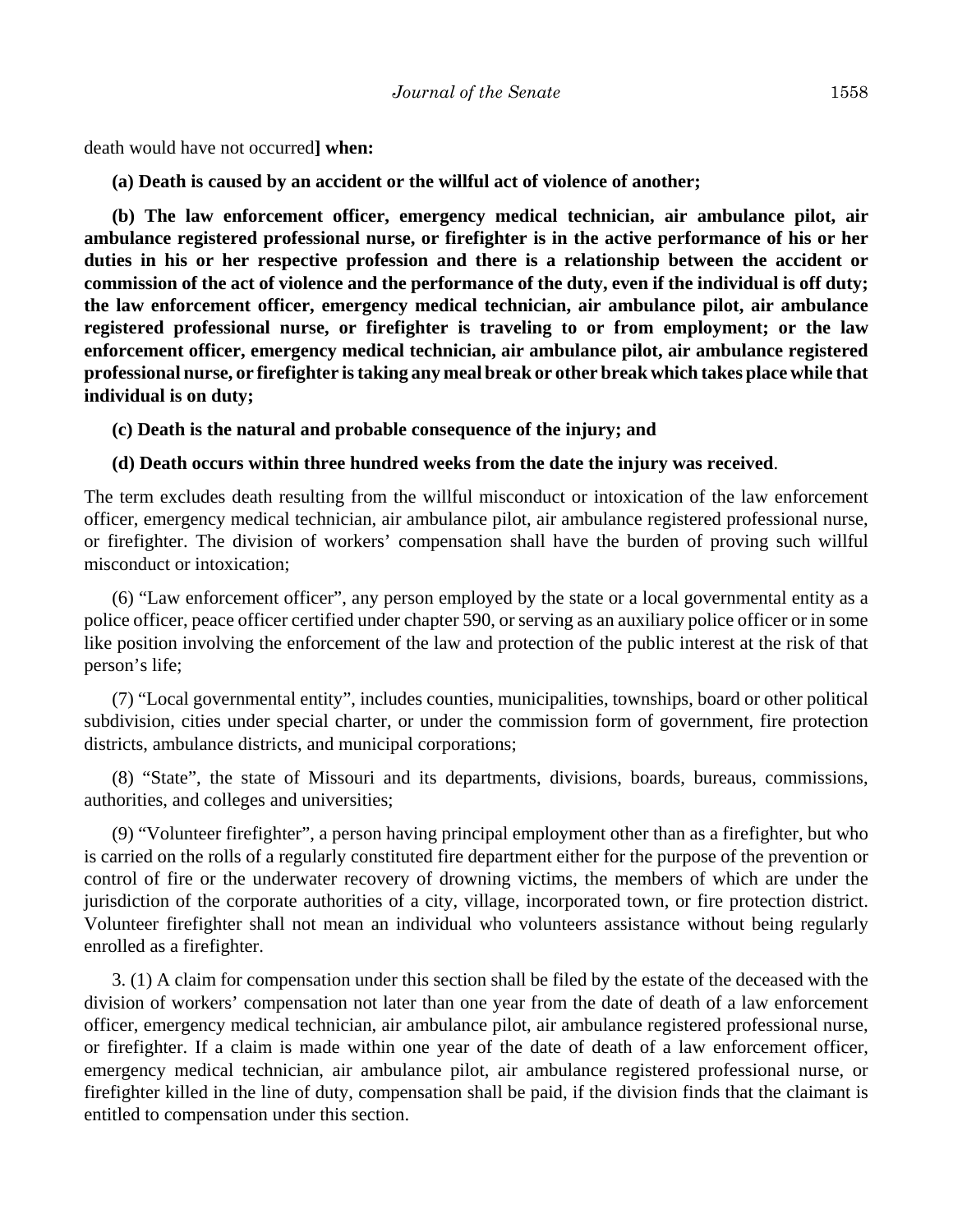(2) The amount of compensation paid to the claimant shall be twenty-five thousand dollars, subject to appropriation, for death occurring on or after June 19, 2009.

4. Notwithstanding subsection 3 of this section, no compensation is payable under this section unless a claim is filed within the time specified under this section setting forth:

(1) The name, address, and title or designation of the position in which the law enforcement officer, emergency medical technician, air ambulance pilot, air ambulance registered professional nurse, or firefighter was serving at the time of his or her death;

(2) The name and address of the claimant;

(3) A full, factual account of the circumstances resulting in or the course of events causing the death at issue; and

(4) Such other information that is reasonably required by the division.

When a claim is filed, the division of workers' compensation shall make an investigation for substantiation of matters set forth in the application.

5. The compensation provided for under this section is in addition to, and not exclusive of, any pension rights, death benefits, or other compensation the claimant may otherwise be entitled to by law.

6. Neither employers nor workers' compensation insurers shall have subrogation rights against any compensation awarded for claims under this section. Such compensation shall not be assignable, shall be exempt from attachment, garnishment, and execution, and shall not be subject to setoff or counterclaim, or be in any way liable for any debt, except that the division or commission may allow as lien on the compensation, reasonable attorney's fees for services in connection with the proceedings for compensation if the services are found to be necessary. Such fees are subject to regulation as set forth in section 287.260.

7. Any person seeking compensation under this section who is aggrieved by the decision of the division of workers' compensation regarding his or her compensation claim, may make application for a hearing as provided in section 287.450. The procedures applicable to the processing of such hearings and determinations shall be those established by this chapter. Decisions of the administrative law judge under this section shall be binding, subject to review by either party under the provisions of section 287.480.

8. Pursuant to section 23.253 of the Missouri sunset act:

(1) The provisions of the new program authorized under this section shall automatically sunset six years after June 19, 2009, unless reauthorized by an act of the general assembly; and

(2) If such program is reauthorized, the program authorized under this section shall automatically sunset twelve years after the effective date of the reauthorization of this section; and

(3) This section shall terminate on September first of the calendar year immediately following the calendar year in which the program authorized under this section is sunset.

9. The provisions of this section, unless specified, shall not be subject to other provisions of this chapter.

10. There is hereby created in the state treasury the "Line of Duty Compensation Fund", which shall consist of moneys appropriated to the fund and any voluntary contributions, gifts, or bequests to the fund. The state treasurer shall be custodian of the fund and shall approve disbursements from the fund in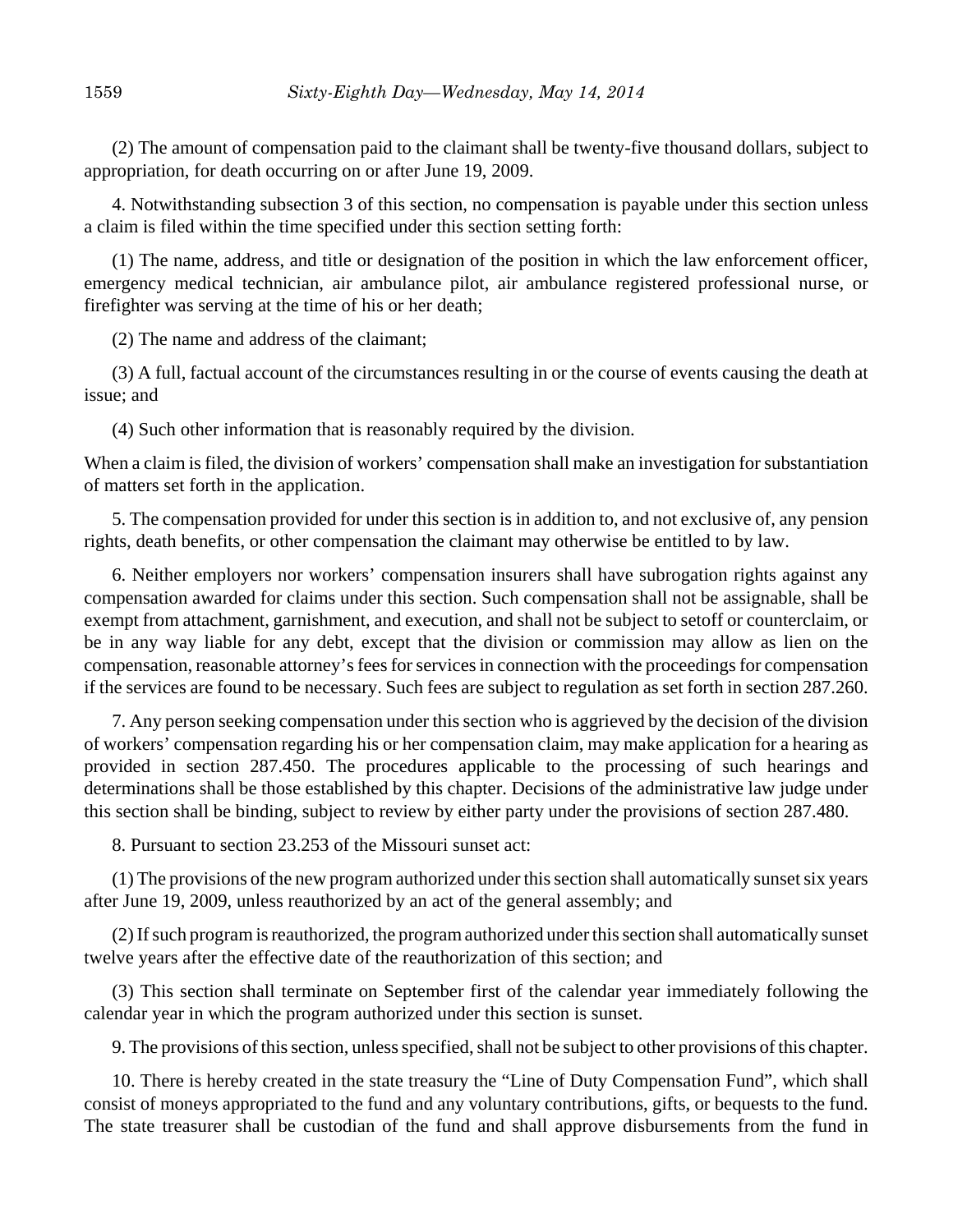accordance with sections 30.170 and 30.180. Upon appropriation, money in the fund shall be used solely for paying claims under this section. Notwithstanding the provisions of section 33.080 to the contrary, any moneys remaining in the fund at the end of the biennium shall not revert to the credit of the general revenue fund. The state treasurer shall invest moneys in the fund in the same manner as other funds are invested. Any interest and moneys earned on such investments shall be credited to the fund.

11. The division shall promulgate rules to administer this section, including but not limited to the appointment of claims to multiple claimants, record retention, and procedures for information requests. Any rule or portion of a rule, as that term is defined in section 536.010, that is created under the authority delegated in this section shall become effective only if it complies with and is subject to all of the provisions of chapter 536 and, if applicable, section 536.028. This section and chapter 536 are nonseverable and if any of the powers vested with the general assembly under chapter 536 to review, to delay the effective date, or to disapprove and annul a rule are subsequently held unconstitutional, then the grant of rulemaking authority and any rule proposed or adopted after June 19, 2009, shall be invalid and void."; and

Further amend the title and enacting clause accordingly.

Senator Dixon moved that the above amendment be adopted.

At the request of Senator Dixon, **HB 1539**, with **SCS**, **SS** for **SCS** and **SA 1** (pending), was placed on the Informal Calendar.

Senator Kraus assumed the Chair.

#### **HCS** for **HB 1231**, with **SCS**, entitled:

An Act to repeal sections 56.363, 56.800, 56.805, 56.807, 56.811, 56.827, 56.833, 56.840, 105.684, 211.183, 211.447, 302.065, 452.375, 452.400, 452.556, 453.015, 453.040, 453.110, 455.007, 456.950, 478.437, 478.610, 488.026, 516.140, 516.350, 536.010, 546.720, 575.153, 578.501, 578.502, 578.503, 632.480, 632.483, and 632.484, RSMo, and to enact in lieu thereof forty-eight new sections relating to judicial procedures, with penalty provisions.

Was taken up by Senator Dixon.

## **SCS** for **HCS** for **HB 1231**, entitled:

## SENATE COMMITTEE SUBSTITUTE FOR HOUSE COMMITTEE SUBSTITUTE FOR HOUSE BILL NO. 1231

An Act to repeal sections 56.363, 56.800, 56.805, 56.807, 56.811, 56.827, 56.833, 56.840, 105.711, 211.183, 211.447, 302.065, 452.556, 455.007, 456.950, 478.320, 478.437, 478.464, 478.513, 478.600, 478.610, 483.140, 488.026, 516.140, 516.350, 536.010, 546.720, 578.501, 578.502, 578.503, and 650.120, RSMo, and to enact in lieu thereof forty-three new sections relating to the administration of justice, with penalty provisions.

Was taken up.

Senator Dixon moved that **SCS** for **HCS** for **HB 1231** be adopted.

Senator Dixon offered **SS** for **SCS** for **HCS** for **HB 1231**, entitled: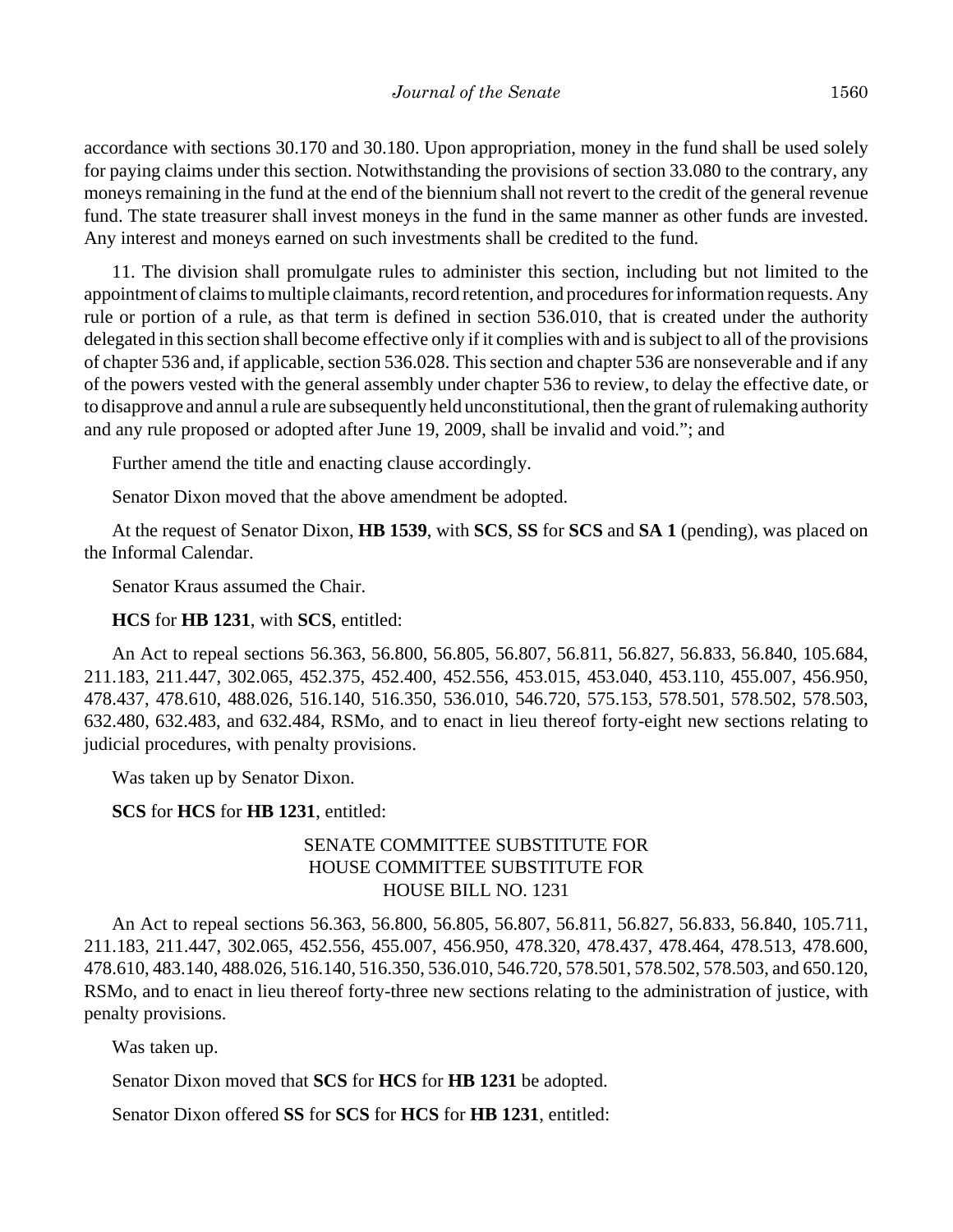# SENATE SUBSTITUTE FOR SENATE COMMITTEE SUBSTITUTE FOR HOUSE COMMITTEE SUBSTITUTE FOR HOUSE BILL NO. 1231

An Act to repeal sections 56.807, 105.711, 302.065, 408.040, 452.556, 455.007, 456.950, 476.445, 477.081, 477.082, 477.152, 477.160, 477.170, 477.180, 477.181, 477.190, 477.191, 478.320, 478.437, 478.464, 478.513, 478.600, 478.610, 483.140, 488.014, 488.026, 488.305, 516.140, 516.350, 525.040, 525.070, 525.080, 525.230, 525.310, 575.153, 578.501, 578.502, 578.503, and 650.120, RSMo, and to enact in lieu thereof thirty-nine new sections relating to the administration of justice, with penalty provisions and an effective date for certain sections.

Senator Dixon moved that **SS** for **SCS** for **HCS** for **HB 1231** be adopted.

Senator Dixon offered **SA 1**:

#### SENATE AMENDMENT NO. 1

Amend Senate Substitute for Senate Committee Substitute for House Committee Substitute for House Bill No. 1231, Page 20, Section 105.711, Line 11 of said page, by inserting after all of said line the following:

 $"211.442$ . As used in sections  $211.442$  to  $211.487$ , unless the context clearly indicates otherwise, the following terms mean:

(1) "Child", an individual under eighteen years of age;

(2) "Minor", any person who has not attained the age of eighteen years;

(3) "Parent"**[**, a biological parent or parents of a child, as well as, the husband of a natural mother at the time the child was conceived, or a parent or parents of a child by adoption, including both the mother and the putative father of a child. The putative father of a child shall have no legal relationship unless he, prior to the entry of a decree under sections 211.442 to 211.487, has acknowledged the child as his own by affirmatively asserting his paternity**]:**

**(a) A biological parent or parents who have a parent and child relationship as defined under subdivision (4) of section 210.817 and section 210.819;**

**(b) The presumed father of a child under subdivisions (1), (2) and (3) of section 210.822;**

**(c) The acknowledged father under section 210.823;**

**(d) The adjudicated parent under sections 210.817 to 210.853;**

**(e) A parent or parents of a child by adoption; or**

**(f) The putative father of a child who has, before the birth or within fifteen days of the birth of the child:**

**a. Established a relationship with the child under section 453.045; and**

**b. Filed a parentage action under sections 210.817 to 210.853 and properly served notice upon the mother**.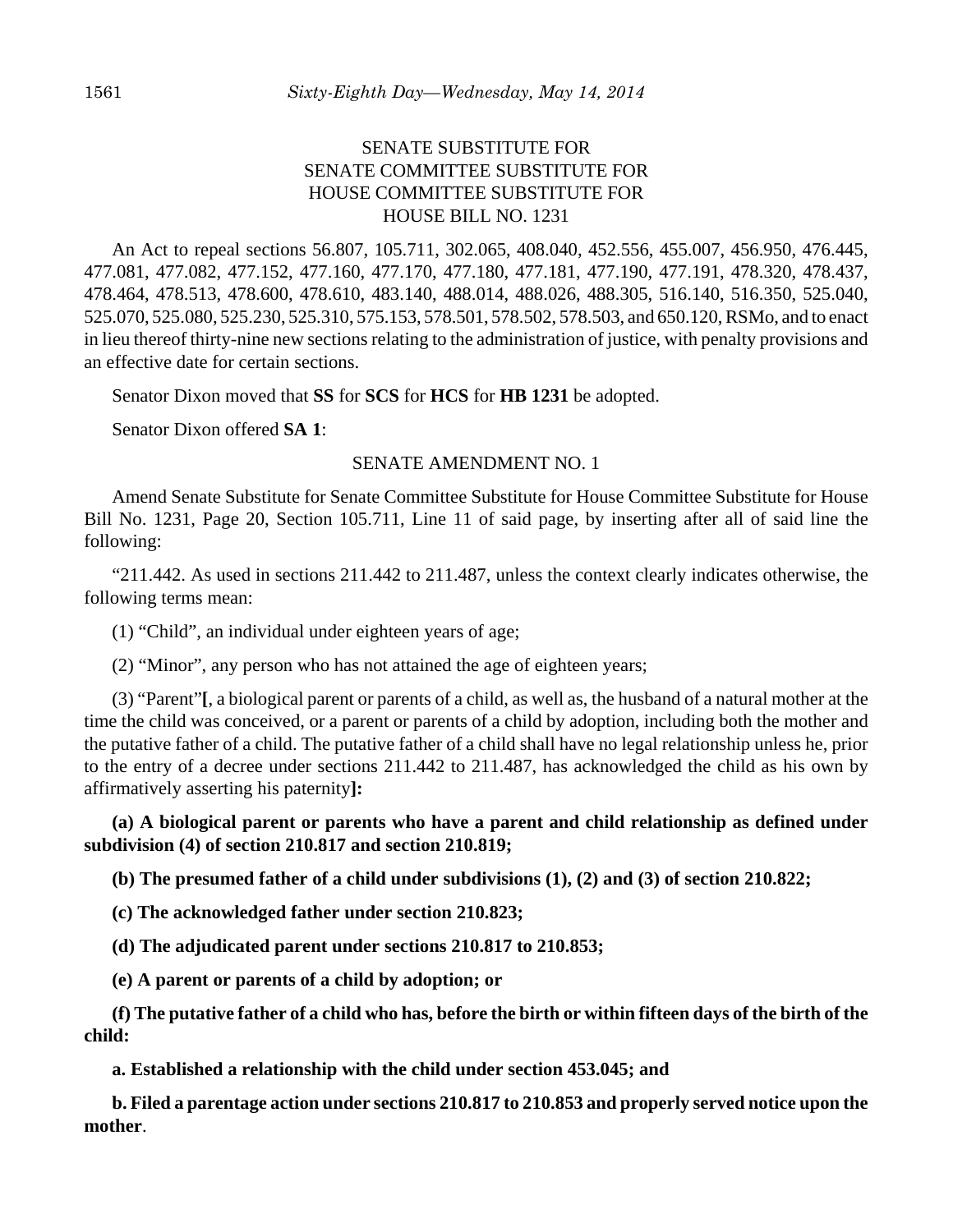211.444. 1. The juvenile court may, upon petition of the juvenile officer**, the court appointed guardian ad litem,** or a child-placing agency licensed under sections 210.481 to 210.536 in conjunction with a placement with such agency under subsection 6 of section 453.010, or the court before which a petition for adoption has been filed pursuant to the provisions of chapter 453, terminate the rights of a parent **or approve the consent to adoption or waiver of consent to adoption, by a parent or of a named father** to a child**, including a child who is a ward of the court,** if the court finds that such termination **or consent to adoption or waiver of consent to adoption** is in the best interests of the child and the parent has consented in writing to the termination of his or her parental rights **or consented or waived consent to the adoption**.

2. The written consent required by subsection 1 of this section may be executed before or after the institution of the proceedings and shall be acknowledged before a notary public. In lieu of such acknowledgment, the signature of the person giving the written consent shall be witnessed by at least two adult persons who are present at the execution whose signatures and addresses shall be plainly written thereon and who determine and certify that the consent is knowingly and freely given. The two adult witnesses shall not be the prospective parents. The notary public or witnesses shall verify the identity of the party signing the consent.

3. The written consent required by subsection 1 of this section shall be valid and effective only after the child is at least forty-eight hours old and if it complies with the other requirements of section 453.030."; and

Further amend said bill, page 27, section 452.556, line 4 of said page, by inserting after all of said line the following:

"453.010. 1. Any person desiring to adopt another person as his or her child shall petition the juvenile division of the **Missouri** circuit court of the county in which:

(1) The person seeking to adopt resides **or within one hundred and fifty miles of such county**;

(2) The child sought to be adopted was born;

(3) The child is located at the time of the filing of the petition; **[**or**]**

(4) Either birth person resides **or within one hundred and fifty miles of such county; or**

#### **(5) The placing agency or intermediary has offices**.

2. A petition to adopt shall not be dismissed or denied on the grounds that the petitioner is not domiciled or does not reside in any of the venues set forth in subdivision (2), (3) or (4) of subsection 1 of this section.

3. If the person sought to be adopted is a child who is under the prior and continuing jurisdiction of a court pursuant to the provision of chapter 211, any person desiring to adopt such person as his or her child shall petition the juvenile division of the circuit court which has jurisdiction over the child for permission to adopt such person as his or her child. Upon receipt of a motion from the petitioner and consent of the receiving court, the juvenile division of the circuit court which has jurisdiction over the child may transfer jurisdiction to the juvenile division of a circuit court within any of the alternative venues set forth in subsection 1 of this section.

4. If the petitioner has a spouse living and competent to join in the petition, such spouse may join therein, and in such case the adoption shall be by them jointly. If such a spouse does not join the petition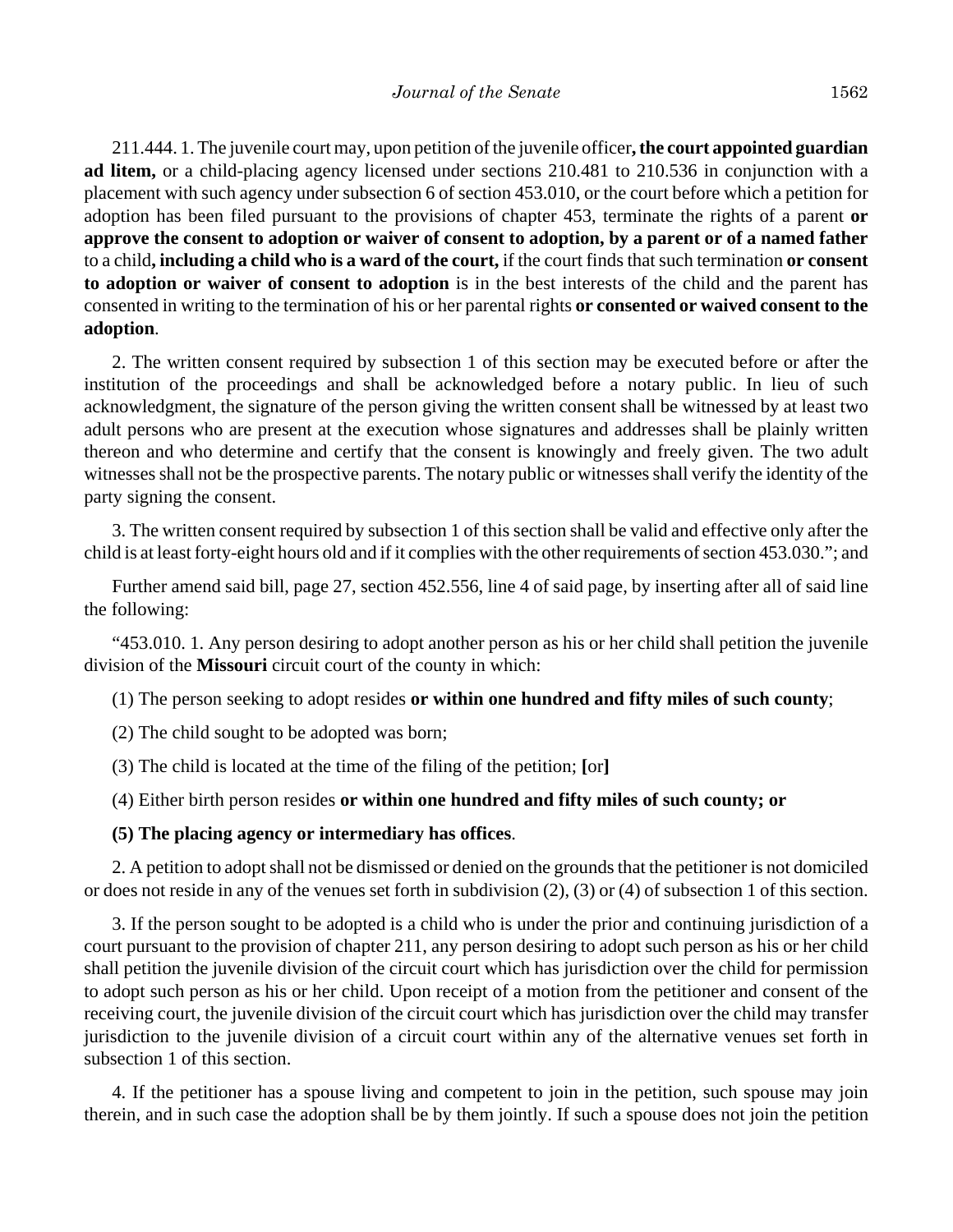the court in its discretion may, after a hearing, order such joinder, and if such order is not complied with may dismiss the petition.

5. Upon receipt of a properly filed petition, a court, as defined in this section, shall hear such petition in a timely fashion. A court or any child-placing agency shall not deny or delay the placement of a child for adoption when an approved family is available, regardless of the approved family's residence or domicile. The court shall expedite the placement of a child for adoption pursuant to subsection 3 of this section.

6. A licensed child-placing agency may file a petition for transfer of custody if a birth parent consents in writing by power of attorney for placement of a minor child, a consent to adoption, or any other document which evidences a desire to place the child with the licensed child-placing agency for the purposes of transfer of custody of the child to the licensed child-placing agency. The written consent obtained from the birth parent shall strictly comply with section 453.030.

453.040. The consent to the adoption of a child is not required of:

(1) A parent whose rights with reference to the child have been terminated pursuant to law, including section 211.444 or section 211.447 or other similar laws in other states;

(2) A parent of a child who has legally consented to a future adoption of the child;

(3) A parent whose identity is unknown and cannot be ascertained at the time of the filing of the petition;

(4) A man who has not been established to be the father and who is not presumed by law to be the father, and who, after the conception of the child, executes a verified statement denying paternity and disclaiming any interest in the child and acknowledging that this statement is irrevocable when executed and follows the consent as set forth in section 453.030;

(5) A parent or other person who has not executed a consent and who, after proper service of process, fails to file an answer or make an appearance in a proceeding for adoption or for termination of parental rights at the time such cause is heard;

(6) A parent who has a mental condition which is shown by competent evidence either to be permanent or such that there is no reasonable likelihood that the condition can be reversed and which renders the parent unable to knowingly provide the child the necessary care, custody and control;

(7) A parent who has for a period of at least six months, for a child one year of age or older, or at least sixty days, for a child under one year of age, immediately prior to the filing of the petition for adoption, willfully abandoned the child or, for a period of at least six months immediately prior to the filing of the petition for adoption, willfully, substantially and continuously neglected to provide him with necessary care and protection;

(8) **A man who is on notice that he may be the biological father of a child under section 453.061 but who has not developed a consistent and substantial relationship with his child under section 453.045 and whose consent is not required under section 453.030 or not required or is waived under subsection 7 of section 192.016;**

**(9)** A parent whose rights to the child may be terminated for any of the grounds set forth in section 211.447 and whose rights have been terminated after hearing and proof of such grounds as required by sections 211.442 to 211.487. Such petition for termination may be filed as a count in an adoption petition.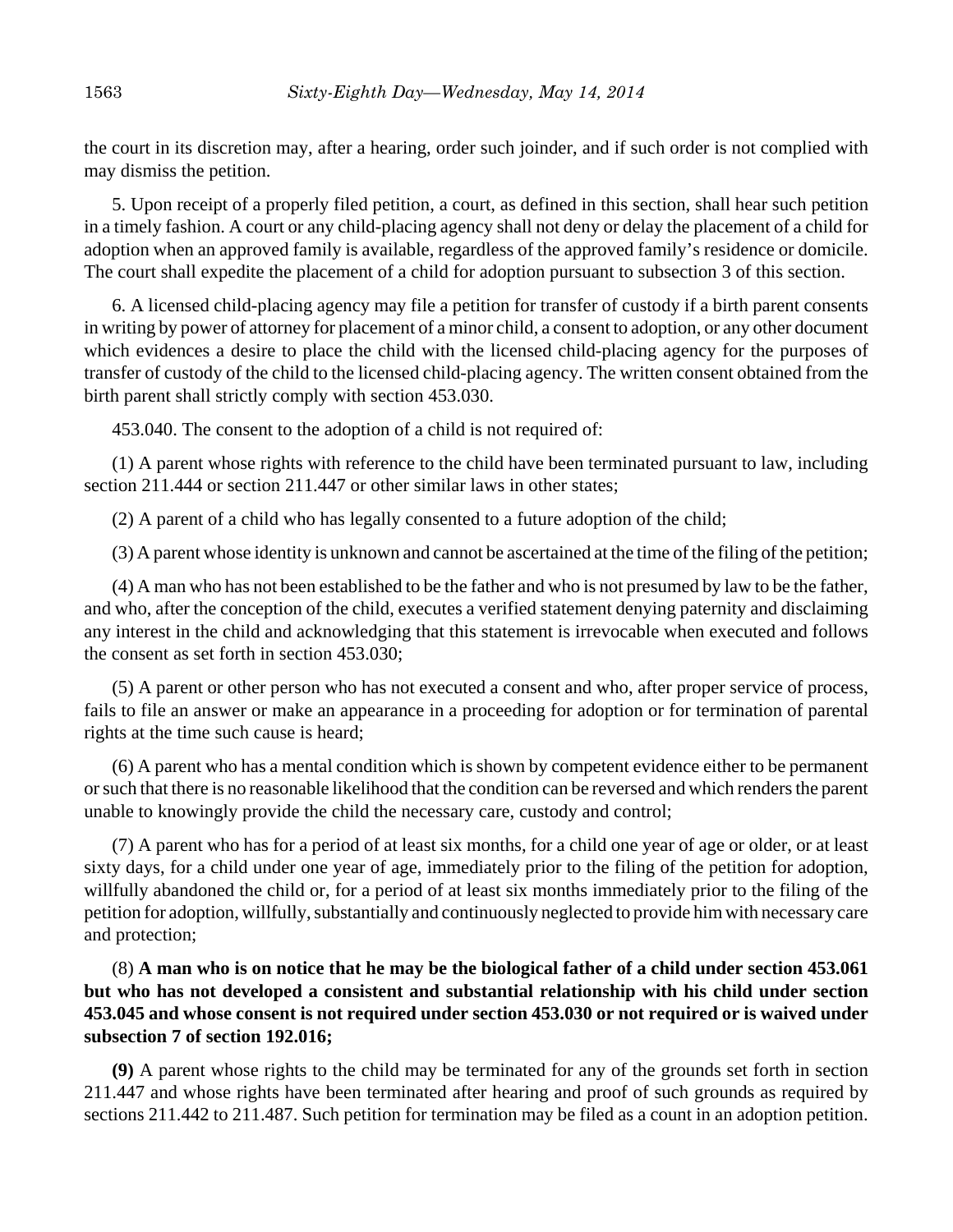**453.045. 1. A man whose consent to adoption is waived or not required under sections 192.016, 453.030, or 453.040 nonetheless preserves his rights to intervene in an action for termination of parental rights or in an action for adoption or to file a paternity action for a child after a petition for either adoption or termination of parental rights has been filed with the court, where he can prove that he has previously developed a consistent and substantial relationship with the child commensurate with his means and abilities, including but not limited to, by providing his share of consistent prenatal financial support and consistent prenatal and natal medical care for the mother and baby, consistent child support payments commensurate with his ability to pay, consistent contact and visitation with the child, and assistance with educational and medical care of the child, unless he can prove that he was actively thwarted from doing so by the mother, or other actual or legal custodian.**

**2. Failure to develop such relationship pursuant to subsection 1 of this section waives such man's rights to intervene in an action for termination of parental rights or in an action for adoption or to file a paternity action for a child after a petition for either adoption or termination of parental rights has been filed with the court.**

453.080. 1. The court shall conduct a hearing to determine whether the adoption shall be finalized. **Out of state adoptive petitioners may appear by their attorney and by video conference rather than in person, as long as the child also appears by video conference or in person.** During such hearing, the court shall ascertain whether:

(1) The person sought to be adopted, if a child, has been in the lawful and actual custody of the petitioner for a period of at least six months prior to entry of the adoption decree; except that the six-month period may be waived if the person sought to be adopted is a child who is under the prior and continuing jurisdiction of a court pursuant to chapter 211 and the person desiring to adopt the child is the child's current foster parent. "Lawful and actual custody" shall include a transfer of custody pursuant to the laws of this state, another state, a territory of the United States, or another country;

(2) The court has received and reviewed a postplacement assessment on the monthly contacts with the adoptive family pursuant to section 453.077, except for good cause shown in the case of a child adopted from a foreign country;

(3) The court has received and reviewed an updated financial affidavit;

(4) The court has received the recommendations of the guardian ad litem and has received and reviewed the recommendations of the person placing the child, the person making the assessment and the person making the postplacement assessment;

(5) **[**There is compliance with the uniform child custody jurisdiction act, sections 452.440 to 452.550;

(6)**]** There is compliance with the Indian Child Welfare Act, if applicable;

**[**(7)**] (6)** There is compliance with the Interstate Compact on the Placement of Children pursuant to section 210.620; and

**[**(8)**] (7)** It is fit and proper that such adoption should be made.

2. If a petition for adoption has been filed pursuant to section 453.010 and a transfer of custody has occurred pursuant to section 453.110, the court may authorize the filing for finalization in another state if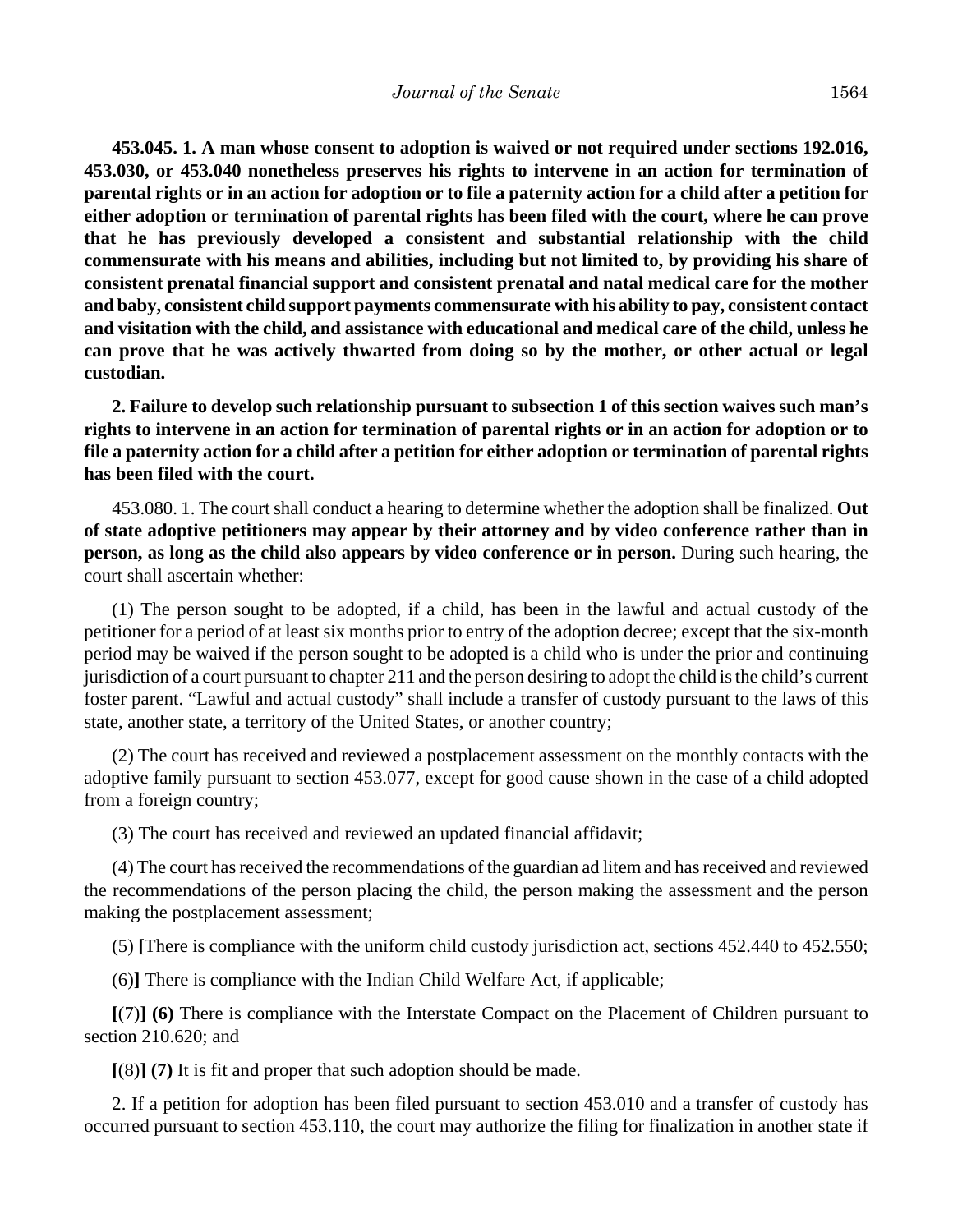the adoptive parents are domiciled in that state.

3. If the court determines the adoption should be finalized, a **[**decree**] judgment** shall be issued setting forth the facts and ordering that from the date of the **[**decree**] judgment** the adoptee shall be for all legal intents and purposes the child of the petitioner or petitioners. The court may decree that the name of the person sought to be adopted be changed, according to the prayer of the petition.

4. Before the completion of an adoption, the exchange of information among the parties shall be at the discretion of the parties. **Prospective adoptive parents and parents of a prospective adoptee may enter into a post adoption contact agreement to allow communication, exchange of photographs or contact after the adoption between the parents, siblings, or other relatives of the adoptee and the adoptee and adoptive parents. The court shall not order any party to enter into a post adoption contact agreement.** Upon completion of an adoption, further contact among the parties shall be at the discretion of the adoptive parents**, and such adoptive parents may exercise their discretion to enter into a post adoption contact agreement with the former parents of an adoptee to allow contact between a former parent or sibling of the adoptee and the adoptee or adoptive parents. The agreement shall be in writing and be approved by the court at or before the finalization of the adoption. The agreement shall include:**

**(1) An acknowledgment by the former parents that the adoption is irrevocable, even if the adoptive parents do not abide by the post adoption contact agreement; and**

**(2) An acknowledgment by the adoptive parents that the agreement grants the former parents the right to seek to enforce the post adoption privileges set forth in the agreement.**

**The court shall not approve an agreement unless the agreement is approved by the adoptive parents with whom the agreement is being made. The court shall enforce a written agreement made in accordance with this subsection unless enforcement is not within the best interests of the adoptee**. The court shall not have jurisdiction to deny continuing contact between the adopted person and the birth parent, or an adoptive parent and a birth parent. Additionally, the court shall not have jurisdiction to deny an exchange of identifying information between an adoptive parent and a birth parent.

## **5. For purposes of this section, "post adoption contact agreement", shall mean a written agreement approved by the court pursuant to the provisions listed under subsection 4 of this section.**

453.110. 1. No person, agency, organization or institution shall surrender custody of a minor child, or transfer the custody of such a child to another, and no person, agency, organization or institution shall take possession or charge of a minor child so transferred, without first having filed a petition before the circuit court sitting as a juvenile court of the county where the child may be, praying that such surrender or transfer may be made, and having obtained such an order from such court approving or ordering transfer of custody. **Where filing such petition is impractical prior to lawful placement for care pursuant to subsection 5 of this section, such petition shall be filed within twenty days of execution of proper power of attorney or when the Interstate Compact for Placement of Children approval under section 210.620 is obtained, whichever is later.**

2. If any **filing is made late or** such surrender or transfer is made without first obtaining such an order **or compliance with subsection 5 of this section**, such court shall, on petition of any public official or interested person, agency, organization or institution, order an investigation and report as described in section 453.070 to be completed by the division of family services and shall make such order as to the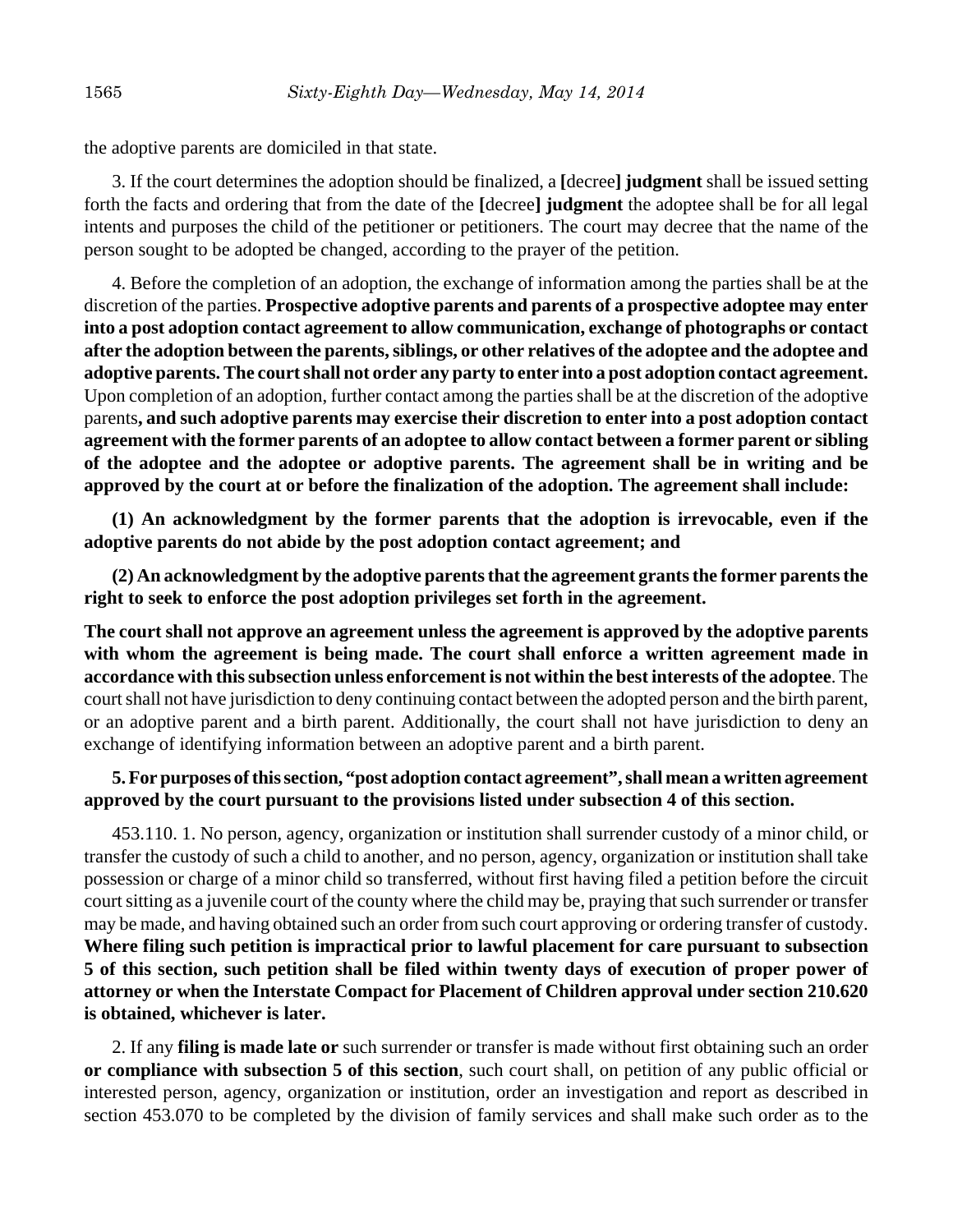custody of such child in the best interest of such child.

3. Any person violating the terms of this section shall be guilty of a class D felony.

4. The investigation required by subsection 2 of this section shall be initiated by the **children's** division **[**of family services**]** within forty-eight hours of the filing of the court order requesting the investigation and report and shall be completed within thirty days. The court shall order the person having custody in violation of the provisions of this section to pay the costs of the investigation and report.

5. This section shall not be construed to prohibit any parent, agency, organization or institution from placing a child with another individual for care **under proper power of attorney** if the right to supervise the care of the child and to resume custody thereof is retained, or from placing a child with a licensed foster home within the state **under proper power of attorney** through a child-placing agency licensed by this state as part of a preadoption placement.

6. After the filing of a petition for the transfer of custody for the purpose of adoption, the court may enter an order of transfer of custody if the court finds all of the following:

(1) A family assessment has been made as required in section 453.070 and has been reviewed by the court;

(2) A recommendation has been made by the guardian ad litem;

(3) A petition for transfer of custody for adoption has been properly filed or an order terminating parental rights has been properly filed;

(4) The financial affidavit has been filed as required under section 453.075;

(5) The written report regarding the child who is the subject of the petition containing the information has been submitted as required by section 453.026;

(6) Compliance with the Indian Child Welfare Act, if applicable; **[**and**]**

(7) Compliance with the Interstate Compact on the Placement of Children pursuant to section 210.620**; and**

**(8) The parties have notified the court of any persons not a party to the adoption who have physical custody or claims to have rights of legal custody, physical custody, or visitation rights with respect to minor child; of any other legal proceedings concerning the minor child; and have affirmed a continuing duty to inform the court of any proceeding in this or any other state that could affect the current proceeding**.

7. A hearing on the transfer of custody for the purpose of adoption is not required if:

(1) The conditions set forth in subsection 6 of this section are met;

(2) The parties agree and the court grants leave; and

(3) Parental rights have been terminated pursuant to section 211.444 or 211.447."; and

Further amend the title and enacting clause accordingly.

Senator Dixon moved that the above amendment be adopted, which motion prevailed.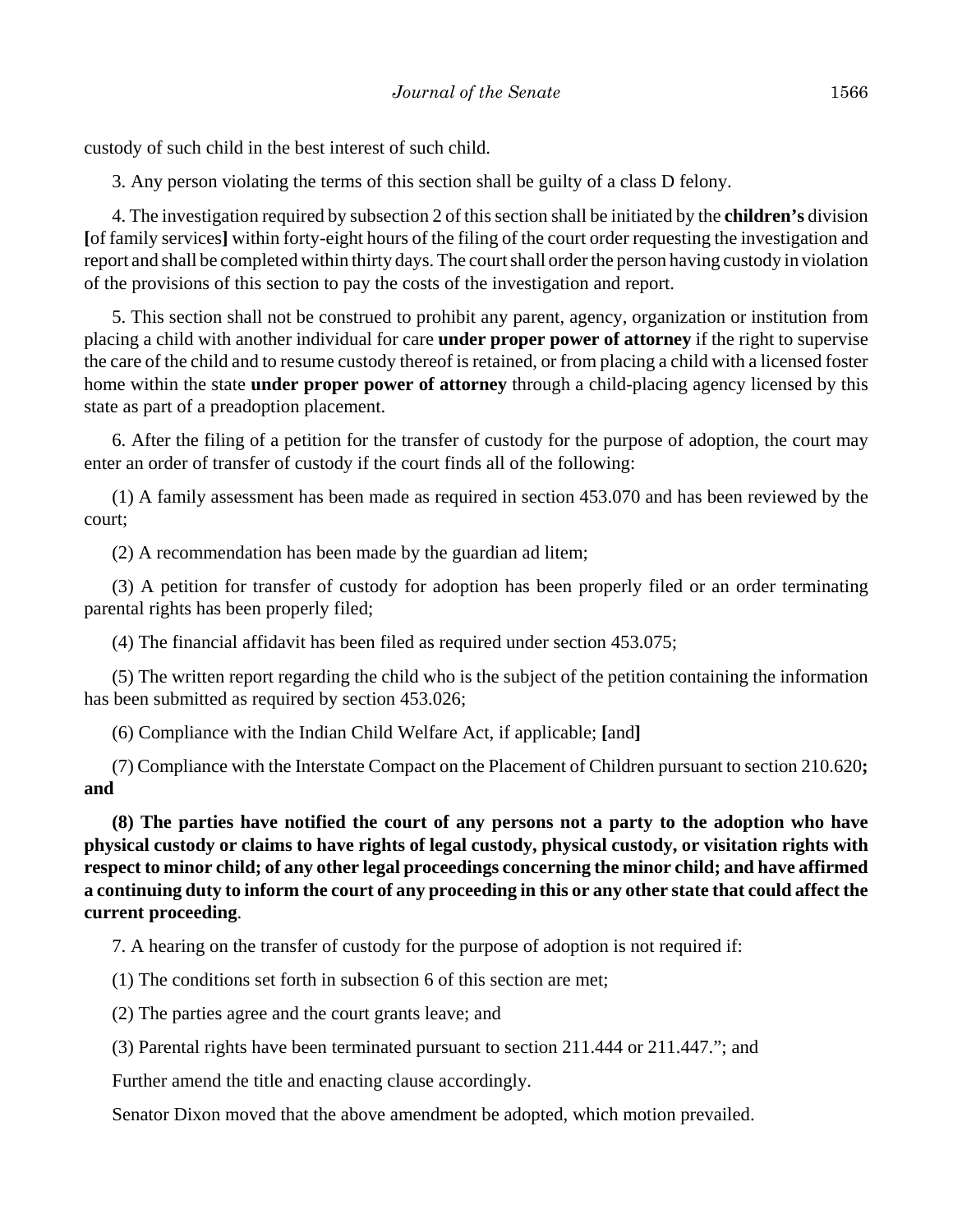Senator Dixon offered **SA 2**:

#### SENATE AMENDMENT NO. 2

Amend Senate Substitute for Senate Committee Substitute for House Committee Substitute for House Bill No. 1231, Page 6, Section 56.807, Line 23 of said page, by inserting immediately after "5." the following: "**(1)**"; and further amend line 26 of said page, by striking "(1)" and inserting in lieu thereof the following: "**(a)**"; and further amend line 27 of said page, by striking "subdivision (3)" and inserting in lieu thereof the following: "**paragraph (c)**"; and further amend said line, by striking "subsection" and inserting in lieu thereof the following: "**subdivision**"; and

Further amend said bill and section, page 7, line 1 of said page, by striking "(2)" and inserting in lieu thereof the following: "**(b)**"; and further amend line 3 of said page, by striking "(3)" and inserting in lieu thereof the following: "**(c)**"; and further amend line 8 of said page, by inserting immediately after said line the following:

"**(2) Beginning August 28, 2015, the county contribution set forth in paragraphs (a) to (c) of subdivision (1) of this subsection shall be adjusted in accordance with the following schedule based upon the prosecuting attorneys and circuit attorneys' retirement system's annual actuarial valuation report. If the system's funding ration is:**

**(a) One hundred twenty percent or more, no monthly sum shall be transmitted;**

**(b) More than one hundred ten percent but less than one hundred twenty percent, the monthly sum transmitted shall be reduced fifty percent;**

**(c) At least ninety percent and up to and including one hundred ten percent, the monthly sum transmitted shall remain the same;**

**(d) At least eighty percent and less than ninety percent, the monthly sum transmitted shall be increased fifty percent; and**

**(e) Less than eighty percent, the monthly sum transmitted shall be increased one hundred percent.**".

Senator Dixon moved that the above amendment be adopted, which motion prevailed.

Senator Dixon offered **SA 3**, which was read:

## SENATE AMENDMENT NO. 3

Amend Senate Substitute for Senate Committee Substitute for House Committee Substitute for House Bill No. 1231, Page 56, Section 650.120, Lines 24-25 of said page, by striking all of the underlined language from both of said lines; and

Further amend said bill and section, page 57, line 23 of said page, by striking the opening bracket "**[**" and the closing bracket "**]**" from said line; and further amend lines 25-27 of said page, by striking all of the underlined language from all of said lines.

Senator Dixon moved that the above amendment be adopted, which motion prevailed.

Senator Dixon offered **SA 4**: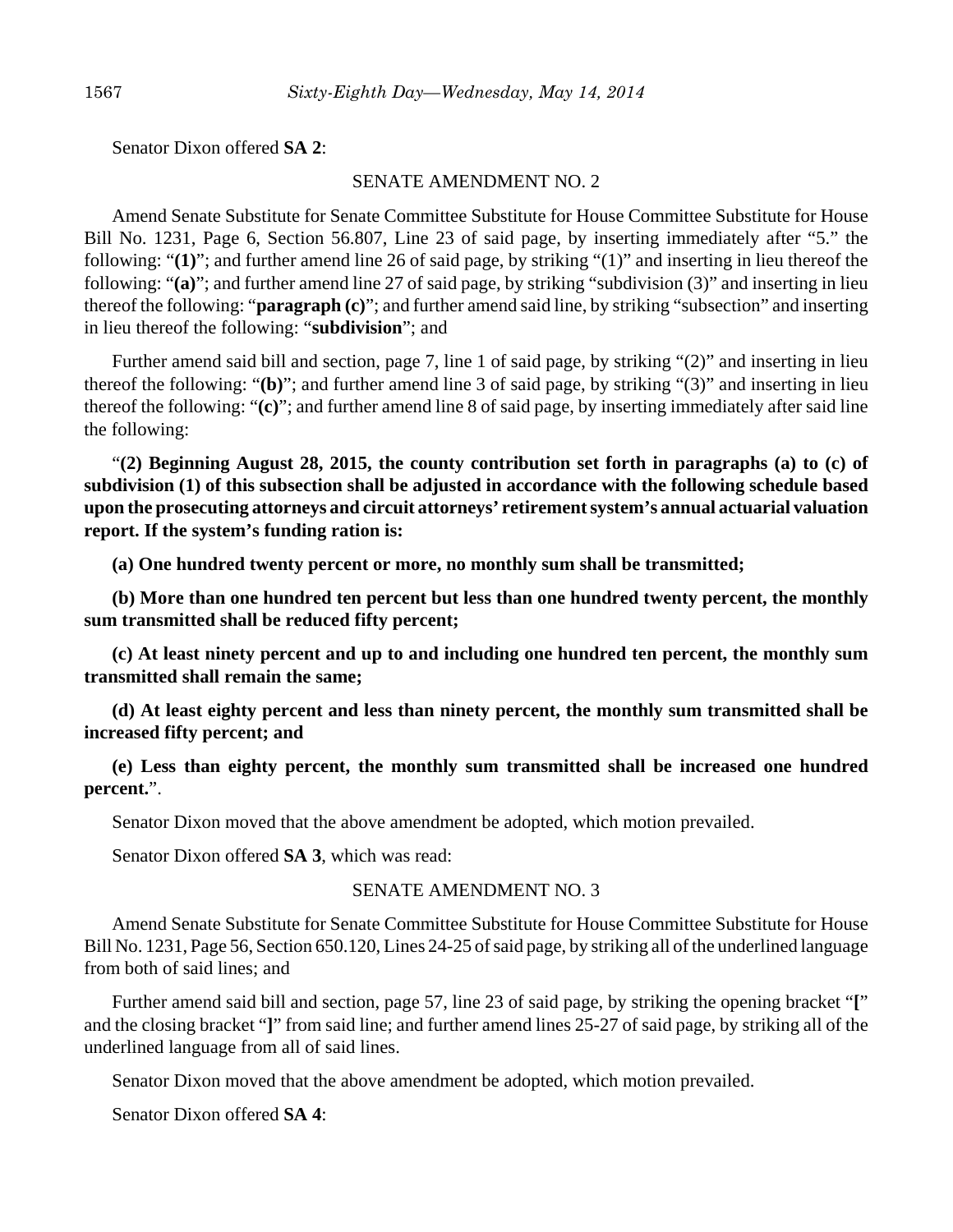#### SENATE AMENDMENT NO. 4

Amend Senate Substitute for Senate Committee Substitute for House Committee Substitute for House Bill No. 1231, Page 23, Section 302.067, Line 13 of said page, by inserting immediately after said line the following:

"334.950. 1. As used in this section, the following terms shall mean:

(1) "Child abuse medical resource centers", medical institutions affiliated with accredited children's hospitals or recognized institutions of higher education with accredited medical school programs that provide training, support, mentoring, and peer review to SAFE CARE providers in Missouri;

(2) "SAFE CARE provider", a physician, advanced practice nurse, or physician's assistant licensed in this state who provides medical diagnosis and treatment to children suspected of being victims of abuse and who receives:

(a) Missouri-based initial intensive training regarding child maltreatment from the SAFE CARE network;

(b) Ongoing update training on child maltreatment from the SAFE CARE network;

(c) Peer review and new provider mentoring regarding the forensic evaluation of children suspected of being victims of abuse from the SAFE CARE network;

(3) "Sexual assault forensic examination child abuse resource education network" or "SAFE CARE network", a network of SAFE CARE providers and child abuse medical resource centers that collaborate to provide forensic evaluations, medical training, support, mentoring, and peer review for SAFE CARE providers for the medical evaluation of child abuse victims in this state to improve outcomes for children who are victims of or at risk for child maltreatment by enhancing the skills and role of the medical provider in a multidisciplinary context.

2. Child abuse medical resource centers may collaborate directly or through the use of technology with SAFE CARE providers to promote improved services to children who are suspected victims of abuse that will need to have a forensic medical evaluation conducted by providing specialized training for forensic medical evaluations for children conducted in a hospital, child advocacy center, or by a private health care professional without the need for a collaborative agreement between the child abuse medical resource center and a SAFE CARE provider.

3. SAFE CARE providers who are a part of the SAFE CARE network in Missouri may collaborate directly or through the use of technology with other SAFE CARE providers and child abuse medical resource centers to promote improved services to children who are suspected victims of abuse that will need to have a forensic medical evaluation conducted by providing specialized training for forensic medical evaluations for children conducted in a hospital, child advocacy center, or by a private health care professional without the need for a collaborative agreement between the child abuse medical resource center and a SAFE CARE provider.

4. The SAFE CARE network shall develop recommendations concerning medically based screening processes and forensic evidence collection for children who may be in need of an emergency examination following an alleged sexual assault. Such recommendations shall be provided to the SAFE CARE providers, child advocacy centers, hospitals and licensed practitioners that provide emergency examinations for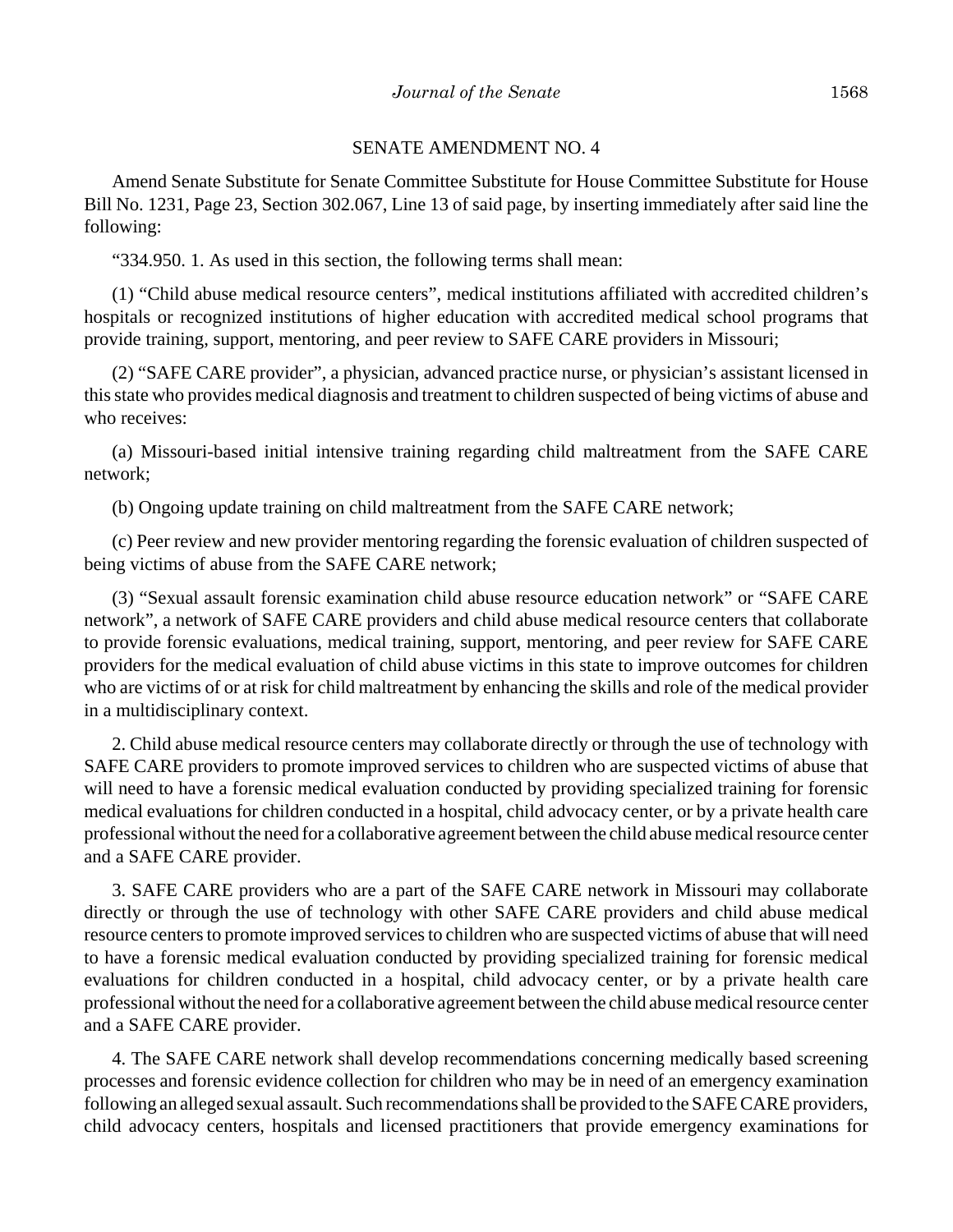children suspected of being victims of abuse.

**5. The department of public safety shall establish rules and make payments to SAFE CARE providers, out of appropriations made for that purpose, who provide forensic examinations of persons under eighteen years of age who are alleged victims of physical abuse.**

**6. The department shall establish maximum reimbursement rates for charges submitted under this section, which shall reflect the reasonable cost of providing the forensic exam.**

**7. The department shall only reimburse providers for forensic evaluations and case reviews. The department shall not reimburse providers for medical procedures, facility fees, supplies, or laboratory/radiology tests.**

**8. In order for the department to provide reimbursement, the child shall be the subject of a child abuse investigation or reported to the children's division as a result of the examination.**

**9. A minor may consent to examination under this section. Such consent is not subject to disaffirmance because of the individual's status as a minor, and the consent of a parent or guardian of the minor is not required for such examination.**"; and

Further amend the title and enacting clause accordingly.

Senator Dixon moved that the above amendment be adopted, which motion prevailed.

Senator Justus offered **SA 5**:

## SENATE AMENDMENT NO. 5

Amend Senate Substitute for Senate Committee Substitute for House Committee Substitute for House Bill No. 1231, Page 23, Section 302.067, Line 11 of said page, by striking the word "or"; and further amend line 13 of said page, by inserting immediately after "permit" the following: "**; or**

**(4) The department may require an applicant to present such documents demonstrating lawful presence or citizenship specified in this section in order to correct any known or presumed error on the driver's license, nondriver's license, or instruction permit**".

Senator Justus moved that the above amendment be adopted, which motion prevailed.

Senator Munzlinger offered **SA 6**:

## SENATE AMENDMENT NO. 6

Amend Senate Substitute for Senate Committee Substitute for House Committee Substitute for House Bill No. 1231, Page 8, Section 56.807, Line 18 of said page, by inserting after all of said line the following:

"**57.095. Notwithstanding the provisions of section 537.600 to the contrary, sheriffs or any other law enforcement officers shall have immunity from any liability, civil or criminal, while conducting service of process at the direction of any court to the extent that the officers' actions do not violate clearly established statutory or constitutional rights of which a reasonable person would have known.**"; and

Further amend the title and enacting clause accordingly.

Senator Munzlinger moved that the above amendment be adopted, which motion prevailed.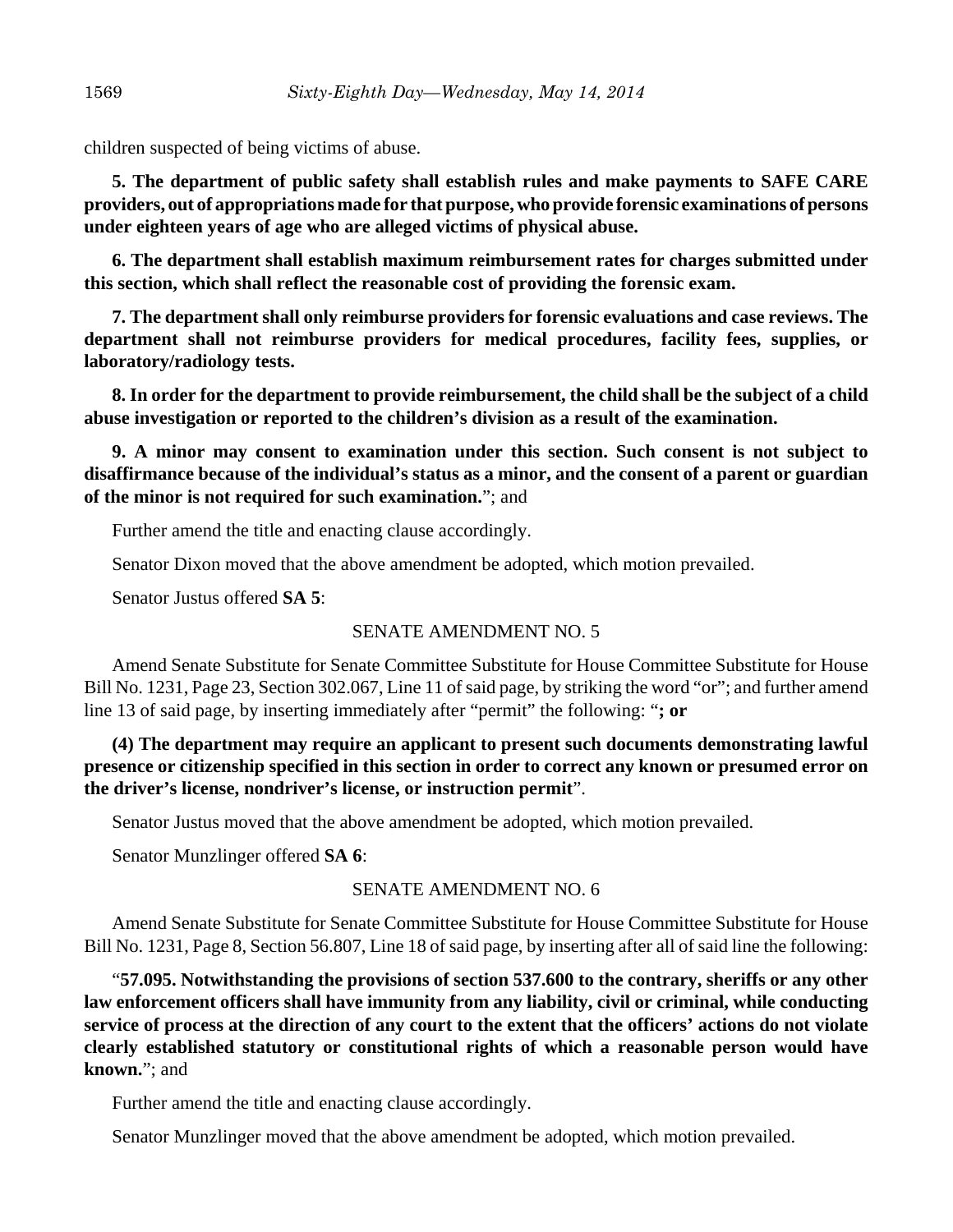Senator Keaveny offered **SA 7**:

#### SENATE AMENDMENT NO. 7

Amend Senate Substitute for Senate Committee Substitute for House Committee Substitute for House Bill No. 1231, Page 27, Section 452.556, Line 4 of said page, by inserting after all of said line the following:

"454.500. 1. At any time after the entry of an order pursuant to sections 454.470 and 454.475, the obligated parent, the division, or the person or agency having custody of the dependent child may file a motion for modification with the director. Such motion shall be in writing, shall set forth the reasons for modification, and shall state the address of the moving party. The motion shall be served by the moving party in the manner provided for in subsection 5 of section 454.465 upon the obligated parent or the party holding the support rights, as appropriate. In addition, if the support rights are held by the division of family services on behalf of the state, a true copy of the motion shall be mailed by the moving party by certified mail to the person having custody of the dependent child at the last known address of that person. A hearing on the motion shall then be provided in the same manner, and determinations shall be based on considerations set out in section 454.475, unless the party served fails to respond within thirty days, in which case the director may enter an order by default. If the child for whom the order applies is no longer in the custody of a person receiving public assistance or receiving support enforcement services from the department, or a division thereof, pursuant to section 454.425, the director may certify the matter for hearing to the circuit court in which the order was filed pursuant to section 454.490 in lieu of holding a hearing pursuant to section 454.475. If the director certifies the matter for hearing to the circuit court, service of the motion to modify shall be had in accordance with the provisions of subsection 5 of section 452.370. If the director does not certify the matter for hearing to the circuit court, service of the motion to modify shall be considered complete upon personal service, or on the date of mailing, if sent by certified mail. For the purpose of 42 U.S.C. 666(a)(9)(C), the director shall be considered the appropriate agent to receive the notice of the motion to modify for the obligee or the obligor, but only in those instances in which the matter is not certified to circuit court for hearing, and only when service of the motion is attempted on the obligee or obligor by certified mail.

2. A motion for modification made pursuant to this section shall not stay the director from enforcing and collecting upon the existing order pending the modification proceeding unless so ordered by the court.

3. Only payments accruing subsequent to the service of the motion for modification upon all named parties to the motion may be modified. Modification may be granted only upon a showing of a change of circumstances so substantial and continuing as to make the terms unreasonable. In a proceeding for modification of any child support award, the director, in determining whether or not a substantial change in circumstances has occurred, shall consider all financial resources of both parties, including the extent to which the reasonable expenses of either party are, or should be, shared by a spouse or other person with whom he or she cohabits, and the earning capacity of a party who is not employed. If the application of the guidelines and criteria set forth in supreme court rule 88.01 to the financial circumstances of the parties would result in a change of child support from the existing amount by twenty percent or more, then a prima facie showing has been made of a change of circumstances so substantial and continuing as to make the present terms unreasonable.

#### 4. **If the division has entered an order under section 454.470 or 454.500, and an additional child**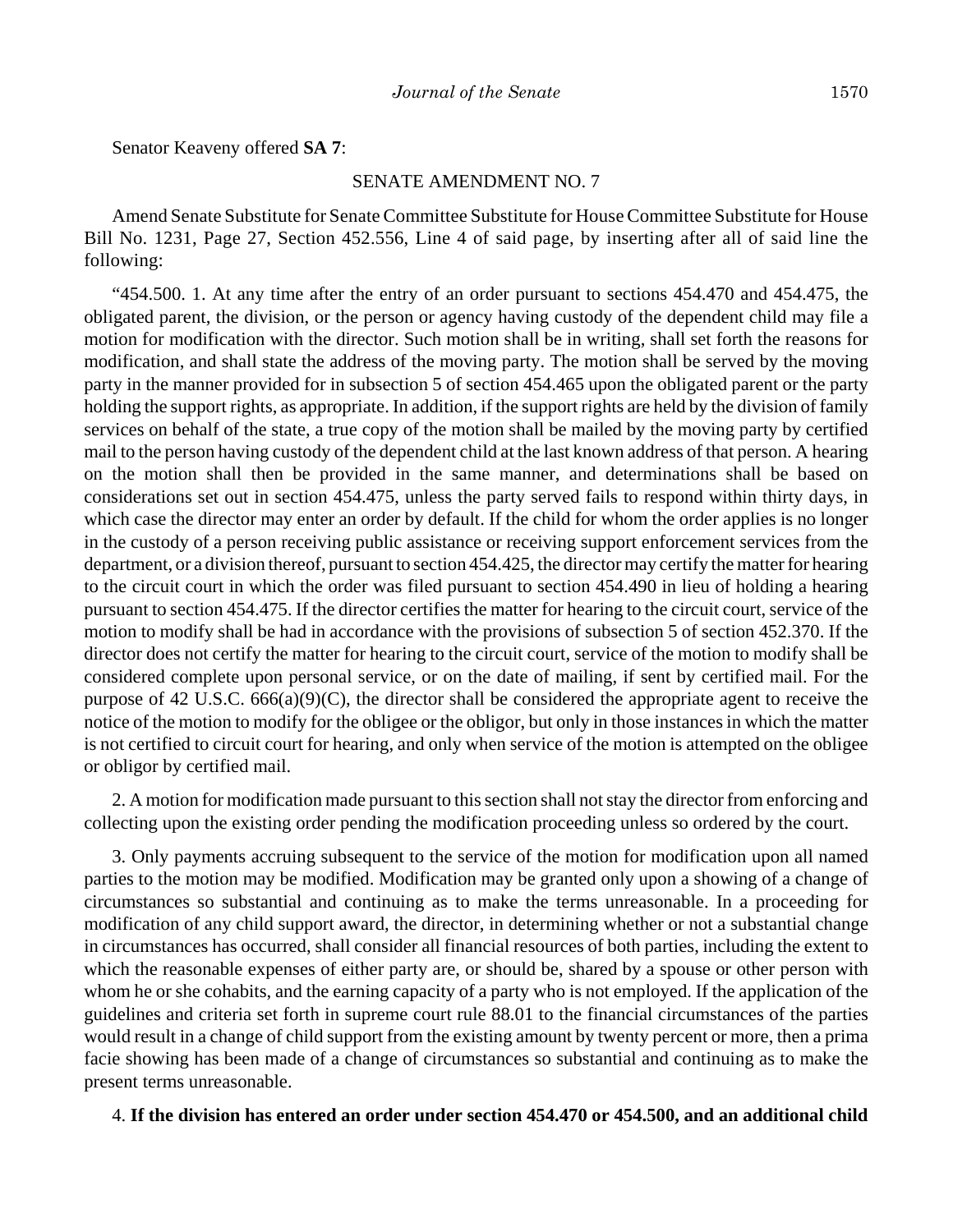# **or children not the subject of the order are born to the parties, the division may, following the filing of a motion to modify, service of process, and opportunity for a hearing pursuant to this section, modify the underlying child support order to include a single child support obligation for all children of the parties in conformity with the criteria set forth in supreme court rule 88.01.**

**5.** The circuit court may, upon such terms as may be just, relieve a parent from an administrative order entered against that parent because of mistake, inadvertence, surprise, or excusable neglect.

**[**5.**] 6.** No order entered pursuant to section 454.476 shall be modifiable pursuant to this section, except that an order entered pursuant to section 454.476 shall be amended by the director to conform with any modification made by the court that entered the court order upon which the director based his or her order.

**[**6.**] 7.** When the party seeking modifications has met the burden of proof set forth in subsection 3 of this section, then the child support shall be determined in conformity with the criteria set forth in supreme court rule 88.01.

**[**7.**] 8.** The last four digits of the Social Security number of the parents shall be recorded on any order entered pursuant to this section. The full Social Security number of each party and each child shall be retained in the manner required by section 509.520."; and

Further amend the title and enacting clause accordingly.

Senator Keaveny moved that the above amendment be adopted.

At the request of Senator Dixon, **HCS** for **HB 1231**, with **SCS**, **SS** for **SCS** and **SA 7** (pending), was placed on the Informal Calendar.

## **RESOLUTIONS**

Senator Munzlinger offered Senate Resolution No. 2087, regarding Desari Robinette, which was adopted.

Senator Munzlinger offered Senate Resolution No. 2088, regarding Candace Rosen, which was adopted.

Senator Schaefer offered Senate Resolution No. 2089, regarding Osson Lloyd Cox, which was adopted.

Senator Kehoe offered the following resolution:

#### SENATE RESOLUTION NO. 2090

Whereas, the General Assembly deems it worthy to support and encourage any of those programs which exist to provide Missouri's senior citizens with an opportunity to utilize their experience and knowledge in a positive and meaningful way; and

Whereas, the General Assembly also deems it worthy to support those programs which are designed to provide participants with opportunities to develop better citizenship and leadership qualities; and

Whereas, the Silver Haired Legislature is a program which helps to ensure that senior citizens have a voice in state government while giving its participants a unique insight into the legislative process; and

Whereas, the General Assembly has a long tradition of granting the use of its Chambers to such programs:

Now, Therefore, Be It Resolved that the Missouri Senate hereby grant the participants of the Silver Haired Legislature permission to use the Senate Chamber for the purpose of their regular session from 8:00 a.m. to 5:00 p.m. Thursday, October 23, 2014 and 8:00 am to 1:00 p.m. Friday, October 24, 2014.

Senator Kehoe requested unanimous consent of the Senate that the rules be suspended for the purpose of taking **SR 2090** up for adoption, which request was granted.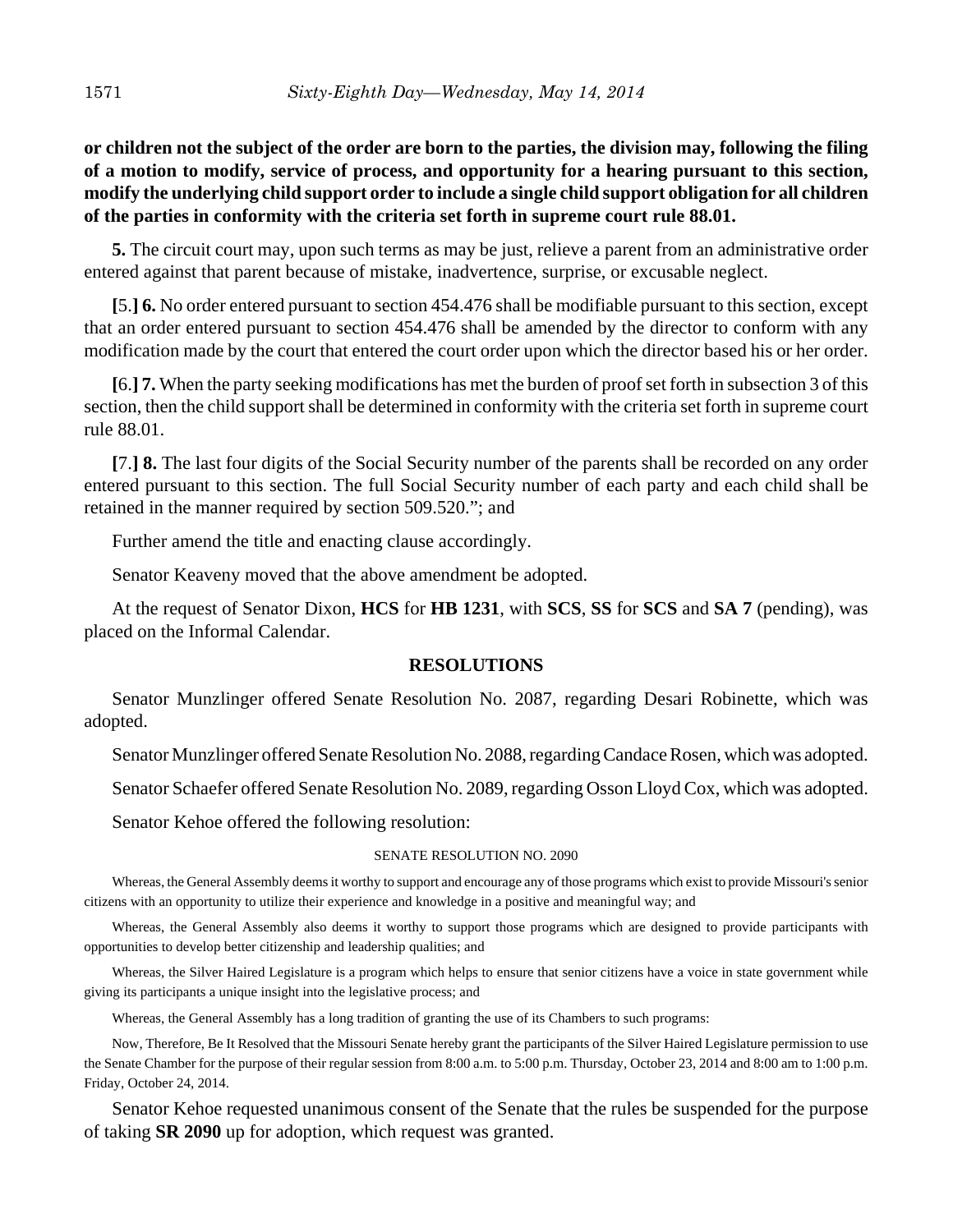On motion of Senator Kehoe, **SR 2090** was adopted.

## **MESSAGES FROM THE HOUSE**

The following messages were received from the House of Representatives through its Chief Clerk:

Mr. President: I am instructed by the House of Representatives to inform the Senate that the House has taken up and passed **SCS** for **HCS** for **HB 1217**, as amended.

Also,

Mr. President: I am instructed by the House of Representatives to inform the Senate that the House has taken up and passed **SS** for **HCS** for **HB 1075**.

Emergency clause adopted.

Also,

Mr. President: I am instructed by the House of Representatives to inform the Senate that the House has taken up and passed **SS** for **SCS** for **HCS** for **HJR 90**.

Also,

Mr. President: I am instructed by the House of Representatives to inform the Senate that the House has taken up and passed **HCS** for **SB 794**, entitled:

An Act to repeal sections 362.333, 375.020, and 382.020, RSMo, and to enact in lieu thereof three new sections relating to insurance regulation.

In which the concurrence of the Senate is respectfully requested.

President Pro Tem Dempsey assumed the Chair.

## **REPORTS OF STANDING COMMITTEES**

On behalf of Senator Cunningham, Chairman of the Committee on Governmental Accountability and Fiscal Oversight, Senator Silvey submitted the following report:

Mr. President: Your Committee on Governmental Accountability and Fiscal Oversight, to which was referred **HB 1865**, with **SCS**, begs leave to report that it has considered the same and recommends that the bill do pass.

Senator Lager, Chairman of the Committee on Commerce, Consumer Protection, Energy and the Environment, submitted the following report:

Mr. President: Your Committee on Commerce, Consumer Protection, Energy and the Environment, to which was referred **HCS** for **HB 1867**, begs leave to report that it has considered the same and recommends that the Senate Committee Substitute, hereto attached, do pass.

Senator Schaefer, Chairman of the Committee on Appropriations, submitted the following report:

Mr. President: Your Committee on Appropriations, to which was referred **HB 2077**, begs leave to report that it has considered the same and recommends that the bill do pass.

On motion of Senator Richard, the Senate recessed until 2:00 p.m.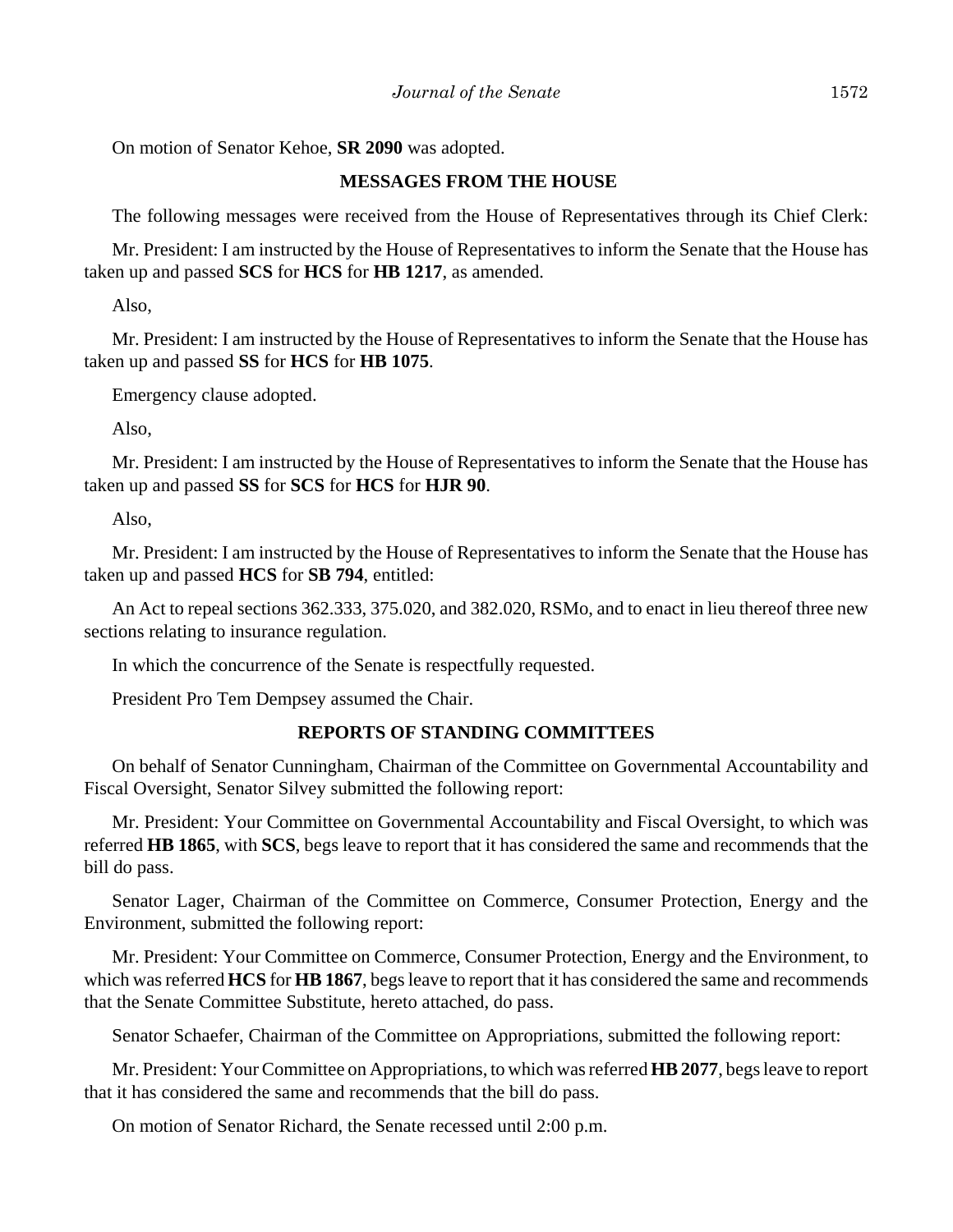#### **RECESS**

The time of recess having expired, the Senate was called to order by Senator Kraus.

## **HOUSE BILLS ON THIRD READING**

#### **HCS** for **HBs 1861** and **1864**, with **SCS**, entitled:

An Act to repeal sections 208.024 and 208.027, RSMo, and to enact in lieu thereof five new sections relating to public assistance benefits.

Was called from the Informal Calendar and taken up by Senator Munzlinger.

## **SCS** for **HCS** for **HBs 1861** and **1864**, entitled:

## SENATE COMMITTEE SUBSTITUTE FOR HOUSE COMMITTEE SUBSTITUTE FOR HOUSE BILL NOS. 1861 and 1864

An Act to repeal sections 208.024 and 208.027, RSMo, and to enact in lieu thereof four new sections relating to public assistance benefits, with an existing penalty provision.

Was taken up.

Senator Munzlinger moved that **SCS** for **HCS** for **HBs 1861** and **1864** be adopted.

Senator Silvey offered **SS** for **SCS** for **HCS** for **HBs 1861** and **1864**, entitled:

# SENATE SUBSTITUTE FOR SENATE COMMITTEE SUBSTITUTE FOR HOUSE COMMITTEE SUBSTITUTE FOR HOUSE BILL NOS. 1861 and 1864

An Act to repeal sections 191.411, 191.1056, 197.305, 197.310, 197.315, 197.330, 208.010, 208.024, 208.027, 208.080, 208.151, 208.631, 208.636, 208.640, 208.643, 208.646, 208.647, 208.650, 208.655, 208.657, 208.658, 208.659, 208.670, 208.950, 208.952, 208.955, 208.975, 208.985, 208.990, and 208.991, RSMo, and to enact in lieu thereof forty-four new sections relating to public assistance, with penalty provisions.

Senator Silvey moved that **SS** for **SCS** for **HCS** for **HBs 1861** and **1864** be adopted.

Photographers from KRCG-TV were given permission to take pictures in the Senate Chamber.

At the request of Senator Silvey, **SS** for **SCS** for **HCS** for **HBs 1861** and **1864** was withdrawn.

At the request of Senator Munzlinger, **HCS** for **HBs 1861** and **1864**, with **SCS** (pending), was placed on the Informal Calendar.

## **PRIVILEGED MOTIONS**

Senator Pearce moved that the Senate conferees on **HCS** for **SCS** for **SBs 493**, **485**, **495**, **516**, **534**, **545**, **595**, **616** and **624**, as amended, be allowed to exceed the differences in Section 161.084; Section 167.826; and Section 167.828, which motion prevailed.

## **MESSAGES FROM THE HOUSE**

The following messages were received from the House of Representatives through its Chief Clerk: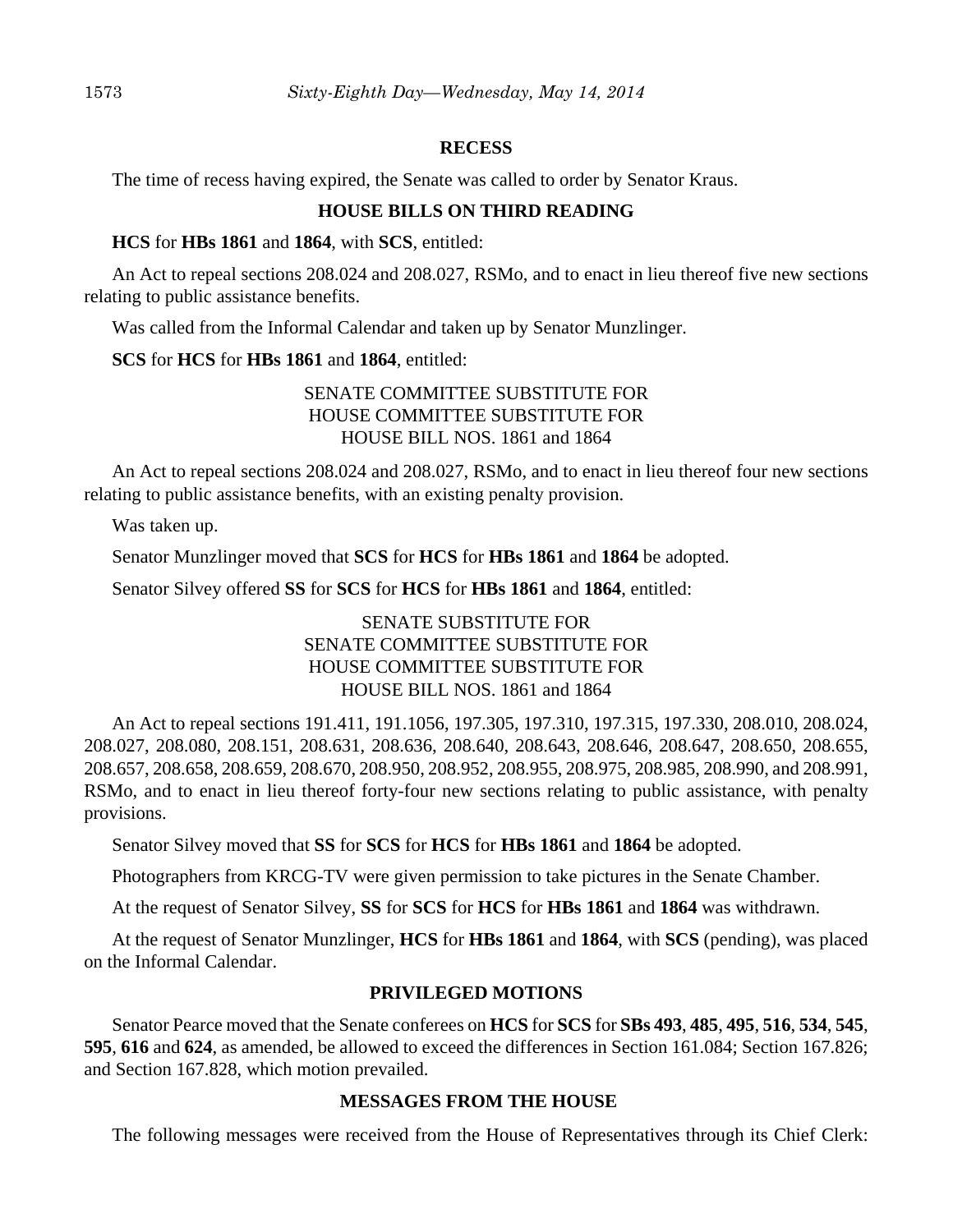Mr. President: The Speaker of the House has appointed the following committee to act with a like committee from the Senate on **SS** for **HCS** for **HB 1685**. Representatives: Neely, Richardson and Mitten.

Also,

Mr. President: I am instructed by the House of Representatives to inform the Senate that the House has taken up and passed **SCS** for **SB 731**.

Bill ordered enrolled.

Also,

Mr. President: I am instructed by the House of Representatives to inform the Senate that the House has taken up and passed **SS** for **HJR 68**.

Also,

Mr. President: I am instructed by the House of Representatives to inform the Senate that the House grants the Senate further conference on **SS** for **SCS** for **HB 1490**, as amended, and further the House conferees are allowed to exceed the differences in Section 161.855.

## Also,

Mr. President: I am instructed by the House of Representatives to inform the Senate that the House refuses to recede from its position on **HCS** for **SB 656**, as amended, and grants the Senate a conference thereon.

## Also,

Mr. President: I am instructed by the House of Representatives to inform the Senate that the House refuses to recede from its position on **HCS** for **SB 615**, as amended, and grants the Senate a conference thereon.

## Also,

Mr. President: I am instructed by the House of Representatives to inform the Senate that the House Conferees on **HCS** for **SCS** for **SBs 493**, **485**, **495**, **516**, **534**, **545**, **595**, **616**, and **624**, as amended, be allowed to exceed the differences on Section 161.084, 167.826, and 167.828.

Also,

Mr. President: The Speaker of the House has appointed the following committee to act with a like committee from the Senate on **HCS** for **SB 615**, as amended. Representatives: Austin, Cornejo and Colona.

Also,

Mr. President: The Speaker of the House has appointed the following committee to act with a like committee from the Senate on **HCS** for **SB 656**, as amended. Representatives: Elmer, Jones (50) and Butler.

Also,

Mr. President: I am instructed by the House of Representatives to inform the Senate that the Speaker has re-appointed the following Conference Committee on **SS** for **SCS** for **HB 1490**, as amended, to act with a like committee from the Senate. Representatives: Bahr, Diehl and Montecillo.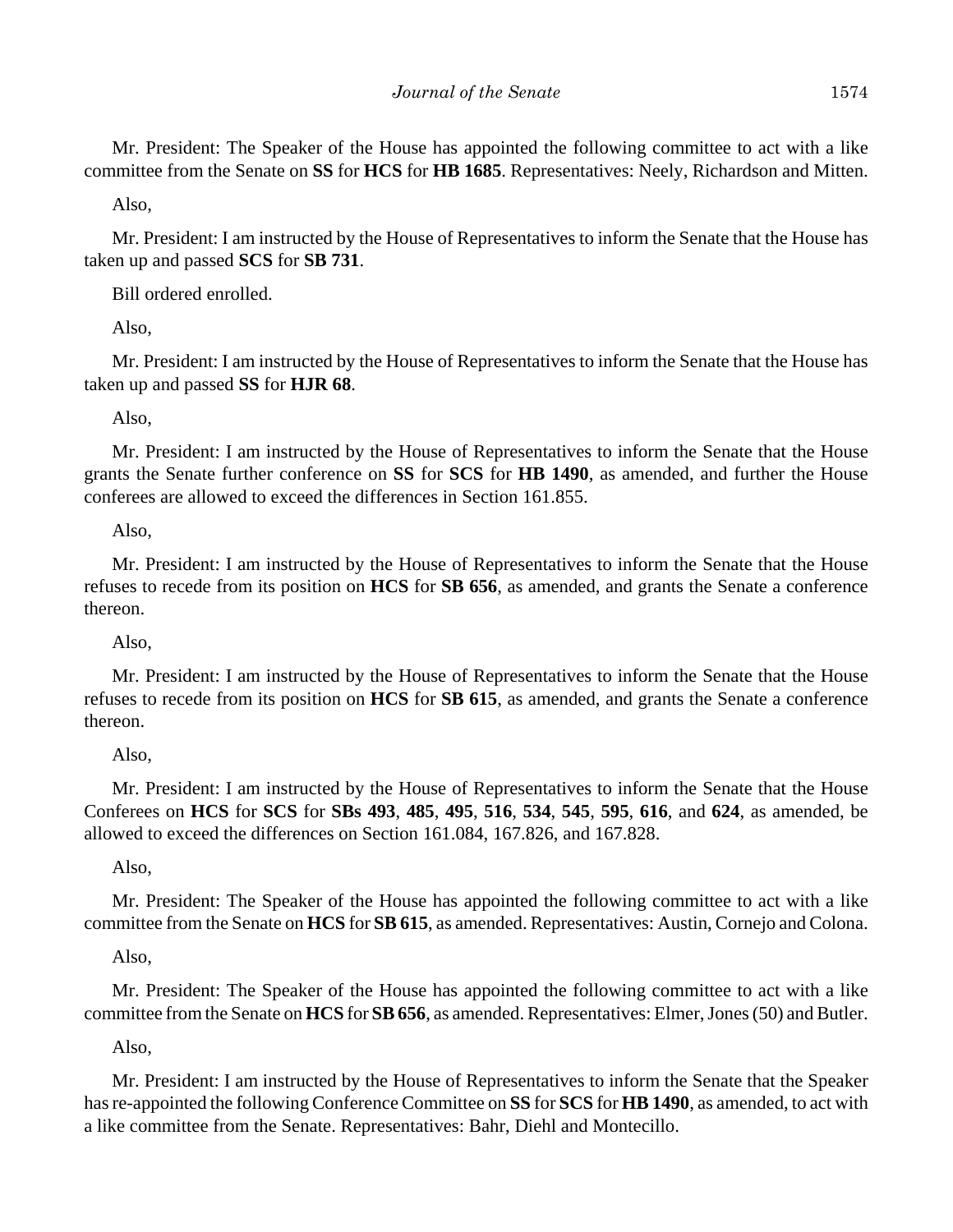#### **CONFERENCE COMMITTEE APPOINTMENTS**

President Pro Tem Dempsey appointed the following conference committee to act with a like committee from the House on **HCS** for **SB 615**, as amended: Senators Dixon, Schaefer, Schmitt, Justus and Keaveny.

President Pro Tem Dempsey appointed the following conference committee to act with a like committee from the House on **HCS** for **SB 656**, as amended: Senators Kraus, Munzlinger, Dixon, Keaveny and Holsman.

President Pro Tem Dempsey re-appointed the following conference committee to act with a like committee from the House on **SS** for **SCS** for **HB 1490**, as amended: Senators Emery, Pearce, Lamping, Chappelle-Nadal and Keaveny.

President Pro Tem Dempsey appointed the following conference committee to act with a like committee from the House on **SS** for **HCS** for **HB 1685**: Senators Schaaf, Wasson, Sater, LeVota and Holsman.

#### **HOUSE BILLS ON THIRD READING**

Senator Dixon moved that **HCS** for **HB 1231**, with **SCS**, **SS** for **SCS** and **SA 7** (pending), be called from the Informal Calendar and again taken up for 3rd reading and final passage, which motion prevailed.

**SA 7** was again taken up.

Senator Keaveny moved that the above amendment be adopted, which motion prevailed.

Senator Dixon moved that **SS** for **SCS** for **HCS** for **HB 1231**, as amended, be adopted, which motion prevailed.

On motion of Senator Dixon, **SS** for **SCS** for **HCS** for **HB 1231**, as amended, was read the 3rd time and passed by the following vote:

| YEAS—Senators |                 |        |             |         |           |         |            |  |
|---------------|-----------------|--------|-------------|---------|-----------|---------|------------|--|
| Brown         | Chappelle-Nadal | Curls  | Dempsey     | Dixon   | Emery     | Holsman | Justus     |  |
| Keaveny       | Kehoe           | Kraus  | Lager       | Lamping | LeVota    | Libla   | Munzlinger |  |
| Nasheed       | <b>Nieves</b>   | Parson | Pearce      | Romine  | Sater     | Schaaf  | Schaefer   |  |
| Schmitt       | Sifton          | Silvey | Wallingford | Walsh   | Wasson—30 |         |            |  |

NAYS—Senators—None

```
Absent—Senator Richard—1
```

```
Absent with leave—Senator Cunningham—1
```
Vacancies—2

The President declared the bill passed.

On motion of Senator Dixon, title to the bill was agreed to.

Senator Dixon moved that the vote by which the bill passed be reconsidered.

Senator Richard moved that motion lay on the table, which motion prevailed.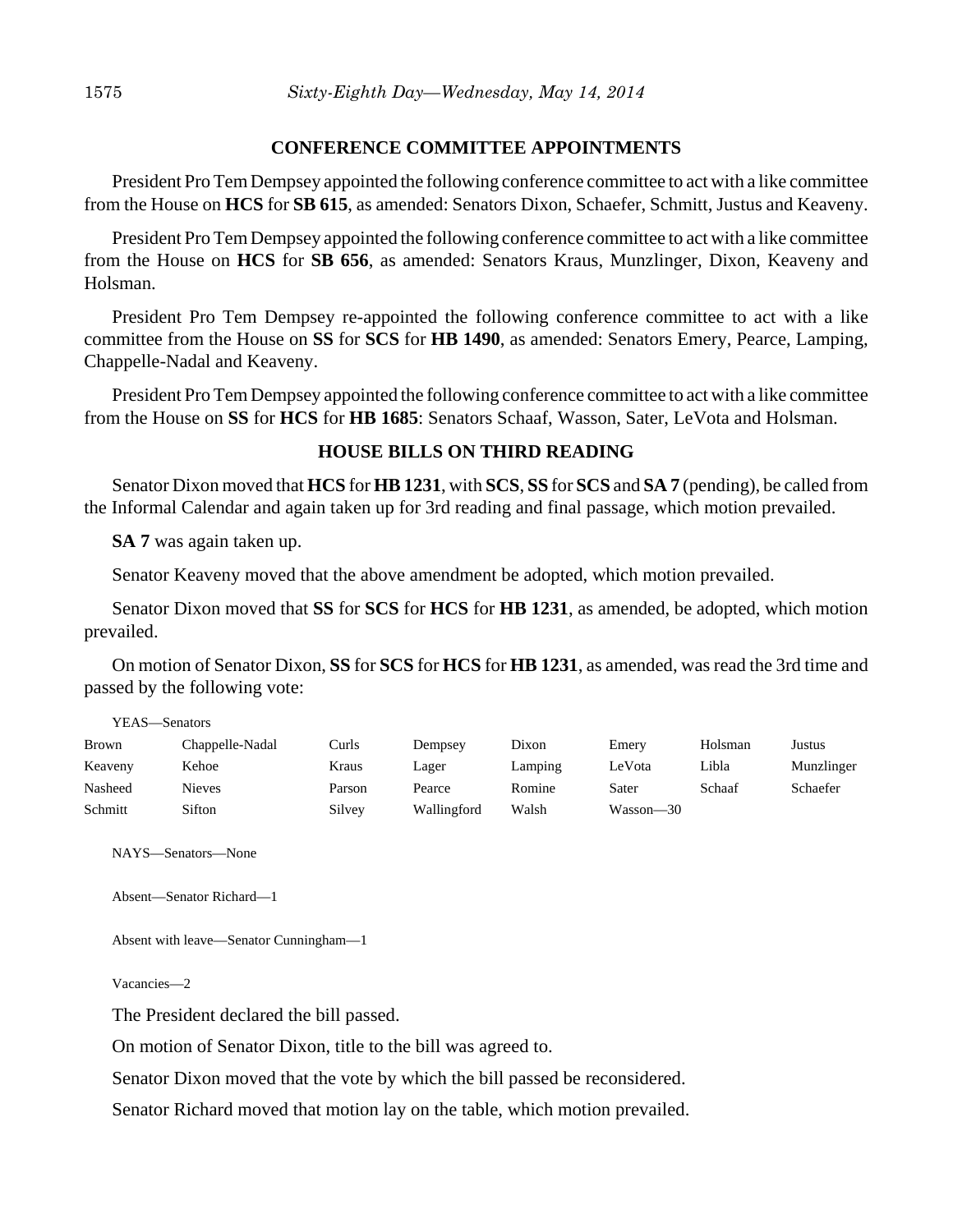### **PRIVILEGED MOTIONS**

Senator Parson, on behalf of the conference committee appointed to act with a like committee from the House on **HCS** for **SB 693**, as amended, moved that the following conference committee report be taken up, which motion prevailed.

# CONFERENCE COMMITTEE REPORT NO. 2 ON HOUSE COMMITTEE SUBSTITUTE FOR SENATE BILL NO. 693

The Conference Committee appointed on House Committee Substitute for Senate Bill No. 693, with House Amendment Nos. 1, 2, 3, 4, 5, 6, 7, 8, 9, 10, and 11, House Amendment No. 1 to House Amendment No. 12, House Amendment No. 12, as amended, and House Amendment Nos. 13, 14, and 15, begs leave to report that we, after free and fair discussion of the differences, have agreed to recommend and do recommend to the respective bodies as follows:

1. That the House recede from its position on House Committee Substitute for Senate Bill No. 693, as amended;

2. That the Senate recede from its position on Senate Bill No. 693;

3. That the attached Conference Committee Substitute No. 2 for House Committee Substitute for Senate Bill No. 693 be Third Read and Finally Passed.

| <b>FOR THE HOUSE:</b> |
|-----------------------|
| /s/ Caleb Jones       |
| /s/ Kevin Elmer       |
| /s/ Jeremy LaFaver    |
|                       |
|                       |
|                       |

Senator Parson moved that the above conference committee report no. 2 be adopted, which motion prevailed by the following vote:

| YEAS-Senators                          |        |          |            |               |              |         |           |
|----------------------------------------|--------|----------|------------|---------------|--------------|---------|-----------|
| Chappelle-Nadal                        | Curls  | Dempsey  | Dixon      | Holsman       | Justus       | Keaveny | Kehoe     |
| Lager                                  | LeVota | Libla    | Munzlinger | Nasheed       | Parson       | Pearce  | Romine    |
| Sater                                  | Schaaf | Schaefer | Schmitt    | Silvey        | Wallingford  | Walsh   | Wasson-24 |
| NAYS-Senators                          |        |          |            |               |              |         |           |
| <b>Brown</b>                           | Emery  | Kraus    | Lamping    | <b>Nieves</b> | $Sifton - 6$ |         |           |
| Absent—Senator Richard—1               |        |          |            |               |              |         |           |
| Absent with leave—Senator Cunningham—1 |        |          |            |               |              |         |           |
|                                        |        |          |            |               |              |         |           |

Vacancies—2

On motion of Senator Parson, **CCS No. 2** for **HCS** for **SB 693**, entitled: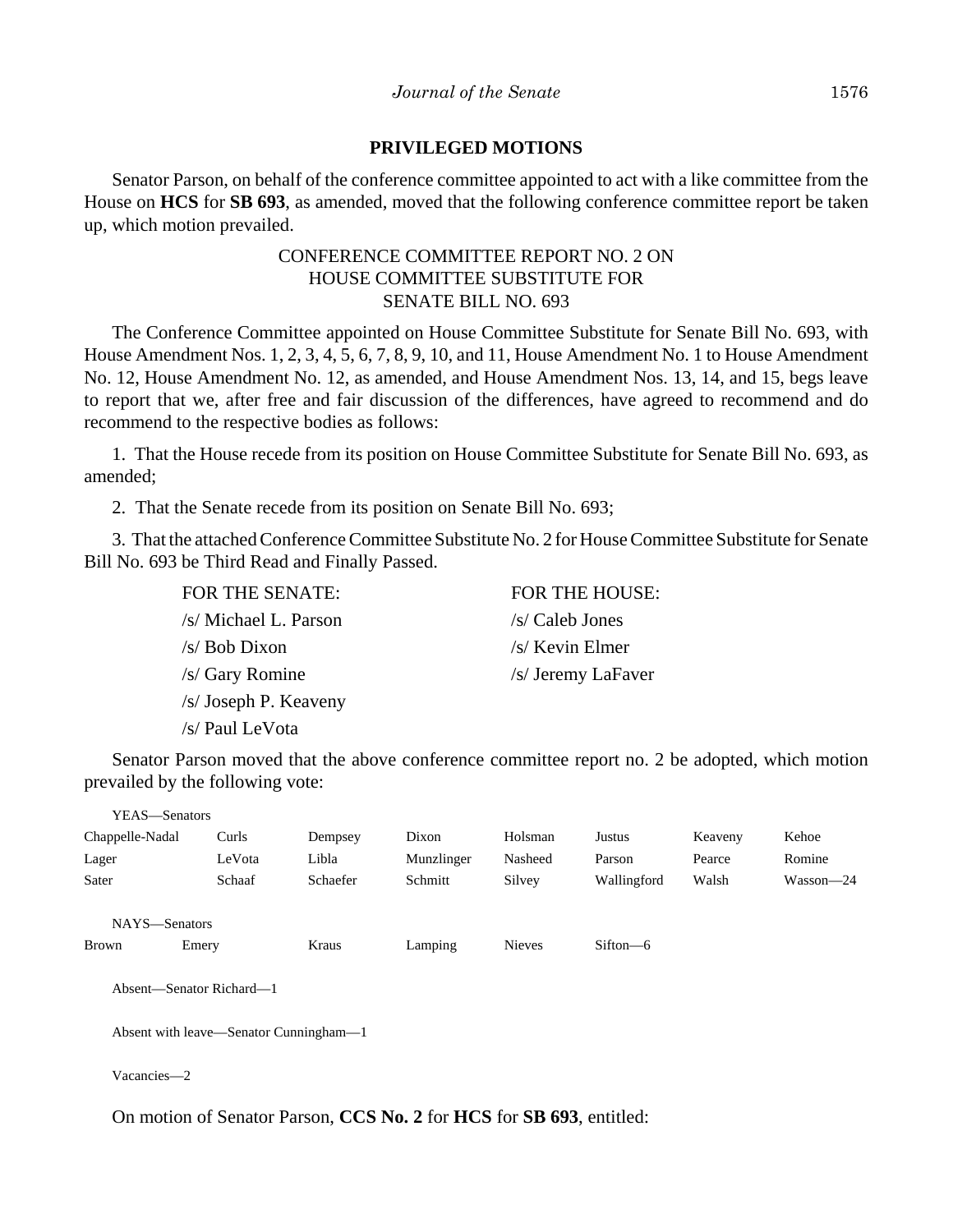# CONFERENCE COMMITTEE SUBSTITUTE NO. 2 FOR HOUSE COMMITTEE SUBSTITUTE FOR SENATE BILL NO. 693

To repeal sections 99.845, 135.700, 143.041, 143.071, 143.191, 143.451, 144.030, 144.044, 144.610, 285.230, 285.232. 285.233, and 285.234, RSMo, and to enact in lieu thereof twenty-two new sections relating to taxation, with existing penalty provisions.

Was read the 3rd time and passed by the following vote:

| YEAS-Senators        |                                                               |         |               |            |         |        |             |  |
|----------------------|---------------------------------------------------------------|---------|---------------|------------|---------|--------|-------------|--|
| Brown                | Chappelle-Nadal                                               | Curls   | Dempsey       | Dixon      | Holsman | Justus | Keaveny     |  |
| Kehoe                | Lager                                                         | LeVota  | Libla         | Munzlinger | Nasheed | Parson | Pearce      |  |
| Richard              | Romine                                                        | Sater   | Schaaf        | Schaefer   | Schmitt | Silvey | Wallingford |  |
| Walsh                | Wasson-26                                                     |         |               |            |         |        |             |  |
|                      |                                                               |         |               |            |         |        |             |  |
| NAYS-Senators        |                                                               |         |               |            |         |        |             |  |
| Emery                | Kraus                                                         | Lamping | <b>Nieves</b> | Sifton-5   |         |        |             |  |
| Absent-Senators-None |                                                               |         |               |            |         |        |             |  |
|                      | Absent with leave—Senator Cunningham—1                        |         |               |            |         |        |             |  |
| Vacancies-2          |                                                               |         |               |            |         |        |             |  |
|                      | The President declared the bill passed.                       |         |               |            |         |        |             |  |
|                      | On motion of Senator Parson, title to the bill was agreed to. |         |               |            |         |        |             |  |

Senator Parson moved that the vote by which the bill passed be reconsidered.

Senator Richard moved that motion lay on the table, which motion prevailed.

#### **HOUSE BILLS ON THIRD READING**

At the request of Senator Libla, **HB 1865**, with **SCS**, was placed on the Informal Calendar.

At the request of Senator Schmitt, **HCS** for **HB 1831**, with **SCS**, was placed on the Informal Calendar.

At the request of Senator Dixon, **HCS** for **HBs 1179** and **1765**, with **SCS**, was placed on the Informal Calendar.

At the request of Senator Kehoe, **HB 1707** was placed on the Informal Calendar.

At the request of Senator Kehoe, **HB 2163** was placed on the Informal Calendar.

At the request of Senator Schaefer, **HB 1693** was placed on the Informal Calendar.

At the request of Senator Justus, **HB 1692**, with **SCS**, was placed on the Informal Calendar.

At the request of Senator Schaefer, **HCS** for **HB 1614**, with **SCS**, was placed on the Informal Calendar.

At the request of Senator Dixon, **HB 1883**, with **SCA 1**, was placed on the Informal Calendar.

At the request of Senator Dixon, **HB 1906**, with **SCS**, was placed on the Informal Calendar.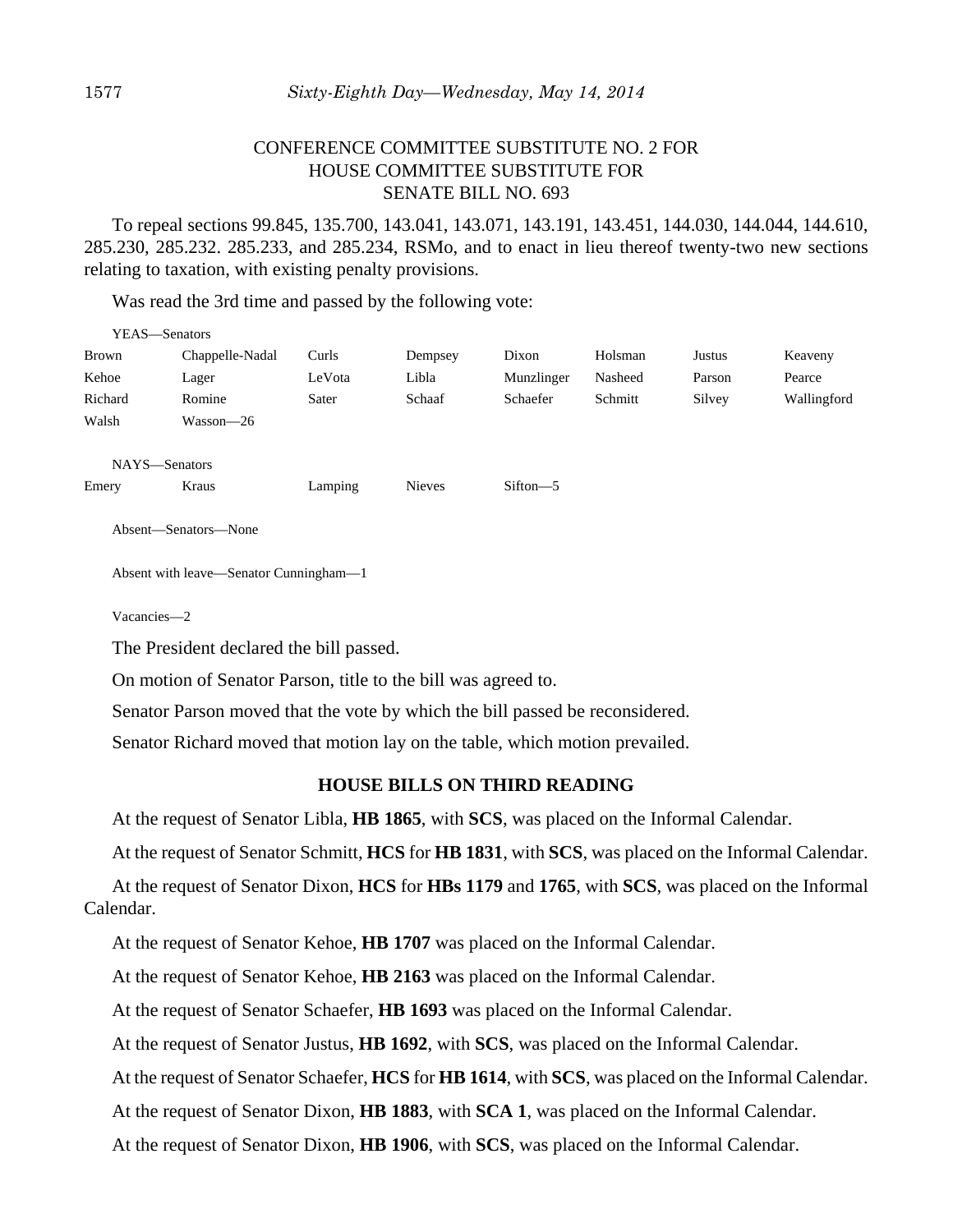#### **HCS** for **HB 2141**, with **SCS**, entitled:

An Act to repeal sections 135.710, 137.010, 142.803, 142.869, 413.225, and 413.226, RSMo, and to enact in lieu thereof six new sections relating to alternative fuels, with an existing penalty provision and an effective date.

Was taken up by Senator Kehoe.

### **SCS** for **HCS** for **HB 2141**, entitled:

# SENATE COMMITTEE SUBSTITUTE FOR HOUSE COMMITTEE SUBSTITUTE FOR HOUSE BILL NO. 2141

An Act to repeal sections 142.803, 142.869, 323.010, 323.025, 323.050, 413.225, and 413.226, RSMo, and to enact in lieu thereof seven new sections relating to alternative motor fuel, with an effective date and an existing penalty provision.

Was taken up.

Senator Kehoe moved that **SCS** for **HCS** for **HB 2141** be adopted.

Senator Kehoe offered **SA 1**:

### SENATE AMENDMENT NO. 1

Amend Senate Committee Substitute for House Committee Substitute for House Bill No. 2141, Page 6, Section 142.869, Line 41, by inserting after all of said line the following:

"305.230. 1. The state highways and transportation commission shall administer an aeronautics program within this state. The commission shall encourage, foster and participate with the political subdivisions of this state in the promotion and development of aeronautics. The commission may provide financial assistance in the form of grants from funds appropriated for such purpose to any political subdivision or instrumentality of this state acting independently or jointly or to the owner or owners of any privately owned airport designated as a reliever by the Federal Aviation Administration for the planning, acquisition, construction, improvement or maintenance of airports, or for other aeronautical purposes.

2. Any political subdivision or instrumentality of this state or the owner or owners of any privately owned airport designated as a reliever by the Federal Aviation Administration receiving state funds for the purchase, construction, or improvement, except maintenance, of an airport shall agree before any funds are paid to it to control by ownership or lease the airport for a period equal to the useful life of the project as determined by the commission following the last payment of state or federal funds to it. In the event an airport authority ceases to exist for any reason, this obligation shall be carried out by the governing body which created the authority.

3. Unless otherwise provided, grants to political subdivisions, instrumentalities or to the owner or owners of any privately owned airport designated as a reliever by the Federal Aviation Administration shall be made from the aviation trust fund. In making grants, the commission shall consider whether the local community has given financial support to the airport in the past. Priority shall be given to airports with local funding for the past five years with no reduction in such funding. The aviation trust fund is a revolving trust fund exempt from the provisions of section 33.080 relating to the transfer of funds to the general revenue funds of the state by the state treasurer. All interest earned upon the balance in the aviation trust fund shall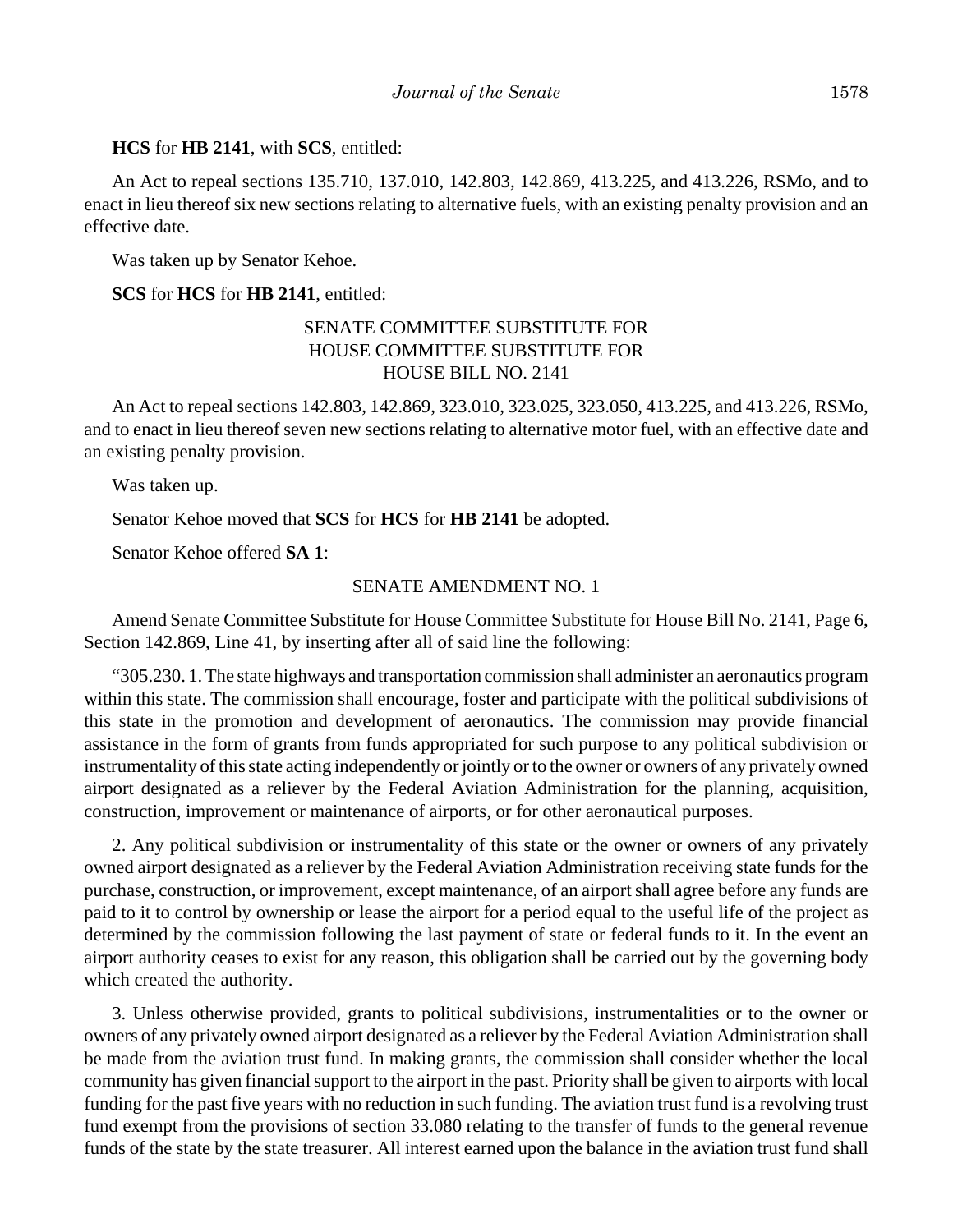be deposited to the credit of the same fund.

4. The moneys in the aviation trust fund shall be administered by the commission and, when appropriated, shall be used for the following purposes:

(1) As matching funds on an up to ninety percent state/ten percent local basis, except in the case where federal funds are being matched, when the ratio of state and local funds used to match the federal funds shall be fifty percent state/fifty percent local:

(a) For preventive maintenance of runways, taxiways and aircraft parking areas, and for emergency repairs of the same;

(b) For the acquisition of land for the development and improvement of airports;

(c) For the earthwork and drainage necessary for the construction, reconstruction or repair of runways, taxiways, and aircraft parking areas;

(d) For the construction, or restoration of runways, taxiways, or aircraft parking areas;

(e) For the acquisition of land or easements necessary to satisfy Federal Aviation Administration safety requirements;

(f) For the identification, marking or removal of natural or manmade obstructions to airport control zone surfaces and safety areas;

(g) For the installation of runway, taxiway, boundary, ramp, or obstruction lights, together with any work directly related to the electrical equipment;

(h) For the erection of fencing on or around the perimeter of an airport;

(i) For purchase, installation or repair of air navigational and landing aid facilities and communication equipment;

(j) For engineering related to a project funded under the provisions of this section and technical studies or consultation related to aeronautics;

(k) For airport planning projects including master plans and site selection for development of new airports, for updating or establishing master plans **[**and**],** airport layout plans**, airport business plans, and strategic plans** at existing airports;

(l) For the purchase, installation, or repair of safety equipment and such other capital improvements and equipment as may be required for the safe and efficient operation of the airport;

(m) If at least **[**six**] four** million **five hundred thousand** dollars is deposited into the aviation trust fund in the previous calendar year, **[**up to two million dollars may be expended annually upon**] funds may be spent for** the study or promotion of expanded domestic or international scheduled commercial service, the study or promotion of intrastate scheduled commercial service, **the promotion of aviation in the state,** or to assist airport sponsors participating in a federally funded air service program supporting intrastate scheduled commercial service**, subject to the following provisions:**

**a. No more than two million dollars may be spent from the aviation trust fund for the purposes provided in this paragraph in any calendar year; and**

**b. The commission shall be required to expend at least four million dollars of the annual, calendar**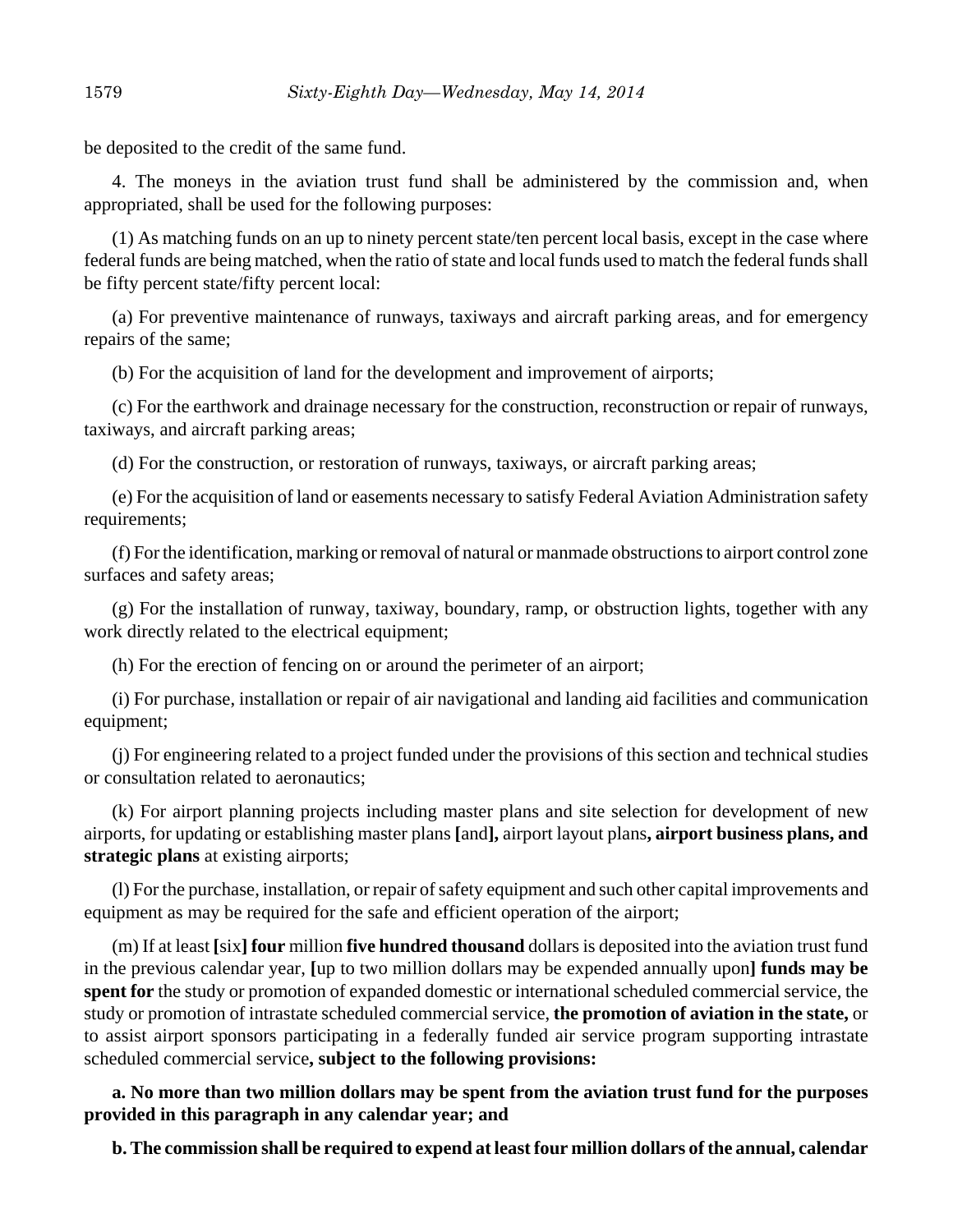# **year deposits into the aviation trust fund for purposes other than the purposes described in this paragraph**;

(2) As total funds, with no local match:

(a) For providing air markers, windsocks, and other items determined to be in the interest of the safety of the general flying public;

(b) For the printing and distribution of state aeronautical charts and state airport directories on an annual basis, and a newsletter on a quarterly basis or the publishing and distribution of any public interest information deemed necessary by the commission;

(c) For the conducting of aviation safety workshops;

(d) For the promotion of aerospace education;

(3) As total funds with no local match, up to five hundred thousand dollars per year may be used for the cost of operating existing air traffic control towers that do not receive funding from the Federal Aviation Administration or the United States Department of Defense, except no more than one hundred sixty-seven thousand dollars per year may be used for any individual control tower;

(4) As total funds with a local match, up to five hundred thousand dollars per year may be used for air traffic control towers partially funded by the federal government under a cost-share program. Any expenditures under this program require a nonfederal match, comprised of a ratio of fifty percent state and fifty percent local funds. No more than one hundred thousand dollars per year may be expended for any individual control tower.

5. In the event of a natural or manmade disaster which closes any runway or renders inoperative any electronic or visual landing aid at an airport, any funds appropriated for the purpose of capital improvements or maintenance of airports may be made immediately available for necessary repairs once they are approved by the commission. For projects designated as emergencies by the commission, all requirements relating to normal procurement of engineering and construction services are waived.

6. As used in this section, the term "instrumentality of the state" shall mean any state educational institution as defined in section 176.010 or any state agency which owned or operated an airport on January 1, 1997, and continues to own or operate such airport."; and

Further amend the title and enacting clause accordingly.

Senator Kehoe moved that the above amendment be adopted, which motion prevailed.

President Pro Tem Dempsey assumed the Chair.

 $\overline{y}$ 

Senator Kehoe moved that **SCS** for **HCS** for **HB 2141**, as amended, be adopted, which motion prevailed.

On motion of Senator Kehoe, **SCS** for **HCS** for **HB 2141**, as amended, was read the 3rd time and passed by the following vote:

| YEAS—Senators |                 |        |             |         |           |         |            |
|---------------|-----------------|--------|-------------|---------|-----------|---------|------------|
| <b>Brown</b>  | Chappelle-Nadal | Curls  | Dempsey     | Dixon   | Emery     | Holsman | Justus     |
| Keaveny       | Kehoe           | Kraus  | Lager       | Lamping | LeVota    | Libla   | Munzlinger |
| Nasheed       | Nieves          | Parson | Pearce      | Richard | Romine    | Sater   | Schaaf     |
| Schaefer      | Sifton          | Silvey | Wallingford | Walsh   | Wasson-30 |         |            |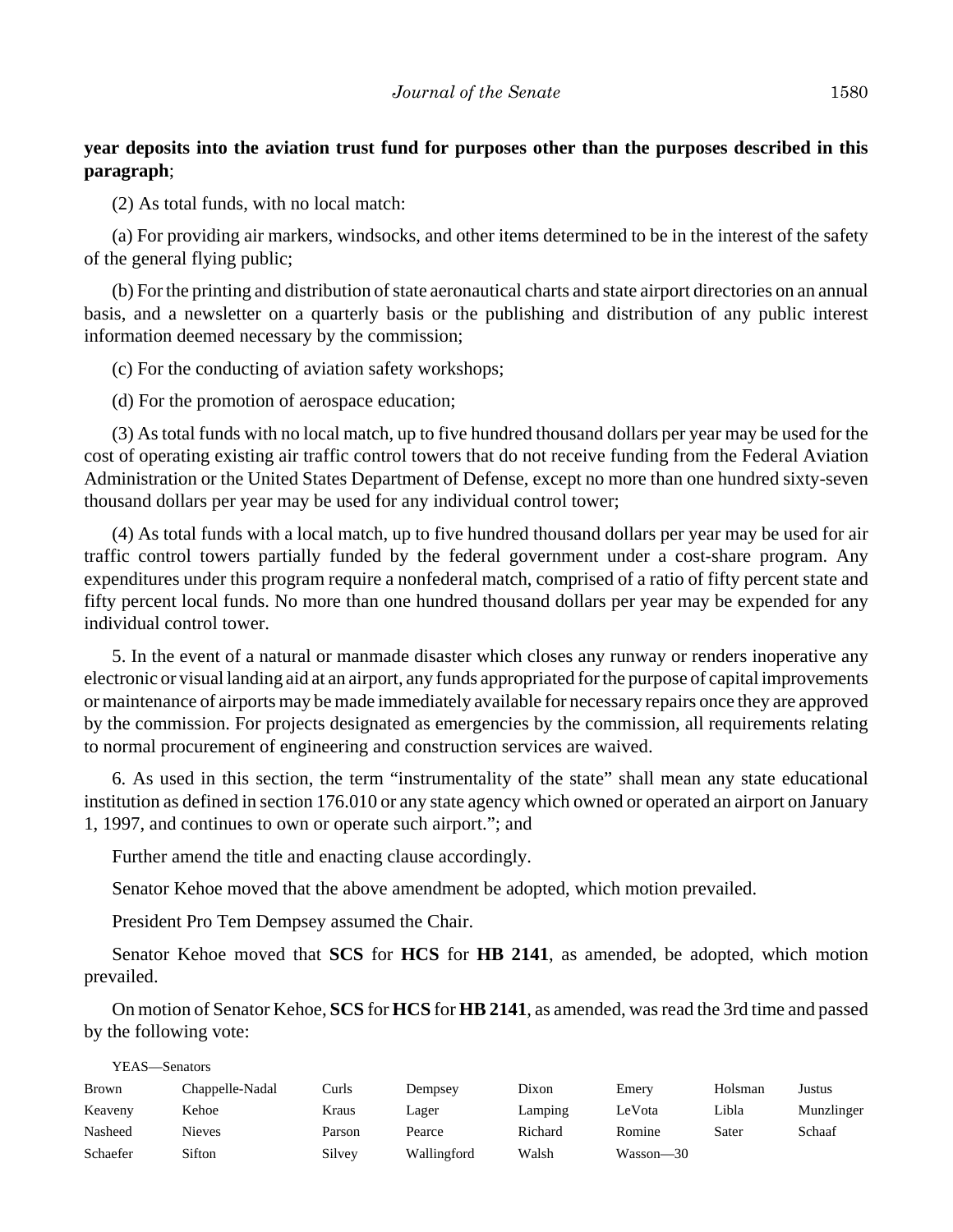NAYS—Senator Schmitt—1

Absent—Senators—None

Absent with leave—Senator Cunningham—1

Vacancies—2

The President Pro Tem declared the bill passed.

On motion of Senator Kehoe, title to the bill was agreed to.

Senator Kehoe moved that the vote by which the bill passed be reconsidered.

Senator Richard moved that motion lay on the table, which motion prevailed.

## **PRIVILEGED MOTIONS**

Senator Pearce, on behalf of the conference committee appointed to act with a like committee from the House on **HCS** for **SCS** for **SBs 493**, **485**, **495**, **516**, **534**, **545**, **595**, **616** and **624**, as amended, moved that the following conference committee report be taken up, which motion prevailed.

> CONFERENCE COMMITTEE REPORT ON HOUSE COMMITTEE SUBSTITUTE FOR SENATE COMMITTEE SUBSTITUTE FOR SENATE BILLS NOS. 493, 485, 495, 516, 534, 545, 595, 616 & 624

The Conference Committee appointed on House Committee Substitute for Senate Committee Substitute for Senate Bills Nos. 493, 485, 495, 516, 534, 545, 595, 616 & 624, with House Amendment Nos. 1 & 2 to House Amendment No. 1, House Amendment No. 1 as amended, House Amendment No. 1 to House Amendment No. 2, House Amendment No. 2 as amended, House Amendment No. 1 to House Amendment No. 3, House Amendment No. 3 as amended, House Amendment No. 4, House Amendment No. 1 to House Amendment No. 5, House Amendment No. 5 as amended, House Amendment No. 6, House Amendment No. 1 to House Amendment No. 7, House Amendment No. 7 as amended, House Amendments Nos. 8, 9, and 10, begs leave to report that we, after free and fair discussion of the differences, have agreed to recommend and do recommend to the respective bodies as follows:

1. That the House recede from its position on House Committee Substitute for Senate Committee Substitute for Senate Bills Nos. 493, 485, 495, 516, 534, 545, 595, 616 & 624, as amended;

2. That the Senate recede from its position on Senate Committee Substitute for Senate Bills Nos. 493, 485, 495, 516, 534, 545, 595, 616 & 624;

3. That the attached Conference Committee Substitute for House Committee Substitute for Senate Committee Substitute for Senate Bills Nos. 493, 485, 495, 516, 534, 545, 595, 616 & 624 be Third Read and Finally Passed.

> FOR THE SENATE: FOR THE HOUSE: /s/ David Pearce /s/ Rick Stream /s/ Eric Schmitt /s/ Steve Cookson /s/ Ed Emery Vicki Englund /s/ Maria Chappelle-Nadal /s/ S. Kiki Curls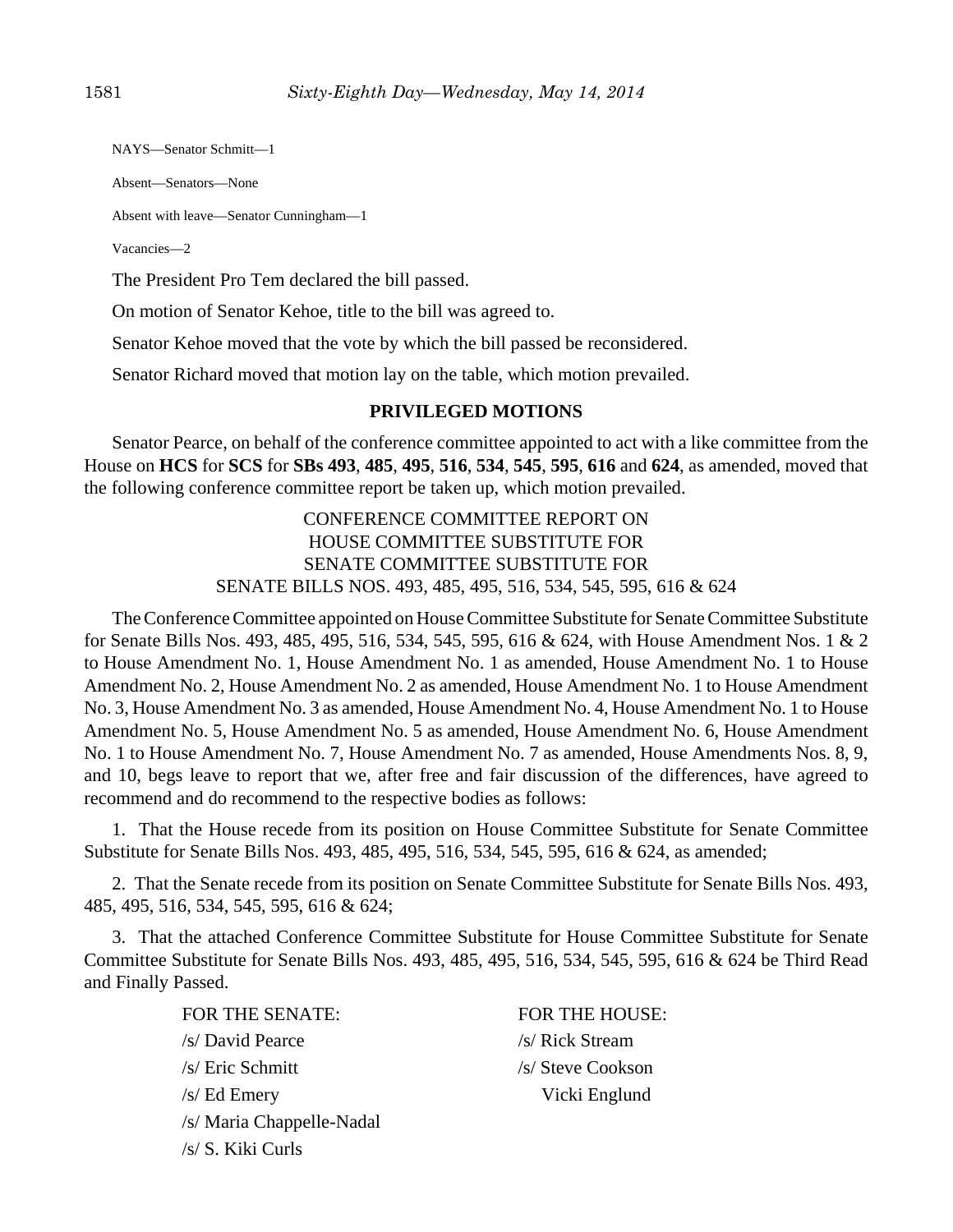Senator Pearce moved that the above conference committee report be adopted, which motion prevailed by the following vote:

| YEAS-Senators            |                                        |            |           |            |          |               |        |
|--------------------------|----------------------------------------|------------|-----------|------------|----------|---------------|--------|
| <b>Brown</b>             | Chappelle-Nadal                        | Curls      | Dempsey   | Dixon      | Emery    | Keaveny       | Kehoe  |
| Kraus                    | Lager                                  | Lamping    | Libla     | Munzlinger | Nasheed  | <b>Nieves</b> | Parson |
| Pearce                   | Richard                                | Romine     | Sater     | Schaaf     | Schaefer | Schmitt       | Sifton |
| Silvey                   | Wallingford                            | Walsh      | Wasson-28 |            |          |               |        |
| NAYS-Senators<br>Holsman | Justus                                 | $LeVota-3$ |           |            |          |               |        |
|                          |                                        |            |           |            |          |               |        |
|                          | Absent—Senators—None                   |            |           |            |          |               |        |
|                          | Absent with leave—Senator Cunningham—1 |            |           |            |          |               |        |

Vacancies—2

On motion of Senator Pearce, **CCS** for **HCS** for **SCS** for **SBs 493**, **485**, **495**, **516**, **534**, **545**, **595**, **616** and **624**, entitled:

# CONFERENCE COMMITTEE SUBSTITUTE FOR HOUSE COMMITTEE SUBSTITUTE FOR SENATE COMMITTEE SUBSTITUTE FOR SENATE BILLS NOS. 493, 485, 495, 516, 534, 545, 595, 616 & 624

An Act to repeal 160.011, 160.041, 160.400, 160.405, 160.415, 160.417, 162.081, 162.1250, 163.021, 163.036, 163.073, 163.410, 167.121, 167.131, 171.029, 171.031, 171.033, 177.011, 177.088, and 210.861, RSMo, and to enact in lieu thereof forty-seven new sections relating to elementary and secondary education, with an emergency clause.

Was read the 3rd time and passed by the following vote:

| YEAS—Senators |                 |         |           |            |          |               |        |
|---------------|-----------------|---------|-----------|------------|----------|---------------|--------|
| <b>Brown</b>  | Chappelle-Nadal | Curls   | Dempsey   | Dixon      | Emery    | Keaveny       | Kehoe  |
| Kraus         | Lager           | Lamping | Libla     | Munzlinger | Nasheed  | <b>Nieves</b> | Parson |
| Pearce        | Richard         | Romine  | Sater     | Schaaf     | Schaefer | Schmitt       | Sifton |
| Silvey        | Wallingford     | Walsh   | Wasson—28 |            |          |               |        |

NAYS—Senators Holsman Justus LeVota—3

Absent—Senators—None

Absent with leave—Senator Cunningham—1

Vacancies—2

The President Pro Tem declared the bill passed.

The emergency clause was adopted by the following vote: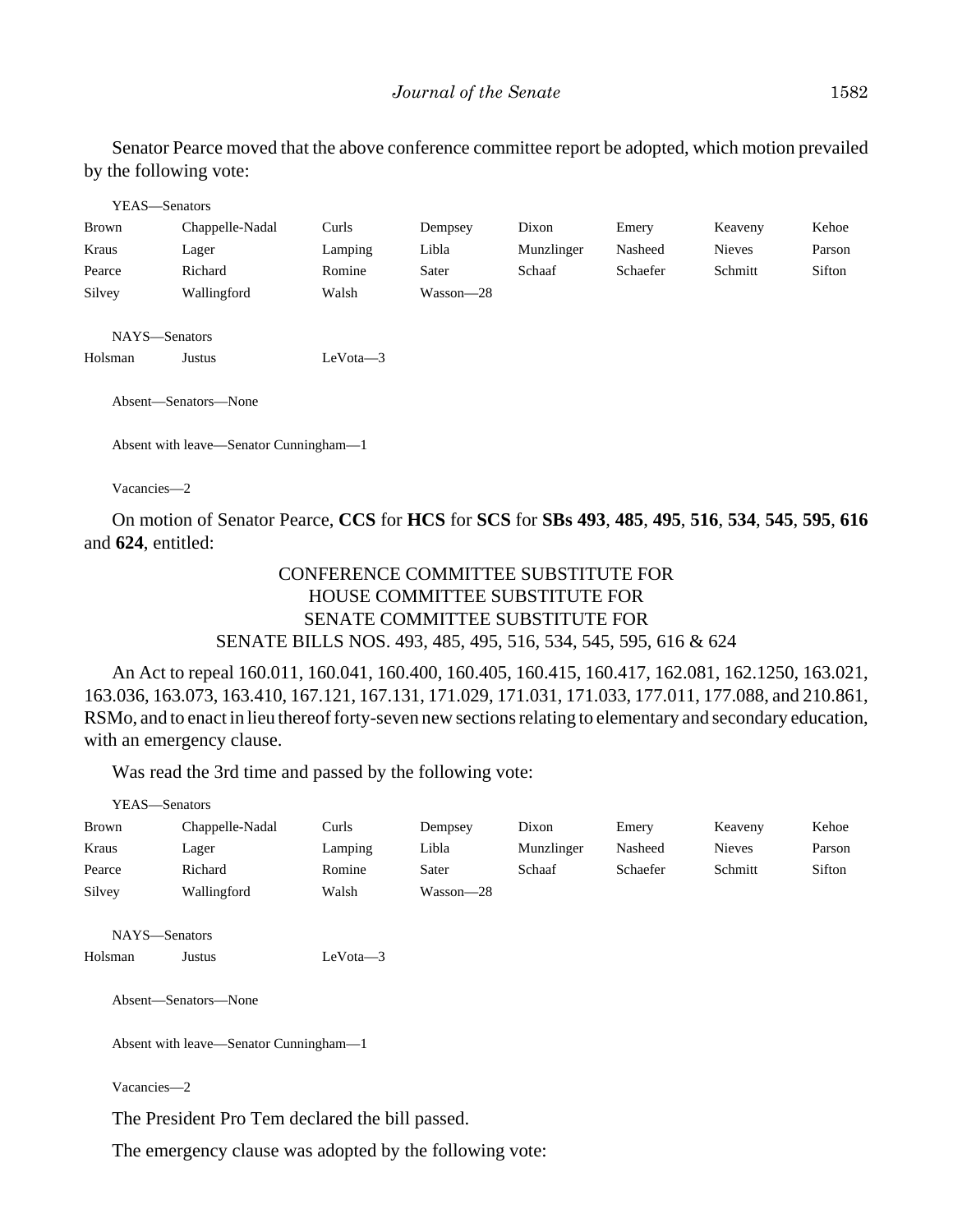|              | YEAS—Senators   |         |           |            |          |               |        |
|--------------|-----------------|---------|-----------|------------|----------|---------------|--------|
| <b>Brown</b> | Chappelle-Nadal | Curls   | Dempsey   | Dixon      | Emery    | Keaveny       | Kehoe  |
| Kraus        | Lager           | Lamping | Libla     | Munzlinger | Nasheed  | <b>Nieves</b> | Parson |
| Pearce       | Richard         | Romine  | Sater     | Schaaf     | Schaefer | Schmitt       | Sifton |
| Silvey       | Wallingford     | Walsh   | Wasson—28 |            |          |               |        |
|              |                 |         |           |            |          |               |        |
|              | NAYS-Senators   |         |           |            |          |               |        |

Holsman Justus LeVota—3

Absent—Senators—None

Absent with leave—Senator Cunningham—1

Vacancies—2

On motion of Senator Pearce, title to the bill was agreed to.

Senator Pearce moved that the vote by which the bill passed be reconsidered.

Senator Richard moved that motion lay on the table, which motion prevailed.

Senator Schaaf assumed the Chair.

#### **HOUSE BILLS ON THIRD READING**

#### **HCS** for **HB 1371**, with **SCS**, entitled:

An Act to repeal sections 32.057, 105.478, 115.631, 142.909, 142.911, 143.1001, 143.1003, 149.200, 168.071, 188.030, 190.621, 191.905, 191.914, 193.315, 194.410, 194.425, 195.005, 195.010, 195.015, 195.016, 195.017, 195.025, 195.030, 195.040, 195.050, 195.060, 195.080, 195.100, 195.110, 195.130, 195.135, 195.140, 195.150, 195.180, 195.190, 195.195, 195.198, 195.202, 195.204, 195.211, 195.212, 195.213, 195.214, 195.217, 195.218, 195.219, 195.222, 195.223, 195.226, 195.233, 195.235, 195.241, 195.242, 195.246, 195.248, 195.252, 195.254, 195.256, 195.275, 195.280, 195.285, 195.291, 195.292, 195.295, 195.296, 195.367, 195.369, 195.371, 195.375, 195.417, 195.418, 195.420, 195.501, 195.503, 195.505, 195.507, 195.509, 195.511, 195.515, 196.979, 197.266, 197.326, 198.015, 198.070, 198.097, 198.158, 205.965, 210.117, 210.165, 211.038, 214.410, 217.360, 217.385, 217.400, 217.405, 217.542, 217.543, 217.692, 217.703, 221.025, 221.111, 221.353, 252.235, 253.080, 260.207, 260.208, 260.211, 260.212, 270.260, 276.421, 276.536, 277.180, 285.306, 285.308, 287.128, 287.129, 288.250, 288.395, 301.390, 301.400, 301.401, 301.559, 301.640, 302.015, 302.020, 302.060, 302.181, 302.302, 302.304, 302.321, 302.500, 302.540, 302.541, 302.605, 302.705, 302.710, 302.727, 302.745, 302.750, 302.755, 302.780, 303.024, 303.025, 304.070, 306.110, 306.111, 306.112, 306.114, 306.116, 306.117, 306.118, 306.119, 306.141, 306.420, 311.325, 313.004, 313.040, 313.290, 313.550, 313.660, 313.830, 317.018, 320.089, 320.161, 324.1142, 324.1148, 334.250, 335.096, 338.195, 338.315, 338.370, 354.320, 362.170, 367.031, 367.045, 374.210, 374.216, 374.702, 374.757, 374.789, 375.310, 375.537, 375.720, 375.786, 375.991, 375.1176, 375.1287, 380.391, 382.275, 389.653, 407.020, 407.095, 407.420, 407.436, 407.521, 407.536, 407.544, 407.740, 407.1082, 407.1252, 411.260, 411.287, 411.371, 411.517, 411.770, 413.229, 429.012, 429.013, 429.014, 436.485, 443.810, 443.819, 453.110, 455.085, 455.538, 542.402, 544.665, 556.011, 556.016, 556.021, 556.022, 556.026, 556.036, 556.037, 556.041, 556.046, 556.051, 556.056, 556.061, 556.063, 557.016, 557.021, 557.026, 557.031, 557.035, 557.036, 557.041, 557.046, 558.011, 558.016, 558.018, 558.019, 558.031, 558.041, 558.046, 559.012, 559.021, 559.036, 559.100, 559.106,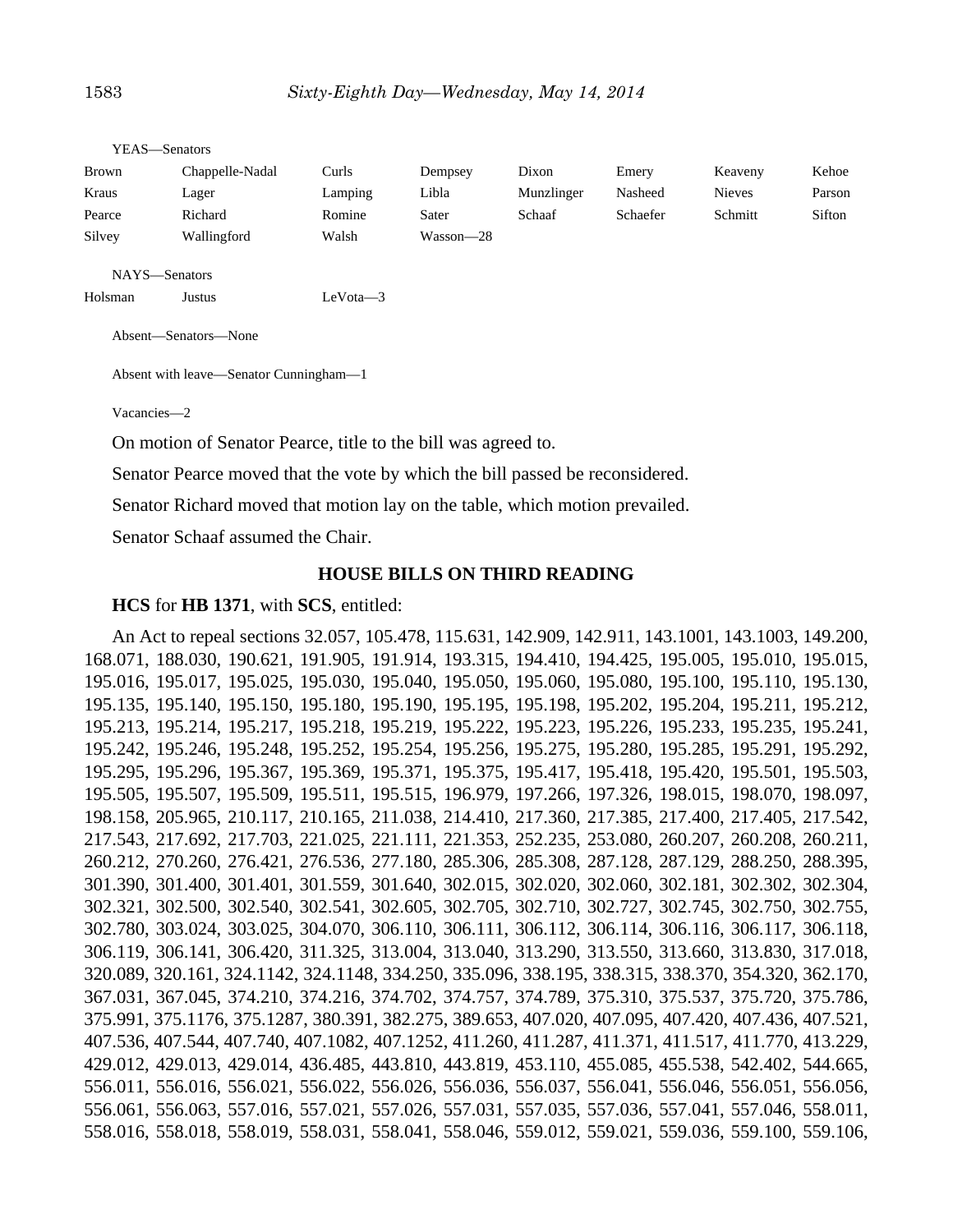559.110, 559.115, 559.120, 559.125, 559.600, 559.604, 559.633, 560.011, 560.016, 560.021, 560.026, 560.031, 560.036, 561.016, 561.021, 561.026, 562.011, 562.016, 562.031, 562.036, 562.041, 562.051, 562.056, 562.061, 562.066, 562.071, 562.076, 562.086, 563.021, 563.026, 563.033, 563.046, 563.051, 563.056, 563.061, 563.070, 564.011, 564.016, 565.002, 565.004, 565.020, 565.021, 565.023, 565.024, 565.025, 565.030, 565.032, 565.035, 565.040, 565.050, 565.060, 565.063, 565.065, 565.070, 565.072, 565.073, 565.074, 565.075, 565.080, 565.081, 565.082, 565.083, 565.084, 565.085, 565.086, 565.090, 565.092, 565.095, 565.100, 565.110, 565.115, 565.120, 565.130, 565.140, 565.149, 565.150, 565.153, 565.156, 565.160, 565.163, 565.165, 565.169, 565.180, 565.182, 565.184, 565.186, 565.188, 565.190, 565.200, 565.210, 565.212, 565.214, 565.216, 565.218, 565.220, 565.225, 565.250, 565.252, 565.253, 565.255, 565.300, 565.350, 566.010, 566.013, 566.020, 566.023, 566.025, 566.030, 566.031, 566.032, 566.034, 566.060, 566.061, 566.062, 566.064, 566.067, 566.068, 566.083, 566.086, 566.093, 566.100, 566.101, 566.111, 566.135, 566.140, 566.141, 566.145, 566.147, 566.148, 566.149, 566.150, 566.151, 566.153, 566.155, 566.203, 566.206, 566.209, 566.212, 566.213, 566.215, 566.218, 566.221, 566.224, 566.226, 566.265, 567.010, 567.020, 567.030, 567.040, 567.050, 567.060, 567.070, 567.080, 567.085, 567.087, 567.110, 567.120, 568.010, 568.020, 568.030, 568.032, 568.040, 568.045, 568.050, 568.052, 568.060, 568.065, 568.070, 568.080, 568.090, 568.100, 568.110, 568.120, 568.175, 569.010, 569.020, 569.025, 569.030, 569.035, 569.040, 569.050, 569.055, 569.060, 569.065, 569.067, 569.070, 569.072, 569.080, 569.090, 569.094, 569.095, 569.097, 569.099, 569.100, 569.120, 569.130, 569.140, 569.145, 569.150, 569.155, 569.160, 569.170, 569.180, 570.010, 570.020, 570.030, 570.033, 570.040, 570.050, 570.055, 570.070, 570.080, 570.085, 570.087, 570.090, 570.100, 570.103, 570.110, 570.120, 570.123, 570.125, 570.130, 570.135, 570.140, 570.145, 570.150, 570.155, 570.160, 570.170, 570.180, 570.190, 570.200, 570.210, 570.215, 570.217, 570.219, 570.220, 570.222, 570.223, 570.224, 570.225, 570.226, 570.230, 570.235, 570.240, 570.241, 570.245, 570.255, 570.300, 570.310, 570.380, 571.010, 571.014, 571.015, 571.017, 571.020, 571.030, 571.045, 571.050, 571.060, 571.063, 571.070, 571.072, 571.080, 571.085, 571.087, 571.093, 571.095, 571.101, 571.104, 571.107, 571.111, 571.114, 571.117, 571.121, 571.150, 572.010, 572.020, 572.030, 572.040, 572.050, 572.060, 572.070, 572.110, 572.120, 573.010, 573.013, 573.020, 573.023, 573.025, 573.030, 573.035, 573.037, 573.040, 573.050, 573.052, 573.060, 573.065, 573.090, 573.100, 573.500, 573.509, 573.528, 573.531, 574.010, 574.020, 574.030, 574.040, 574.050, 574.060, 574.070, 574.075, 574.085, 574.105, 574.115, 575.020, 575.021, 575.030, 575.040, 575.050, 575.060, 575.070, 575.080, 575.090, 575.100, 575.110, 575.120, 575.130, 575.145, 575.150, 575.153, 575.159, 575.160, 575.170, 575.180, 575.190, 575.195, 575.200, 575.205, 575.206, 575.210, 575.220, 575.230, 575.240, 575.250, 575.260, 575.270, 575.280, 575.290, 575.300, 575.310, 575.320, 575.350, 575.353, 576.010, 576.020, 576.030, 576.040, 576.050, 576.060, 576.070, 576.080, 577.001, 577.005, 577.006, 577.010, 577.012, 577.017, 577.020, 577.021, 577.023, 577.026, 577.029, 577.031, 577.037, 577.039, 577.041, 577.049, 577.051, 577.052, 577.054, 577.060, 577.065, 577.068, 577.070, 577.071, 577.073, 577.075, 577.076, 577.080, 577.090, 577.100, 577.105, 577.110, 577.150, 577.155, 577.160, 577.161, 577.201, 577.203, 577.206, 577.208, 577.211, 577.214, 577.217, 577.221, 577.500, 577.505, 577.510, 577.515, 577.520, 577.525, 577.530, 577.600, 577.602, 577.604, 577.606, 577.608, 577.610, 577.612, 577.614, 577.625, 577.628, 577.675, 577.680, 578.008, 578.009, 578.012, 578.018, 578.021, 578.023, 578.024, 578.025, 578.027, 578.028, 578.029, 578.030, 578.075, 578.095, 578.100, 578.105, 578.106, 578.110, 578.120, 578.150, 578.151, 578.152, 578.153, 578.154, 578.173, 578.176, 578.200, 578.205, 578.210, 578.215, 578.220, 578.225, 578.250, 578.255, 578.260, 578.265, 578.300, 578.305, 578.310, 578.315, 578.320, 578.325, 578.330, 578.350, 578.353, 578.360, 578.363, 578.365, 578.375, 578.377, 578.379, 578.381, 578.383, 578.385, 578.387, 578.389, 578.390, 578.405, 578.407,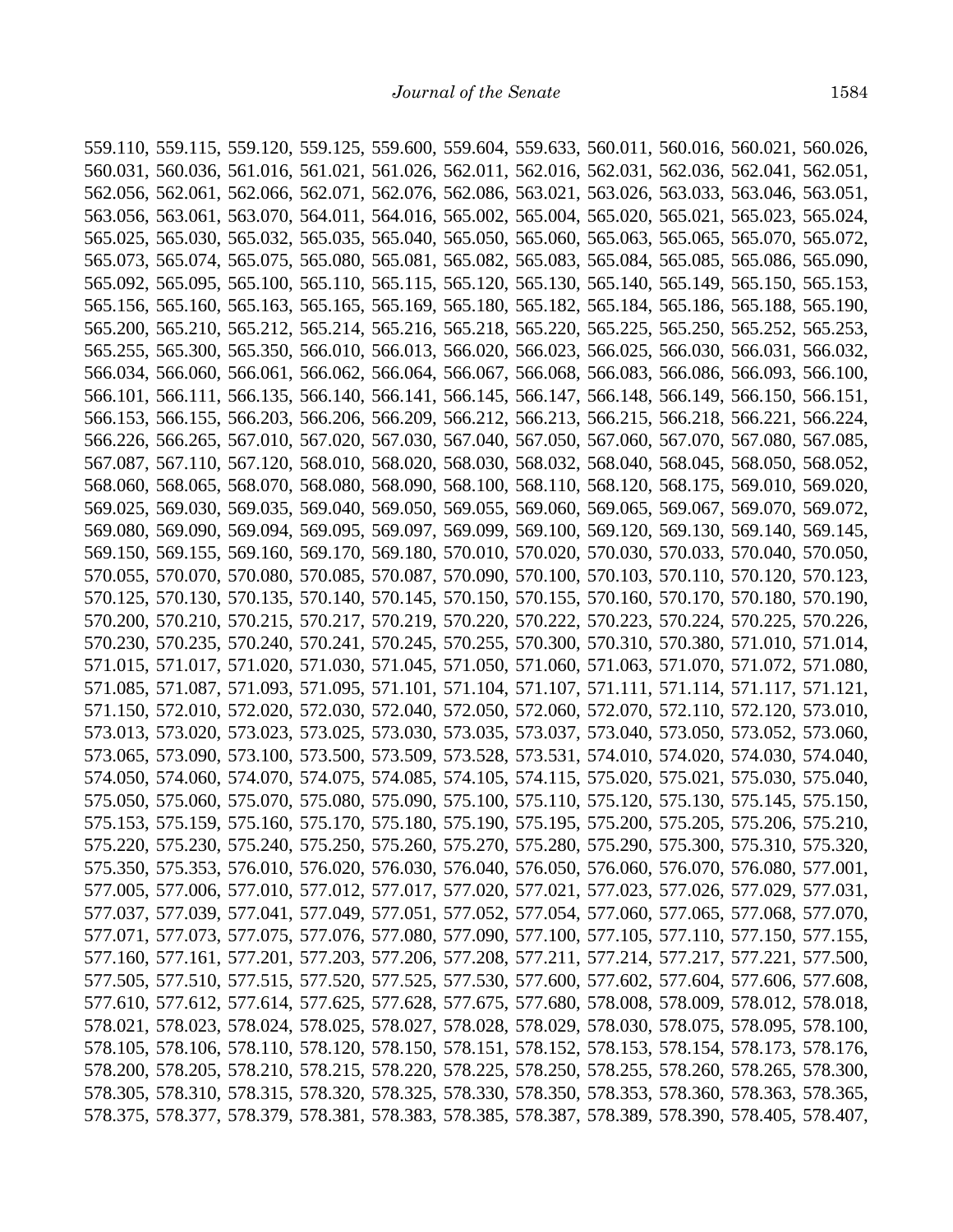578.409, 578.412, 578.414, 578.416, 578.418, 578.420, 578.421, 578.425, 578.430, 578.433, 578.437, 578.445, 578.450, 578.500, 578.501, 578.502, 578.503, 578.510, 578.520, 578.525, 578.530, 578.570, 578.614, 589.015, 589.425, 590.700, 610.125, 630.155, 630.165, 660.250, 660.255, 660.260, 660.261, 660.263, 660.265, 660.270, 660.275, 660.280, 660.285, 660.290, 660.295, 660.300, 660.305, 660.310, 660.315, 660.317, 660.320, 660.321, and 701.320, RSMo, and section 130.028 as truly agreed to and finally passed by conference committee substitute no. 3 for house committee substitute no. 2 for senate bill no. 844, ninety-fifth general assembly, second regular session, and section 130.028 as enacted by conference committee substitute for house committee substitute for senate bill no. 650, eighty-ninth general assembly, second regular session, and section 130.031 as truly agreed to and finally passed by conference committee substitute no. 3 for house committee substitute no. 2 for senate bill no. 844, ninety-fifth general assembly, second regular session, and section 130.031 as enacted by conference committee substitute for senate bills nos. 31 & 285, ninety-second general assembly, first regular session, and section 476.055 as enacted by senate committee substitute for house bill no. 1460 merged with conference committee substitute for house committee substitute for senate bill no. 628, ninety-sixth general assembly, second regular session, and section 476.055 as enacted by conference committee substitute for house committee substitute for senate bill no. 636, ninety-sixth general assembly, second regular session, and to enact in lieu thereof seven hundred nine new sections for the sole purpose of restructuring the Missouri criminal code, with penalty provisions and an effective date.

Was called from the Informal Calendar and taken up by Senator Justus.

## **SCS** for **HCS** for **HB 1371**, entitled:

# SENATE COMMITTEE SUBSTITUTE FOR HOUSE COMMITTEE SUBSTITUTE FOR HOUSE BILL NO. 1371

An Act to repeal sections 32.057, 105.478, 115.631, 142.909, 142.911, 143.1001, 143.1003, 149.200, 160.261, 167.115, 167.171, 168.071, 188.030, 190.621, 191.905, 191.914, 193.315, 194.410, 194.425, 195.005, 195.010, 195.015, 195.016, 195.017, 195.025, 195.030, 195.040, 195.050, 195.060, 195.080, 195.100, 195.110, 195.130, 195.135, 195.140, 195.150, 195.180, 195.190, 195.195, 195.198, 195.202, 195.204, 195.211, 195.212, 195.213, 195.214, 195.217, 195.218, 195.219, 195.222, 195.223, 195.226, 195.233, 195.235, 195.241, 195.242, 195.246, 195.248, 195.252, 195.254, 195.256, 195.275, 195.280, 195.285, 195.291, 195.292, 195.295, 195.296, 195.367, 195.369, 195.371, 195.375, 195.417, 195.418, 195.420, 195.501, 195.503, 195.505, 195.507, 195.509, 195.511, 195.515, 196.979, 197.266, 197.326, 198.015, 198.070, 198.097, 198.158, 205.965, 210.117, 210.165, 210.1012, 217.010, 211.038, 214.410, 217.360, 217.364, 217.385, 217.400, 217.405, 217.541, 217.542, 217.543, 217.692, 217.703, 217.735, 217.785, 221.025, 221.111, 221.353, 252.235, 253.080, 260.207, 260.208, 260.211, 260.212, 270.260, 276.421, 276.536, 277.180, 285.306, 285.308, 287.128, 287.129, 288.250, 288.395, 301.390, 301.400, 301.401, 301.570, 301.640, 302.015, 302.020, 302.309, 302.321, 302.500, 302.540, 302.541, 302.605, 302.700, 302.705, 302.710, 302.727, 302.745, 302.750, 302.755, 302.780, 303.024, 303.025, 304.070, 306.110, 306.111, 306.112, 306.114, 306.116, 306.117, 306.118, 306.119, 306.141, 306.420, 311.325, 313.004, 313.040, 313.290, 313.550, 313.660, 313.830, 317.018, 320.089, 320.161, 324.1142, 324.1148, 334.250, 335.096, 338.195, 338.315, 338.370, 354.320, 362.170, 367.031, 367.045, 374.210, 374.216, 374.702, 374.757, 374.789, 375.310, 375.537, 375.720, 375.786, 375.991, 375.1176, 375.1287, 380.391, 382.275, 389.653, 407.020, 407.095, 407.420, 407.436, 407.516, 407.521, 407.536, 407.544, 407.740, 407.1082, 407.1252, 411.260, 411.287, 411.371, 411.517, 411.770, 413.229, 429.012, 429.013, 429.014,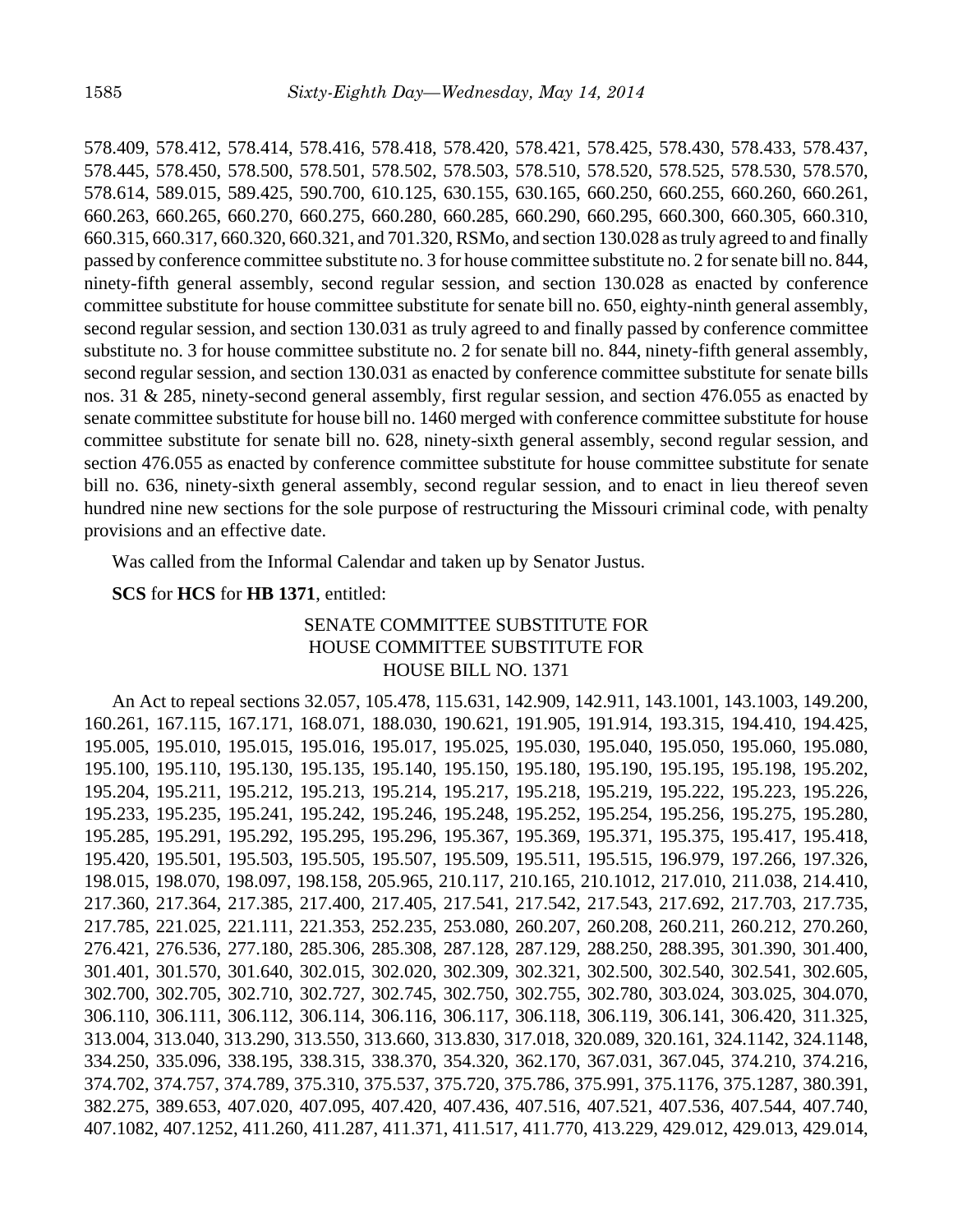436.485, 443.810, 443.819, 453.110, 455.085, 455.538, 542.402, 544.665, 556.011, 556.016, 556.021, 556.022, 556.026, 556.036, 556.037, 556.041, 556.046, 556.051, 556.056, 556.061, 556.063, 557.016, 557.021, 557.026, 557.031, 557.035, 557.036, 557.041, 557.046, 558.011, 558.016, 558.018, 558.019, 558.031, 558.041, 558.046, 559.012, 559.021, 559.036, 559.100, 559.106, 559.110, 559.115, 559.120, 559.125, 559.600, 559.604, 559.633, 560.011, 560.016, 560.021, 560.026, 560.031, 560.036, 561.016, 561.021, 561.026, 562.011, 562.016, 562.031, 562.036, 562.041, 562.051, 562.056, 562.061, 562.066, 562.071, 562.076, 562.086, 563.021, 563.026, 563.046, 563.051, 563.056, 563.061, 563.070, 564.011, 564.016, 565.002, 565.004, 565.021, 565.023, 565.024, 565.025, 565.035, 565.050, 565.060, 565.063, 565.065, 565.070, 565.072, 565.073, 565.074, 565.075, 565.080, 565.081, 565.082, 565.083, 565.084, 565.085, 565.086, 565.090, 565.092, 565.095, 565.100, 565.110, 565.115, 565.120, 565.130, 565.140, 565.149, 565.150, 565.153, 565.156, 565.160, 565.163, 565.165, 565.169, 565.180, 565.182, 565.184, 565.186, 565.188, 565.190, 565.200, 565.210, 565.212, 565.214, 565.216, 565.218, 565.220, 565.225, 565.250, 565.252, 565.253, 565.255, 565.300, 565.350, 566.010, 566.013, 566.020, 566.023, 566.030, 566.031, 566.032, 566.034, 566.060, 566.061, 566.062, 566.064, 566.067, 566.068, 566.083, 566.086, 566.093, 566.100, 566.101, 566.111, 566.135, 566.140, 566.141, 566.145, 566.147, 566.148, 566.149, 566.150, 566.151, 566.153, 566.155, 566.203, 566.206, 566.209, 566.212, 566.213, 566.215, 566.218, 566.221, 566.224, 566.226, 566.265, 567.010, 567.020, 567.030, 567.040, 567.050, 567.060, 567.070, 567.080, 567.085, 567.087, 567.110, 567.120, 568.010, 568.020, 568.030, 568.032, 568.040, 568.045, 568.050, 568.052, 568.060, 568.065, 568.070, 568.080, 568.090, 568.100, 568.110, 568.120, 568.175, 569.010, 569.020, 569.025, 569.030, 569.035, 569.040, 569.050, 569.055, 569.060, 569.065, 569.067, 569.070, 569.072, 569.080, 569.090, 569.094, 569.095, 569.097, 569.099, 569.100, 569.120, 569.140, 569.145, 569.150, 569.155, 569.160, 569.170, 569.180, 570.010, 570.020, 570.030, 570.033, 570.040, 570.050, 570.055, 570.070, 570.080, 570.085, 570.087, 570.090, 570.100, 570.103, 570.110, 570.120, 570.123, 570.125, 570.130, 570.135, 570.140, 570.145, 570.150, 570.155, 570.160, 570.170, 570.180, 570.190, 570.200, 570.210, 570.215, 570.217, 570.219, 570.220, 570.222, 570.223, 570.224, 570.225, 570.226, 570.230, 570.235, 570.240, 570.241, 570.245, 570.255, 570.300, 570.310, 570.380, 572.010, 572.020, 572.030, 572.040, 572.050, 572.060, 572.070, 572.110, 572.120, 573.010, 573.013, 573.020, 573.023, 573.025, 573.030, 573.035, 573.037, 573.040, 573.050, 573.052, 573.060, 573.065, 573.090, 573.100, 573.500, 573.509, 573.528, 573.531, 574.010, 574.020, 574.030, 574.035, 574.040, 574.050, 574.060, 574.070, 574.075, 574.085, 574.105, 574.115, 575.020, 575.021, 575.030, 575.040, 575.050, 575.060, 575.070, 575.080, 575.090, 575.100, 575.110, 575.120, 575.130, 575.145, 575.150, 575.153, 575.159, 575.160, 575.170, 575.180, 575.190, 575.195, 575.200, 575.205, 575.206, 575.210, 575.220, 575.230, 575.240, 575.250, 575.260, 575.270, 575.280, 575.290, 575.300, 575.310, 575.320, 575.350, 575.353, 576.010, 576.020, 576.030, 576.040, 576.050, 576.060, 576.070, 576.080, 577.001, 577.005, 577.006, 577.010, 577.012, 577.017, 577.020, 577.021, 577.023, 577.026, 577.029, 577.031, 577.037, 577.039, 577.049, 577.051, 577.052, 577.054, 577.060, 577.065, 577.068, 577.070, 577.071, 577.073, 577.075, 577.076, 577.080, 577.090, 577.100, 577.105, 577.110, 577.150, 577.155, 577.160, 577.161, 577.201, 577.203, 577.206, 577.208, 577.211, 577.214, 577.217, 577.221, 577.500, 577.505, 577.510, 577.515, 577.520, 577.525, 577.530, 577.600, 577.602, 577.604, 577.606, 577.608, 577.610, 577.612, 577.614, 577.625, 577.628, 577.675, 577.680, 578.008, 578.009, 578.012, 578.018, 578.021, 578.023, 578.024, 578.025, 578.027, 578.028, 578.029, 578.030, 578.050, 578.075, 578.095, 578.150, 578.151, 578.152, 578.153, 578.154, 578.173, 578.176, 578.200, 578.205, 578.210, 578.215, 578.220, 578.225, 578.250, 578.255, 578.260, 578.265, 578.300, 578.305, 578.310, 578.315, 578.320, 578.325, 578.330, 578.350, 578.353, 578.360, 578.363, 578.365, 578.375, 578.377, 578.379, 578.381, 578.383, 578.385,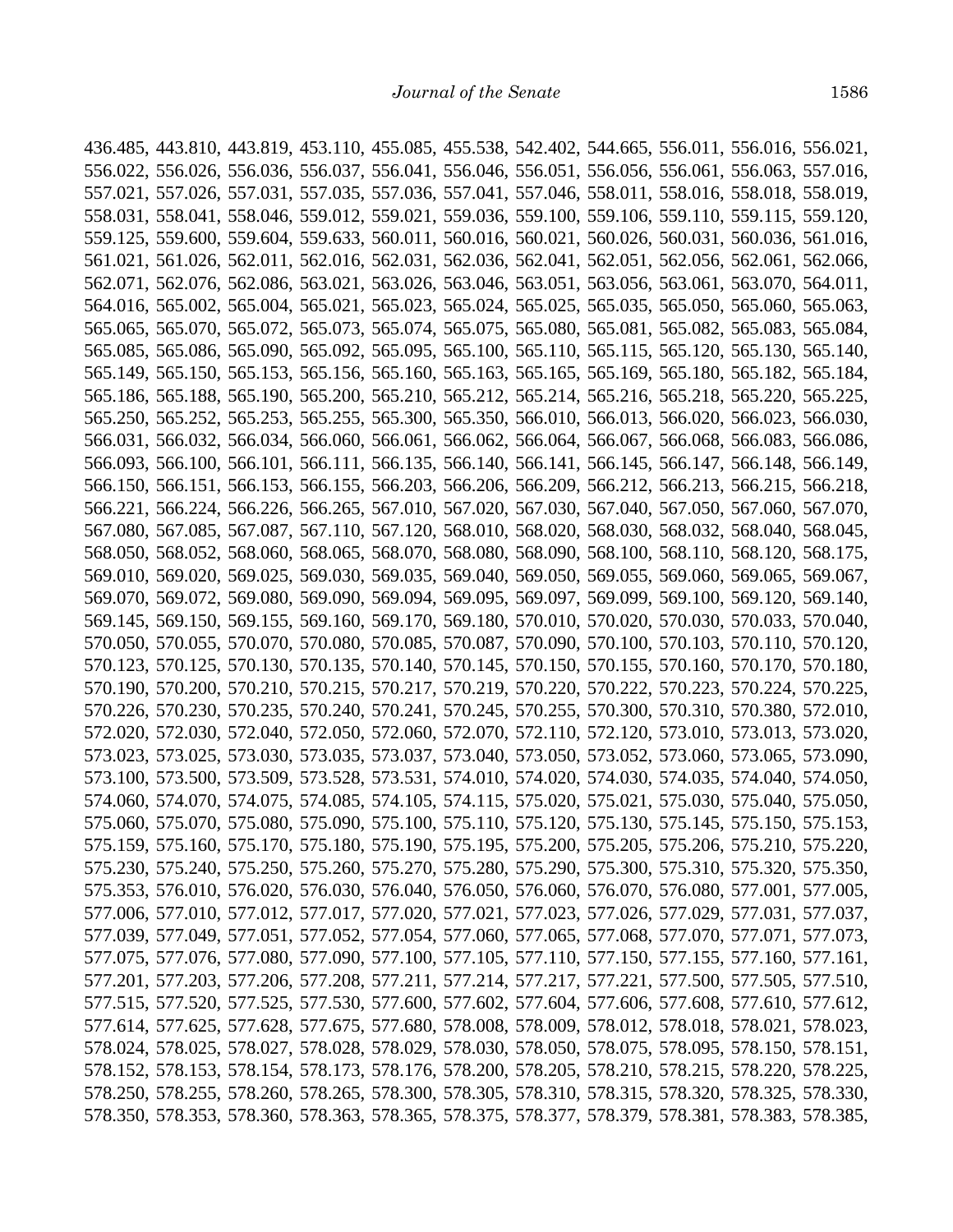578.387, 578.389, 578.390, 578.392, 578.405, 578.407, 578.409, 578.412, 578.414, 578.416, 578.418, 578.420, 578.421, 578.425, 578.430, 578.433, 578.437, 578.445, 578.450, 578.510, 578.520, 578.525, 578.530, 578.570, 578.614, 589.015, 589.400, 589.425, 590.700, 610.125, 630.155, 630.165, 632.480, 660.250, 660.255, 660.260, 660.261, 660.263, 660.265, 660.270, 660.275, 660.280, 660.285, 660.290, 660.295, 660.300, 660.305, 660.310, 660.315, 660.317, 660.320, 660.321, and 701.320, RSMo, section 130.028 as truly agreed to and finally passed by conference committee substitute no. 3 for house committee substitute no. 2 for senate bill no. 844, ninety-fifth general assembly, second regular session, section 130.028 as enacted by conference committee substitute for house committee substitute for senate bill no. 650, eighty-ninth general assembly, second regular session, section 130.031 as truly agreed to and finally passed by conference committee substitute no. 3 for house committee substitute no. 2 for senate bill no. 844, ninety-fifth general assembly, second regular session, section 302.060 as enacted by conference committee substitute for house committee substitute for senate bill no. 23, ninety-seventh general assembly, first regular session, section 302.060 as enacted by conference committee substitute for senate substitute for senate committee substitute for house committee substitute for house bill no. 1402 merged with conference committee substitute for house committee substitute no. 2 for senate committee substitute for senate bill no. 480, ninety-sixth general assembly, second regular session, section 302.304 as enacted by conference committee substitute for house committee substitute for senate bill no. 23, ninety-seventh general assembly, first regular session, section 302.304 as enacted by conference committee substitute for house committee substitute no. 2 for senate committee substitute for senate bill no. 480, ninety-sixth general assembly, second regular session, section 476.055 as enacted by senate committee substitute for house bill no. 1460 merged with conference committee substitute for house committee substitute for senate bill no. 628, ninety-sixth general assembly, second regular session, section 476.055 as enacted by conference committee substitute for house committee substitute for senate bill no. 636, ninety-sixth general assembly, second regular session, section 577.041 as enacted by conference committee substitute for house committee substitute for senate bill no. 23, ninety-seventh general assembly, first regular session, and section 577.041 as enacted by senate substitute for senate committee substitute for house committee substitute for house bill nos. 1695, 1742 & 1672, ninety-fifth general assembly, second regular session, and to enact in lieu thereof six hundred eighty-five new sections for the sole purpose of restructuring the Missouri criminal code, with penalty provisions and an effective date.

Was taken up.

Senator Justus moved that **SCS** for **HCS** for **HB 1371** be adopted.

Senator Justus offered **SS** for **SCS** for **HCS** for **HB 1371**, entitled:

# SENATE SUBSTITUTE FOR SENATE COMMITTEE SUBSTITUTE FOR HOUSE COMMITTEE SUBSTITUTE FOR HOUSE BILL NO. 1371

An Act to repeal sections 160.261, 167.115, 167.171, 188.030, 195.130, 210.117, 211.038, 217.010, 217.703, 260.211, 260.212, 556.061, 558.019, 559.036, 559.106, 559.115, 559.633, 565.002, 565.073, 566.135, 566.147, 566.148, 566.149, 577.001, 577.010, 577.020, 577.037, 577.041, and 660.315, RSMo, and section 476.055 as enacted by senate committee substitute for house bill no. 1460 merged with conference committee substitute for house committee substitute for senate bill no. 628, ninety-sixth general assembly, second regular session, section 476.055 as enacted by conference committee substitute for house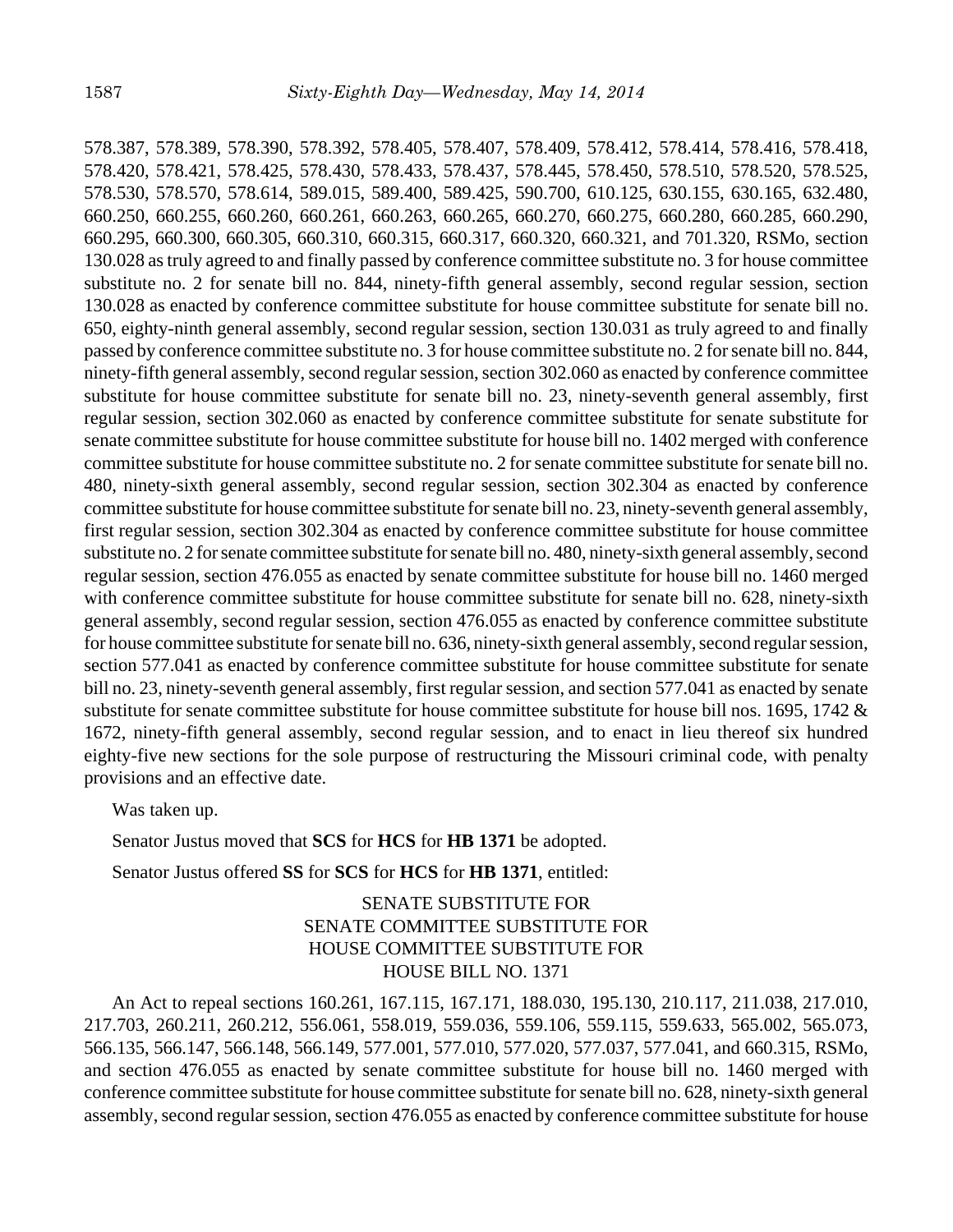committee substitute for senate bill no. 636, ninety-sixth general assembly, second regular session, and sections 160.261, 167.115, 167.171, 188.030, 197.1036, 210.117, 211.038, 217.010, 217.703, 260.211, 260.212, 476.055, 545.940, 556.061, 558.019, 559.036, 559.106, 559.115, 559.633, 565.002, 565.073, 566.147, 566.148, 566.149, 577.001, 577.010, 577.013, 577.020, 577.037, 577.041, 579.060, and 579.105 as enacted by house committee substitute for senate substitute for senate committee substitute for senate bill no. 491, ninety-seventh general assembly, second regular session, and to enact in lieu thereof thirty-two new sections relating to the Missouri criminal code restructuring, with penalty provisions and an effective date for certain sections.

Senator Justus moved that **SS** for **SCS** for **HCS** for **HB 1371** be adopted, which motion prevailed.

On motion of Senator Justus, **SS** for **SCS** for **HCS** for **HB 1371** was read the 3rd time and passed by the following vote:

| <b>Brown</b> | Chappelle-Nadal | Curls  | Dempsey | Dixon       | Emery  | Holsman   | Justus     |
|--------------|-----------------|--------|---------|-------------|--------|-----------|------------|
| Keaveny      | Kehoe           | Kraus  | Lager   | Lamping     | LeVota | Libla     | Munzlinger |
| Nasheed      | Nieves          | Parson | Pearce  | Richard     | Romine | Sater     | Schaaf     |
| Schaefer     | Schmitt         | Sifton | Silvey  | Wallingford | Walsh  | Wasson-31 |            |
|              |                 |        |         |             |        |           |            |

NAYS—Senators—None

YEAS—Senators

Absent—Senators—None

Absent with leave—Senator Cunningham—1

Vacancies—2

The President declared the bill passed.

On motion of Senator Justus, title to the bill was agreed to.

Senator Justus moved that the vote by which the bill passed be reconsidered.

Senator Richard moved that motion lay on the table, which motion prevailed.

**HB 1865**, introduced by Representative Redmon, et al, with **SCS**, entitled:

An Act to repeal section 144.030, RSMo, and to enact in lieu thereof two new sections relating to tax exemptions for utilities used in food preparation.

Was called from the Informal Calendar and taken up by Senator Libla.

**SCS** for **HB 1865**, entitled:

## SENATE COMMITTEE SUBSTITUTE FOR HOUSE BILL NO. 1865

An Act to repeal section 143.451, RSMo, and to enact in lieu thereof two new sections relating to taxation.

Was taken up.

Senator Libla moved that **SCS** for **HB 1865** be adopted.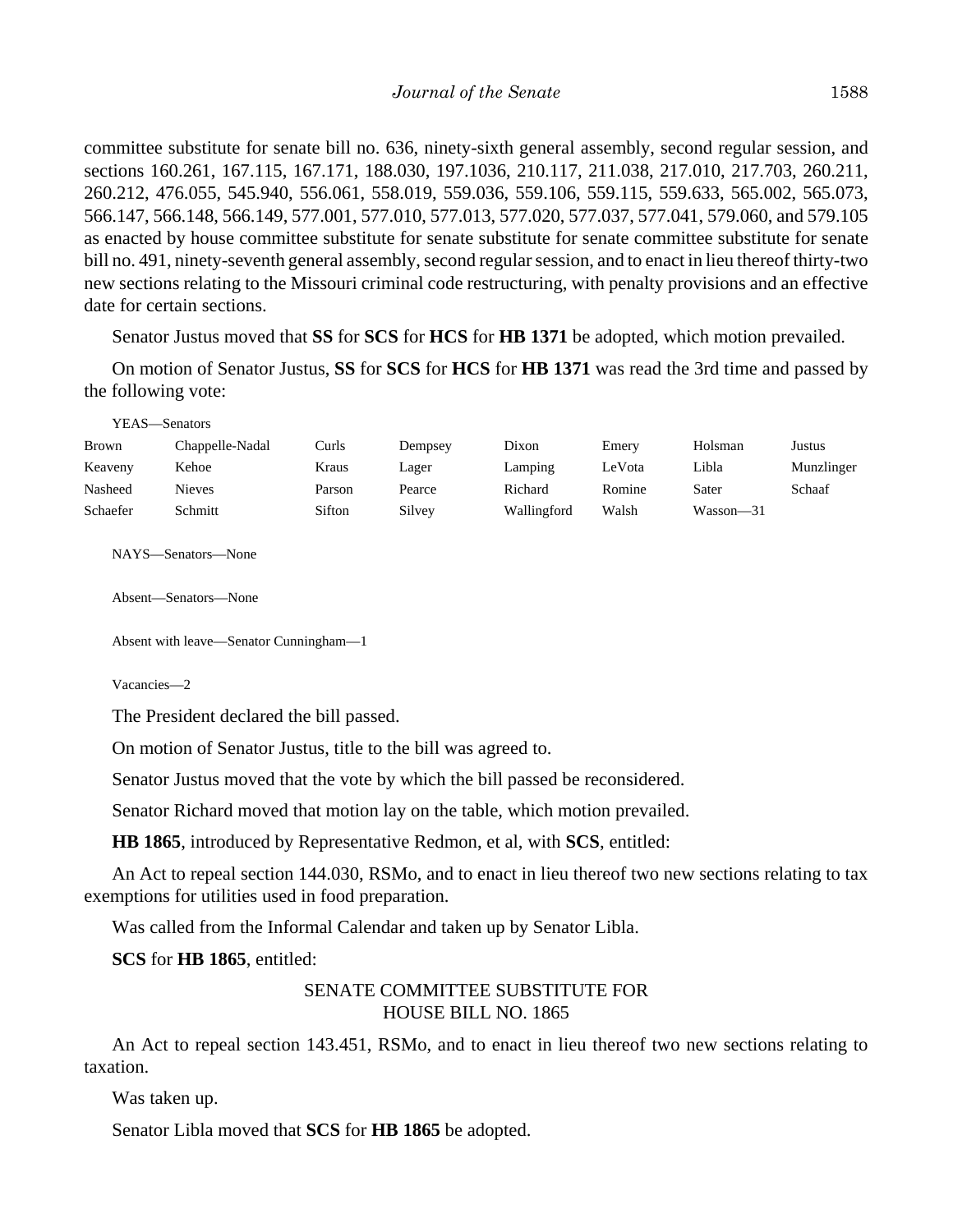## Senator Libla offered **SS** for **SCS** for **HB 1865**, entitled:

# SENATE SUBSTITUTE FOR SENATE COMMITTEE SUBSTITUTE FOR HOUSE BILL NO. 1865

An Act to repeal section 143.451, RSMo, and to enact in lieu thereof two new sections relating to taxation.

Senator Libla moved that **SS** for **SCS** for **HB 1865** be adopted, which motion prevailed.

On motion of Senator Libla, **SS** for **SCS** for **HB 1865** was read the 3rd time and passed by the following vote:

| YEAS—Senators |                 |             |           |       |            |          |               |
|---------------|-----------------|-------------|-----------|-------|------------|----------|---------------|
| <b>Brown</b>  | Chappelle-Nadal | Curls       | Dempsey   | Dixon | Emery      | Holsman  | Kehoe         |
| Kraus         | Lager           | Lamping     | LeVota    | Libla | Munzlinger | Nasheed  | <b>Nieves</b> |
| Parson        | Pearce          | Richard     | Romine    | Sater | Schaaf     | Schaefer | Schmitt       |
| Sifton        | Silvey          | Wallingford | Wasson—28 |       |            |          |               |

NAYS—Senator Keaveny—1

Absent—Senators

Justus Walsh—2

 $\frac{1}{2}$ 

Absent with leave—Senator Cunningham—1

Vacancies—2

The President declared the bill passed.

On motion of Senator Libla, title to the bill was agreed to.

Senator Libla moved that the vote by which the bill passed be reconsidered.

Senator Richard moved that motion lay on the table, which motion prevailed.

**HCS** for **HB 1831**, with **SCS**, entitled:

An Act to repeal section 210.211, RSMo, and to enact in lieu thereof one new section relating to child care facilities.

Was called from the Informal Calendar and taken up by Senator Schmitt.

## **SCS** for **HCS** for **HB 1831**, entitled:

# SENATE COMMITTEE SUBSTITUTE FOR HOUSE COMMITTEE SUBSTITUTE FOR HOUSE BILL NO. 1831

An Act to repeal section 210.211, RSMo, and to enact in lieu thereof one new section relating to child care facilities.

Was taken up.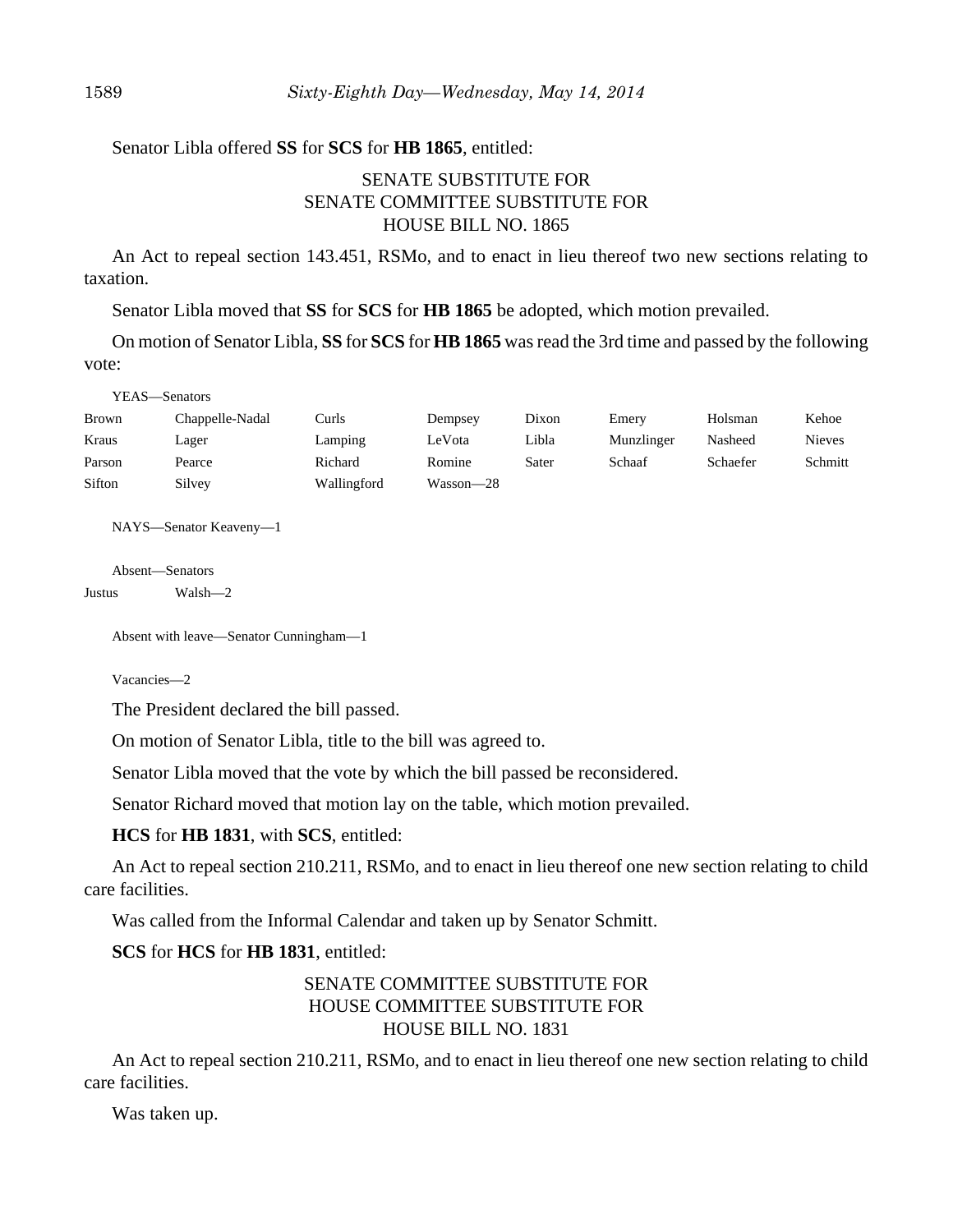Senator Schmitt moved that **SCS** for **HCS** for **HB 1831** be adopted.

Senator Keaveny offered **SA 1**:

### SENATE AMENDMENT NO. 1

Amend Senate Committee Substitute for House Committee Substitute for House Bill No. 1831, Page 1, In the Title, Line 3, by striking "child care facilities" and inserting in lieu thereof the following: "education for minors"; and

Further amend said bill and page, section A, line 2, by inserting after all of said line the following:

"160.053. 1. **If a school district maintains a prekindergarten program, a child is eligible for admission to that prekindergarten program only if the child has reached the age of three before the first day of August of the school year beginning in that calendar year.** If a school district maintains a kindergarten program, a child is eligible for admission to kindergarten and to the summer school session immediately preceding kindergarten, if offered, if the child reaches the age of five before the first day of August of the school year beginning in that calendar year or if the child is a military dependent who has successfully completed an accredited prekindergarten program or has attended an accredited kindergarten program in another state. A child is eligible for admission to first grade if the child reaches the age of six before the first day of August of the school year beginning in that calendar year or if the child is a military dependent who has successfully completed an accredited kindergarten program in another state.

2. Any kindergarten or grade one pupil beginning the school term and any pupil beginning summer school prior to a kindergarten school term in a metropolitan school district or an urban school district containing the greater part of the population of a city which has more than three hundred thousand inhabitants pursuant to section 160.054 or 160.055 and subsequently transferring to another school district in this state in which the child's birth date would preclude such child's eligibility for entrance shall be deemed eligible for attendance and shall not be required to meet the minimum age requirements. The receiving school district shall receive state aid for the child, notwithstanding the provisions of section 160.051.

3. Any child who completes the kindergarten year shall not be required to meet the age requirements of a district for entrance into grade one.

4. The provisions of this section relating to kindergarten instruction and state aid therefor shall not apply during any particular school year to those districts which do not provide kindergarten classes that year.

160.054. 1. Notwithstanding any provisions of sections 160.051 and 160.053, to the contrary, beginning with the 1997-98 school year, all metropolitan school districts, except as provided in subsection 2 of this section, may establish and enforce a regulation which requires that a child shall have attained the age of **three by August first for purposes of prekindergarten if a school district maintains such a program, the age of** five for purposes of kindergarten and summer school prior to a kindergarten school term, and the age of six for purposes of grade one, on or before any date between August first and October first of that year. The school district shall receive state aid for any child admitted to kindergarten, summer school prior to kindergarten, or grade one pursuant to this section, notwithstanding the provisions of section 160.051.

2. Any kindergarten or grade one pupil beginning the school term and any pupil beginning summer school prior to a kindergarten school term in a metropolitan school district and subsequently transferring to another school district in this state in which the child's birth date would preclude such child's eligibility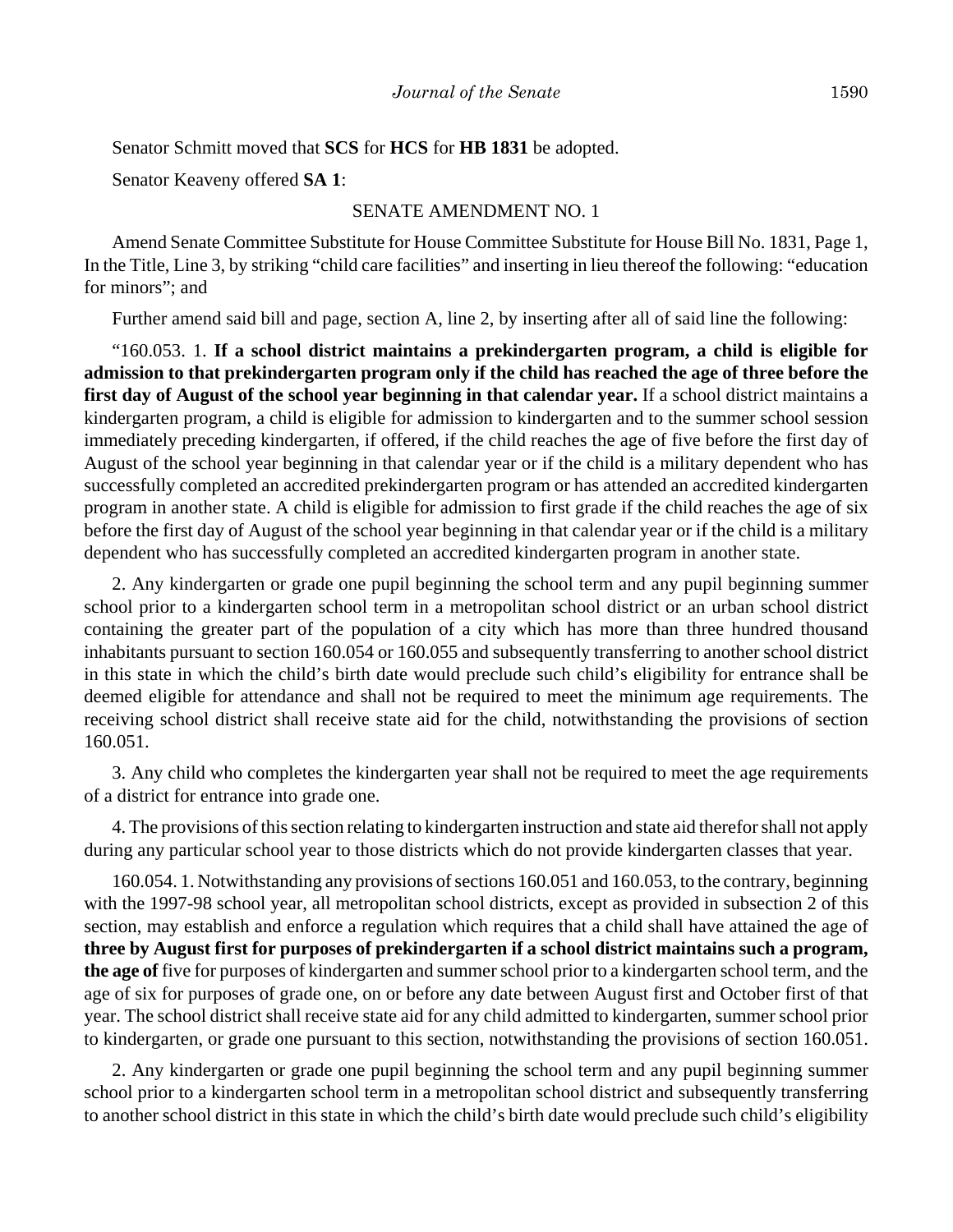for entrance shall be deemed eligible for attendance and shall not be required to meet the minimum age requirements. The receiving school district shall receive state aid for the child, notwithstanding the provisions of section 160.051.

3. Any child who completes the kindergarten year in a metropolitan school district shall not be required to meet the minimum age requirements of another school district in this state for entrance into grade one.

4. The provisions of subsections 1 and 2 of this section, relating to kindergarten instruction and state aid therefor, shall not apply during any particular school year to those districts which do not provide kindergarten classes that year.

160.055. 1. Notwithstanding any provisions of sections 160.051 and 160.053, to the contrary, beginning with the 1997-98 school year, all urban school districts containing the greater part of the population of a city which has more than three hundred thousand inhabitants, except as provided in subsection 2 of this section, may establish and enforce a regulation which requires that a child shall have attained the age of **three by August first for purposes of prekindergarten if a school district maintains such a program, the age of** five for purposes of kindergarten and summer school prior to a kindergarten school term, and the age of six for purposes of grade one, on or before any date between August first and October first of that year. The school district shall receive state aid for any child admitted to kindergarten, summer school prior to kindergarten, or grade one pursuant to this section, notwithstanding the provisions of section 160.051.

2. Any kindergarten or grade one pupil beginning the school term and any pupil beginning summer school prior to a kindergarten school term in an urban school district in this state containing the greater part of the population of a city which has more than three hundred thousand inhabitants and subsequently transferring to another school district in this state in which the child's birth date would preclude such child's eligibility for entrance shall be deemed eligible for attendance and shall not be required to meet the minimum age requirements. The receiving school district shall receive state aid for the child, notwithstanding the provisions of section 160.051.

3. Any child who completes the kindergarten year in an urban school district containing the greater part of the population of a city which has more than three hundred thousand inhabitants shall not be required to meet the minimum age requirements of another school district in this state for entrance into grade one.

4. The provisions of subsections 1 and 2 of this section, relating to kindergarten instruction and state aid therefor, shall not apply during any particular school year to those districts which do not provide kindergarten classes that year.

163.011. As used in this chapter unless the context requires otherwise:

(1) "Adjusted operating levy", the sum of tax rates for the current year for teachers' and incidental funds for a school district as reported to the proper officer of each county pursuant to section 164.011;

(2) "Average daily attendance", the quotient or the sum of the quotients obtained by dividing the total number of hours attended in a term by resident pupils between the ages of five and twenty-one by the actual number of hours school was in session in that term. To the average daily attendance of the following school term shall be added the full-time equivalent average daily attendance of summer school students. "Full-time equivalent average daily attendance of summer school students" shall be computed by dividing the total number of hours, except for physical education hours that do not count as credit toward graduation for students in grades nine, ten, eleven, and twelve, attended by all summer school pupils by the number of hours required in section 160.011 in the school term. For purposes of determining average daily attendance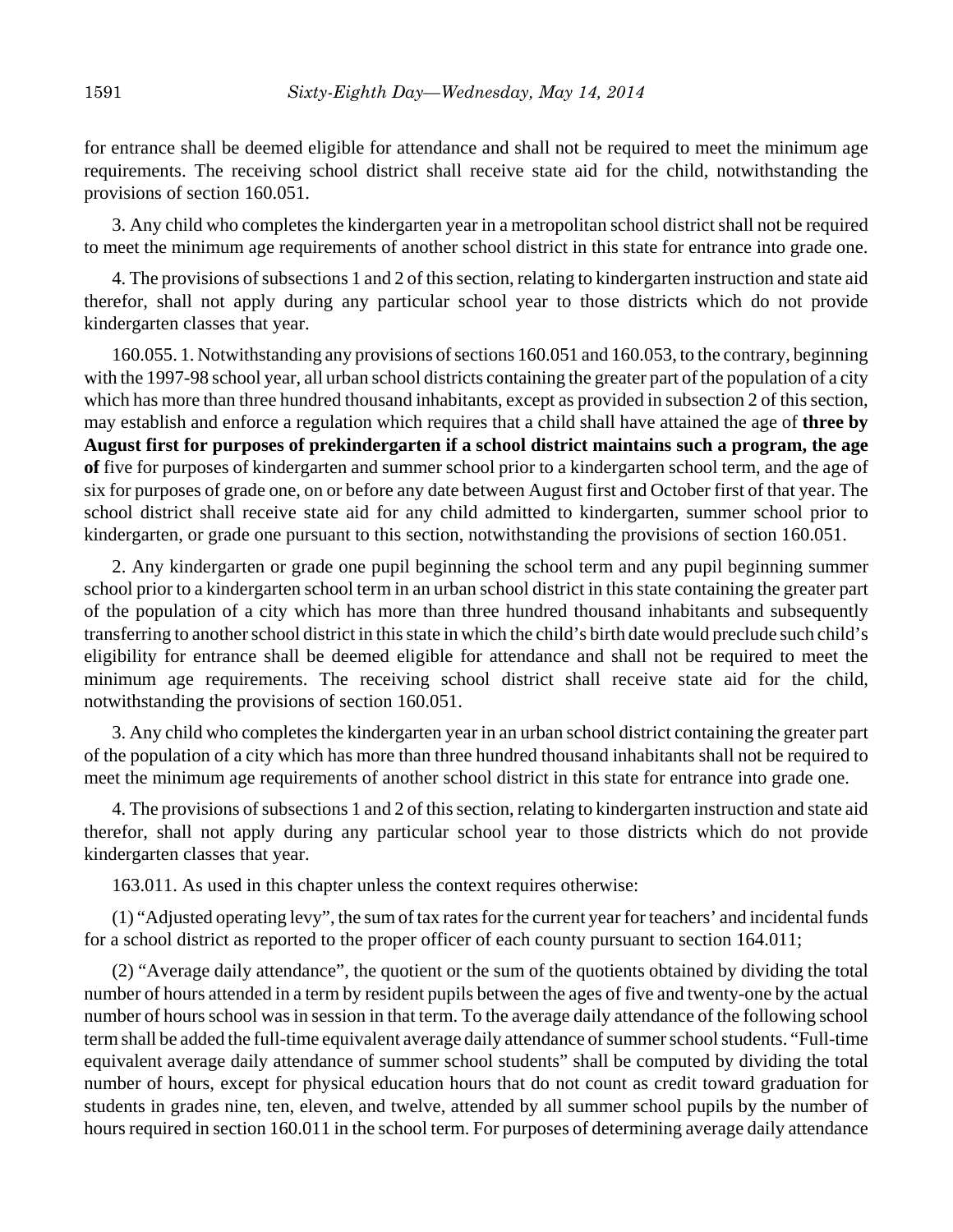under this subdivision, the term "resident pupil" shall include all children between the ages of five and twenty-one who are residents of the school district and who are attending kindergarten through grade twelve in such district. If a child is attending school in a district other than the district of residence and the child's parent is teaching in the school district or is a regular employee of the school district which the child is attending, then such child shall be considered a resident pupil of the school district which the child is attending for such period of time when the district of residence is not otherwise liable for tuition. Average daily attendance for students below the age of five years for which a school district may receive state aid based on such attendance shall be computed as regular school term attendance unless otherwise provided by law;

(3) "Current operating expenditures":

(a) For the fiscal year 2007 calculation, "current operating expenditures" shall be calculated using data from fiscal year 2004 and shall be calculated as all expenditures for instruction and support services except capital outlay and debt service expenditures minus the revenue from federal categorical sources; food service; student activities; categorical payments for transportation costs pursuant to section 163.161; state reimbursements for early childhood special education; the career ladder entitlement for the district, as provided for in sections 168.500 to 168.515; the vocational education entitlement for the district, as provided for in section 167.332; and payments from other districts;

(b) In every fiscal year subsequent to fiscal year 2007, current operating expenditures shall be the amount in paragraph (a) of this subdivision plus any increases in state funding pursuant to sections 163.031 and 163.043 subsequent to fiscal year 2005, not to exceed five percent, per recalculation, of the state revenue received by a district in the 2004-05 school year from the foundation formula, line 14, gifted, remedial reading, exceptional pupil aid, fair share, and free textbook payments for any district from the first preceding calculation of the state adequacy target. Beginning on July 1, 2010, current operating expenditures shall be the amount in paragraph (a) of this subdivision plus any increases in state funding pursuant to sections 163.031 and 163.043 subsequent to fiscal year 2005 received by a district in the 2004-05 school year from the foundation formula, line 14, gifted, remedial reading, exceptional pupil aid, fair share, and free textbook payments for any district from the first preceding calculation of the state adequacy target;

(4) "District's tax rate ceiling", the highest tax rate ceiling in effect subsequent to the 1980 tax year or any subsequent year. Such tax rate ceiling shall not contain any tax levy for debt service;

(5) "Dollar-value modifier", an index of the relative purchasing power of a dollar, calculated as one plus fifteen percent of the difference of the regional wage ratio minus one, provided that the dollar value modifier shall not be applied at a rate less than 1.0:

(a) "County wage per job", the total county wage and salary disbursements divided by the total county wage and salary employment for each county and the city of St. Louis as reported by the Bureau of Economic Analysis of the United States Department of Commerce for the fourth year preceding the payment year;

(b) "Regional wage per job":

a. The total Missouri wage and salary disbursements of the metropolitan area as defined by the Office of Management and Budget divided by the total Missouri metropolitan wage and salary employment for the metropolitan area for the county signified in the school district number or the city of St. Louis, as reported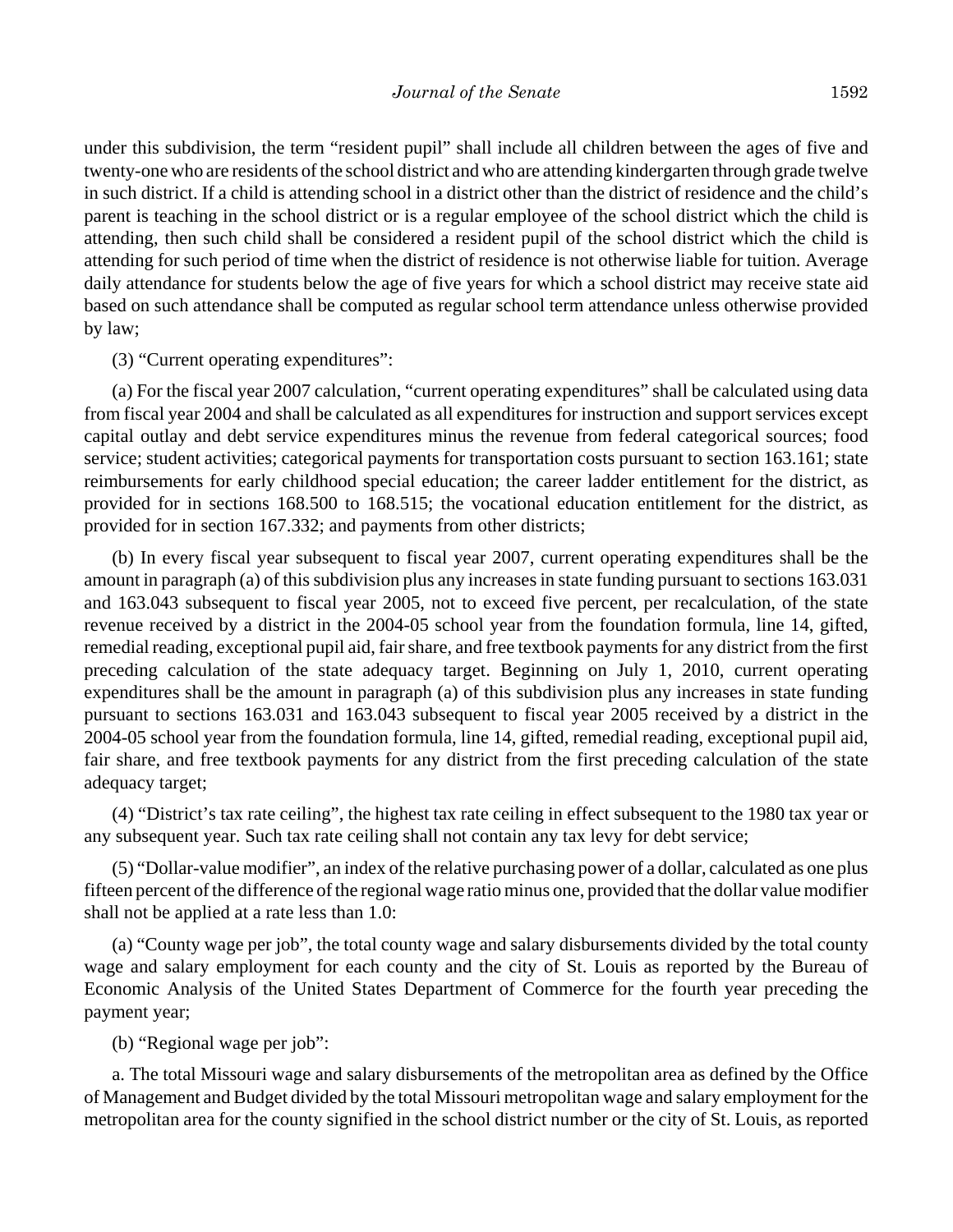by the Bureau of Economic Analysis of the United States Department of Commerce for the fourth year preceding the payment year and recalculated upon every decennial census to incorporate counties that are newly added to the description of metropolitan areas; or if no such metropolitan area is established, then:

b. The total Missouri wage and salary disbursements of the micropolitan area as defined by the Office of Management and Budget divided by the total Missouri micropolitan wage and salary employment for the micropolitan area for the county signified in the school district number, as reported by the Bureau of Economic Analysis of the United States Department of Commerce for the fourth year preceding the payment year, if a micropolitan area for such county has been established and recalculated upon every decennial census to incorporate counties that are newly added to the description of micropolitan areas; or

c. If a county is not part of a metropolitan or micropolitan area as established by the Office of Management and Budget, then the county wage per job, as defined in paragraph (a) of this subdivision, shall be used for the school district, as signified by the school district number;

(c) "Regional wage ratio", the ratio of the regional wage per job divided by the state median wage per job;

(d) "State median wage per job", the fifty-eighth highest county wage per job;

(6) "Free and reduced lunch pupil count", **for school districts not eligible for and those that do not choose the USDA Community Eligibility Option,** the number of pupils eligible for free and reduced lunch on the last Wednesday in January for the preceding school year who were enrolled as students of the district, as approved by the department in accordance with applicable federal regulations**. For eligible school districts that choose the USDA Community Eligibility Option, the free and reduced lunch pupil count shall be the percentage of free and reduced lunch students calculated as eligible on the last Wednesday in January of the most recent school year that included household applications to determine free and reduced lunch count multiplied by the district's average daily attendance figure**;

(7) "Free and reduced lunch threshold" shall be calculated by dividing the total free and reduced lunch pupil count of every performance district that falls entirely above the bottom five percent and entirely below the top five percent of average daily attendance, when such districts are rank-ordered based on their current operating expenditures per average daily attendance, by the total average daily attendance of all included performance districts;

(8) "Limited English proficiency pupil count", the number in the preceding school year of pupils aged three through twenty-one enrolled or preparing to enroll in an elementary school or secondary school who were not born in the United States or whose native language is a language other than English or are Native American or Alaskan native, or a native resident of the outlying areas, and come from an environment where a language other than English has had a significant impact on such individuals' level of English language proficiency, or are migratory, whose native language is a language other than English, and who come from an environment where a language other than English is dominant; and have difficulties in speaking, reading, writing, or understanding the English language sufficient to deny such individuals the ability to meet the state's proficient level of achievement on state assessments described in Public Law 107-10, the ability to achieve successfully in classrooms where the language of instruction is English, or the opportunity to participate fully in society;

(9) "Limited English proficiency threshold" shall be calculated by dividing the total limited English proficiency pupil count of every performance district that falls entirely above the bottom five percent and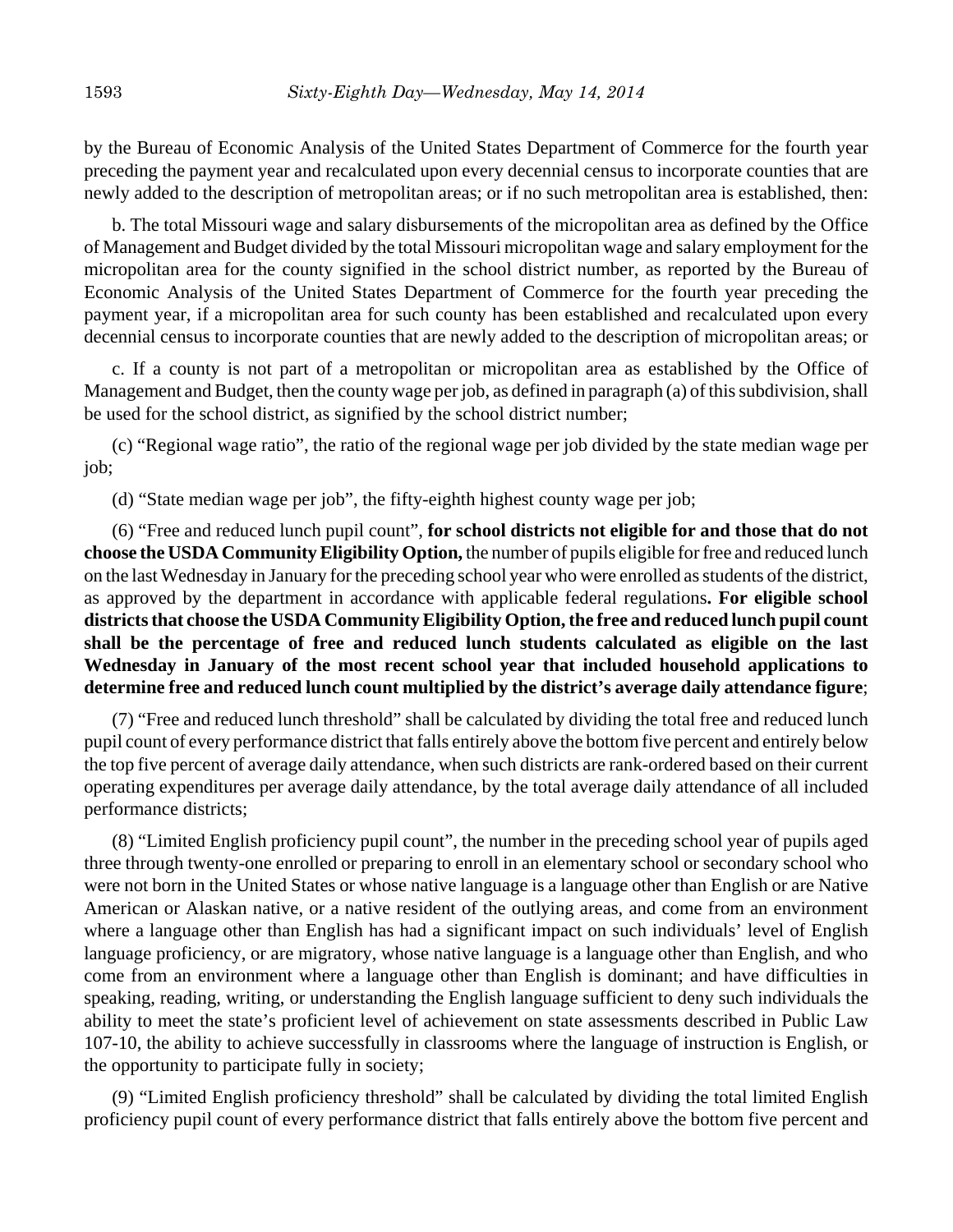entirely below the top five percent of average daily attendance, when such districts are rank-ordered based on their current operating expenditures per average daily attendance, by the total average daily attendance of all included performance districts;

## (10) "Local effort":

(a) For the fiscal year 2007 calculation, "local effort" shall be computed as the equalized assessed valuation of the property of a school district in calendar year 2004 divided by one hundred and multiplied by the performance levy less the percentage retained by the county assessor and collector plus one hundred percent of the amount received in fiscal year 2005 for school purposes from intangible taxes, fines, escheats, payments in lieu of taxes and receipts from state-assessed railroad and utility tax, one hundred percent of the amount received for school purposes pursuant to the merchants' and manufacturers' taxes under sections 150.010 to 150.370, one hundred percent of the amounts received for school purposes from federal properties under sections 12.070 and 12.080 except when such amounts are used in the calculation of federal impact aid pursuant to P.L. 81-874, fifty percent of Proposition C revenues received for school purposes from the school district trust fund under section 163.087, and one hundred percent of any local earnings or income taxes received by the district for school purposes. Under this paragraph, for a special district established under sections 162.815 to 162.940 in a county with a charter form of government and with more than one million inhabitants, a tax levy of zero shall be utilized in lieu of the performance levy for the special school district;

(b) In every year subsequent to fiscal year 2007, "local effort" shall be the amount calculated under paragraph (a) of this subdivision plus any increase in the amount received for school purposes from fines. If a district's assessed valuation has decreased subsequent to the calculation outlined in paragraph (a) of this subdivision, the district's local effort shall be calculated using the district's current assessed valuation in lieu of the assessed valuation utilized in the calculation outlined in paragraph (a) of this subdivision**. When a change in a school district's boundary lines occurs because of a boundary line change, annexation, attachment, consolidation, reorganization, or dissolution under section 162.071, 162.081, sections 162.171 to 162.201, section 162.221, 162.223, 162.431, 162.441, or 162.451, or in the event that a school district assumes any territory from a district that ceases to exist for any reason, the department of elementary and secondary education shall make a proper adjustment to each affected district's local effort, so that each district's local effort figure conforms to the new boundary lines of the district. The department shall compute the local effort figure by applying the calendar year 2004 assessed valuation data to the new land areas resulting from the boundary line change, annexation, attachment, consolidation, reorganization, or dissolution and otherwise follow the procedures described in this subdivision**;

(11) "Membership" shall be the average of:

(a) The number of resident full-time students and the full-time equivalent number of part-time students who were enrolled in the public schools of the district on the last Wednesday in September of the previous year and who were in attendance one day or more during the preceding ten school days; and

(b) The number of resident full-time students and the full-time equivalent number of part-time students who were enrolled in the public schools of the district on the last Wednesday in January of the previous year and who were in attendance one day or more during the preceding ten school days, plus the full-time equivalent number of summer school pupils. "Full-time equivalent number of part-time students" is determined by dividing the total number of hours for which all part-time students are enrolled by the number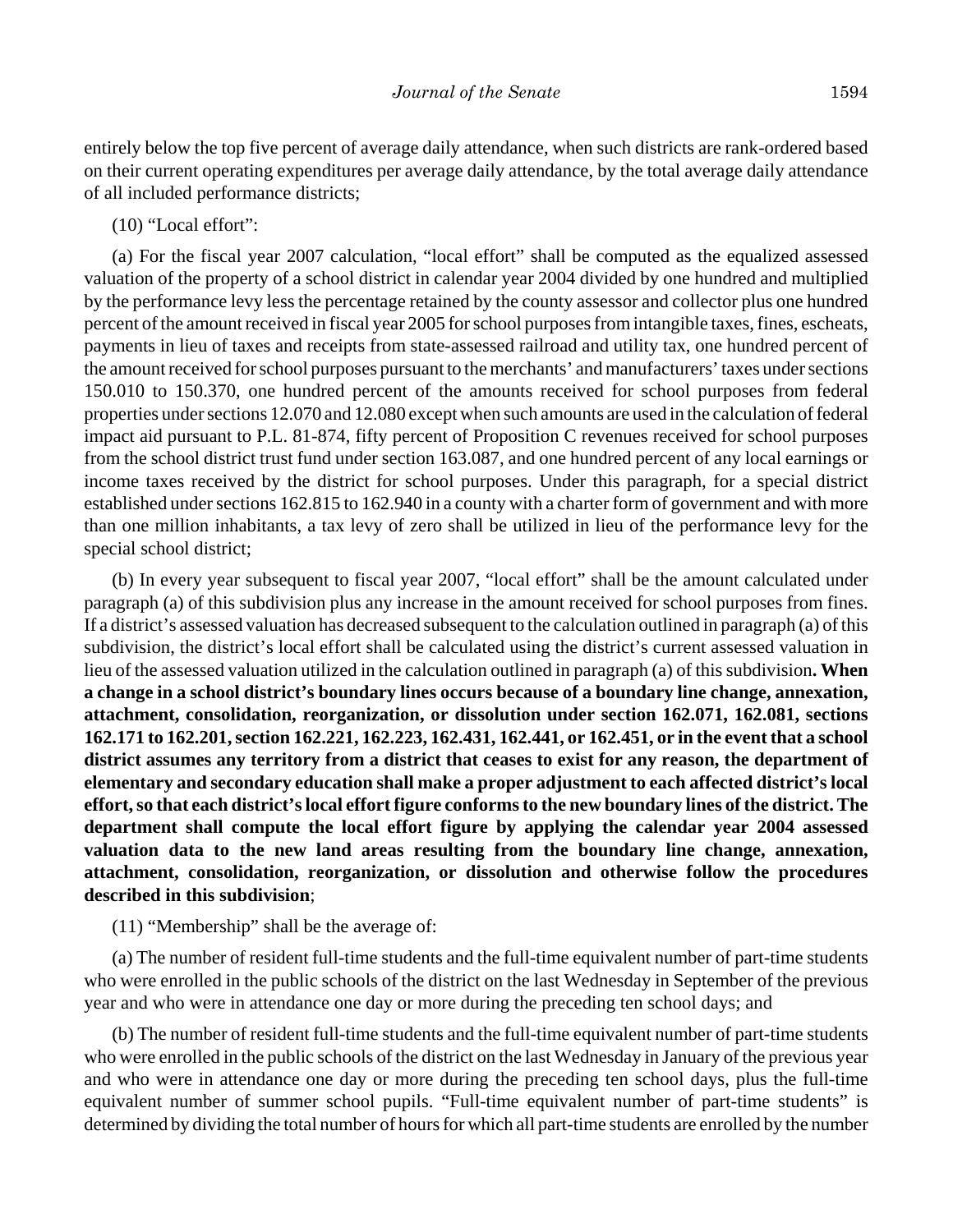of hours in the school term. "Full-time equivalent number of summer school pupils" is determined by dividing the total number of hours for which all summer school pupils were enrolled by the number of hours required pursuant to section 160.011 in the school term. Only students eligible to be counted for average daily attendance shall be counted for membership;

(12) "Operating levy for school purposes", the sum of tax rates levied for teachers' and incidental funds plus the operating levy or sales tax equivalent pursuant to section 162.1100 of any transitional school district containing the school district, in the payment year, not including any equalized operating levy for school purposes levied by a special school district in which the district is located;

(13) "Performance district", any district that has met **[**all**]** performance standards and indicators as established by the department of elementary and secondary education for purposes of accreditation under section 161.092 and as reported on the final annual performance report for that district each year**; for calculations to be utilized for payments in fiscal years subsequent to fiscal year 2018, the number of performance districts shall not exceed twenty-five percent of all public school districts**;

(14) "Performance levy", three dollars and forty-three cents;

(15) "School purposes" pertains to teachers' and incidental funds;

(16) "Special education pupil count", the number of public school students with a current individualized education program or services plan and receiving services from the resident district as of December first of the preceding school year, except for special education services provided through a school district established under sections 162.815 to 162.940 in a county with a charter form of government and with more than one million inhabitants, in which case the sum of the students in each district within the county exceeding the special education threshold of each respective district within the county shall be counted within the special district and not in the district of residence for purposes of distributing the state aid derived from the special education pupil count;

(17) "Special education threshold" shall be calculated by dividing the total special education pupil count of every performance district that falls entirely above the bottom five percent and entirely below the top five percent of average daily attendance, when such districts are rank-ordered based on their current operating expenditures per average daily attendance, by the total average daily attendance of all included performance districts;

(18) "State adequacy target", the sum of the current operating expenditures of every performance district that falls entirely above the bottom five percent and entirely below the top five percent of average daily attendance, when such districts are rank-ordered based on their current operating expenditures per average daily attendance, divided by the total average daily attendance of all included performance districts. The department of elementary and secondary education shall first calculate the state adequacy target for fiscal year 2007 and recalculate the state adequacy target every two years using the most current available data. The recalculation shall never result in a decrease from the previous state adequacy target amount. Should a recalculation result in an increase in the state adequacy target amount, fifty percent of that increase shall be included in the state adequacy target amount in the year of recalculation, and fifty percent of that increase shall be included in the state adequacy target amount in the subsequent year. The state adequacy target may be adjusted to accommodate available appropriations **as provided in subsection 8 of section 163.031**;

(19) "Teacher", any teacher, teacher-secretary, substitute teacher, supervisor, principal, supervising principal, superintendent or assistant superintendent, school nurse, social worker, counselor or librarian who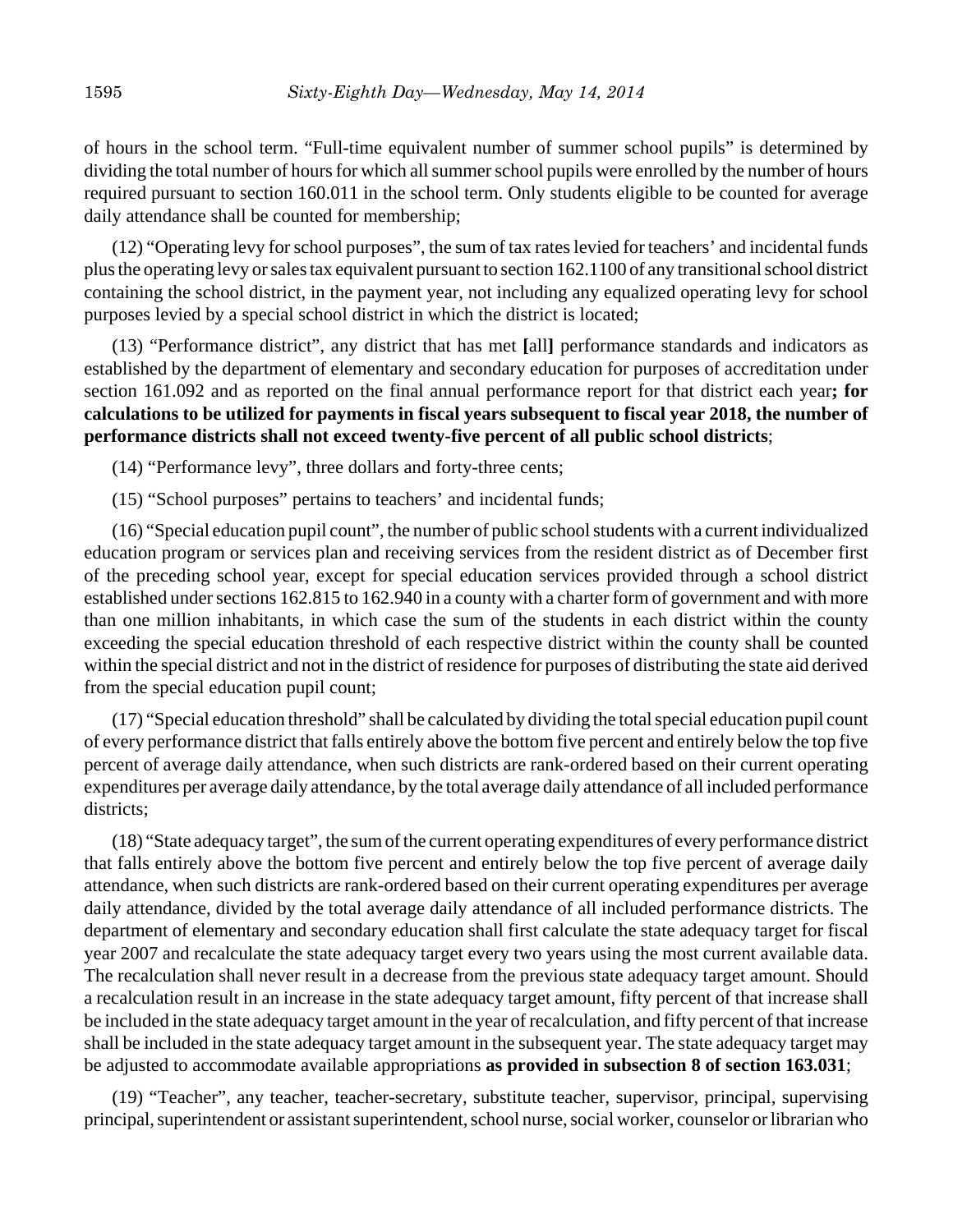shall, regularly, teach or be employed for no higher than grade twelve more than one-half time in the public schools and who is certified under the laws governing the certification of teachers in Missouri;

(20) "Weighted average daily attendance", the average daily attendance plus the product of twenty-five hundredths multiplied by the free and reduced lunch pupil count that exceeds the free and reduced lunch threshold, plus the product of seventy-five hundredths multiplied by the number of special education pupil count that exceeds the special education threshold, plus the product of six-tenths multiplied by the number of limited English proficiency pupil count that exceeds the limited English proficiency threshold. For special districts established under sections 162.815 to 162.940 in a county with a charter form of government and with more than one million inhabitants, weighted average daily attendance shall be the average daily attendance plus the product of twenty-five hundredths multiplied by the free and reduced lunch pupil count that exceeds the free and reduced lunch threshold, plus the product of seventy-five hundredths multiplied by the sum of the special education pupil count that exceeds the threshold for each county district, plus the product of six-tenths multiplied by the limited English proficiency pupil count that exceeds the limited English proficiency threshold. None of the districts comprising a special district established under sections 162.815 to 162.940 in a county with a charter form of government and with more than one million inhabitants, shall use any special education pupil count in calculating their weighted average daily attendance.

**163.018. 1. Notwithstanding the definition of "average daily attendance" in subdivision (2) of section 163.011 to the contrary, pupils between the ages of three and five who are eligible for free and reduced lunch and attend an early childhood education program that is operated by and in a district or by a charter school that has declared itself as a local educational agency providing full-day kindergarten and that meets standards established by the state board of education, shall be included in the district's or charter school's calculation of average daily attendance. The total number of such pupils included in the district's or charter school's calculation of average daily attendance shall not exceed four percent of the total number of pupils who are eligible for free and reduced lunch between the ages of three and eighteen who are included in the district's or charter school's calculation of average daily attendance.**

**2. (1) For any district that has been declared unaccredited by the state board of education and remains unaccredited as of July 1, 2015, the provisions of subsection 1 of this section shall become applicable during the 2015-2016 school year;**

**(2) For any district that is declared unaccredited by the state board of education after July 1, 2015, the provisions of subsection 1 of this section shall become applicable immediately upon such declaration;**

**(3) For any district that has been declared provisionally accredited by the state board of education and remains provisionally accredited as of July 1, 2016, the provisions of subsection 1 of this section shall become applicable beginning in the 2016-2017 school year;**

**(4) For any district that is declared provisionally accredited by the state board of education after July 1, 2016, the provisions of this section shall become applicable beginning in the 2016-2017 school year or immediately upon such declaration, whichever is later;**

**(5) For all other districts, the provisions of subsection 1 of this section shall become effective in any school year subsequent to a school year in which the amount appropriated for subsections 1 and 2 of section 163.031 is equal to or exceeds the amount necessary to fund the entire entitlement**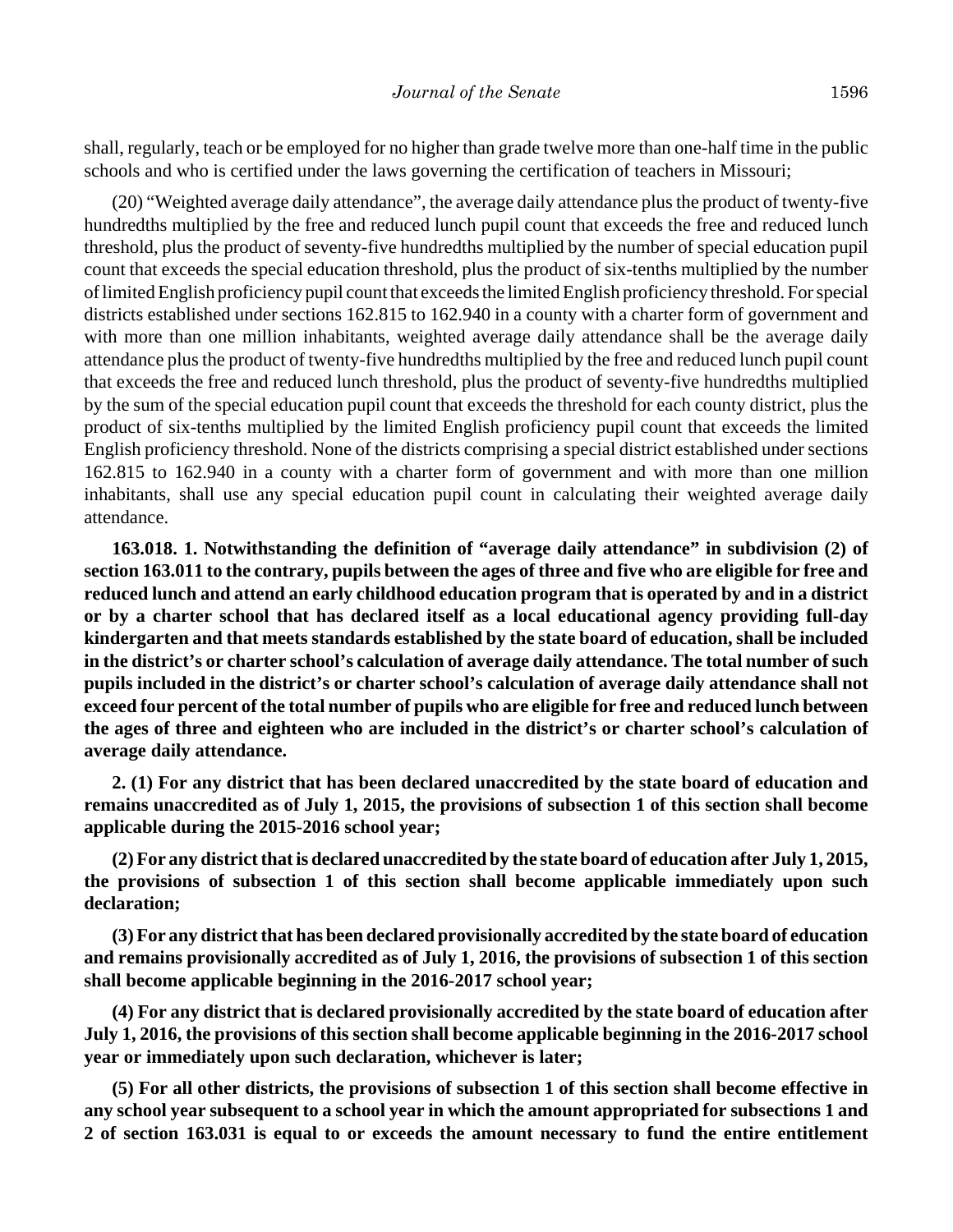**calculation determined by subsections 1 and 2 of section 163.031, and shall remain effective in all school years thereafter, irrespective of the amount appropriated for subsections 1 and 2 of section 163.031 in any succeeding year.**

**3. This section shall not require school attendance beyond that mandated under section 167.031 and shall not change or amend the provisions of sections 160.051, 160.053, 160.054, and 160.055 relating to kindergarten attendance.**

163.031. 1. The department of elementary and secondary education shall calculate and distribute to each school district qualified to receive state aid under section 163.021 an amount determined by multiplying the district's weighted average daily attendance by the state adequacy target, multiplying this product by the dollar value modifier for the district, and subtracting from this product the district's local effort and, in years not governed under subsection 4 of this section, subtracting payments from the classroom trust fund under section 163.043.

2. Other provisions of law to the contrary notwithstanding:

(1) For districts with an average daily attendance of more than three hundred fifty in the school year preceding the payment year:

(a) For the 2006-07 school year, the state revenue per weighted average daily attendance received by a district from the state aid calculation under subsections 1 and 4 of this section, as applicable, and the classroom trust fund under section 163.043 shall not be less than the state revenue received by a district in the 2005-06 school year from the foundation formula, line 14, gifted, remedial reading, exceptional pupil aid, fair share, and free textbook payment amounts multiplied by the sum of one plus the product of one-third multiplied by the remainder of the dollar value modifier minus one, and dividing this product by the weighted average daily attendance computed for the 2005-06 school year;

(b) For the 2007-08 school year, the state revenue per weighted average daily attendance received by a district from the state aid calculation under subsections 1 and 4 of this section, as applicable, and the classroom trust fund under section 163.043 shall not be less than the state revenue received by a district in the 2005-06 school year from the foundation formula, line 14, gifted, remedial reading, exceptional pupil aid, fair share, and free textbook payment amounts multiplied by the sum of one plus the product of two-thirds multiplied by the remainder of the dollar value modifier minus one, and dividing this product by the weighted average daily attendance computed for the 2005-06 school year;

(c) For the 2008-09 school year, the state revenue per weighted average daily attendance received by a district from the state aid calculation under subsections 1 and 4 of this section, as applicable, and the classroom trust fund under section 163.043 shall not be less than the state revenue received by a district in the 2005-06 school year from the foundation formula, line 14, gifted, remedial reading, exceptional pupil aid, fair share, and free textbook payment amounts multiplied by the dollar value modifier, and dividing this product by the weighted average daily attendance computed for the 2005-06 school year;

(d) For each year subsequent to the 2008-09 school year, the amount shall be no less than that computed in paragraph (c) of this subdivision, multiplied by the weighted average daily attendance pursuant to section 163.036, less any increase in revenue received from the classroom trust fund under section 163.043;

(2) For districts with an average daily attendance of three hundred fifty or less in the school year preceding the payment year: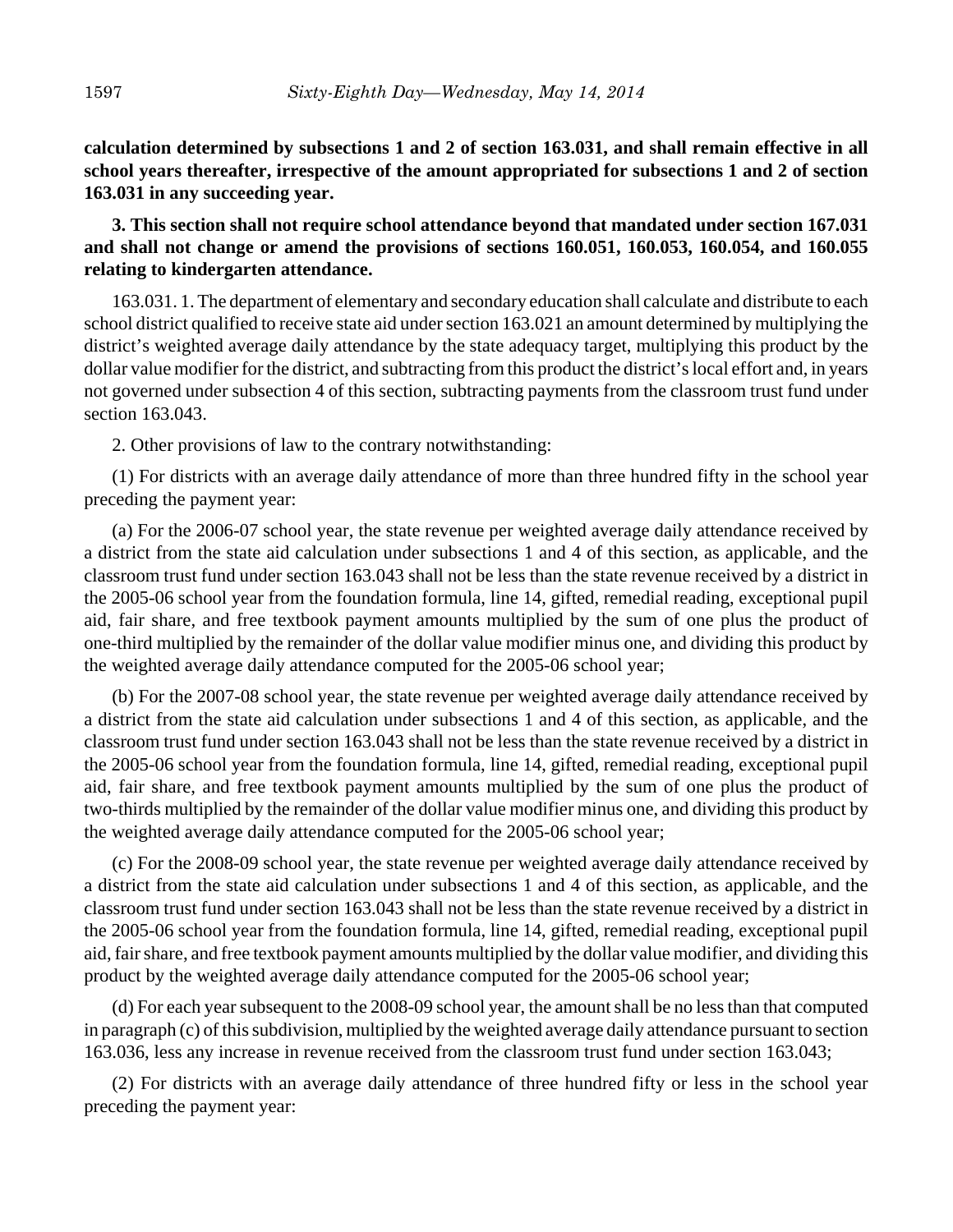(a) For the 2006-07 school year, the state revenue received by a district from the state aid calculation under subsections 1 and 4 of this section, as applicable, and the classroom trust fund under section 163.043 shall not be less than the greater of state revenue received by a district in the 2004-05 or 2005-06 school year from the foundation formula, line 14, gifted, remedial reading, exceptional pupil aid, fair share, and free textbook payment amounts multiplied by the sum of one plus the product of one-third multiplied by the remainder of the dollar value modifier minus one;

(b) For the 2007-08 school year, the state revenue received by a district from the state aid calculation under subsections 1 and 4 of this section, as applicable, and the classroom trust fund under section 163.043 shall not be less than the greater of state revenue received by a district in the 2004-05 or 2005-06 school year from the foundation formula, line 14, gifted, remedial reading, exceptional pupil aid, fair share, and free textbook payment amounts multiplied by the sum of one plus the product of two-thirds multiplied by the remainder of the dollar value modifier minus one;

(c) For the 2008-09 school year, the state revenue received by a district from the state aid calculation under subsections 1 and 4 of this section, as applicable, and the classroom trust fund under section 163.043 shall not be less than the greater of state revenue received by a district in the 2004-05 or 2005-06 school year from the foundation formula, line 14, gifted, remedial reading, exceptional pupil aid, fair share, and free textbook payment amounts multiplied by the dollar value modifier;

(d) For each year subsequent to the 2008-09 school year, the amount shall be no less than that computed in paragraph (c) of this subdivision;

(3) The department of elementary and secondary education shall make an addition in the payment amount specified in subsection 1 of this section to assure compliance with the provisions contained in this subsection.

3. School districts that meet the requirements of section 163.021 shall receive categorical add-on revenue as provided in this subsection. The categorical add-on for the district shall be the sum of: seventy-five percent of the district allowable transportation costs under section 163.161; the career ladder entitlement for the district, as provided for in sections 168.500 to 168.515; the vocational education entitlement for the district, as provided for in section 167.332; and the district educational and screening program entitlements as provided for in sections 178.691 to 178.699. The categorical add-on revenue amounts may be adjusted to accommodate available appropriations.

4. In the 2006-07 school year and each school year thereafter for five years, those districts entitled to receive state aid under the provisions of subsection 1 of this section shall receive state aid in an amount as provided in this subsection.

(1) For the 2006-07 school year, the amount shall be fifteen percent of the amount of state aid calculated for the district for the 2006-07 school year under the provisions of subsection 1 of this section, plus eighty-five percent of the total amount of state revenue received by the district for the 2005-06 school year from the foundation formula, line 14, gifted, remedial reading, exceptional pupil aid, fair share, and free textbook payments less any amounts received under section 163.043.

(2) For the 2007-08 school year, the amount shall be thirty percent of the amount of state aid calculated for the district for the 2007-08 school year under the provisions of subsection 1 of this section, plus seventy percent of the total amount of state revenue received by the district for the 2005-06 school year from the foundation formula, line 14, gifted, remedial reading, exceptional pupil aid, fair share, and free textbook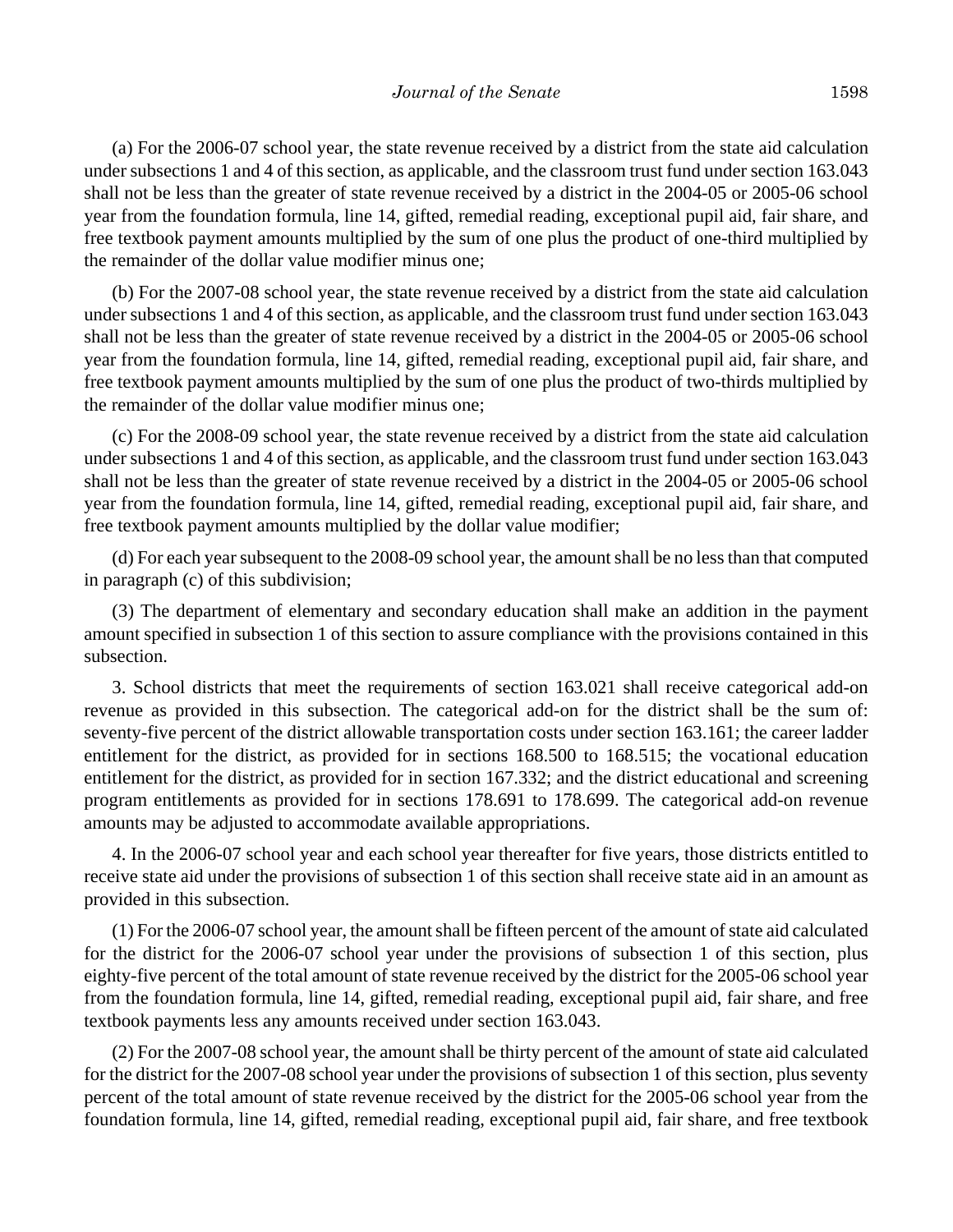payments less any amounts received under section 163.043.

(3) For the 2008-09 school year, the amount of state aid shall be forty-four percent of the amount of state aid calculated for the district for the 2008-09 school year under the provisions of subsection 1 of this section plus fifty-six percent of the total amount of state revenue received by the district for the 2005-06 school year from the foundation formula, line 14, gifted, remedial reading, exceptional pupil aid, fair share, and free textbook payments less any amounts received under section 163.043.

(4) For the 2009-10 school year, the amount of state aid shall be fifty-eight percent of the amount of state aid calculated for the district for the 2009-10 school year under the provisions of subsection 1 of this section plus forty-two percent of the total amount of state revenue received by the district for the 2005-06 school year from the foundation formula, line 14, gifted, remedial reading, exceptional pupil aid, fair share, and free textbook payments less any amounts received under section 163.043.

(5) For the 2010-11 school year, the amount of state aid shall be seventy-two percent of the amount of state aid calculated for the district for the 2010-11 school year under the provisions of subsection 1 of this section plus twenty-eight percent of the total amount of state revenue received by the district for the 2005-06 school year from the foundation formula, line 14, gifted, remedial reading, exceptional pupil aid, fair share, and free textbook payments less any amounts received under section 163.043.

(6) For the 2011-12 school year, the amount of state aid shall be eighty-six percent of the amount of state aid calculated for the district for the 2011-12 school year under the provisions of subsection 1 of this section plus fourteen percent of the total amount of state revenue received by the district for the 2005-06 school year from the foundation formula, line 14, gifted, remedial reading, exceptional pupil aid, fair share, and free textbook payments less any amounts received under section 163.043.

(7) (a) **[**Notwithstanding subdivision (18) of section 163.011, the state adequacy target may not be adjusted downward to accommodate available appropriations in any year governed by this subsection.

(b)**]** a. For the 2006-07 school year, if a school district experiences a decrease in summer school average daily attendance of more than twenty percent from the district's 2005-06 summer school average daily attendance, an amount equal to the product of the percent reduction that is in excess of twenty percent of the district's summer school average daily attendance multiplied by the funds generated by the district's summer school program in the 2005-06 school year shall be subtracted from the district's current year payment amount.

b. For the 2007-08 school year, if a school district experiences a decrease in summer school average daily attendance of more than thirty percent from the district's 2005-06 summer school average daily attendance, an amount equal to the product of the percent reduction that is in excess of thirty percent of the district's summer school average daily attendance multiplied by the funds generated by the district's summer school program in the 2005-06 school year shall be subtracted from the district's payment amount.

c. For the 2008-09 school year, if a school district experiences a decrease in summer school average daily attendance of more than thirty-five percent from the district's 2005-06 summer school average daily attendance, an amount equal to the product of the percent reduction that is in excess of thirty-five percent of the district's summer school average daily attendance multiplied by the funds generated by the district's summer school program in the 2005-06 school year shall be subtracted from the district's payment amount.

d. Notwithstanding the provisions of this paragraph, no such reduction shall be made in the case of a district that is receiving a payment under section 163.044 or any district whose regular school term average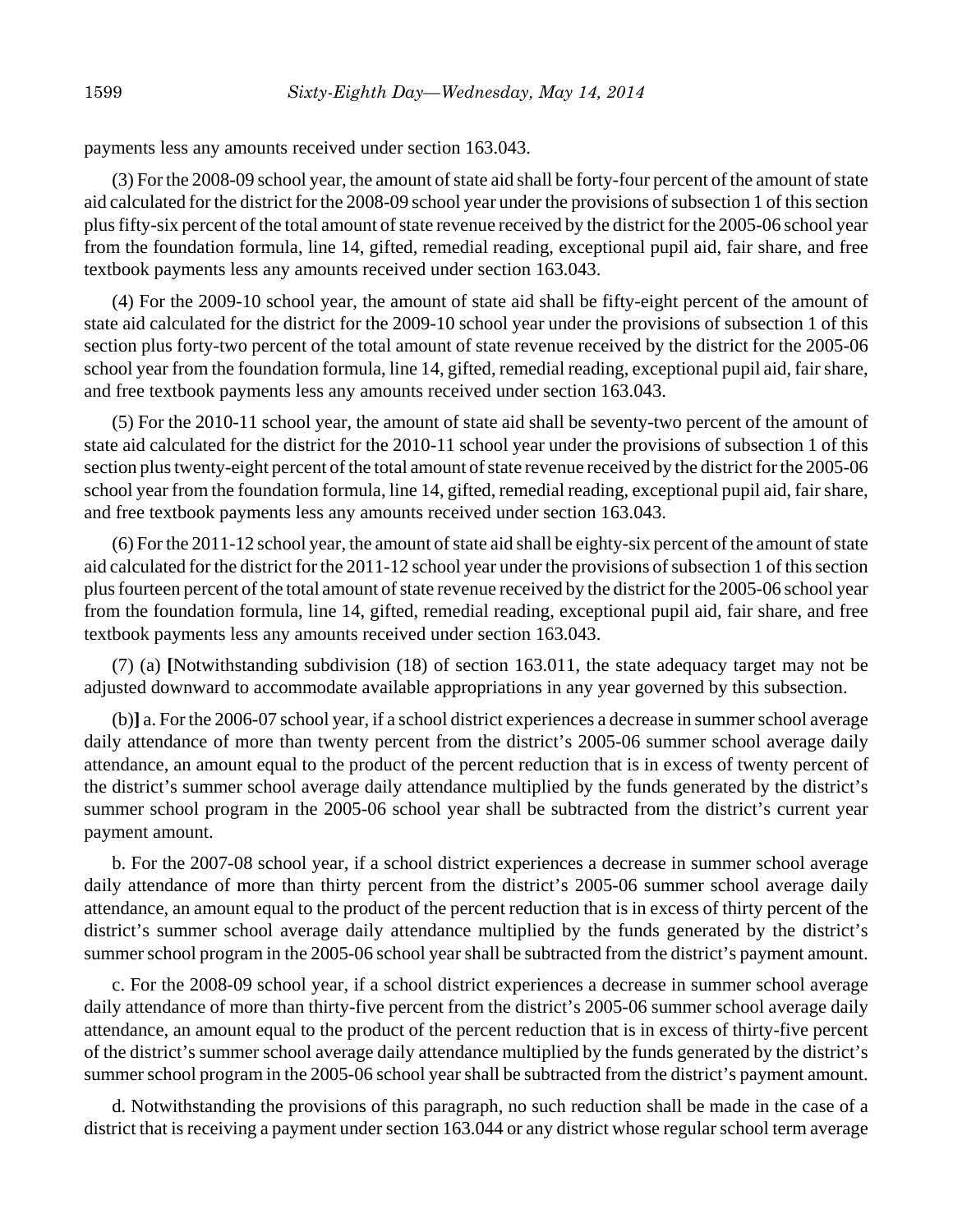daily attendance for the preceding year was three hundred fifty or less.

e. This paragraph shall not be construed to permit any reduction applied under this paragraph to result in any district receiving a current-year payment that is less than the amount calculated for such district under subsection 2 of this section.

**[**(c)**] (b)** If a school district experiences a decrease in its gifted program enrollment of more than twenty percent from its 2005-06 gifted program enrollment in any year governed by this subsection, an amount equal to the product of the percent reduction in the district's gifted program enrollment multiplied by the funds generated by the district's gifted program in the 2005-06 school year shall be subtracted from the district's current year payment amount.

5. For any school district meeting the eligibility criteria for state aid as established in section 163.021, but which is considered an option district under section 163.042 and therefore receives no state aid, the commissioner of education shall present a plan to the superintendent of the school district for the waiver of rules and the duration of said waivers, in order to promote flexibility in the operations of the district and to enhance and encourage efficiency in the delivery of instructional services as provided in section 163.042.

6. (1) No less than seventy-five percent of the state revenue received under the provisions of subsections 1, 2, and 4 of this section shall be placed in the teachers' fund, and the remaining percent of such moneys shall be placed in the incidental fund. No less than seventy-five percent of one-half of the funds received from the school district trust fund distributed under section 163.087 shall be placed in the teachers' fund. One hundred percent of revenue received under the provisions of section 163.161 shall be placed in the incidental fund. One hundred percent of revenue received under the provisions of sections 168.500 to 168.515 shall be placed in the teachers' fund.

(2) A school district shall spend for certificated compensation and tuition expenditures each year:

(a) An amount equal to at least seventy-five percent of the state revenue received under the provisions of subsections 1, 2, and 4 of this section;

(b) An amount equal to at least seventy-five percent of one-half of the funds received from the school district trust fund distributed under section 163.087 during the preceding school year; and

(c) Beginning in fiscal year 2008, as much as was spent per the second preceding year's weighted average daily attendance for certificated compensation and tuition expenditures the previous year from revenue produced by local and county tax sources in the teachers' fund, plus the amount of the incidental fund to teachers' fund transfer calculated to be local and county tax sources by dividing local and county tax sources in the incidental fund by total revenue in the incidental fund. In the event a district fails to comply with this provision, the amount by which the district fails to spend funds as provided herein shall be deducted from the district's state revenue received under the provisions of subsections 1, 2, and 4 of this section for the following year, provided that the state board of education may exempt a school district from this provision if the state board of education determines that circumstances warrant such exemption.

7. If a school district's annual audit discloses that students were inappropriately identified as eligible for free and reduced lunch, special education, or limited English proficiency and the district does not resolve the audit finding, the department of elementary and secondary education shall require that the amount of aid paid pursuant to the weighting for free and reduced lunch, special education, or limited English proficiency in the weighted average daily attendance on the inappropriately identified pupils be repaid by the district in the next school year and shall additionally impose a penalty of one hundred percent of such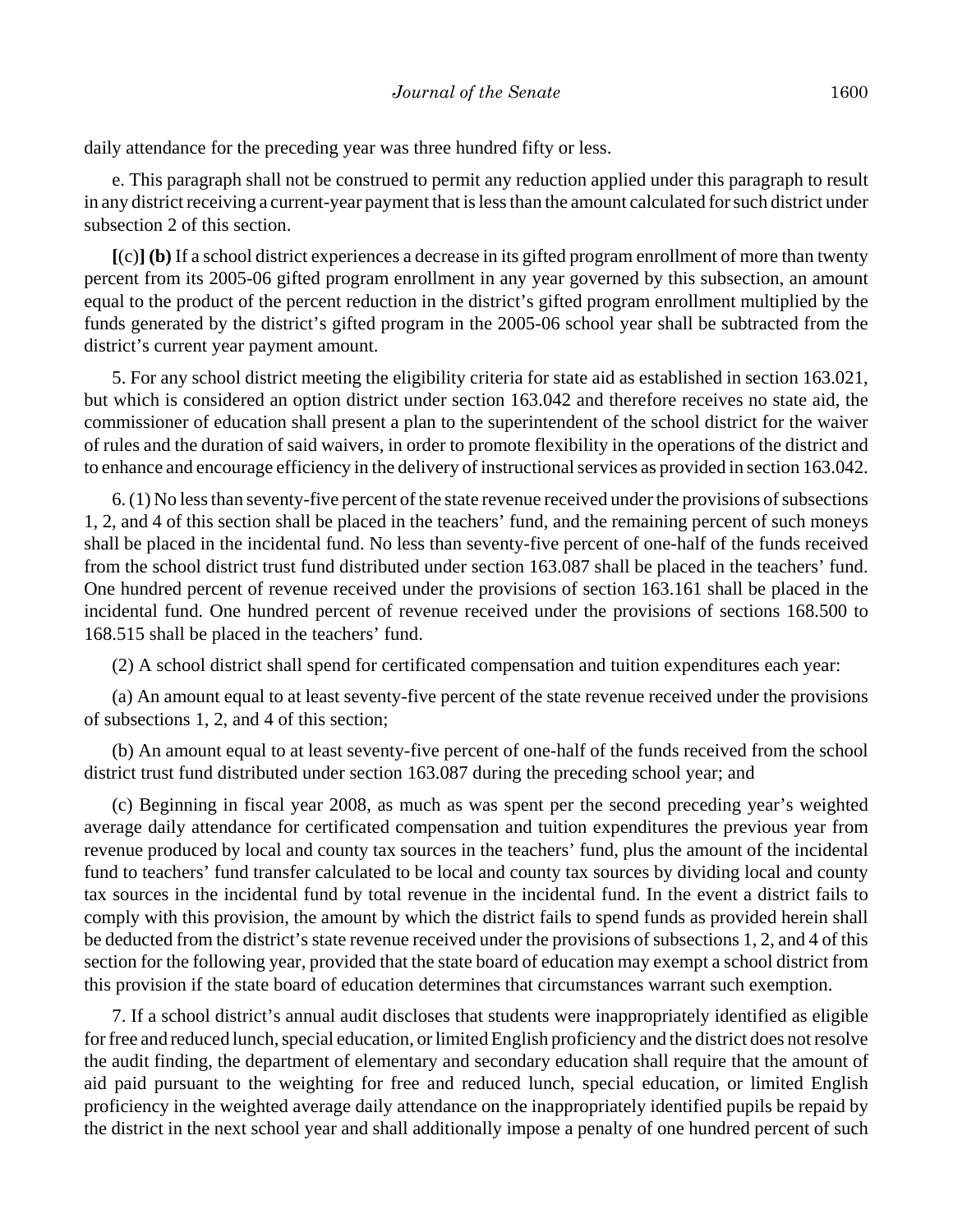aid paid on such pupils, which penalty shall also be paid within the next school year. Such amounts may be repaid by the district through the withholding of the amount of state aid.

**8. Notwithstanding any provision of law to the contrary, in any fiscal year during which the total formula appropriation is insufficient to fully fund the entitlement calculation of this section, the department of elementary and secondary education shall adjust the state adequacy target in order to accommodate the appropriation level for the given fiscal year. In no manner shall any payment modification be rendered for any district qualified to receive payments under subsection 2 of this section based on insufficient appropriations.**"; and

Further amend said bill, section 210.211, page 3, line 66, by inserting after all of said line the following:

"Section B. The repeal and reenactment of sections 160.053, 160.054, 160.055, 163.011, and 163.031 and the enactment of section 163.018 of this act shall become effective July 1, 2015."; and

Further amend the title and enacting clause accordingly.

Senator Keaveny moved that the above amendment be adopted.

Senator Schmitt raised the point of order that **SA 1** is out of order as it goes beyond the scope of the underlying bill.

The point of order was referred to the President Pro Tem who ruled it well taken.

Senator Justus offered **SA 2**:

### SENATE AMENDMENT NO. 2

Amend Senate Committee Substitute for House Committee Substitute for House Bill No. 1831, Page 1, Section A, Line 2, by inserting immediately after said line the following:

"210.027. For child-care providers who receive state or federal funds for providing child-care **[**services in the home**] fee assistance,** either by direct payment or through reimbursement to a child-care beneficiary, the department of social services shall:

(1) **Establish publicly available website access to provider-specific information about any health and safety licensing or regulatory requirements for the providers, and including dates of inspections, history of violations, and compliance actions taken, as well as the consumer education information required under subdivision (12) of this section;**

**(2) Establish or designate one hotline for parents to submit complaints about child care providers;**

**(3)** Be authorized to revoke the registration of a registered provider for due cause;

**[**(2)**] (4)** Require providers to be at least eighteen years of age;

**[**(3)**] (5) Establish minimum requirements for building and physical premises to include:**

**(a) Compliance with state and local fire, health, and building codes, which shall include the ability to evacuate children in the case of an emergency; and**

**(b) Emergency preparedness and response planning.**

**Child care providers shall meet these minimum requirements prior to receiving federal assistance.** Where there are no local ordinances or regulations regarding smoke detectors, **the department shall** require providers, by rule, to install and maintain an adequate number of smoke detectors in the residence **or other**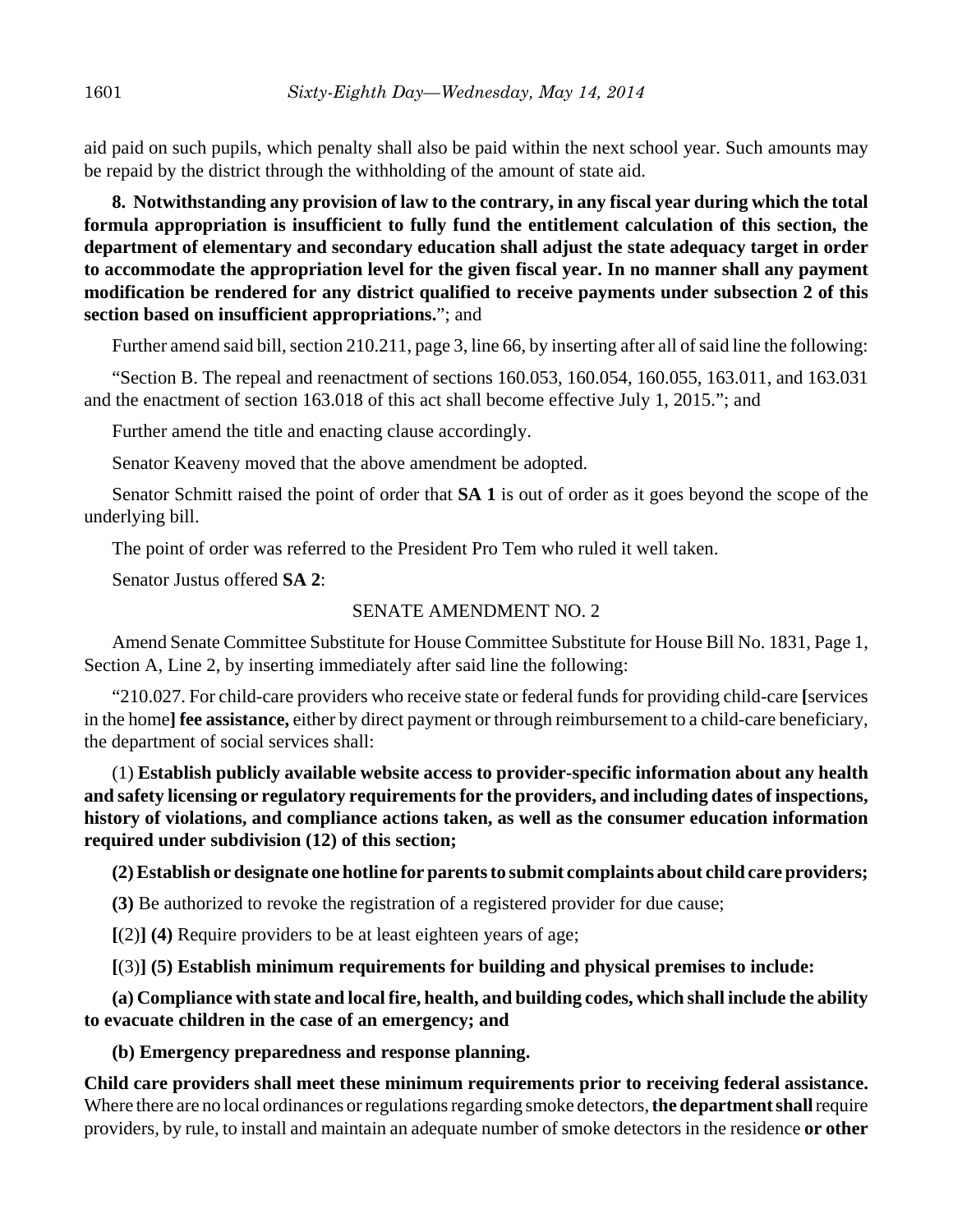**building** where child care is provided;

**[**(4)**] (6)** Require providers to be tested for tuberculosis **on the schedule required for employees in licensed facilities**;

**[**(5)**] (7)** Require providers to notify parents if the provider does not have immediate access to a telephone;

**[**(6)**] (8)** Make providers aware of local opportunities for training in first aid and child care**;**

**(9) Promulgate rules and regulations to define pre-service training requirements for child care providers and employees pursuant to applicable federal laws and regulations;**

**(10) Establish procedures for conducting unscheduled onsite monitoring of child care providers prior to receiving state or federal funds for providing child care services either by direct payment or through reimbursement to a child care beneficiary, and annually thereafter;**

**(11) Require child care providers who receive assistance under applicable federal laws and regulations to report to the department any serious injuries or death of children occurring in child care;**

**(12) With input from statewide stakeholders such as parents, child care providers or administrators, and system advocate groups, establish a transparent system of quality indicators appropriate to the provider setting that shall provide parents with a way to differentiate between child care providers available in their communities as required by federal rules. The system shall describe the standards used to assess the quality of child care providers and the measurement approaches for such assessment. The system shall indicate whether the provider meets Missouri's registration or licensing standards, is in compliance with applicable health and safety requirements, and the nature of any violations related to registration or licensing requirements. The system shall also indicate if the provider utilizes nationally-recognized curricula and if the provider is in compliance with staff educational requirements. Such system of quality indicators established under this subdivision with the input from stakeholders shall be promulgated by rules. Any rule or portion of a rule, as that term is defined in section 536.010 that is created under the authority delegated in this section shall become effective only if it complies with and is subject to all of the provisions of chapter 536, and, if applicable, section 536.028. This section and chapter 536 are nonseverable and if any of the powers vested with the general assembly pursuant to chapter 536, to review, to delay the effective date, or to disapprove and annul a rule are subsequently held unconstitutional, then the grant of rulemaking authority and any rule proposed or adopted after August 28, 2014, shall be invalid and void. This subdivision shall not be construed as authorizing the operation, establishment, maintenance, or mandating or offering of incentives to participate in a quality rating system under section 161.216**."; and

Further amend the title and enacting clause accordingly.

Senator Justus moved that the above amendment be adopted, which motion prevailed.

Senator Schmitt moved that **SCS** for **HCS** for **HB 1831**, as amended, be adopted, which motion prevailed.

On motion of Senator Schmitt, **SCS** for **HCS** for **HB 1831**, as amended, was read the 3rd time and passed by the following vote: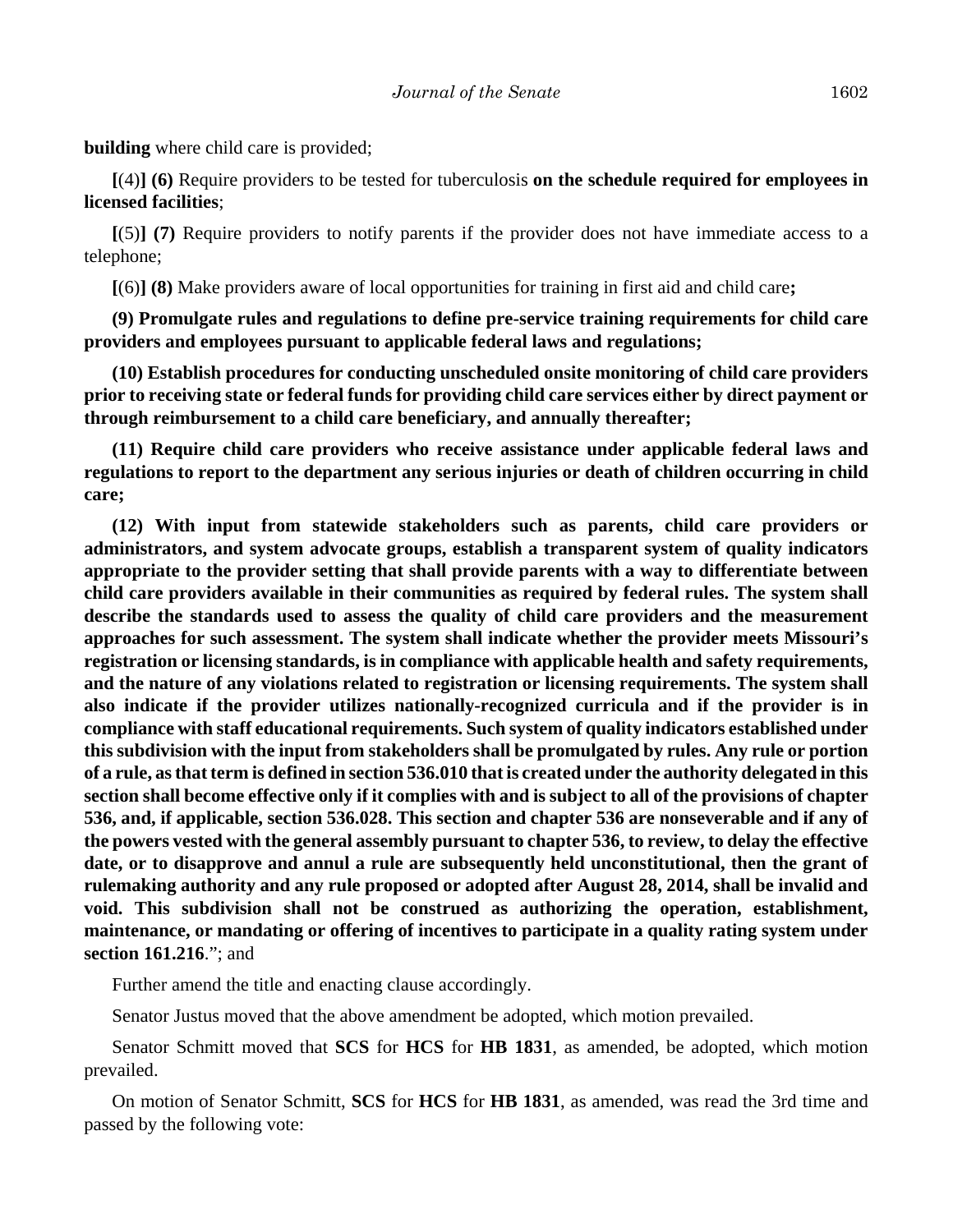| Brown    | Chappelle-Nadal | Curls  | Dempsey | Dixon       | Emery         | Holsman | Justus     |
|----------|-----------------|--------|---------|-------------|---------------|---------|------------|
| Keaveny  | Kehoe           | Kraus  | Lager   | Lamping     | LeVota        | Libla   | Munzlinger |
| Nasheed  | <b>Nieves</b>   | Parson | Pearce  | Richard     | Romine        | Sater   | Schaaf     |
| Schaefer | Schmitt         | Sifton | Silvey  | Wallingford | $Wasson - 30$ |         |            |

YEAS—Senators

NAYS—Senators—None

Absent—Senator Walsh—1

Absent with leave—Senator Cunningham—1

Vacancies—2

The President declared the bill passed.

On motion of Senator Schmitt, title to the bill was agreed to.

Senator Schmitt moved that the vote by which the bill passed be reconsidered.

Senator Richard moved that motion lay on the table, which motion prevailed.

**HB 2163**, introduced by Representative Riddle, entitled:

An Act to repeal section 304.190, RSMo, and to enact in lieu thereof one new section relating to city commercial zones.

Was called from the Informal Calendar and taken up by Senator Kehoe.

On motion of Senator Kehoe, **HB 2163** was read the 3rd time and passed by the following vote:

| YEAS- | -Senators |
|-------|-----------|
|-------|-----------|

| Brown         | Chappelle-Nadal | Dempsey | Dixon       | Emery     | Holsman | Justus     | Keaveny  |
|---------------|-----------------|---------|-------------|-----------|---------|------------|----------|
| Kehoe         | Kraus           | Lager   | Lamping     | LeVota    | Libla   | Munzlinger | Nasheed  |
| <b>Nieves</b> | Parson          | Pearce  | Richard     | Romine    | Sater   | Schaaf     | Schaefer |
| Schmitt       | Sifton          | Silvey  | Wallingford | Wasson-29 |         |            |          |

NAYS—Senators—None

```
Absent—Senators
Curls Walsh—2
```
Absent with leave—Senator Cunningham—1

Vacancies—2

The President declared the bill passed.

On motion of Senator Kehoe, title to the bill was agreed to.

Senator Kehoe moved that the vote by which the bill passed be reconsidered.

Senator Richard moved that motion lay on the table, which motion prevailed.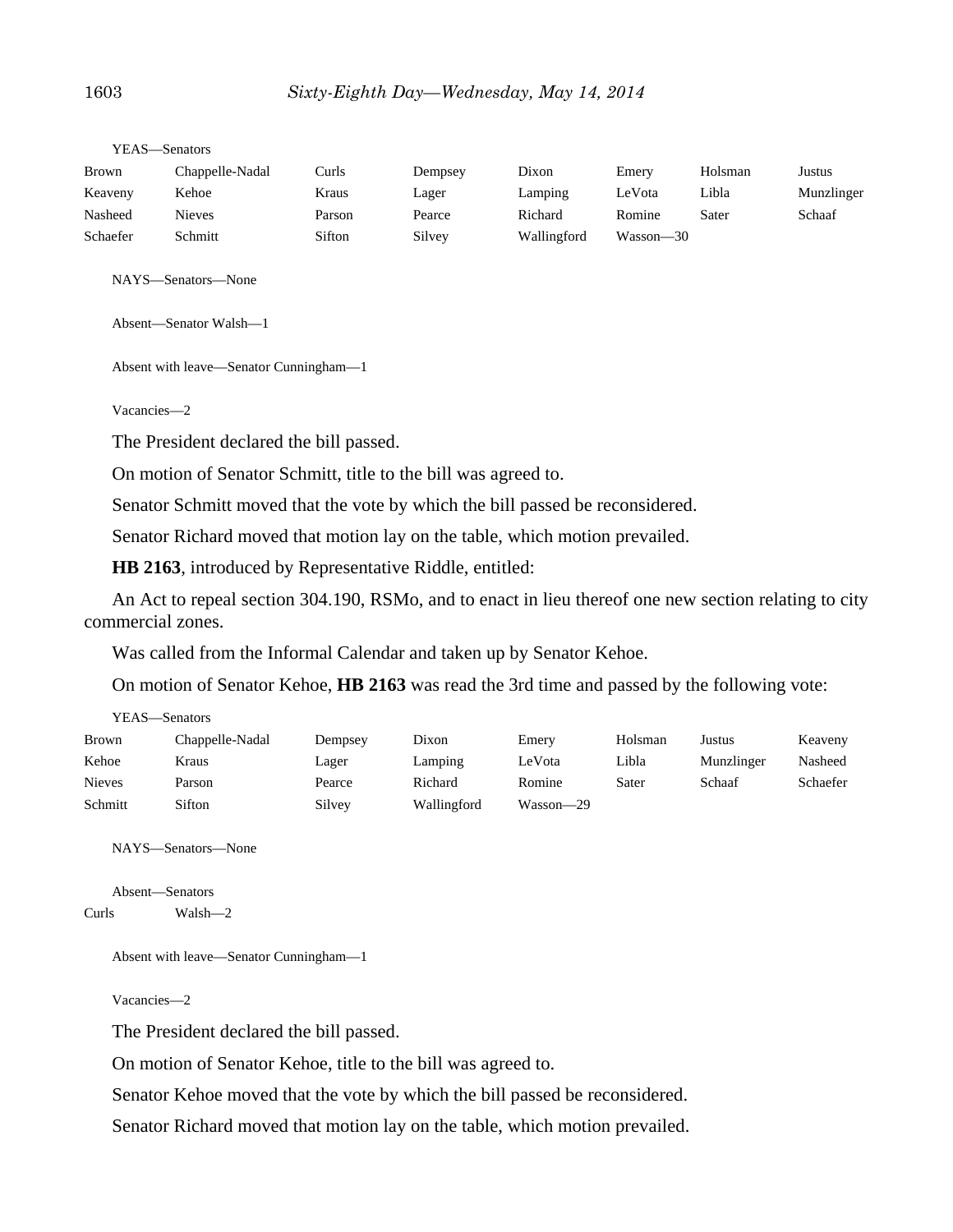**HB 1693**, introduced by Representative Barnes, entitled:

An Act to repeal sections 447.560 and 447.584, RSMo, and to enact in lieu thereof three new sections relating to unclaimed property, with a penalty provision and an emergency clause.

Was called from the Informal Calendar and taken up by Senator Schaefer.

On motion of Senator Schaefer, **HB 1693** was read the 3rd time and passed by the following vote:

| YEAS—Senators |                 |         |             |           |         |            |          |
|---------------|-----------------|---------|-------------|-----------|---------|------------|----------|
| Brown         | Chappelle-Nadal | Dempsey | Dixon       | Emery     | Holsman | Justus     | Keaveny  |
| Kehoe         | Kraus           | Lager   | Lamping     | LeVota    | Libla   | Munzlinger | Nasheed  |
| <b>Nieves</b> | Parson          | Pearce  | Richard     | Romine    | Sater   | Schaaf     | Schaefer |
| Schmitt       | Sifton          | Silvey  | Wallingford | Wasson-29 |         |            |          |
|               |                 |         |             |           |         |            |          |

NAYS—Senators—None

Absent—Senators Curls Walsh—2

Absent with leave—Senator Cunningham—1

Vacancies—2

The President declared the bill passed.

The emergency clause was adopted by the following vote:

YEAS—Senators

| <b>Brown</b>  | Chappelle-Nadal | Dempsey | Dixon       | Emery     | Holsman | Justus     | Keaveny         |
|---------------|-----------------|---------|-------------|-----------|---------|------------|-----------------|
| Kehoe         | Kraus           | Lager   | Lamping     | LeVota    | Libla   | Munzlinger | Nasheed         |
| <b>Nieves</b> | Parson          | Pearce  | Richard     | Romine    | Sater   | Schaaf     | <b>Schaefer</b> |
| Schmitt       | Sifton          | Silvey  | Wallingford | Wasson—29 |         |            |                 |

NAYS—Senators—None

Absent—Senators

Curls Walsh—2

```
Absent with leave—Senator Cunningham—1
```
Vacancies—2

On motion of Senator Schaefer, title to the bill was agreed to.

Senator Schaefer moved that the vote by which the bill passed be reconsidered.

Senator Richard moved that motion lay on the table, which motion prevailed.

#### **MESSAGES FROM THE HOUSE**

The following messages were received from the House of Representatives through its Chief Clerk: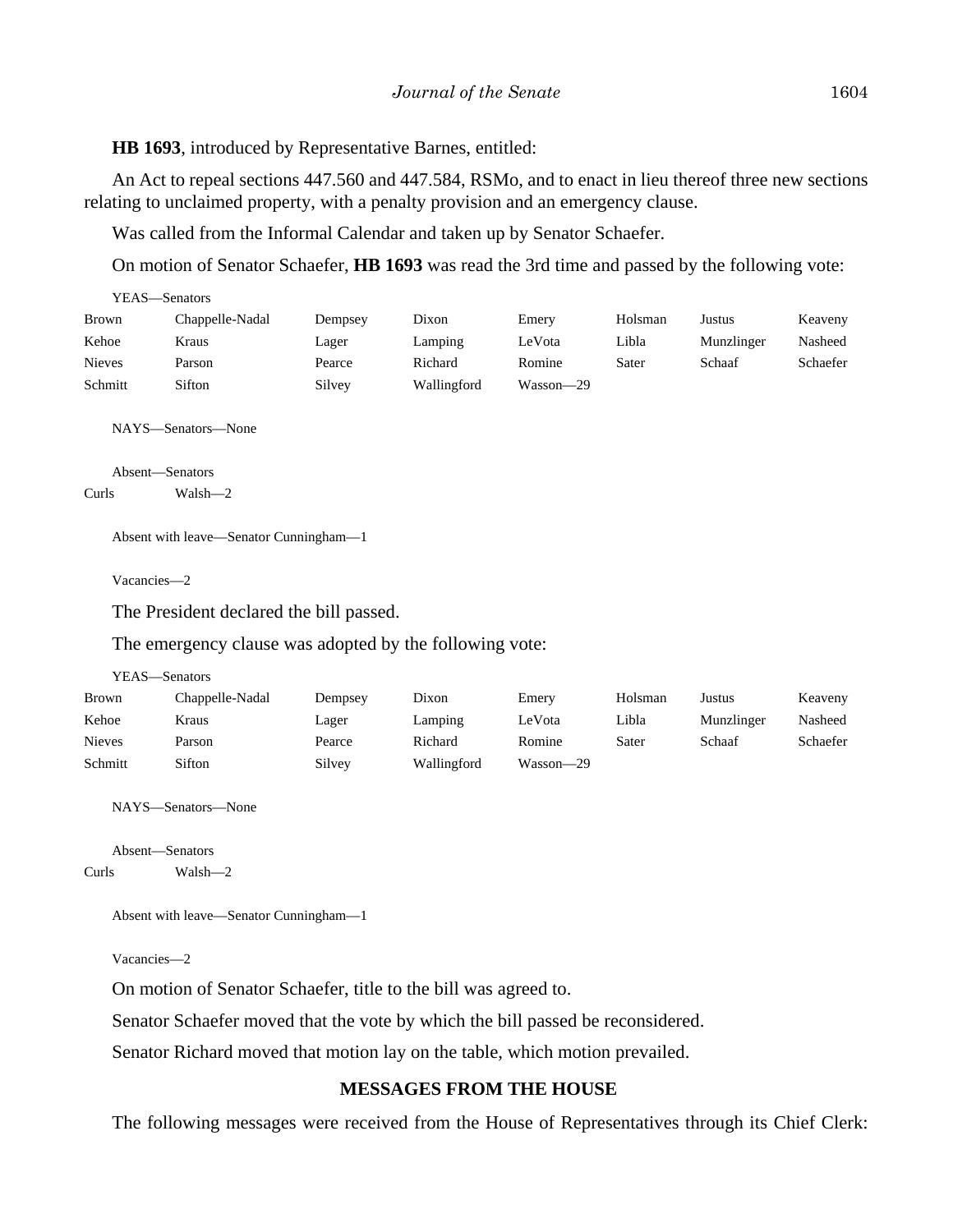Mr. President: I am instructed by the House of Representatives to inform the Senate that the House has taken up and passed **HCS** for **SB 506**, entitled:

An Act to repeal sections 144.010, 192.300, 262.900, 265.300, 267.565, 275.352, 277.020, 277.040, 281.065, 304.180, 340.381, 340.396, and 537.325, RSMo, and to enact in lieu thereof seventeen new sections relating to agriculture.

With House Amendment Nos. 1, 2, 3 and 4.

### HOUSE AMENDMENT NO. 1

Amend House Committee Substitute for Senate Bill No. 506, Pages 5-6, Section 192.300, Lines 1-41, by deleting all of said section and lines from the bill; and

Further amend said bill, Page 14, Section 267.169, Lines 1-12, by deleting all of said section and lines from the bill; and

Further amend said bill by amending the title, enacting clause, and intersectional references accordingly.

### HOUSE AMENDMENT NO. 2

Amend House Committee Substitute for Senate Bill No. 506, Page 22, Section 304.180, Lines 113-133, by deleting all of said lines and inserting in lieu thereof the following:

"9. **[**Notwithstanding subsection 3 of this section or any other provision of law to the contrary, the total gross weight of any vehicle or combination of vehicles hauling livestock may be as much as, but shall not exceed, eighty-five thousand five hundred pounds while operating on U.S. Highway 36 from St. Joseph to U.S. Highway 63, on U.S. Highway 65 from the Iowa state line to U.S. Highway 36, and on U.S. Highway 63 from the Iowa state line to U.S. Highway 36, and on U.S. Highway 63 from U.S. Highway 36 to Missouri Route 17. The provisions of this subsection shall not apply to vehicles operated on the Dwight D. Eisenhower System of Interstate and Defense Highways.

10.**]** Notwithstanding any provision of this section or any other law to the contrary, the"; and

Further amend said bill, page, and section, Line 135, by inserting after the word "facility" the words "**or livestock**"; and

Further amend said bill by amending the title, enacting clause, and intersectional references accordingly.

## HOUSE AMENDMENT NO. 3

Amend House Committee Substitute for Senate Bill No. 506, Page 27, Section 537.325, Line 125, by inserting after all of said section and line the following:

"**Section 1. 1. No later than January 1, 2015, the department of agriculture shall propose a rule regarding renewable fuels and the labeling of motor fuel pumps.** 

**2. Any rule or portion of a rule, as that term is defined in section 536.010, that is created under the authority delegated in this section shall become effective only if it complies with and is subject to all of the provisions of chapter 536 and, if applicable, section 536.028. This section and chapter 536 are nonseverable, and if any of the powers vested with the general assembly under chapter 536 to review, to delay the effective date, or to disapprove and annul a rule are subsequently held**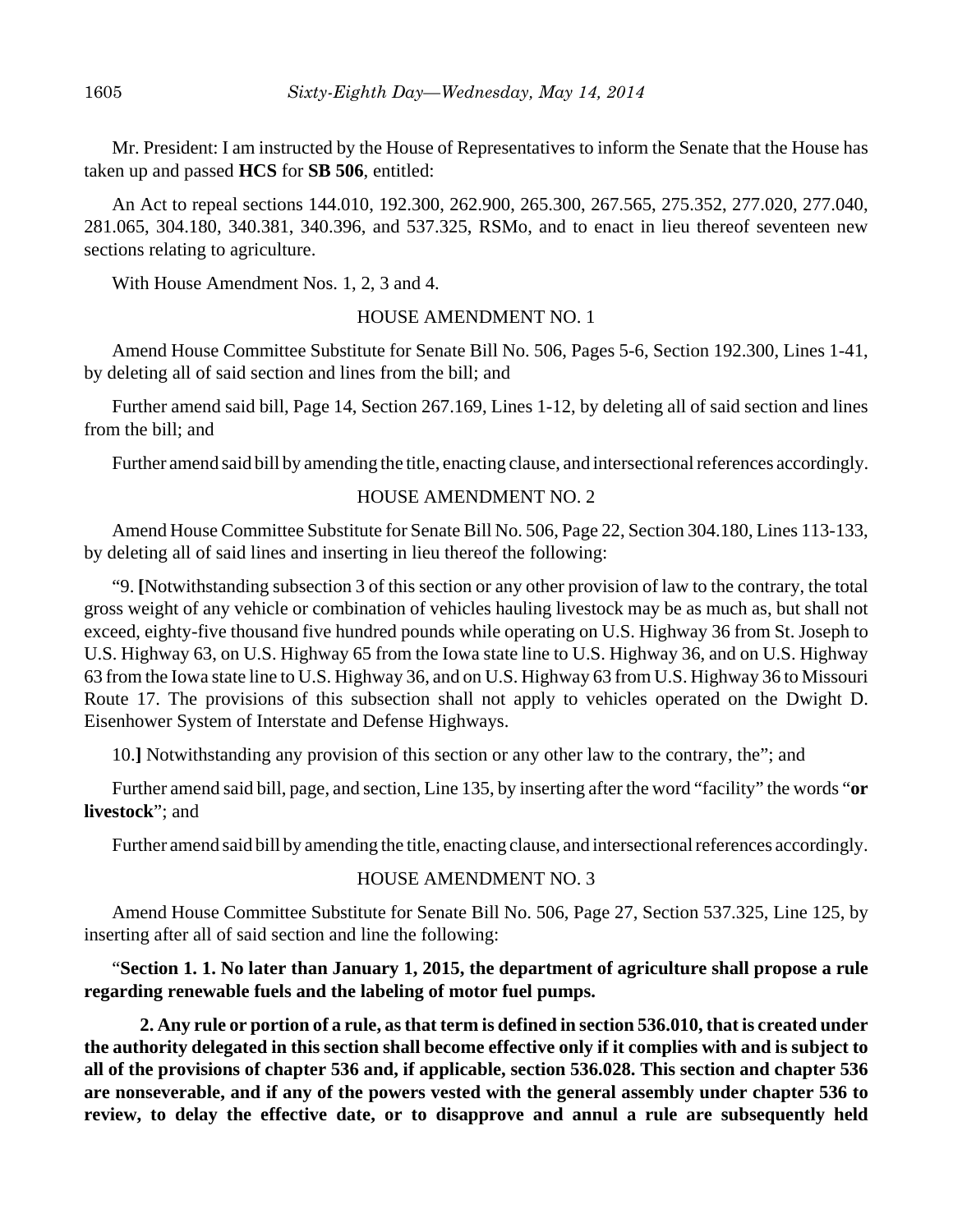Further amend said bill by amending the title, enacting clause, and intersectional references accordingly.

## HOUSE AMENDMENT NO. 4

Amend House Committee Substitute for Senate Bill No. 506, Page 23, Section 340.396, Line 6, by inserting after all of said section and line the following:

"442.571. 1. Except as provided in sections 442.586 and 442.591, no alien or foreign business shall acquire by grant, purchase, devise, descent or otherwise agricultural land in this state if the total aggregate alien and foreign ownership of agricultural acreage in this state exceeds one percent of the total aggregate agricultural acreage in this state. **[**No such**] A** sale**[**,**] or** transfer**[**, or acquisition**]** of any agricultural land in this state shall **[**occur unless such sale, transfer, or acquisition is approved by**] be submitted to** the director of the department of agriculture **for review** in accordance with subsection 3 of this section **only if there is no completed Internal Revenue Service Form W-9 signed by the purchaser**. No person may hold agricultural land as an agent, trustee, or other fiduciary for an alien or foreign business in violation of sections 442.560 to 442.592**, provided, however, that no security interest in such agricultural land shall be divested or invalidated by such violation**.

2. Any alien or foreign business who acquires agricultural land in violation of sections 442.560 to 442.592 remains in violation of sections 442.560 to 442.592 for as long as he or she holds an interest in the land**, provided, however, that no security interest in such agricultural land shall be divested or invalidated by such violation**.

3. **[**All**] Subject to the provisions of subsection 1 of this section,** such proposed acquisitions by grant, purchase, devise, descent, or otherwise of agricultural land in this state shall be submitted to the department of agriculture to determine whether such acquisition of agricultural land is conveyed in accordance with the one percent restriction on the total aggregate alien and foreign ownership of agricultural land in this state. The department shall establish by rule the requirements for submission and approval of requests under this subsection.

4. Any rule or portion of a rule, as that term is defined in section 536.010, that is created under the authority delegated in this section shall become effective only if it complies with and is subject to all of the provisions of chapter 536 and, if applicable, section 536.028. This section and chapter 536 are nonseverable and if any of the powers vested with the general assembly pursuant to chapter 536 to review, to delay the effective date, or to disapprove and annul a rule are subsequently held unconstitutional, then the grant of rulemaking authority and any rule proposed or adopted after August 28, 2013, shall be invalid and void."; and

Further amend said bill, Page27, Section 275.352, Line 6, by inserting after all of said section and line the following:

"Section B. Because immediate action is necessary to ensure the ability of citizens to obtain timely financing for the purchase of agricultural land, the repeal and reenactment of section 442.571 of section A of this act is deemed necessary for the immediate preservation of the public health, welfare, peace, and safety, and is hereby declared to be an emergency act within the meaning of the constitution, and the repeal and reenactment of section 442.571 of section A of this act shall be in full force and effect upon its passage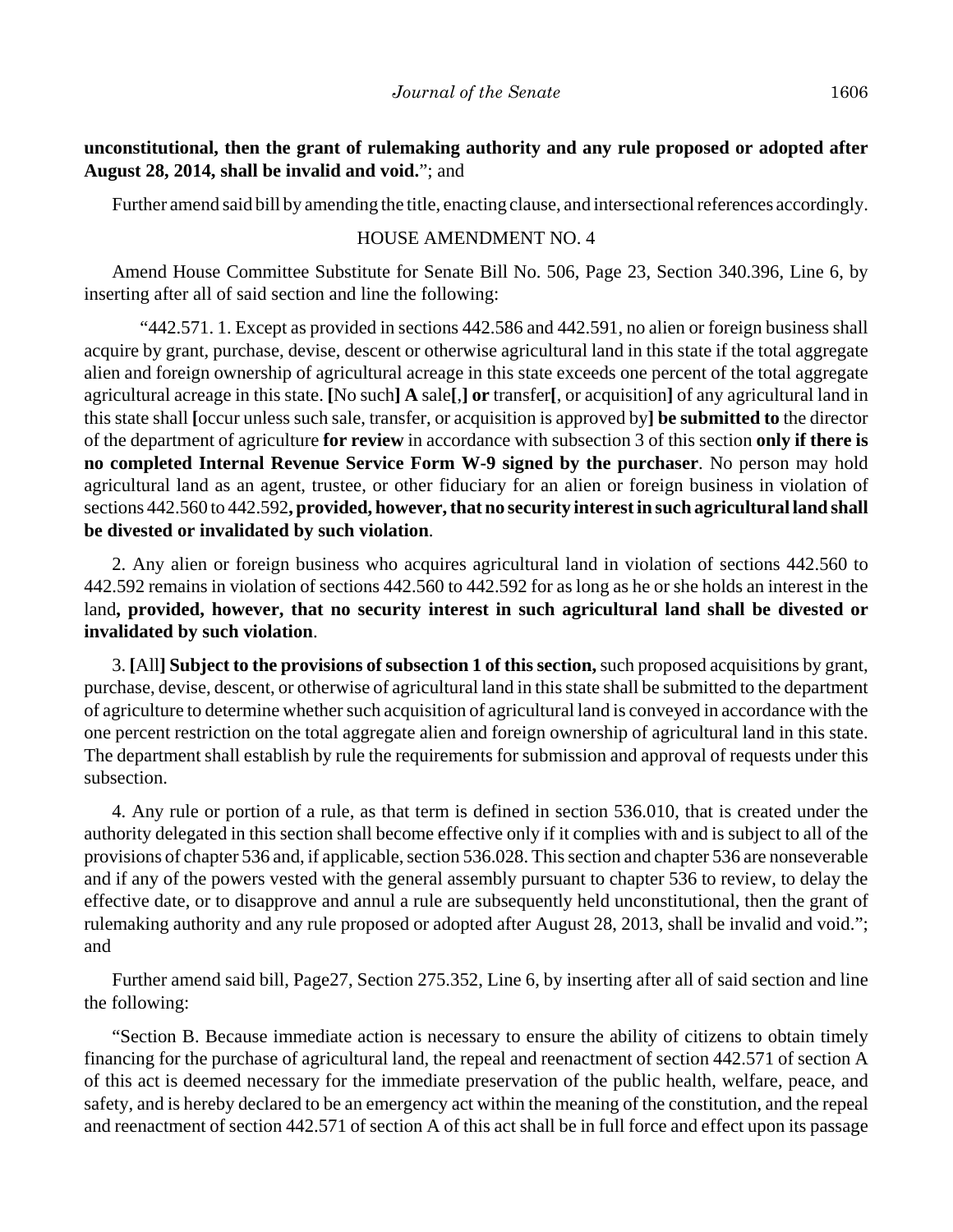and approval."; and

Further amend said bill by amending the title, enacting clause, and intersectional references accordingly.

Emergency clause defeated.

In which the concurrence of the Senate is respectfully requested.

Also,

Mr. President: I am instructed by the House of Representatives to inform the Senate that the House has taken up and passed **HCS** for **SB 992**, entitled:

An Act to repeal section 8.010, RSMo, and to enact in lieu thereof one new section relating to the board of public buildings.

In which the concurrence of the Senate is respectfully requested.

Also,

Mr. President: I am instructed by the House of Representatives to inform the Senate that the House has taken up and passed **HCS** for **SB 727**, entitled:

An Act to amend chapters 144 and 208, RSMo, by adding thereto two new sections relating to farmers' markets.

With House Amendment Nos. 1 and 2.

# HOUSE AMENDMENT NO. 1

Amend House Committee Substitute for Senate Bill No. 727, Page 2, Section 208.018, Lines 1-17, by deleting all of said lines and inserting in lieu thereof the following:

"**208.018. 1. Subject to federal approval, the department of social services shall establish a pilot program for the purpose of providing Supplemental Nutrition Assistance Program (SNAP) participants with access and the ability to afford fresh food when purchasing fresh food at farmers' markets. The pilot program shall be established in at least one rural area and one urban area. Under the pilot program, such participants shall be able to:**

**(1) Purchase fresh fruit, vegetables, meat, fish, poultry, eggs, and honey with SNAP benefits with an electronic benefit transfer (EBT) card; and**

**(2) Receive a dollar-for-dollar match for every SNAP dollar spent at a participating farmers' market or vending urban agricultural zone as defined in section 262.900 in an amount up to ten dollars per week whenever the participant purchases fresh food with an EBT card.**

**2. For purposes of this section, the term "farmers' market" shall mean a market with multiple stalls at which farmer-producers sell agricultural products, particularly fresh fruit and vegetables, directly to the general public at a central or fixed location.**

**3. Purchases of approved fresh food by SNAP participants under this section shall automatically trigger matching funds reimbursement into the central farmers' market vendor accounts by the department.**"; and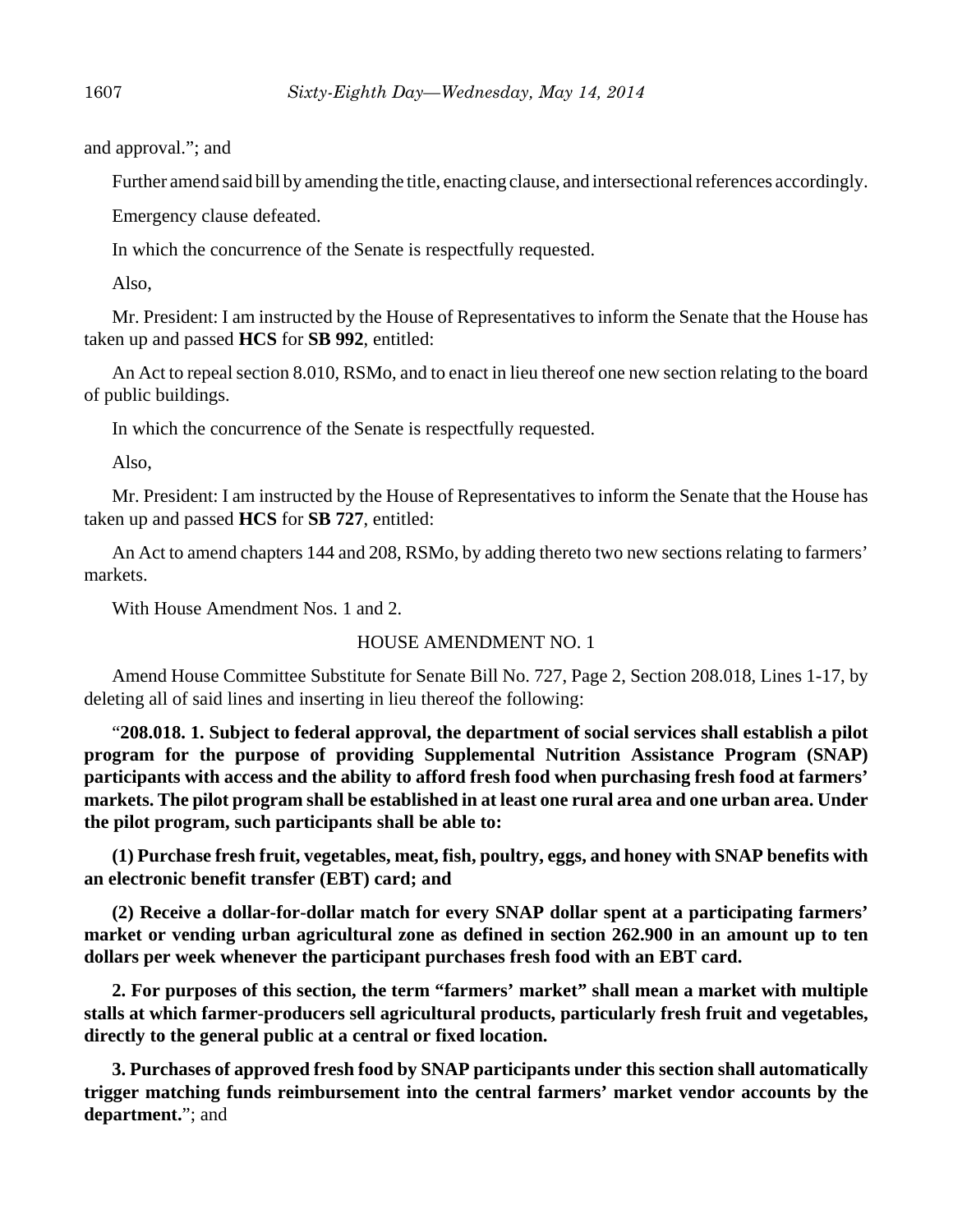Further amend said bill by amending the title, enacting clause, and intersectional references accordingly.

#### HOUSE AMENDMENT NO. 2

Amend House Committee Substitute for Senate Bill No. 727, Page 3, Section 208.018, Line 38, by adding after all of said section and line the following:

**"208.247. 1. Pursuant to the option granted the state by 21 U.S.C. Section 862a(d), an individual who has pled guilty or nolo contendre to or is found guilty under federal or state law of a felony involving possession or use of a controlled substance shall be exempt from the prohibition contained in 21 U.S.C. Section 862a(a) against eligibility for food stamp program benefits for such convictions, if such person, as determined by the department;**

**(1) Meets one of the following criteria:**

**(a) Is currently successfully participating in a substance abuse treatment program approved by the division of alcohol and drug abuse within the department of mental health; or** 

**(b) Is currently accepted for treatment in and participating in a substance abuse treatment program approved by the division of alcohol and drug abuse, but is subject to a waiting list to receive available treatment, and the individual remains enrolled in the treatment program and enters the treatment program at the first available opportunity; or**

**(c) Has satisfactorily completed a substance abuse treatment program approved by the division of alcohol and drug abuse; or**

**(d) Is determined by a division of alcohol and drug abuse certified treatment provider not to need substance abuse treatment; and**

**(2) Is successfully complying with, or has already complied with, all obligations imposed by the court, the division of alcohol and drug abuse, and the division of probation and parole; and** 

**(3) Does not plead guilty or nolo contendere to or is not found guilty of an additional controlled substance misdemeanor or felony offense after release from custody or, if not committed to custody, such person does not plead guilty or nolo contendere to or is not found guilty of an additional controlled substance misdemeanor or felony offense, within one year after the date of conviction. Such a plea or conviction within the first year after conviction shall immediately disqualify the person for the exemption; and** 

**(4) Has demonstrated sobriety through voluntary urinalysis testing paid for by the participant.**

**2. Eligibility based upon the factors in subsection 1 of this section shall be based upon documentary or other evidence satisfactory to the department of social services, and the applicant shall meet all other factors for program eligibility.** 

**3. The department of social services, in consultation with the division of alcohol and drug abuse, shall promulgate rules to carry out the provisions of this section including specifying criteria for determining active participation in and completion of a substance abuse treatment program.** 

**4. The exemption under this section shall not apply to an individual who has pled guilty to or is found guilty of two subsequent felony offenses involving possession or use of a controlled substance**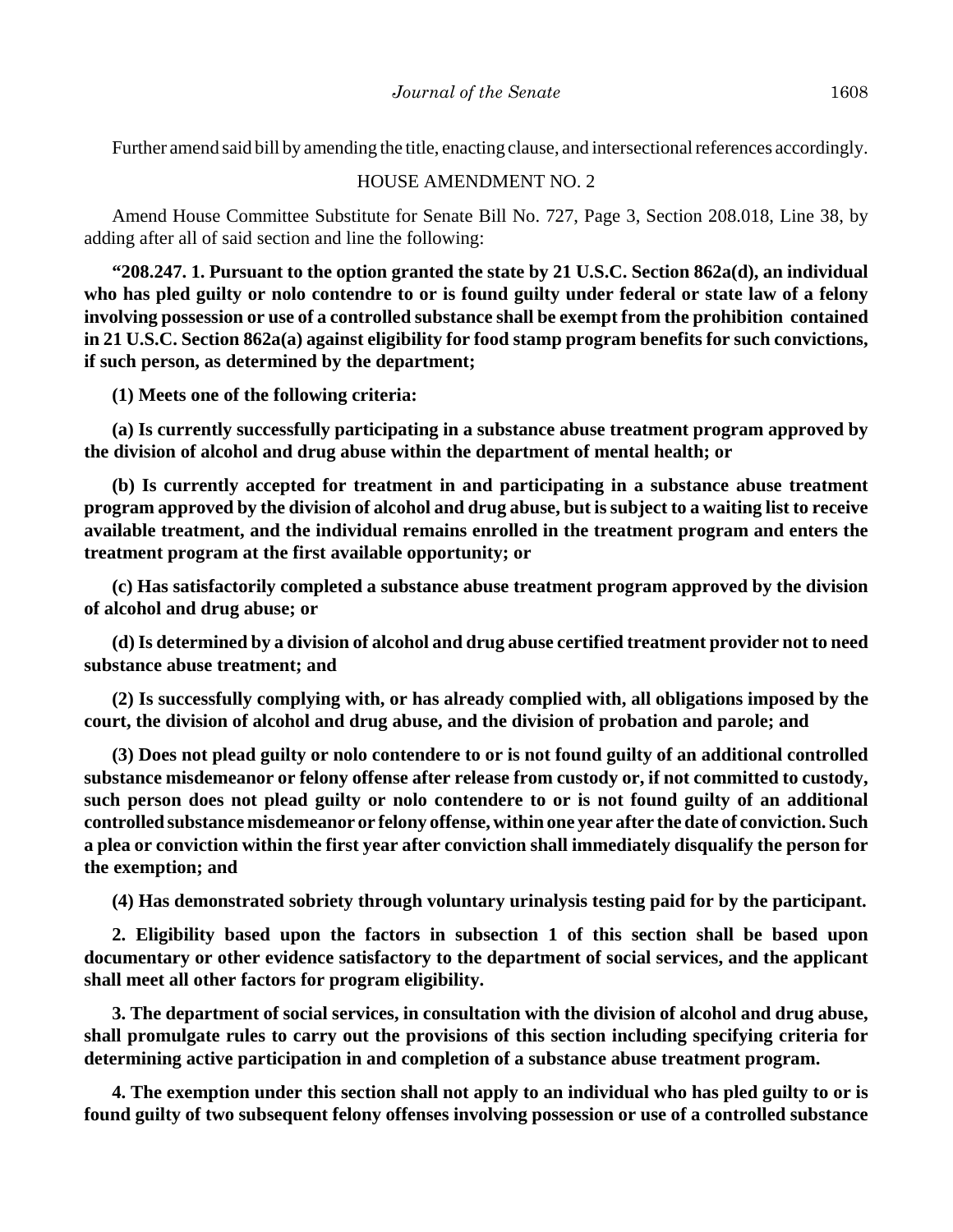#### **after the date of the first controlled substance felony convictions.**" and

Further amend said bill by amending the title, enacting clause, and intersectional references accordingly.

In which the concurrence of the Senate is respectfully requested.

Also,

Mr. President: I am instructed by the House of Representatives to inform the Senate that the House has taken up and passed **SB 500**.

With House Amendment No. 1.

#### HOUSE AMENDMENT NO. 1

Amend Senate Bill No. 500, Page 1, In the Title, Line 3, by deleting the words "no-contest clauses" and inserting in lieu thereof the words "trust instruments"; and

Further amend said bill and said page, Section A, Line 3, by inserting immediately after said line the following:

"456.950. 1. As used in this section, "qualified spousal trust" means a trust:

(1) The settlors of which are husband and wife at the time of the creation of the trust; and

(2) The terms of which provide that during the joint lives of the settlors all property or interests in property transferred to, or held by, the trustee are:

(a) Held and administered in one trust for the benefit of both settlors, revocable by either or both settlors acting together while either or both are alive, and each settlor having the right to receive distributions of income or principal, whether mandatory or within the discretion of the trustee, from the entire trust for the joint lives of the settlors and for the survivor's life; or

(b) Held and administered in two separate shares of one trust for the benefit of each of the settlors, with the trust revocable by each settlor with respect to that settlor's separate share of that trust without the participation or consent of the other settlor, and each settlor having the right to receive distributions of income or principal, whether mandatory or within the discretion of the trustee, from that settlor's separate share for that settlor's life; or

(c) Held and administered under the terms and conditions contained in paragraphs (a) and (b) of this subdivision.

2. A qualified spousal trust may contain any other trust terms that are not inconsistent with the provisions of this section.

3. **Any** property or interests in property **[**held as tenants by the entirety by a husband and wife**]** that is at any time transferred to the trustee of a qualified spousal trust of which the husband and wife are the settlors**,** shall **thereafter** be **[**held and**]** administered as provided by the trust terms in accordance with paragraph (a), (b), or (c) of subdivision (2) of subsection 1 of this section**[**, and all such**]. All trust** property and interests in property **that is deemed for purposes of this section to be held as tenants by the entirety**, including the proceeds thereof, the income thereon, and any property into which such property, proceeds, or income may be converted, shall **[**thereafter**]** have the same immunity from the claims of the separate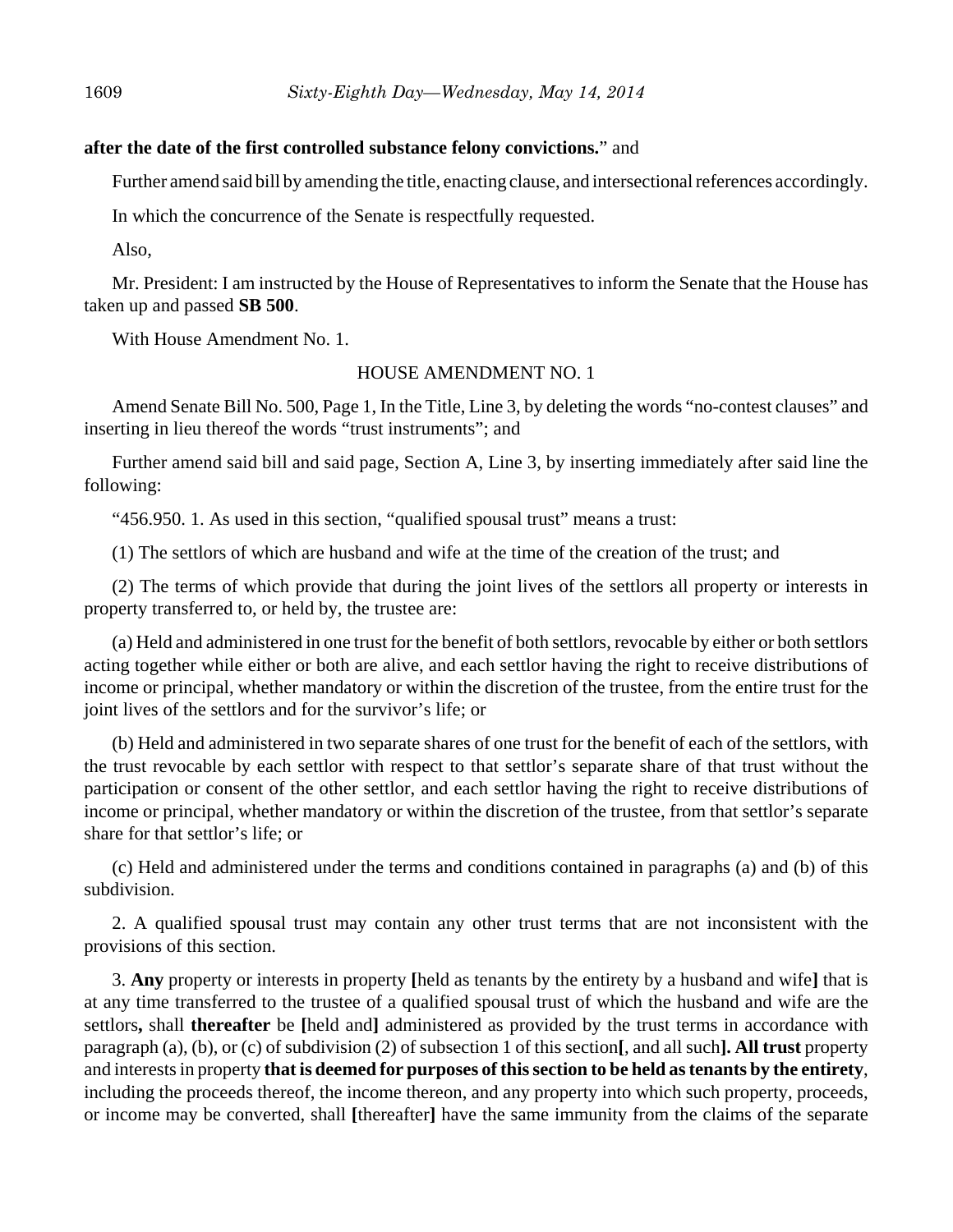creditors of the settlors as would have existed if the settlors had continued to hold that property as husband and wife as tenants by the entirety**. Property or interest in property held by a husband and wife as tenants by the entirety or as joint tenants or other form of joint ownership with right of survivorship shall be conclusively deemed for purposes of this section to be held as tenants by the entirety upon its transfer to the qualified spousal trust. All such tranfers shall retain said immunity**, so long as:

(1) Both settlors are alive and remain married; and

(2) The property, proceeds, or income continue to be held in trust by the trustee of the qualified spousal trust.

4. Property or interests in property held by a husband and wife or held in the sole name of a husband or wife that is not held as tenants by the entirety **or deemed held as tenants by the entirety for purposes of this section** and is transferred to a qualified spousal trust shall be held as directed in the qualified spousal trust's governing instrument or in the instrument of transfer and the rights of any claimant to any interest in that property shall not be affected by this section.

5. Upon the death of each settlor, all property and interests in property held by the trustee of the qualified spousal trust shall be distributed as directed by the then current terms of the governing instrument of such trust. Upon the death of the first settlor to die, if immediately prior to death the predeceased settlor's interest in the qualified spousal trust was then held in such settlor's separate share, the property or interests in property in such settlor's separate share may pass into an irrevocable trust for the benefit of the surviving settlor upon such terms as the governing instrument shall direct, including without limitation a spendthrift provision as provided in section 456.5-502.

6. No transfer by a husband and wife as settlors to a qualified spousal trust shall affect or change either settlor's marital property rights to the transferred property or interest therein immediately prior to such transfer in the event of dissolution of marriage of the spouses, unless both spouses otherwise expressly agree in writing.

7. This section shall apply to all trusts which fulfill the criteria set forth in this section for a qualified spousal trust regardless of whether such trust was created before or after August 28, 2011.

**456.2-205. 1. Subject to the exception in subsection 2 of this section, a provision in a trust instrument requiring the mediation or arbitration of disputes between or among the beneficiaries, a fiduciary, a person granted nonfiduciary powers under the trust instrument, or any combination of such persons is enforceable.**

**2. A provision in a trust instrument requiring the mediation or arbitration of disputes relating to the validity of a trust is not enforceable unless all interested persons with regard to the dispute consent to the mediation or arbitration of the dispute.**"; and

Further amend said bill by amending the title, enacting clause, and intersectional references accordingly.

In which the concurrence of the Senate is respectfully requested.

Also,

Mr. President: I am instructed by the House of Representatives to inform the Senate that the House refuses to adopt **SS No. 2** for **SCS** for **HB 1495** and requests the Senate to recede from its position and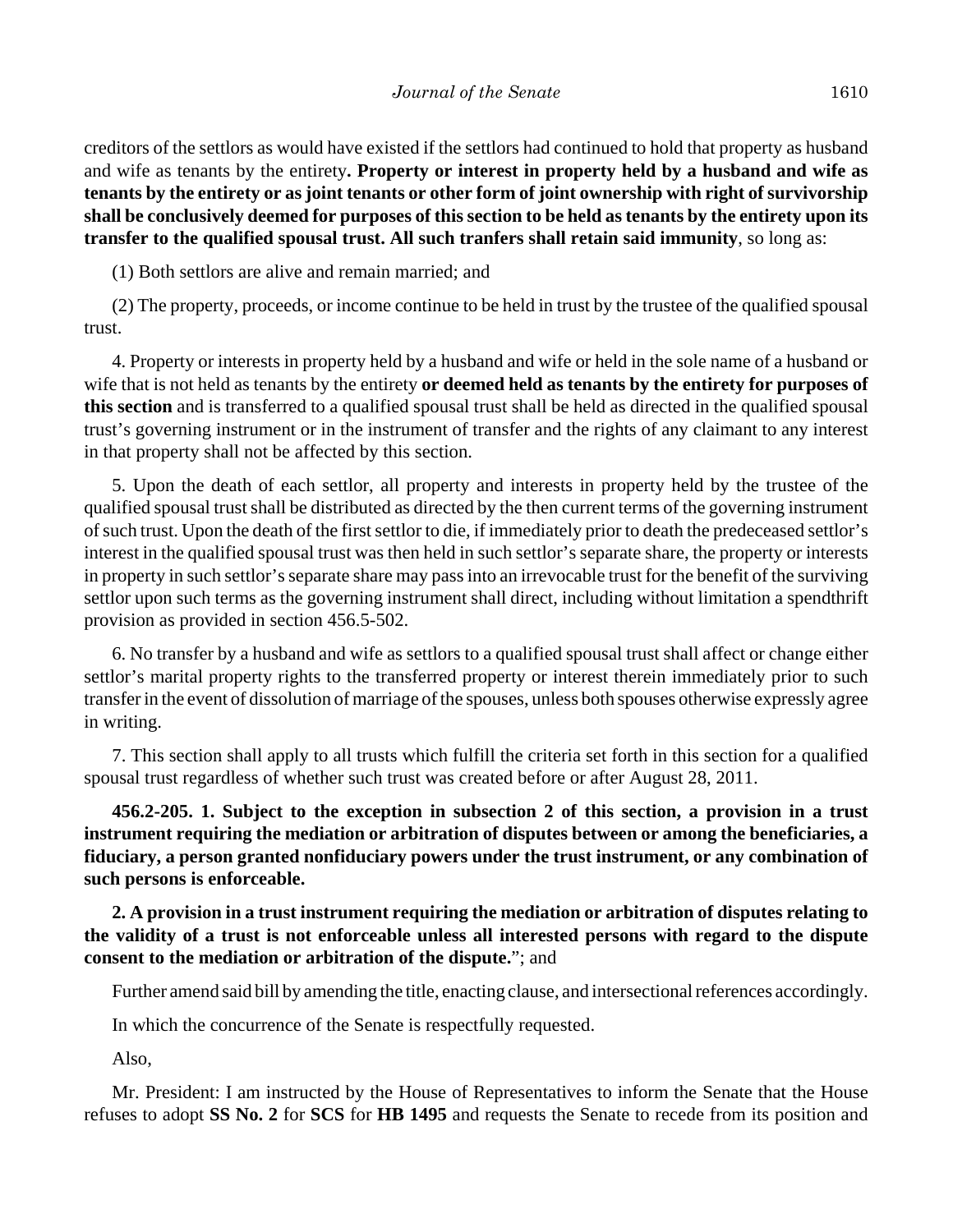failing to do so grant the House a conference thereon.

Also,

Mr. President: I am instructed by the House of Representatives to inform the Senate that the House refuses to adopt **SCS** for **HB 1468** and requests the Senate to recede from its position and failing to do so grant the House a conference thereon.

### **PRIVILEGED MOTIONS**

Senator Dixon moved that the Senate refuse to recede from its position on **SS No. 2** for **SCS** for **HB 1495** and grant the House a conference thereon, which motion prevailed.

President Pro Tem Dempsey assumed the Chair.

## **REPORTS OF STANDING COMMITTEES**

Senator Schmitt, Chairman of the Committee on Jobs, Economic Development and Local Government, submitted the following report:

Mr. President: Your Committee on Jobs, Economic Development and Local Government, to which was referred **HCS** for **HBs 1646** and **1515**, begs leave to report that it has considered the same and recommends that the Senate Committee Substitute, hereto attached, do pass.

Senator Nieves, Chairman of the Committee on General Laws, submitted the following report:

Mr. President: Your Committee on General Laws, to which was referred **HB 1591**, begs leave to report that it has considered the same and recommends that the bill do pass with Senate Committee Amendment No. 1.

#### SENATE COMMITTEE AMENDMENT NO. 1

Amend House Bill No. 1591, Pages 1-2, Section 563.031, Lines 1-43, by striking all of said section from the bill; and

Further amend the title and enacting clause accordingly.

Senator Wasson, Chairman of the Committee on Financial and Governmental Organizations and Elections, submitted the following report:

Mr. President: Your Committee on Financial and Governmental Organizations and Elections, to which was referred **HCS** for **HB 1739**, begs leave to report that it has considered the same and recommends that the bill do pass.

Senator Dixon, Chairman of the Committee on the Judiciary and Civil and Criminal Jurisprudence, submitted the following report:

Mr. President: Your Committee on the Judiciary and Civil and Criminal Jurisprudence, to which was referred **HCS** for **HB 1612**, begs leave to report that it has considered the same and recommends that the bill do pass.

Senator Kehoe, Chairman of the Committee on Transportation and Infrastructure, submitted the following report: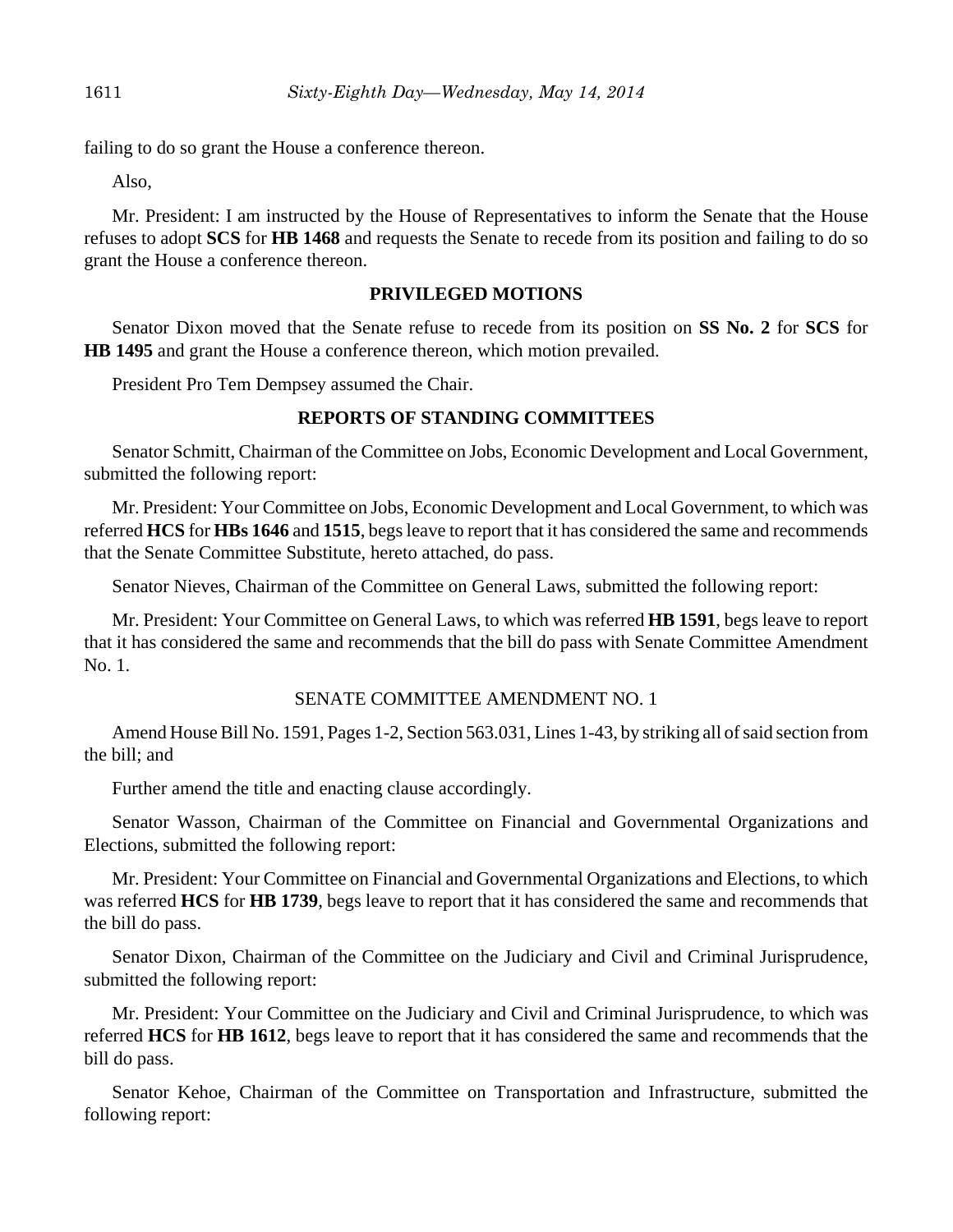Mr. President: Your Committee on Transportation and Infrastructure, to which was referred **HB 1305**, begs leave to report that it has considered the same and recommends that the Senate Committee Substitute, hereto attached, do pass.

## **REFERRALS**

President Pro Tem Dempsey referred **HCS** for **HB 1867**, with **SCS**, to the Committee on Governmental Accountability and Fiscal Oversight.

### **CONFERENCE COMMITTEE APPOINTMENTS**

President Pro Tem Dempsey appointed the following conference committee to act with a like committee from the House on **SS No. 2** for **SCS** for **HB 1495**: Senators Dixon, Schmitt, Schaefer, Justus and Keaveny.

### **MESSAGES FROM THE HOUSE**

The following messages were received from the House of Representatives through its Chief Clerk:

Mr. President: I am instructed by the House of Representatives to inform the Senate that the House grants the Senate further conference on **HCS** for **SB 621**, as amended.

Also,

Mr. President: I am instructed by the House of Representatives to inform the Senate that the House has taken up and adopted **SS** for **HCR 9**, as amended by **HPA 1** in which the concurrence of the Senate is respectfully requested.

### HOUSE PERFECTING AMENDMENT NO. 1

Amend Senate Substitute for House Concurrent Resolution No. 9, Page 3, Line 16, by deleting the words "Secretary of the Senate" and inserting in lieu thereof the words "Chief Clerk of the Missouri House of Representatives"; and

Further amend said bill by amending the title, enacting clause, and intersectional references accordingly.

Also,

Mr. President: I am instructed by the House of Representatives to inform the Senate that the House refuses to adopt **SCS** for **HB 1553**, as amended, and requests the Senate to recede from its position and failing to do so grant the House a conference thereon.

# **CONFERENCE COMMITTEE APPOINTMENTS**

President Pro Tem Dempsey re-appointed the following conference committee to act with a like committee from the House on **HCS** for **SB 621**, as amended: Senators Dixon, Schmitt, Schaefer, Justus and Keaveny.

### **RESOLUTIONS**

Senator Pearce offered Senate Resolution No. 2091, regarding Bruce Dotson, Blue Springs, which was adopted.

Senator Nieves offered Senate Resolution No. 2092, regarding Jennifer Alexandra James, Union, which was adopted.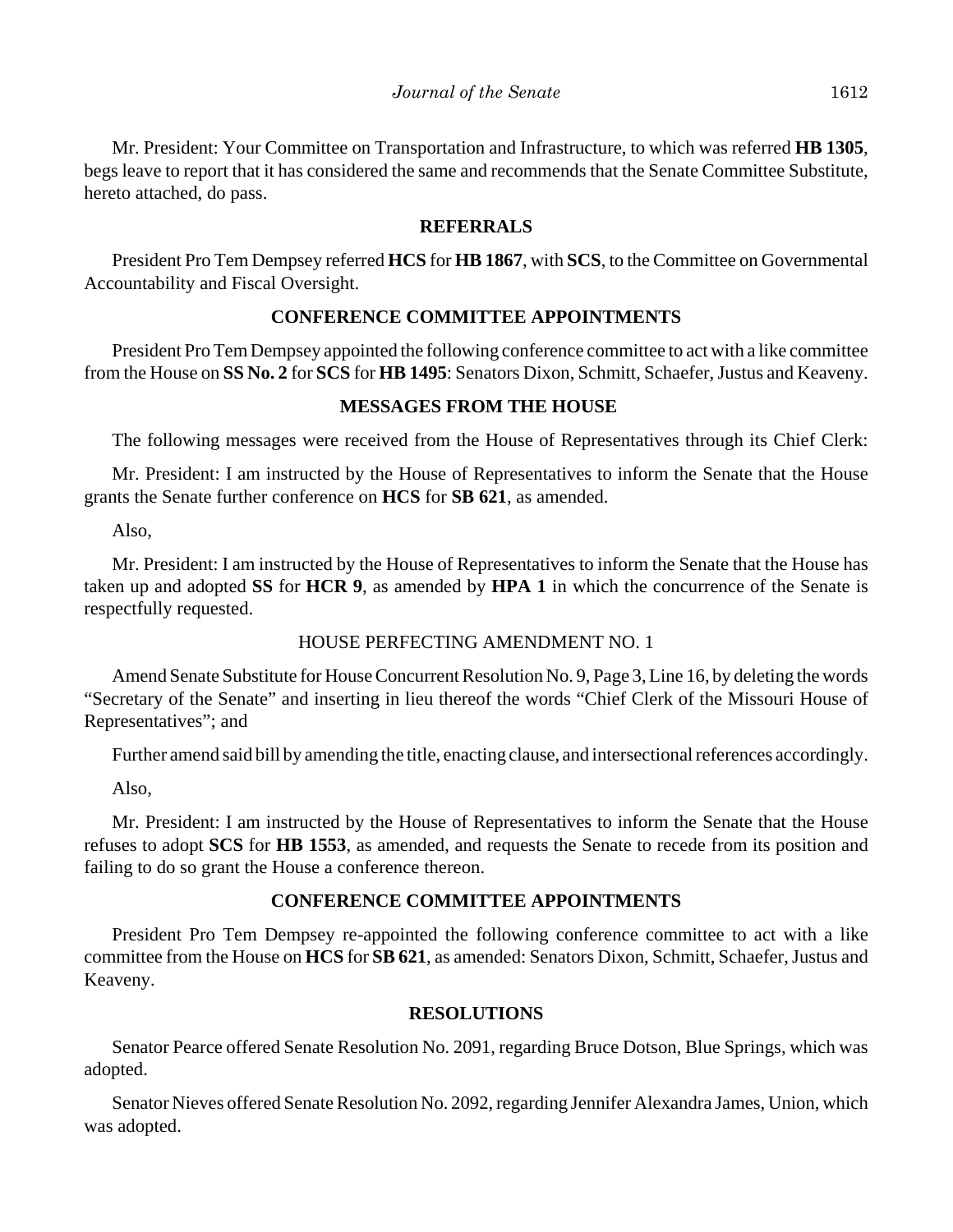Senator Dixon offered Senate Resolution No. 2093, regarding William Abbett, Springfield, which was adopted.

### **INTRODUCTIONS OF GUESTS**

Senator Schaefer introduced to the Senate, Tony and Linda Shepherd, Lance Corporal Ira Shepherd, and his son, Logan; and Logan was made an honorary page.

Senator Wasson introduced to the Senate, Jenny Hill, Baylee Dill, Jaysa Nissen and one hundred three fifth grade students from Shook Elementary School, Marshfield; and Baylee was made an honorary page.

On motion of Senator Richard, the Senate adjourned under the rules.

#### SENATE CALENDAR  $\overline{\phantom{a}}$

#### SIXTY-NINTH DAY–THURSDAY, MAY 15, 2014  $\overline{\phantom{a}}$

# FORMAL CALENDAR

# HOUSE BILLS ON SECOND READING

HCS for HJR 75

# THIRD READING OF SENATE BILLS

SS for SCS for SB 666-Schmitt (In Fiscal Oversight) SS for SCS for SB 850-Munzlinger (In Fiscal Oversight)

SS for SB 538-Keaveny (In Fiscal Oversight)

# SENATE BILLS FOR PERFECTION

- 1. SB 858-Kraus
- 2. SB 669-Schaaf
- 3. SB 821-Schaefer
- 4. SB 823-Dixon, et al, with SCS
- 5. SB 973-Brown
- 6. SB 815-Pearce, with SCS
- 
- 7. SBs 798 & 514-Emery, with SCS
- 8. SB 865-Nieves
- 9. SB 619-Nieves, with SCS
- 10. SB 531-Nasheed
- 11. SB 820-Schaefer

# HOUSE BILLS ON THIRD READING

 1. HJR 48-Solon, et al (Wallingford) (In Fiscal Oversight)

 2. HB 1574-Hoskins (Dixon) 3. HCS for HB 1078, with SCS (Wallingford)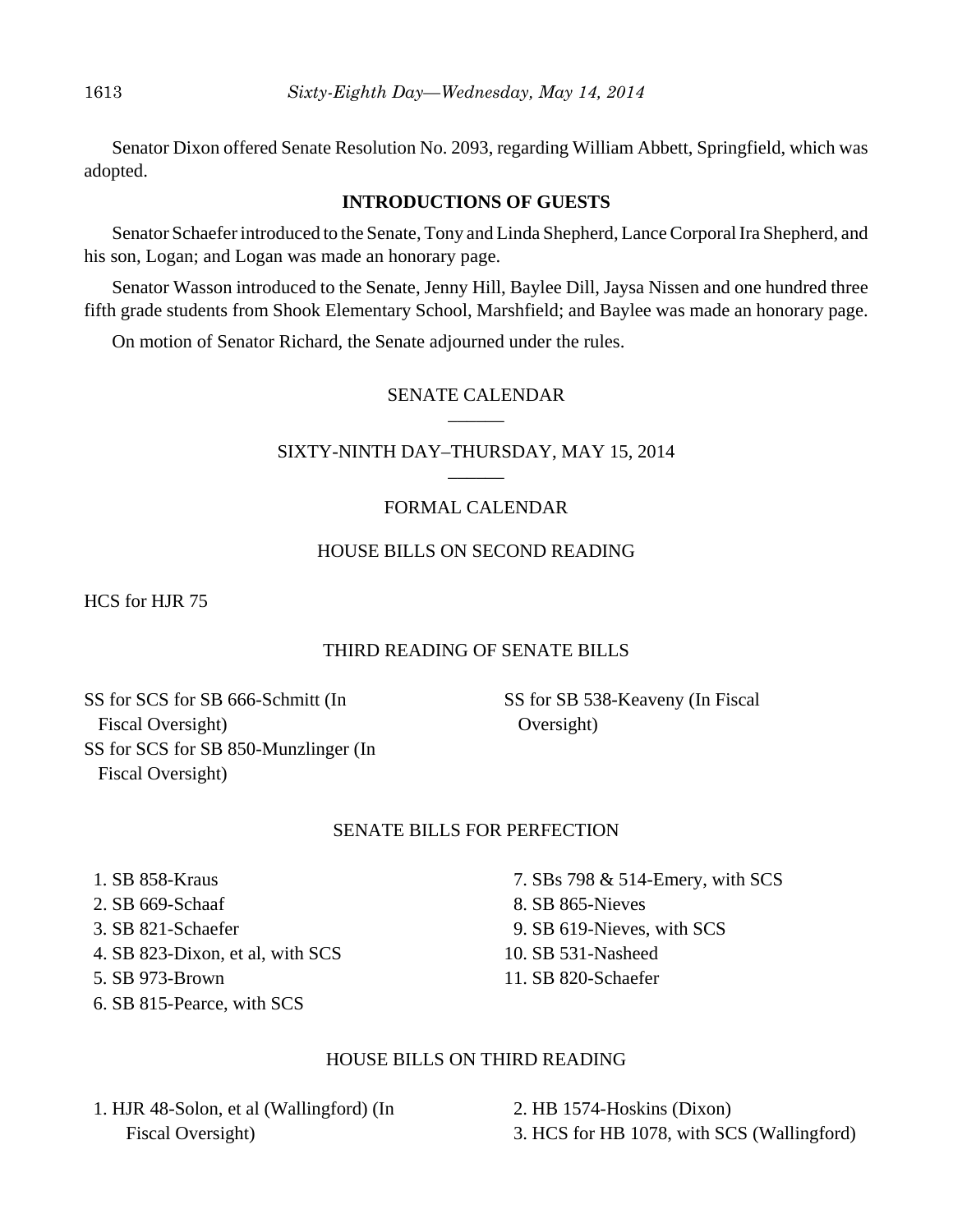- 4. HCS for HBs 1665 & 1335, with SCS (Schaefer)
- 5. HCS for HB 1374, with SCS (Cunningham)
- 6. HCS for HB 1225, with SCS (Romine)
- 7. HCS for HB 1304, with SCS (Schmitt)
- 8. HCS for HB 1867, with SCS (Kehoe) (In Fiscal Oversight)
- 9. HB 2077-Stream (Schaefer)
- 10. HCS for HBs 1646 & 1515, with SCS
- 11. HB 1591-Brown and Higdon, with SCA 1
- 12. HCS for HB 1739
- 13. HCS for HB 1612
- 14. HB 1305-Phillips, et al, with SCS

#### INFORMAL CALENDAR

#### SENATE BILLS FOR PERFECTION

SB 490-Lager and Kehoe, with SCS SB 494-Pearce, with SS (pending) SB 501-Keaveny SB 518-Sater, with SCS, SA 2 & SA 1 to SA 2 (pending) SB 519-Sater, with SS & SA 1 (pending) SS for SB 543-Munzlinger SB 550-Sater, with SCS SB 553-Emery, with SCS, SS for SCS & SA 1 (pending) SB 555-Nasheed, with SS & SA 1 (pending) SB 566-Sifton SB 573-Munzlinger, with SCS SB 578-Kraus SB 589-Brown, with SCS, SA 2 & SA 1 to SA 2 (pending) SB 617-Parson, with SCS, SS for SCS & SA 1 (pending) SB 634-Parson, with SCS SB 641-Emery SB 644-LeVota SB 659-Wallingford, with SCS SB 663-Munzlinger, with SCS SB 671-Sater SB 712-Walsh, with SCS & SS for SCS (pending) SB 724-Parson

SB 739-Romine, with SCS, SS for SCS, SA 1 & SA 1 to SA 1 (pending) SB 755-Wallingford SB 762-Schaefer, with SCS SB 769-Pearce, with SCS SB 770-Wallingford, with SCS SBs 787 & 804-Justus, with SCS SB 790-Dixon SB 814-Brown SB 819-Wallingford, with SCS SB 830-Parson SBs 836 & 800-Munzlinger, with SCS SB 846-Richard SB 848-LeVota, with SCS SB 875-Sater, with SCS SB 887-Schaefer SB 888-Parson, with SCS SB 912-Wasson and Justus, with SCS (pending) SB 919-Justus SB 966-Lager SJR 25-Lager, with SS, SA 2 & SA 1 to SA 2 (pending) SJR 26-Lager, with SS & SA 1 (pending) SJR 34-Emery SJR 42-Schmitt, with SS (pending)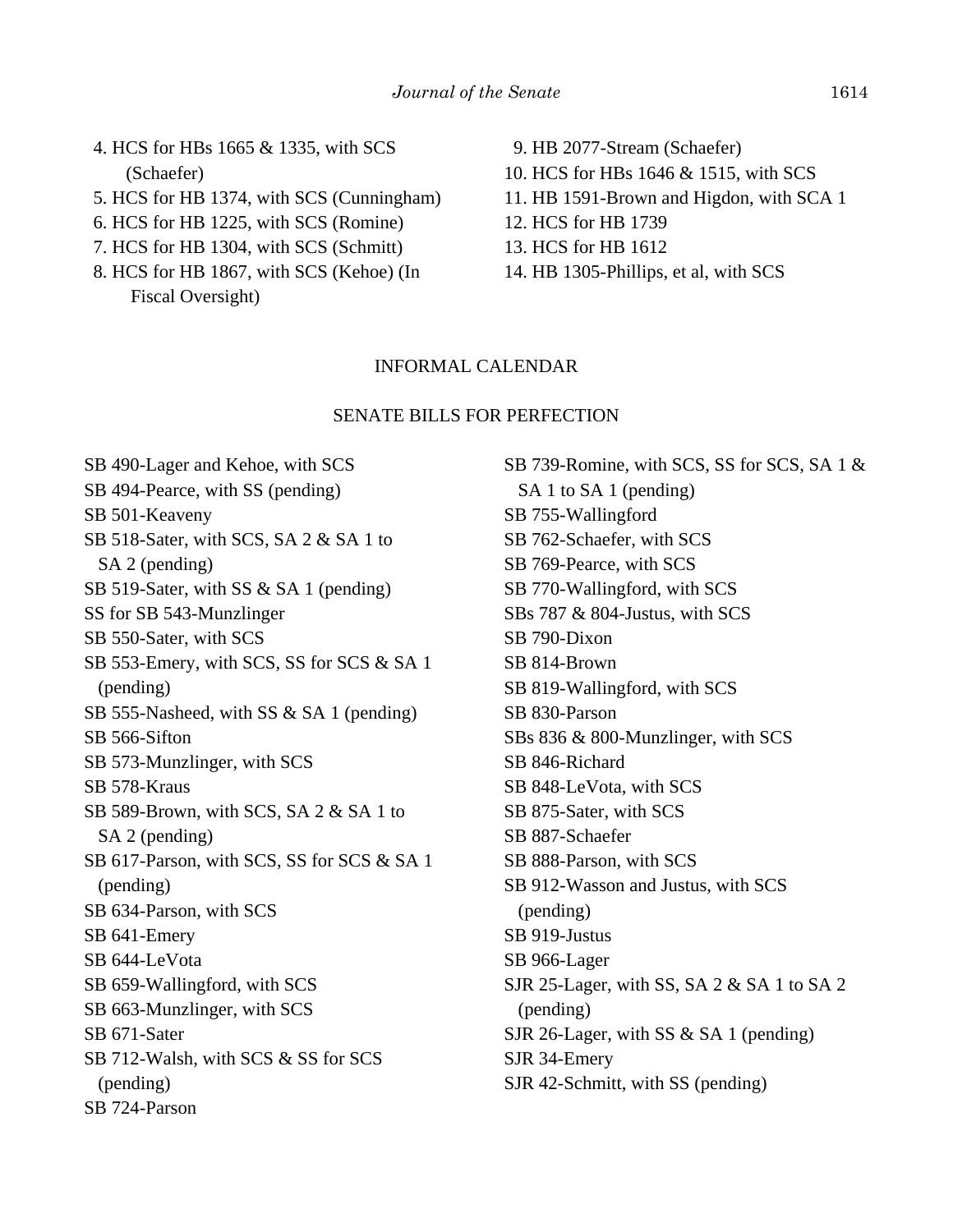#### HOUSE BILLS ON THIRD READING

HCS for HB 1044, with SCS (Lamping) HB 1073-Dugger, et al (Kraus) HB 1126-Dugger and Entlicher, with SCS & SA 6 (pending) (Kraus) HCS for HB 1156 (Pearce) HB 1173-Burlison, et al, with SA 1 & SA 1 to SA 1 (pending) (Brown) HCS for HBs 1179 & 1765, with SCS (Dixon) HCS for HB 1189, with SCA 1 (Kehoe) HCS for HB 1192, with SCS (Brown) HCS for HB 1204, with SCS (Lager) HCS for HB 1261 (Kraus) HCS for HB 1295, with SCS (Kraus) SCS for HCS for HB 1296, as amended (Kraus) HCS for HB 1326, with SCS (Kehoe) HCS for HB 1336, with SCS (Wasson) HB 1388-Cornejo, et al, with SCS (Schaefer) SCS for HB 1390-Thomson, et al, as amended (Pearce) HB 1430-Jones (110), et al (Schaaf) HB 1455-Hoskins and Fraker (Kraus) HCS for HB 1501, with SS & SA 6 (pending) (Schmitt) HB 1506-Franklin, et al (Brown)

HCS for HB 1514, with SCS (Parson) HB 1539-Kelley (127), et al, with SCS, SS for SCS & SA 1 (pending) (Dixon) HCS for HB 1557, with SS, SA 1 & SSA 1 for SA 1 (pending) (Munzlinger) HCS for HB 1614, with SCS (Schaefer) HB 1617-Rehder, et al, with SCS, SS#2 for SCS, SA 1 & SA 2 to SA 1 (pending) (Brown) HCS for HB 1689, with SCS (Pearce) HB 1692-Korman, with SCS (Justus) HB 1707-Conway (Kehoe) HCS for HBs 1861 & 1864, with SCS (pending) (Munzlinger) HB 1883-Flanigan and Allen, with SCA 1 (Dixon) HB 1906-Schieber, with SCS (Dixon) HCS for HB 1918, with SA 1 (pending) (Lager) HCS for HB 1937, with SCS (Munzlinger) HB 2028-Peters, et al (Schmitt) HB 2079-Funderburk, with SS (pending) (Lager) HCS for HJR 47, with SA  $1 \& S$ A  $1$  to SA  $1$  (pending) (Kraus) HJR 72-Richardson, et al (Silvey)

#### CONSENT CALENDAR

#### House Bills

Reported 4/15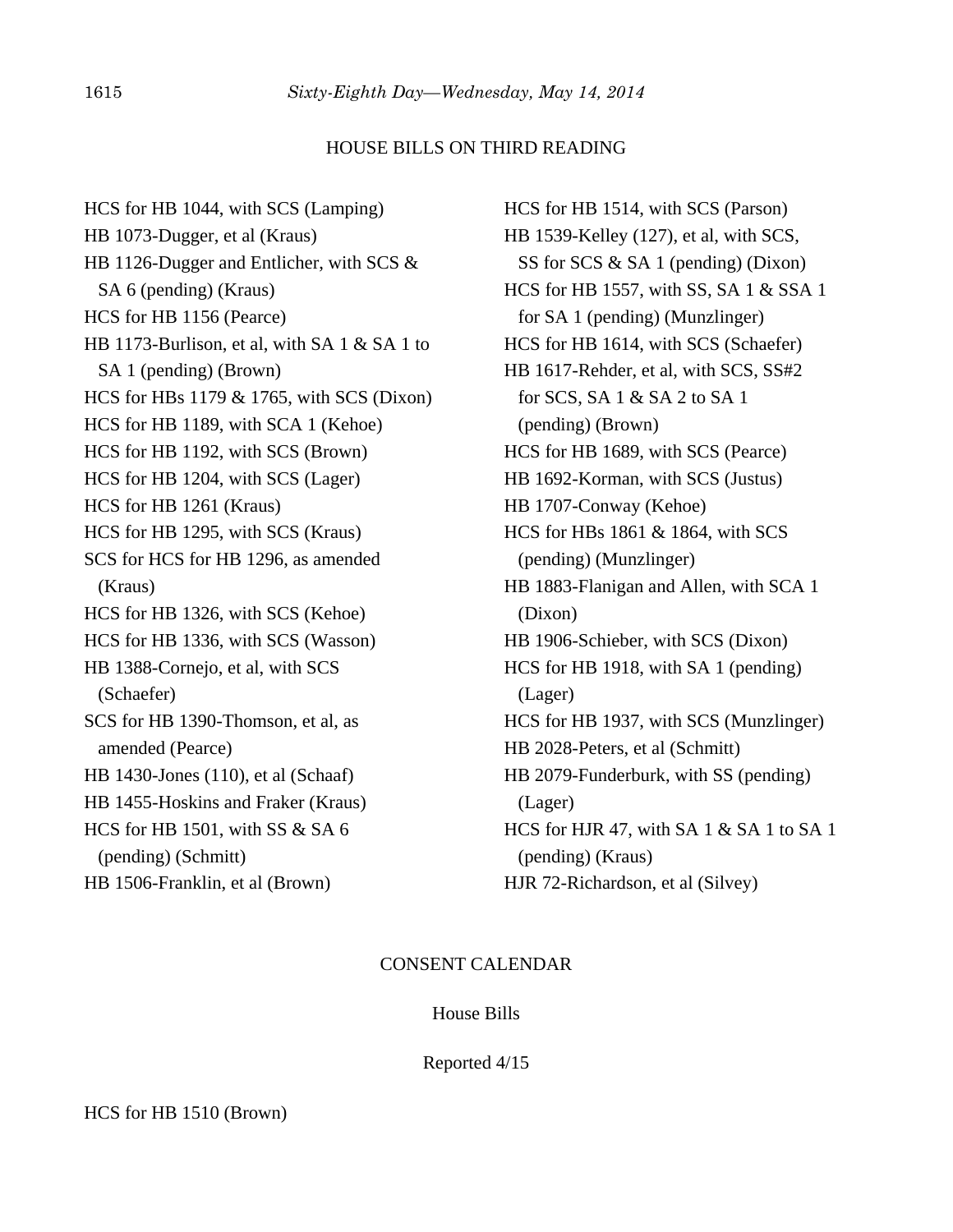#### SENATE BILLS WITH HOUSE AMENDMENTS

SB 500-Keaveny, with HA 1 SB 506-Munzlinger, with HCS, as amended

SCS for SB 526-Cunningham, with HA 1, HA 2, HA 3, as amended, HA 4, as amended, HA 5 & HA 6 SCS for SB 723-Parson, with HCS, as amended

SB 727-Chappelle-Nadal, with HCS, as amended SB 794-Chappelle-Nadal, with HCS SB 859-Brown, with HCS SB 992-Dempsey, with HCS

# BILLS IN CONFERENCE AND BILLS CARRYING REQUEST MESSAGES

#### In Conference

SCS for SB 492-Pearce, with HCS, as amended SCS for SBs 493, 485, 495, 516, 534, 545, 595, 616 & 624-Pearce, with HCS, as amended (Senate adopted CCR and passed CCS) SCS for SB 612-Schaaf, with HA 1, HA 2, HA 3, HA 4 & HA 5 (Senate adopted CCR and passed CCS) SB 614-Dixon, with HCS, as amended SB 615-Dixon, with HCS, as amended SB 621-Dixon, with HCS, as amended (Further conference granted) SB 656-Kraus, with HCS, as amended SB 662-Kraus, with HCS, as amended (Senate adopted CCR and passed CCS) SCS for SB 672-Parson, with HCS, as amended (Senate adopted CCR#2 and

- SB 693-Parson, with HCS, as amended (Senate adopted CCR#2 and passed  $CCS#2$
- SCS for SB 716-Brown, with HCS, as amended (Senate adopted CCR#2 and passed CCS#2)
- HCS for HB 1439, with SS for SCS, as amended (Nieves) (House adopted CCR and passed CCS)
- HB 1490-Bahr, et al, with SS for SCS, as amended (Emery) (Further conference granted)
- HB 1495-Torpey and Hicks, with SS#2 for SCS (Dixon)
- HB 1504-Zerr, with SS for SCS (Dempsey) HCS for HB 1685, with SS (Schaaf)

#### Requests to Recede or Grant Conference

HB 1468-Dohrman, et al, with SCS (Pearce) (House requests Senate recede or grant conference)

passed CCS#2)